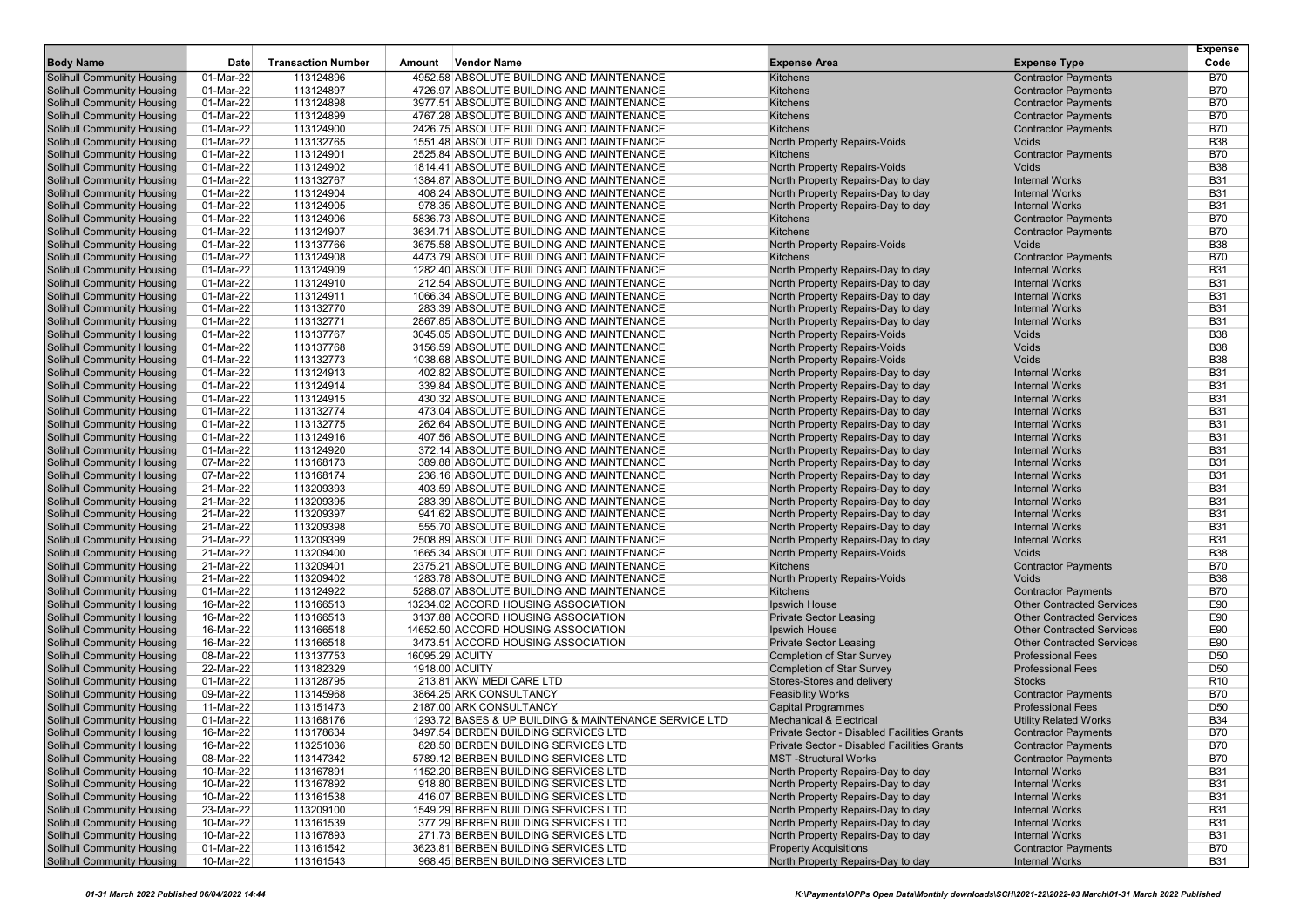|                                                                        |                        |                           |        |                                                                               |                                                                                    |                                                | <b>Expense</b>           |
|------------------------------------------------------------------------|------------------------|---------------------------|--------|-------------------------------------------------------------------------------|------------------------------------------------------------------------------------|------------------------------------------------|--------------------------|
| <b>Body Name</b>                                                       | Date                   | <b>Transaction Number</b> | Amount | Vendor Name                                                                   | <b>Expense Area</b>                                                                | <b>Expense Type</b>                            | Code                     |
| <b>Solihull Community Housing</b>                                      | 10-Mar-22              | 113167894                 |        | 1490.59 BERBEN BUILDING SERVICES LTD                                          | North Property Repairs-Day to day                                                  | <b>Internal Works</b>                          | <b>B31</b>               |
| <b>Solihull Community Housing</b>                                      | 10-Mar-22              | 113167895                 |        | 697.01 BERBEN BUILDING SERVICES LTD                                           | North Property Repairs-Day to day                                                  | <b>Internal Works</b>                          | <b>B31</b>               |
| <b>Solihull Community Housing</b>                                      | 10-Mar-22              | 113161544                 |        | 622.82 BERBEN BUILDING SERVICES LTD                                           | North Property Repairs-Day to day                                                  | <b>Internal Works</b>                          | <b>B31</b>               |
| <b>Solihull Community Housing</b>                                      | 23-Mar-22              | 113209101                 |        | 262.76 BERBEN BUILDING SERVICES LTD                                           | North Property Repairs-Day to day                                                  | <b>Internal Works</b>                          | <b>B31</b>               |
| <b>Solihull Community Housing</b>                                      | 23-Mar-22              | 113209102                 |        | 712.25 BERBEN BUILDING SERVICES LTD                                           | North Property Repairs-Day to day                                                  | <b>Internal Works</b>                          | <b>B31</b>               |
| <b>Solihull Community Housing</b>                                      | 23-Mar-22              | 113209103                 |        | 294.14 BERBEN BUILDING SERVICES LTD                                           | North Property Repairs-Day to day                                                  | <b>Internal Works</b>                          | <b>B31</b>               |
| <b>Solihull Community Housing</b>                                      | 23-Mar-22              | 113209104                 |        | 558.86 BERBEN BUILDING SERVICES LTD                                           | North Property Repairs-Day to day                                                  | <b>Internal Works</b>                          | <b>B31</b>               |
| <b>Solihull Community Housing</b>                                      | 23-Mar-22              | 113209105                 |        | 247.70 BERBEN BUILDING SERVICES LTD                                           | North Property Repairs-Day to day                                                  | <b>Internal Works</b>                          | <b>B31</b>               |
| <b>Solihull Community Housing</b>                                      | 02-Mar-22              | 113137703                 |        | 3254.57 BERBEN BUILDING SERVICES LTD                                          | Kitchens                                                                           | <b>Contractor Payments</b>                     | <b>B70</b>               |
| <b>Solihull Community Housing</b>                                      | 16-Mar-22              | 113251037<br>113137704    |        | 10744.00 BERBEN BUILDING SERVICES LTD<br>1709.93 BERBEN BUILDING SERVICES LTD | Private Sector - Disabled Facilities Grants<br><b>North Property Repairs-Voids</b> | <b>Rev Contractor Payments</b><br><b>Voids</b> | <b>B71</b><br><b>B38</b> |
| <b>Solihull Community Housing</b>                                      | 02-Mar-22              |                           |        | 404.79 BERBEN BUILDING SERVICES LTD                                           |                                                                                    | <b>Internal Works</b>                          | <b>B31</b>               |
| <b>Solihull Community Housing</b><br><b>Solihull Community Housing</b> | 23-Mar-22<br>30-Mar-22 | 113209106<br>113251038    |        | 680.00 BERBEN BUILDING SERVICES LTD                                           | North Property Repairs-Day to day<br>Private Sector - Disabled Facilities Grants   | <b>Contractor Payments</b>                     | <b>B70</b>               |
| <b>Solihull Community Housing</b>                                      | 16-Mar-22              | 113178635                 |        | 620.22 BERBEN BUILDING SERVICES LTD                                           | Private Sector - Disabled Facilities Grants                                        | <b>Contractor Payments</b>                     | <b>B70</b>               |
| <b>Solihull Community Housing</b>                                      | 07-Mar-22              | 113147343                 |        | 212.86 BERBEN BUILDING SERVICES LTD                                           | North Property Repairs-Voids                                                       | Voids                                          | <b>B38</b>               |
| <b>Solihull Community Housing</b>                                      | 07-Mar-22              | 113161545                 |        | 1877.25 BERBEN BUILDING SERVICES LTD                                          | North Property Repairs-Voids                                                       | <b>Voids</b>                                   | <b>B38</b>               |
| <b>Solihull Community Housing</b>                                      | 16-Mar-22              | 113209108                 |        | 4882.00 BERBEN BUILDING SERVICES LTD                                          | Private Sector - Disabled Facilities Grants                                        | <b>Rev Contractor Payments</b>                 | <b>B71</b>               |
| <b>Solihull Community Housing</b>                                      | 07-Mar-22              | 113147344                 |        | 7891.94 BERBEN BUILDING SERVICES LTD                                          | <b>MST</b> -Structural Works                                                       | <b>Contractor Payments</b>                     | <b>B70</b>               |
| <b>Solihull Community Housing</b>                                      | 07-Mar-22              | 113147345                 |        | 999.54 BERBEN BUILDING SERVICES LTD                                           | <b>North Property Repairs-Voids</b>                                                | Voids                                          | <b>B38</b>               |
| <b>Solihull Community Housing</b>                                      | 30-Mar-22              | 113251039                 |        | 7664.00 BERBEN BUILDING SERVICES LTD                                          | <b>Public Sector - Major Adaptations</b>                                           | <b>Contractor Payments</b>                     | <b>B70</b>               |
| <b>Solihull Community Housing</b>                                      | 16-Mar-22              | 113209109                 |        | 1075.90 BERBEN BUILDING SERVICES LTD                                          | <b>Direct-Adaptations-General</b>                                                  | <b>Internal Works</b>                          | <b>B31</b>               |
| <b>Solihull Community Housing</b>                                      | 30-Mar-22              | 113251040                 |        | 1248.00 BERBEN BUILDING SERVICES LTD                                          | Private Sector - Disabled Facilities Grants                                        | <b>Rev Contractor Payments</b>                 | <b>B71</b>               |
| <b>Solihull Community Housing</b>                                      | 30-Mar-22              | 113251041                 |        | 209.20 BERBEN BUILDING SERVICES LTD                                           | <b>Public Sector - Major Adaptations</b>                                           | <b>Contractor Payments</b>                     | <b>B70</b>               |
| <b>Solihull Community Housing</b>                                      | 11-Mar-22              | 113178638                 |        | 3882.90 BERBEN BUILDING SERVICES LTD                                          | High Rise Window Replacement                                                       | <b>Contractor Payments</b>                     | <b>B70</b>               |
| <b>Solihull Community Housing</b>                                      | 11-Mar-22              | 113178639                 |        | 4772.75 BERBEN BUILDING SERVICES LTD                                          | <b>High Rise Window Replacement</b>                                                | <b>Contractor Payments</b>                     | <b>B70</b>               |
| <b>Solihull Community Housing</b>                                      | 11-Mar-22              | 113178640                 |        | 4557.98 BERBEN BUILDING SERVICES LTD                                          | <b>High Rise Window Replacement</b>                                                | <b>Contractor Payments</b>                     | <b>B70</b>               |
| <b>Solihull Community Housing</b>                                      | 11-Mar-22              | 113178641                 |        | 4326.79 BERBEN BUILDING SERVICES LTD                                          | High Rise Window Replacement                                                       | <b>Contractor Payments</b>                     | <b>B70</b>               |
| <b>Solihull Community Housing</b>                                      | 10-Mar-22              | 113161546                 |        | 746.52 BERBEN BUILDING SERVICES LTD                                           | <b>North Property Repairs-Voids</b>                                                | <b>Voids</b>                                   | <b>B38</b>               |
| <b>Solihull Community Housing</b>                                      | 01-Mar-22              | 113178642                 |        | 1500.13 BERBEN BUILDING SERVICES LTD                                          | <b>High Rise Window Replacement</b>                                                | <b>Contractor Payments</b>                     | <b>B70</b>               |
| <b>Solihull Community Housing</b>                                      | 23-Mar-22              | 113209110                 |        | 3781.25 BERBEN BUILDING SERVICES LTD                                          | <b>MST</b> -Structural Works                                                       | <b>Contractor Payments</b>                     | <b>B70</b>               |
| <b>Solihull Community Housing</b>                                      | 23-Mar-22              | 113209111                 |        | 7726.00 BERBEN BUILDING SERVICES LTD                                          | <b>MST</b> -Structural Works                                                       | <b>Contractor Payments</b>                     | <b>B70</b>               |
| <b>Solihull Community Housing</b>                                      | 23-Mar-22              | 113209112                 |        | 7956.75 BERBEN BUILDING SERVICES LTD                                          | Low Rise window Replacement                                                        | <b>Contractor Payments</b>                     | <b>B70</b>               |
| <b>Solihull Community Housing</b>                                      | 08-Mar-22              | 113139486                 |        | 316.66 BORSHCH ELECTRIC                                                       | Homelessness                                                                       | Furniture                                      | D <sub>11</sub>          |
| <b>Solihull Community Housing</b>                                      | 08-Mar-22              | 113141477                 |        | 3750.00 BRADLEY ENVIROMENTAL                                                  | Training                                                                           | Training                                       | A80                      |
| <b>Solihull Community Housing</b>                                      | 04-Mar-22              | 113134555                 |        | 350.00 BRIDGEHOUSE VALUATION SERVICES LTD                                     | <b>Feasibility Works</b>                                                           | <b>Contractor Payments</b>                     | <b>B70</b>               |
| <b>Solihull Community Housing</b>                                      | 29-Mar-22              | 113213464                 |        | 210.13 BRIGGS EQUIPMENT UK LIMITED                                            | Stores-Stores and delivery                                                         | <b>Tools</b>                                   | D <sub>16</sub>          |
| <b>Solihull Community Housing</b>                                      | 01-Mar-22              | 113163464                 |        | 324.84 BROPHY RIAZ AND PARTNERS CHARTERED ARCHITECTS                          | <b>Public Sector - Major Adaptations</b>                                           | <b>Contractor Payments</b>                     | <b>B70</b>               |
| <b>Solihull Community Housing</b>                                      | 01-Mar-22              | 113163465                 |        | 324.84 BROPHY RIAZ AND PARTNERS CHARTERED ARCHITECTS                          | Private Sector - Disabled Facilities Grants                                        | <b>Rev Contractor Payments</b>                 | <b>B71</b>               |
| <b>Solihull Community Housing</b>                                      | 01-Mar-22              | 113163466                 |        | 2147.07 BROPHY RIAZ AND PARTNERS CHARTERED ARCHITECTS                         | Private Sector - Disabled Facilities Grants                                        | <b>Contractor Payments</b>                     | <b>B70</b>               |
| <b>Solihull Community Housing</b>                                      | 01-Mar-22              | 113163466                 |        | -1171.13 BROPHY RIAZ AND PARTNERS CHARTERED ARCHITECTS                        | Private Sector - Disabled Facilities Grants                                        | <b>Contractor Payments</b>                     | <b>B70</b>               |
| <b>Solihull Community Housing</b>                                      | 01-Mar-22              | 113163467                 |        | 1270.37 BROPHY RIAZ AND PARTNERS CHARTERED ARCHITECTS                         | <b>Private Sector - Disabled Facilities Grants</b>                                 | <b>Contractor Payments</b>                     | <b>B70</b>               |
| <b>Solihull Community Housing</b>                                      | 01-Mar-22              | 113163467                 |        | -692.93 BROPHY RIAZ AND PARTNERS CHARTERED ARCHITECTS                         | Private Sector - Disabled Facilities Grants                                        | <b>Contractor Payments</b>                     | <b>B70</b>               |
| <b>Solihull Community Housing</b>                                      | 01-Mar-22              | 113163468                 |        | 324.84 BROPHY RIAZ AND PARTNERS CHARTERED ARCHITECTS                          | <b>Public Sector - Major Adaptations</b>                                           | <b>Contractor Payments</b>                     | <b>B70</b>               |
| <b>Solihull Community Housing</b>                                      | 01-Mar-22              | 113163469                 |        | 324.84 BROPHY RIAZ AND PARTNERS CHARTERED ARCHITECTS                          | <b>Public Sector - Major Adaptations</b>                                           | <b>Contractor Payments</b>                     | <b>B70</b>               |
| <b>Solihull Community Housing</b>                                      | $01-Mar-22$            | 113163470                 |        | 1137.02 BROPHY RIAZ AND PARTNERS CHARTERED ARCHITECTS                         | <b>Public Sector - Major Adaptations</b>                                           | <b>Contractor Payments</b>                     | <b>B70</b>               |
| <b>Solihull Community Housing</b>                                      | 01-Mar-22              | 113163471                 |        | 1286.35 BROPHY RIAZ AND PARTNERS CHARTERED ARCHITECTS                         | Private Sector - Disabled Facilities Grants                                        | <b>Contractor Payments</b>                     | <b>B70</b>               |
| Solihull Community Housing                                             | 01-Mar-22              | 113163473                 |        | 324.84 BROPHY RIAZ AND PARTNERS CHARTERED ARCHITECTS                          | <b>Public Sector - Major Adaptations</b>                                           | <b>Contractor Payments</b>                     | <b>B70</b>               |
| <b>Solihull Community Housing</b>                                      | 01-Mar-22              | 113163474                 |        | 324.84 BROPHY RIAZ AND PARTNERS CHARTERED ARCHITECTS                          | <b>Public Sector - Major Adaptations</b>                                           | <b>Contractor Payments</b>                     | <b>B70</b>               |
| <b>Solihull Community Housing</b>                                      | 01-Mar-22              | 113163475                 |        | 649.68 BROPHY RIAZ AND PARTNERS CHARTERED ARCHITECTS                          | <b>Public Sector - Major Adaptations</b>                                           | <b>Contractor Payments</b>                     | <b>B70</b>               |
| <b>Solihull Community Housing</b>                                      | 01-Mar-22              | 113163477                 |        | 1412.60 BROPHY RIAZ AND PARTNERS CHARTERED ARCHITECTS                         | Private Sector - Disabled Facilities Grants                                        | <b>Contractor Payments</b>                     | <b>B70</b>               |
| Solihull Community Housing                                             | 01-Mar-22              | 113163478                 |        | 340.46 BROPHY RIAZ AND PARTNERS CHARTERED ARCHITECTS                          | Private Sector - Disabled Facilities Grants                                        | <b>Contractor Payments</b>                     | <b>B70</b>               |
| <b>Solihull Community Housing</b>                                      | 01-Mar-22              | 113163479                 |        | 340.46 BROPHY RIAZ AND PARTNERS CHARTERED ARCHITECTS                          | <b>Private Sector - Disabled Facilities Grants</b>                                 | <b>Contractor Payments</b>                     | <b>B70</b>               |
| Solihull Community Housing                                             | 03-Mar-22              | 113209364                 |        | 340.46 BROPHY RIAZ AND PARTNERS CHARTERED ARCHITECTS                          | Private Sector - Disabled Facilities Grants                                        | <b>Rev Contractor Payments</b>                 | <b>B71</b>               |
| <b>Solihull Community Housing</b>                                      | 03-Mar-22              | 113163480                 |        | 340.46 BROPHY RIAZ AND PARTNERS CHARTERED ARCHITECTS                          | <b>Public Sector - Major Adaptations</b>                                           | <b>Contractor Payments</b>                     | <b>B70</b>               |
| <b>Solihull Community Housing</b>                                      | 17-Mar-22              | 113209365                 |        | 1890.07 BROPHY RIAZ AND PARTNERS CHARTERED ARCHITECTS                         | <b>Public Sector - Major Adaptations</b>                                           | <b>Contractor Payments</b>                     | <b>B70</b>               |
| <b>Solihull Community Housing</b>                                      | 01-Mar-22              | 113137763                 |        | 489.11 BURROWS HOME COMFORTS LTD                                              | North Property Repairs-Day to day<br>North Property Repairs-Day to day             | <b>Internal Works</b>                          | <b>B31</b>               |
| Solihull Community Housing                                             | 01-Mar-22              | 113137764                 |        | 407.00 BURROWS HOME COMFORTS LTD                                              | North Property Repairs-Day to day                                                  | <b>Internal Works</b>                          | <b>B31</b>               |
| Solihull Community Housing                                             | 22-Mar-22<br>22-Mar-22 | 113209386                 |        | 373.05 BURROWS HOME COMFORTS LTD                                              |                                                                                    | <b>Internal Works</b>                          | <b>B31</b>               |
| Solihull Community Housing<br><b>Solihull Community Housing</b>        |                        | 113209387                 |        | 358.12 BURROWS HOME COMFORTS LTD                                              | North Property Repairs-Day to day                                                  | <b>Internal Works</b>                          | <b>B31</b>               |
| <b>Solihull Community Housing</b>                                      | 03-Mar-22<br>29-Mar-22 | 113133566<br>113237464    |        | 411.73 BUSINESS STREAM<br>142206.08 CAPITA BUSINESS SERVICES LTD              | <b>Endeavour House</b><br><b>IT Services</b>                                       | Water<br><b>ICT Software</b>                   | <b>B12</b><br>D31        |
| <b>Solihull Community Housing</b>                                      | 11-Mar-22              | 113149475                 |        | 455.00 CAPITAL FURNISHINGS                                                    | Homelessness                                                                       | Furniture                                      | D <sub>11</sub>          |
|                                                                        |                        |                           |        |                                                                               |                                                                                    |                                                |                          |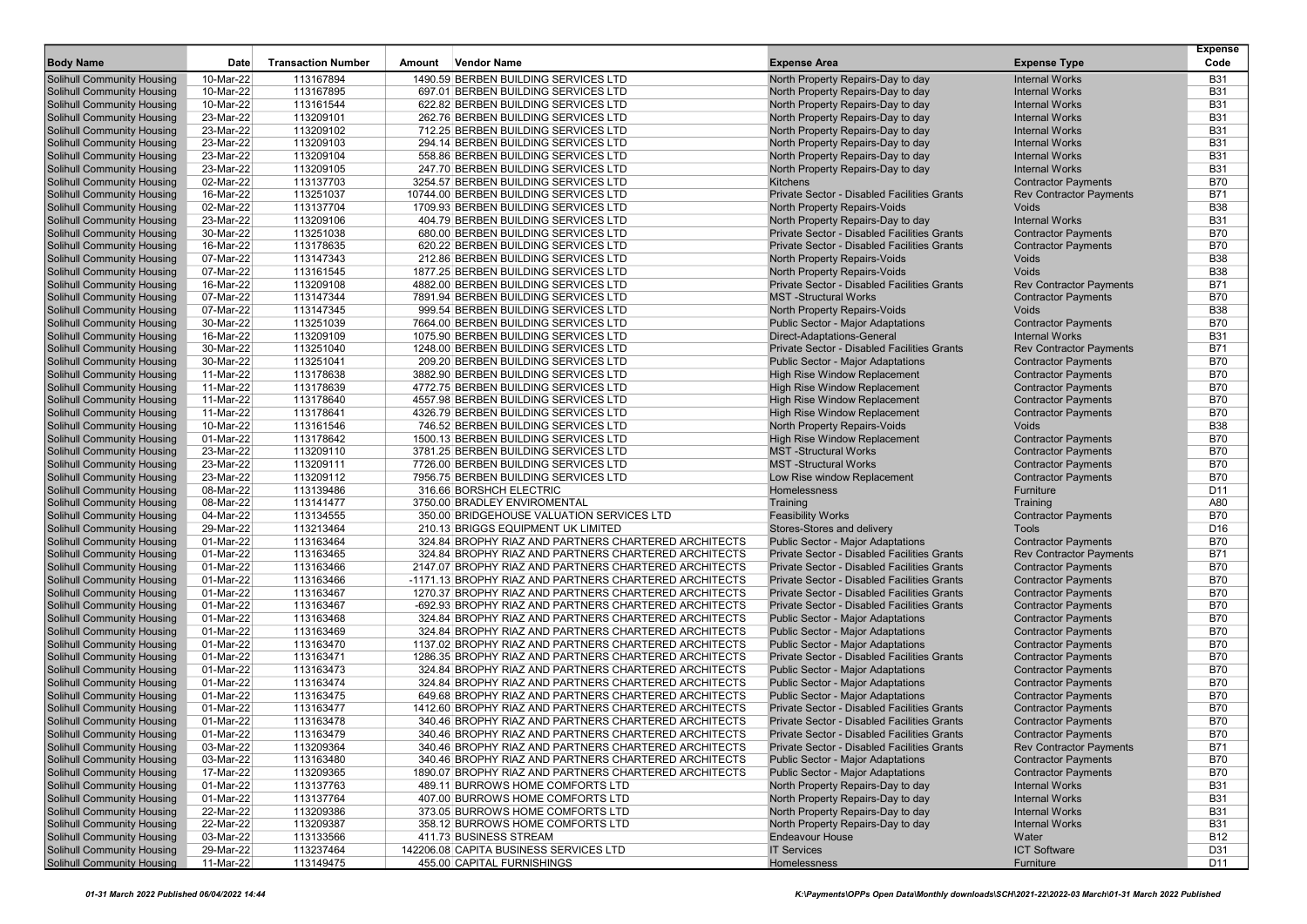|                                                                        |                        |                           |        |                                                                     |                                                                    |                                                              | <b>Expense</b>                     |
|------------------------------------------------------------------------|------------------------|---------------------------|--------|---------------------------------------------------------------------|--------------------------------------------------------------------|--------------------------------------------------------------|------------------------------------|
| <b>Body Name</b>                                                       | Date                   | <b>Transaction Number</b> | Amount | <b>Vendor Name</b>                                                  | <b>Expense Area</b>                                                | <b>Expense Type</b>                                          | Code                               |
| Solihull Community Housing                                             | 11-Mar-22              | 113149474                 |        | 310.00 CAPITAL FURNISHINGS                                          | Homelessness                                                       | Furniture                                                    | D <sub>11</sub>                    |
| <b>Solihull Community Housing</b>                                      | 11-Mar-22              | 113149472                 |        | 550.00 CAPITAL FURNISHINGS                                          | <b>Private Sector Leasing</b>                                      | Furniture                                                    | D <sub>11</sub>                    |
| <b>Solihull Community Housing</b>                                      | 14-Mar-22              | 113156479                 |        | 610.00 CAPITAL FURNISHINGS                                          | Homelessness                                                       | Furniture                                                    | D <sub>11</sub>                    |
| <b>Solihull Community Housing</b>                                      | 14-Mar-22              | 113156480                 |        | 550.00 CAPITAL FURNISHINGS                                          | Homelessness                                                       | Furniture                                                    | D <sub>11</sub>                    |
| <b>Solihull Community Housing</b>                                      | 14-Mar-22              | 113156482                 |        | 315.00 CAPITAL FURNISHINGS                                          | Homelessness                                                       | Furniture                                                    | D <sub>11</sub>                    |
| <b>Solihull Community Housing</b>                                      | 14-Mar-22              | 113157491                 |        | 560.00 CAPITAL FURNISHINGS                                          | Homelessness                                                       | Furniture                                                    | D <sub>11</sub>                    |
| <b>Solihull Community Housing</b>                                      | 14-Mar-22<br>14-Mar-22 | 113157491                 |        | 195.00 CAPITAL FURNISHINGS                                          | Homelessness<br>Homelessness                                       | Furniture                                                    | D <sub>11</sub><br>D <sub>11</sub> |
| <b>Solihull Community Housing</b>                                      |                        | 113157493                 |        | 610.00 CAPITAL FURNISHINGS                                          |                                                                    | Furniture                                                    | D <sub>11</sub>                    |
| <b>Solihull Community Housing</b>                                      | 14-Mar-22              | 113157494                 |        | 310.00 CAPITAL FURNISHINGS<br>765.00 CAPITAL FURNISHINGS            | Homelessness<br>Homelessness                                       | Furniture<br>Furniture                                       | D <sub>11</sub>                    |
| <b>Solihull Community Housing</b><br><b>Solihull Community Housing</b> | 14-Mar-22<br>14-Mar-22 | 113157507<br>113157614    |        | 1015.00 CAPITAL FURNISHINGS                                         | Homelessness                                                       | Furniture                                                    | D <sub>11</sub>                    |
| <b>Solihull Community Housing</b>                                      | 14-Mar-22              | 113157616                 |        |                                                                     | Homelessness                                                       | Furniture                                                    | D11                                |
| <b>Solihull Community Housing</b>                                      | 14-Mar-22              | 113157613                 |        | 330.00 CAPITAL FURNISHINGS<br>35.00 CAPITAL FURNISHINGS             | Homelessness                                                       | Furniture                                                    | D <sub>11</sub>                    |
| <b>Solihull Community Housing</b>                                      |                        | 113157613                 |        | 275.00 CAPITAL FURNISHINGS                                          | Homelessness                                                       | Furniture                                                    | D11                                |
| <b>Solihull Community Housing</b>                                      | 14-Mar-22<br>14-Mar-22 | 113157520                 |        | 685.00 CAPITAL FURNISHINGS                                          | <b>Private Sector Leasing</b>                                      | Furniture                                                    | D <sub>11</sub>                    |
| <b>Solihull Community Housing</b>                                      | 01-Mar-22              | 113147491                 |        |                                                                     |                                                                    |                                                              | <b>B70</b>                         |
| <b>Solihull Community Housing</b>                                      | 01-Mar-22              | 113147492                 |        | 825.98 CENTRAL (HIGH RISE) LTD<br>494.16 CENTRAL (HIGH RISE) LTD    | Flat Re-roofing                                                    | <b>Contractor Payments</b><br><b>Contractor Payments</b>     | <b>B70</b>                         |
| <b>Solihull Community Housing</b>                                      |                        | 113251516                 |        |                                                                     | Flat Re-roofing                                                    |                                                              | <b>B70</b>                         |
| <b>Solihull Community Housing</b>                                      | 31-Mar-22<br>02-Mar-22 | 113137765                 |        | 81000.00 CHADWICK LAWRENCE SOLICITORS<br>677.70 CHAPMANS ELECTRICAL | <b>Property Acquisitions</b><br><b>Mechanical &amp; Electrical</b> | <b>Contractor Payments</b><br><b>Rev Contractor Payments</b> | <b>B71</b>                         |
| <b>Solihull Community Housing</b>                                      | 31-Mar-22              | 113251679                 |        | 1545.78 CHAPMANS ELECTRICAL                                         | <b>Mechanical &amp; Electrical</b>                                 | <b>Rev Contractor Payments</b>                               | <b>B71</b>                         |
| <b>Solihull Community Housing</b>                                      | 31-Mar-22              | 113251678                 |        | 3220.00 CHARTERED INSTITUTE OF HOUSING                              | <b>Central Administration</b>                                      | <b>Conference Costs</b>                                      | D <sub>56</sub>                    |
| <b>Solihull Community Housing</b>                                      | 31-Mar-22              | 113251643                 |        | 428.09 CHILD MAINTENANCE SERVICE                                    | <b>Payroll Deductions</b>                                          | <b>General Creditors</b>                                     | <b>S01</b>                         |
| <b>Solihull Community Housing</b>                                      | 15-Mar-22              | 113174572                 |        | 1040.00 CONTOUR SHOWERS LTD                                         | Stores-Stores and delivery                                         | <b>Stocks</b>                                                | R <sub>10</sub>                    |
| <b>Solihull Community Housing</b>                                      | 09-Mar-22              | 113145202                 |        | 598.58 CO-OP ENERGY                                                 | <b>Private Sector Leasing</b>                                      | Electricity                                                  | <b>B11</b>                         |
| <b>Solihull Community Housing</b>                                      | 09-Mar-22              | 113145202                 |        | -299.29 CO-OP ENERGY                                                | <b>Private Sector Leasing</b>                                      | Electricity                                                  | <b>B11</b>                         |
| <b>Solihull Community Housing</b>                                      | 23-Mar-22              | 113188323                 |        | 350.00 COOPER HALL                                                  | <b>Head of Housing Policy</b>                                      | <b>Other Works</b>                                           | <b>B32</b>                         |
| <b>Solihull Community Housing</b>                                      | 29-Mar-22              | 113214470                 |        | 2000.00 COOPER HALL                                                 | <b>Head of Housing Policy</b>                                      | <b>Other Works</b>                                           | <b>B32</b>                         |
| <b>Solihull Community Housing</b>                                      | 29-Mar-22              | 113214468                 |        | 716.48 COOPER HALL                                                  | <b>Head of Housing Policy</b>                                      | <b>Other Works</b>                                           | <b>B32</b>                         |
| <b>Solihull Community Housing</b>                                      | 30-Mar-22              | 113249256                 |        | 2122.50 COUNTRYWIDE ESTATE AGENTS                                   | New Build - Wagon Lane                                             | <b>Contractor Payments</b>                                   | <b>B70</b>                         |
| <b>Solihull Community Housing</b>                                      | 30-Mar-22              | 113249249                 |        | 2462.10 COUNTRYWIDE ESTATE AGENTS                                   | New Build - Wagon Lane                                             | <b>Contractor Payments</b>                                   | <b>B70</b>                         |
| <b>Solihull Community Housing</b>                                      | 30-Mar-22              | 113249252                 |        | 2462.10 COUNTRYWIDE ESTATE AGENTS                                   | New Build - Wagon Lane                                             | <b>Contractor Payments</b>                                   | <b>B70</b>                         |
| <b>Solihull Community Housing</b>                                      | 29-Mar-22              | 113209467                 |        | 298.45 COUPLAND CAVENDISH                                           | North Property Repairs-Day to day                                  | <b>Complaints Compensation</b>                               | D97                                |
| <b>Solihull Community Housing</b>                                      | 01-Mar-22              | 113124923                 |        | 1242.05 DIRECT HEALTHCARE GROUP LTD                                 | Home Improvement Agency                                            | Adaptations                                                  | <b>B83</b>                         |
| <b>Solihull Community Housing</b>                                      | 01-Mar-22              | 113124924                 |        | 2840.00 DIRECT HEALTHCARE GROUP LTD                                 | Private Sector - Disabled Facilities Grants                        | <b>Rev Contractor Payments</b>                               | <b>B71</b>                         |
| <b>Solihull Community Housing</b>                                      | 04-Mar-22              | 113147818                 |        | -417.00 DIRECT ROOFING SUPPLIES LTD                                 | Stores-Stores and delivery                                         | <b>Stocks</b>                                                | R <sub>10</sub>                    |
| <b>Solihull Community Housing</b>                                      | 01-Mar-22              | 113147819                 |        | 35.96 DIRECT ROOFING SUPPLIES LTD                                   | Stores-Stores and delivery                                         | <b>Stocks</b>                                                | R <sub>10</sub>                    |
| <b>Solihull Community Housing</b>                                      | 01-Mar-22              | 113147819                 |        | 417.00 DIRECT ROOFING SUPPLIES LTD                                  | Stores-Stores and delivery                                         | <b>Stocks</b>                                                | R <sub>10</sub>                    |
| <b>Solihull Community Housing</b>                                      | 01-Mar-22              | 113207464                 |        | 287.36 DODD GROUP                                                   | <b>Mechanical &amp; Electrical</b>                                 | <b>Rev Contractor Payments</b>                               | <b>B71</b>                         |
| <b>Solihull Community Housing</b>                                      | 01-Mar-22              | 113196755                 |        | 1794.14 DODD GROUP                                                  | North Property Repairs-Voids                                       | Voids                                                        | <b>B38</b>                         |
| <b>Solihull Community Housing</b>                                      | 01-Mar-22              | 113196756                 |        | 793.74 DODD GROUP                                                   | <b>North Property Repairs-Voids</b>                                | Voids                                                        | <b>B38</b>                         |
| <b>Solihull Community Housing</b>                                      | 01-Mar-22              | 113196759                 |        | 390.81 DODD GROUP                                                   | <b>North Property Repairs-Voids</b>                                | Voids                                                        | <b>B38</b>                         |
| <b>Solihull Community Housing</b>                                      | 01-Mar-22              | 113196760                 |        | 387.50 DODD GROUP                                                   | <b>North Property Repairs-Voids</b>                                | Voids                                                        | <b>B38</b>                         |
| <b>Solihull Community Housing</b>                                      | 01-Mar-22              | 113196761                 |        | 725.47 DODD GROUP                                                   | <b>North Property Repairs-Voids</b>                                | Voids                                                        | <b>B38</b>                         |
| <b>Solihull Community Housing</b>                                      | 01-Mar-22              | 113196762                 |        | 467.77 DODD GROUP                                                   | North Property Repairs-Voids                                       | Voids                                                        | <b>B38</b>                         |
| <b>Solihull Community Housing</b>                                      | 01-Mar-22              | 113196763                 |        | 516.01 DODD GROUP                                                   | <b>North Property Repairs-Voids</b>                                | Voids                                                        | <b>B38</b>                         |
| <b>Solihull Community Housing</b>                                      | 01-Mar-22              | 113196765                 |        | 224.18 DODD GROUP                                                   | <b>North Property Repairs-Voids</b>                                | Voids                                                        | <b>B38</b>                         |
| <b>Solihull Community Housing</b>                                      | 01-Mar-22              | 113196766                 |        | 1614.82 DODD GROUP                                                  | North Property Repairs-Voids                                       | Voids                                                        | <b>B38</b>                         |
| <b>Solihull Community Housing</b>                                      | 01-Mar-22              | 113196767                 |        | 515.67 DODD GROUP                                                   | North Property Repairs-Voids                                       | Voids                                                        | <b>B38</b>                         |
| <b>Solihull Community Housing</b>                                      | 01-Mar-22              | 113196768                 |        | 590.98 DODD GROUP                                                   | <b>North Property Repairs-Voids</b>                                | Voids                                                        | <b>B38</b>                         |
| Solihull Community Housing                                             | 01-Mar-22              | 113196769                 |        | 1076.69 DODD GROUP                                                  | <b>North Property Repairs-Voids</b>                                | Voids                                                        | <b>B38</b>                         |
| <b>Solihull Community Housing</b>                                      | 01-Mar-22              | 113196770                 |        | 575.84 DODD GROUP                                                   | <b>North Property Repairs-Voids</b>                                | Voids                                                        | <b>B38</b>                         |
| <b>Solihull Community Housing</b>                                      | 01-Mar-22              | 113196771                 |        | 434.86 DODD GROUP                                                   | North Property Repairs-Voids                                       | Voids                                                        | <b>B38</b>                         |
| <b>Solihull Community Housing</b>                                      | 01-Mar-22              | 113196772                 |        | 1082.01 DODD GROUP                                                  | North Property Repairs-Voids                                       | Voids                                                        | <b>B38</b>                         |
| <b>Solihull Community Housing</b>                                      | 01-Mar-22              | 113196773                 |        | 1147.91 DODD GROUP                                                  | North Property Repairs-Voids                                       | Voids                                                        | <b>B38</b>                         |
| <b>Solihull Community Housing</b>                                      | 01-Mar-22              | 113196774                 |        | 1425.41 DODD GROUP                                                  | North Property Repairs-Voids                                       | Voids                                                        | <b>B38</b>                         |
| <b>Solihull Community Housing</b>                                      | 01-Mar-22              | 113196775                 |        | 517.19 DODD GROUP                                                   | North Property Repairs-Voids                                       | Voids                                                        | <b>B38</b>                         |
| <b>Solihull Community Housing</b>                                      | 01-Mar-22              | 113196776                 |        | 896.03 DODD GROUP                                                   | North Property Repairs-Voids                                       | Voids                                                        | <b>B38</b>                         |
| <b>Solihull Community Housing</b>                                      | 01-Mar-22              | 113196777                 |        | 960.68 DODD GROUP                                                   | North Property Repairs-Voids                                       | Voids                                                        | <b>B38</b>                         |
| <b>Solihull Community Housing</b>                                      | 01-Mar-22              | 113196778                 |        | 730.20 DODD GROUP                                                   | North Property Repairs-Voids                                       | Voids                                                        | <b>B38</b>                         |
| <b>Solihull Community Housing</b>                                      | 01-Mar-22              | 113196779                 |        | 553.75 DODD GROUP                                                   | North Property Repairs-Voids                                       | Voids                                                        | <b>B38</b>                         |
| <b>Solihull Community Housing</b>                                      | 01-Mar-22              | 113196780                 |        | 411.95 DODD GROUP                                                   | North Property Repairs-Voids                                       | Voids                                                        | <b>B38</b>                         |
| <b>Solihull Community Housing</b>                                      | 01-Mar-22              | 113196781                 |        | 852.58 DODD GROUP                                                   | North Property Repairs-Voids                                       | Voids                                                        | <b>B38</b>                         |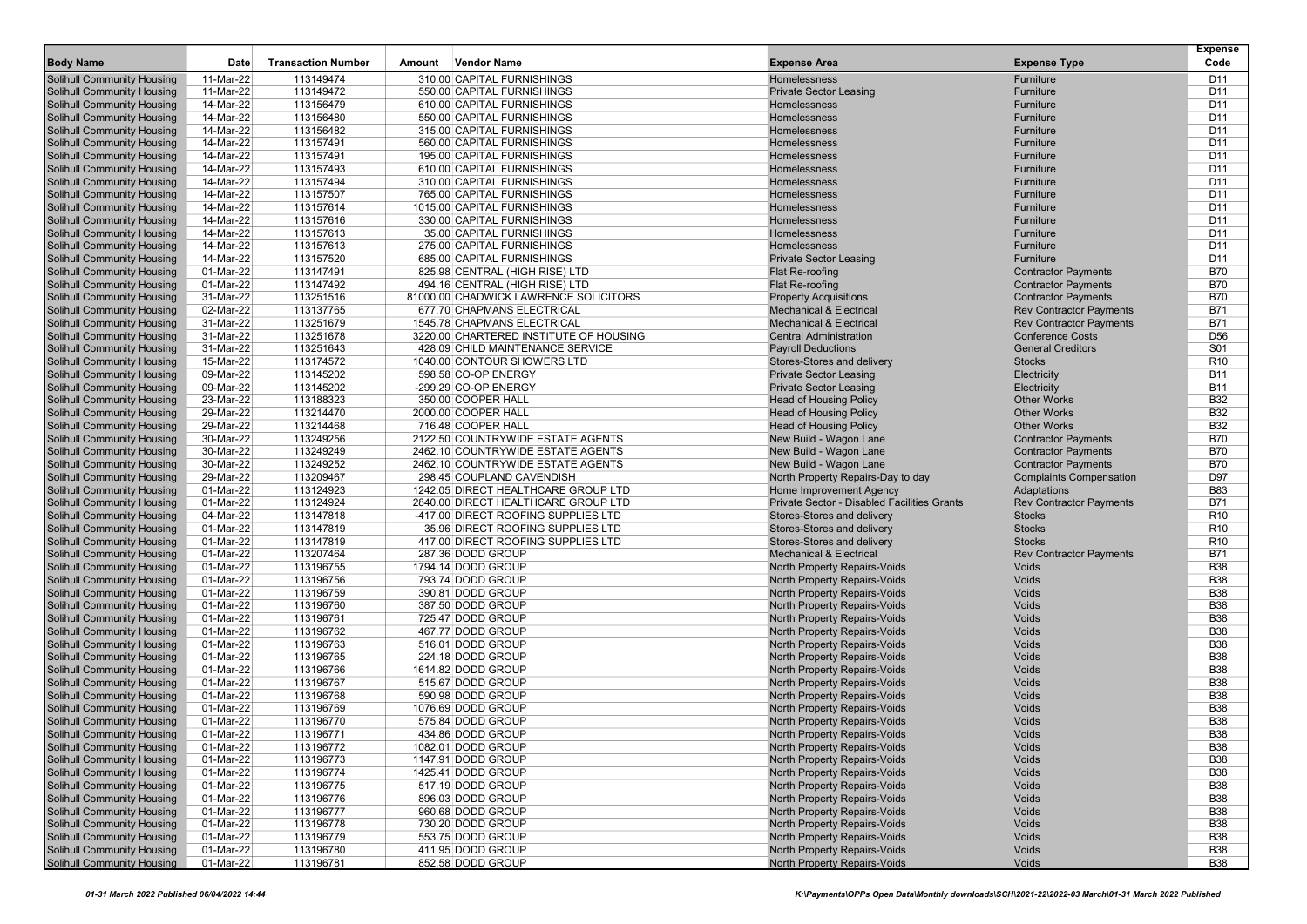| <b>Body Name</b>                  | Date        | <b>Transaction Number</b> | Amount | <b>Vendor Name</b> | <b>Expense Area</b>                 | <b>Expense Type</b>            | <b>Expense</b><br>Code |
|-----------------------------------|-------------|---------------------------|--------|--------------------|-------------------------------------|--------------------------------|------------------------|
| Solihull Community Housing        | 01-Mar-22   | 113196782                 |        | 490.97 DODD GROUP  | North Property Repairs-Voids        | Voids                          | <b>B38</b>             |
| <b>Solihull Community Housing</b> | 01-Mar-22   | 113196783                 |        | 527.80 DODD GROUP  | North Property Repairs-Voids        | Voids                          | <b>B38</b>             |
| <b>Solihull Community Housing</b> | 01-Mar-22   | 113196784                 |        | 704.22 DODD GROUP  | North Property Repairs-Voids        | Voids                          | <b>B38</b>             |
| <b>Solihull Community Housing</b> | 01-Mar-22   | 113196785                 |        | 2036.28 DODD GROUP | North Property Repairs-Voids        | Voids                          | <b>B38</b>             |
| <b>Solihull Community Housing</b> | 01-Mar-22   | 113196786                 |        | 832.11 DODD GROUP  | North Property Repairs-Voids        | Voids                          | <b>B38</b>             |
| <b>Solihull Community Housing</b> | 01-Mar-22   | 113196787                 |        | 613.83 DODD GROUP  | North Property Repairs-Voids        | Voids                          | <b>B38</b>             |
| <b>Solihull Community Housing</b> | 01-Mar-22   | 113196788                 |        | 744.31 DODD GROUP  | North Property Repairs-Voids        | Voids                          | <b>B38</b>             |
| <b>Solihull Community Housing</b> | 01-Mar-22   | 113196789                 |        | 653.26 DODD GROUP  | <b>North Property Repairs-Voids</b> | Voids                          | <b>B38</b>             |
| <b>Solihull Community Housing</b> | 01-Mar-22   | 113196790                 |        | 696.42 DODD GROUP  | <b>North Property Repairs-Voids</b> | Voids                          | <b>B38</b>             |
| <b>Solihull Community Housing</b> | 01-Mar-22   | 113196791                 |        | 1248.34 DODD GROUP | North Property Repairs-Voids        | Voids                          | <b>B38</b>             |
| <b>Solihull Community Housing</b> | 01-Mar-22   | 113196792                 |        | 905.21 DODD GROUP  | North Property Repairs-Voids        | Voids                          | <b>B38</b>             |
| <b>Solihull Community Housing</b> | 01-Mar-22   | 113196793                 |        | 580.32 DODD GROUP  | North Property Repairs-Voids        | Voids                          | <b>B38</b>             |
| <b>Solihull Community Housing</b> | 01-Mar-22   | 113196794                 |        | 810.99 DODD GROUP  | North Property Repairs-Voids        | Voids                          | <b>B38</b>             |
| <b>Solihull Community Housing</b> | 01-Mar-22   | 113196795                 |        | 794.74 DODD GROUP  | North Property Repairs-Voids        | Voids                          | <b>B38</b>             |
| <b>Solihull Community Housing</b> | 01-Mar-22   | 113196797                 |        | 1114.80 DODD GROUP | <b>Mechanical &amp; Electrical</b>  | <b>Rev Contractor Payments</b> | <b>B71</b>             |
| <b>Solihull Community Housing</b> | 01-Mar-22   | 113196798                 |        | 249.98 DODD GROUP  | <b>North Property Repairs-Voids</b> | Voids                          | <b>B38</b>             |
| <b>Solihull Community Housing</b> | 01-Mar-22   | 113196800                 |        | 408.52 DODD GROUP  | <b>North Property Repairs-Voids</b> | Voids                          | <b>B38</b>             |
| <b>Solihull Community Housing</b> | 01-Mar-22   | 113196801                 |        | 603.35 DODD GROUP  | North Property Repairs-Voids        | Voids                          | <b>B38</b>             |
| <b>Solihull Community Housing</b> | 01-Mar-22   | 113196802                 |        | 586.13 DODD GROUP  | North Property Repairs-Voids        | Voids                          | <b>B38</b>             |
| <b>Solihull Community Housing</b> | 01-Mar-22   | 113196803                 |        | 476.57 DODD GROUP  | <b>North Property Repairs-Voids</b> | Voids                          | <b>B38</b>             |
| <b>Solihull Community Housing</b> | 01-Mar-22   | 113196804                 |        | 736.60 DODD GROUP  | <b>North Property Repairs-Voids</b> | Voids                          | <b>B38</b>             |
| <b>Solihull Community Housing</b> | 01-Mar-22   | 113196805                 |        | 538.05 DODD GROUP  | North Property Repairs-Voids        | Voids                          | <b>B38</b>             |
| <b>Solihull Community Housing</b> | 01-Mar-22   | 113196806                 |        | 559.17 DODD GROUP  | North Property Repairs-Voids        | Voids                          | <b>B38</b>             |
| Solihull Community Housing        | 01-Mar-22   | 113196807                 |        | 616.12 DODD GROUP  | North Property Repairs-Voids        | Voids                          | <b>B38</b>             |
| <b>Solihull Community Housing</b> | 01-Mar-22   | 113196808                 |        | 518.49 DODD GROUP  | North Property Repairs-Voids        | Voids                          | <b>B38</b>             |
| <b>Solihull Community Housing</b> | 01-Mar-22   | 113196809                 |        | 1036.29 DODD GROUP | North Property Repairs-Voids        | Voids                          | <b>B38</b>             |
| <b>Solihull Community Housing</b> | 01-Mar-22   | 113196810                 |        | 887.26 DODD GROUP  | North Property Repairs-Voids        | Voids                          | <b>B38</b>             |
| <b>Solihull Community Housing</b> | 01-Mar-22   | 113196811                 |        | 989.65 DODD GROUP  | North Property Repairs-Voids        | Voids                          | <b>B38</b>             |
| Solihull Community Housing        | 01-Mar-22   | 113196812                 |        | 1560.90 DODD GROUP | <b>North Property Repairs-Voids</b> | Voids                          | <b>B38</b>             |
| <b>Solihull Community Housing</b> | 01-Mar-22   | 113196813                 |        | 925.09 DODD GROUP  | <b>North Property Repairs-Voids</b> | Voids                          | <b>B38</b>             |
| <b>Solihull Community Housing</b> | 01-Mar-22   | 113196814                 |        | 303.46 DODD GROUP  | North Property Repairs-Voids        | Voids                          | <b>B38</b>             |
| <b>Solihull Community Housing</b> | 01-Mar-22   | 113196815                 |        | 303.46 DODD GROUP  | North Property Repairs-Voids        | Voids                          | <b>B38</b>             |
| <b>Solihull Community Housing</b> | 01-Mar-22   | 113196816                 |        | 918.73 DODD GROUP  | North Property Repairs-Voids        | Voids                          | <b>B38</b>             |
| <b>Solihull Community Housing</b> | 01-Mar-22   | 113196817                 |        | 646.34 DODD GROUP  | North Property Repairs-Voids        | Voids                          | <b>B38</b>             |
| <b>Solihull Community Housing</b> | 01-Mar-22   | 113207465                 |        | 504.75 DODD GROUP  | <b>Mechanical &amp; Electrical</b>  | <b>Rev Contractor Payments</b> | B71                    |
| <b>Solihull Community Housing</b> | 01-Mar-22   | 113196819                 |        | 326.79 DODD GROUP  | <b>North Property Repairs-Voids</b> | Voids                          | <b>B38</b>             |
| <b>Solihull Community Housing</b> | 01-Mar-22   | 113196820                 |        | 870.10 DODD GROUP  | <b>North Property Repairs-Voids</b> | Voids                          | <b>B38</b>             |
| <b>Solihull Community Housing</b> | 01-Mar-22   | 113196821                 |        | 947.38 DODD GROUP  | <b>North Property Repairs-Voids</b> | Voids                          | <b>B38</b>             |
| <b>Solihull Community Housing</b> | 01-Mar-22   | 113196822                 |        | 731.04 DODD GROUP  | North Property Repairs-Voids        | Voids                          | <b>B38</b>             |
| <b>Solihull Community Housing</b> | 01-Mar-22   | 113196823                 |        | 771.01 DODD GROUP  | North Property Repairs-Voids        | Voids                          | <b>B38</b>             |
| <b>Solihull Community Housing</b> | 01-Mar-22   | 113196824                 |        | 428.16 DODD GROUP  | <b>North Property Repairs-Voids</b> | Voids                          | <b>B38</b>             |
| <b>Solihull Community Housing</b> | 01-Mar-22   | 113196825                 |        | 1223.70 DODD GROUP | <b>North Property Repairs-Voids</b> | Voids                          | <b>B38</b>             |
| <b>Solihull Community Housing</b> | 01-Mar-22   | 113196826                 |        | 485.39 DODD GROUP  | North Property Repairs-Voids        | Voids                          | <b>B38</b>             |
| <b>Solihull Community Housing</b> | 01-Mar-22   | 113196827                 |        | 504.72 DODD GROUP  | North Property Repairs-Voids        | Voids                          | <b>B38</b>             |
| Solihull Community Housing        | 01-Mar-22   | 113196828                 |        | 957.94 DODD GROUP  | <b>North Property Repairs-Voids</b> | Voids                          | <b>B38</b>             |
| Solihull Community Housing        | 01-Mar-22   | 113196829                 |        | 898.88 DODD GROUP  | <b>North Property Repairs-Voids</b> | Voids                          | <b>B38</b>             |
| <b>Solihull Community Housing</b> | 01-Mar-22   | 113196830                 |        | 696.17 DODD GROUP  | North Property Repairs-Voids        | Voids                          | <b>B38</b>             |
| <b>Solihull Community Housing</b> | 01-Mar-22   | 113196831                 |        | 496.31 DODD GROUP  | North Property Repairs-Voids        | Voids                          | <b>B38</b>             |
| <b>Solihull Community Housing</b> | 01-Mar-22   | 113196832                 |        | 679.43 DODD GROUP  | North Property Repairs-Voids        | Voids                          | <b>B38</b>             |
| <b>Solihull Community Housing</b> | 01-Mar-22   | 113196833                 |        | 558.44 DODD GROUP  | <b>North Property Repairs-Voids</b> | Voids                          | <b>B38</b>             |
| Solihull Community Housing        | 01-Mar-22   | 113196834                 |        | 961.69 DODD GROUP  | <b>North Property Repairs-Voids</b> | Voids                          | <b>B38</b>             |
| <b>Solihull Community Housing</b> | 01-Mar-22   | 113196835                 |        | 462.53 DODD GROUP  | North Property Repairs-Voids        | Voids                          | <b>B38</b>             |
| <b>Solihull Community Housing</b> | 01-Mar-22   | 113196836                 |        | 475.61 DODD GROUP  | North Property Repairs-Voids        | Voids                          | <b>B38</b>             |
| <b>Solihull Community Housing</b> | 01-Mar-22   | 113196837                 |        | 637.10 DODD GROUP  | North Property Repairs-Voids        | Voids                          | <b>B38</b>             |
| <b>Solihull Community Housing</b> | 01-Mar-22   | 113196838                 |        | 1306.16 DODD GROUP | North Property Repairs-Voids        | Voids                          | <b>B38</b>             |
| <b>Solihull Community Housing</b> | 01-Mar-22   | 113196839                 |        | 2048.34 DODD GROUP | North Property Repairs-Voids        | Voids                          | <b>B38</b>             |
| <b>Solihull Community Housing</b> | 01-Mar-22   | 113196840                 |        | 600.92 DODD GROUP  | North Property Repairs-Voids        | Voids                          | <b>B38</b>             |
| <b>Solihull Community Housing</b> | 01-Mar-22   | 113196841                 |        | 539.73 DODD GROUP  | North Property Repairs-Voids        | Voids                          | <b>B38</b>             |
| <b>Solihull Community Housing</b> | 01-Mar-22   | 113196842                 |        | 931.19 DODD GROUP  | North Property Repairs-Voids        | Voids                          | <b>B38</b>             |
| <b>Solihull Community Housing</b> | 01-Mar-22   | 113196843                 |        | 663.35 DODD GROUP  | North Property Repairs-Voids        | Voids                          | <b>B38</b>             |
| <b>Solihull Community Housing</b> | 01-Mar-22   | 113196844                 |        | 905.65 DODD GROUP  | North Property Repairs-Voids        | Voids                          | <b>B38</b>             |
| <b>Solihull Community Housing</b> | $01-Mar-22$ | 113196845                 |        | 614.56 DODD GROUP  | North Property Repairs-Voids        | Voids                          | <b>B38</b>             |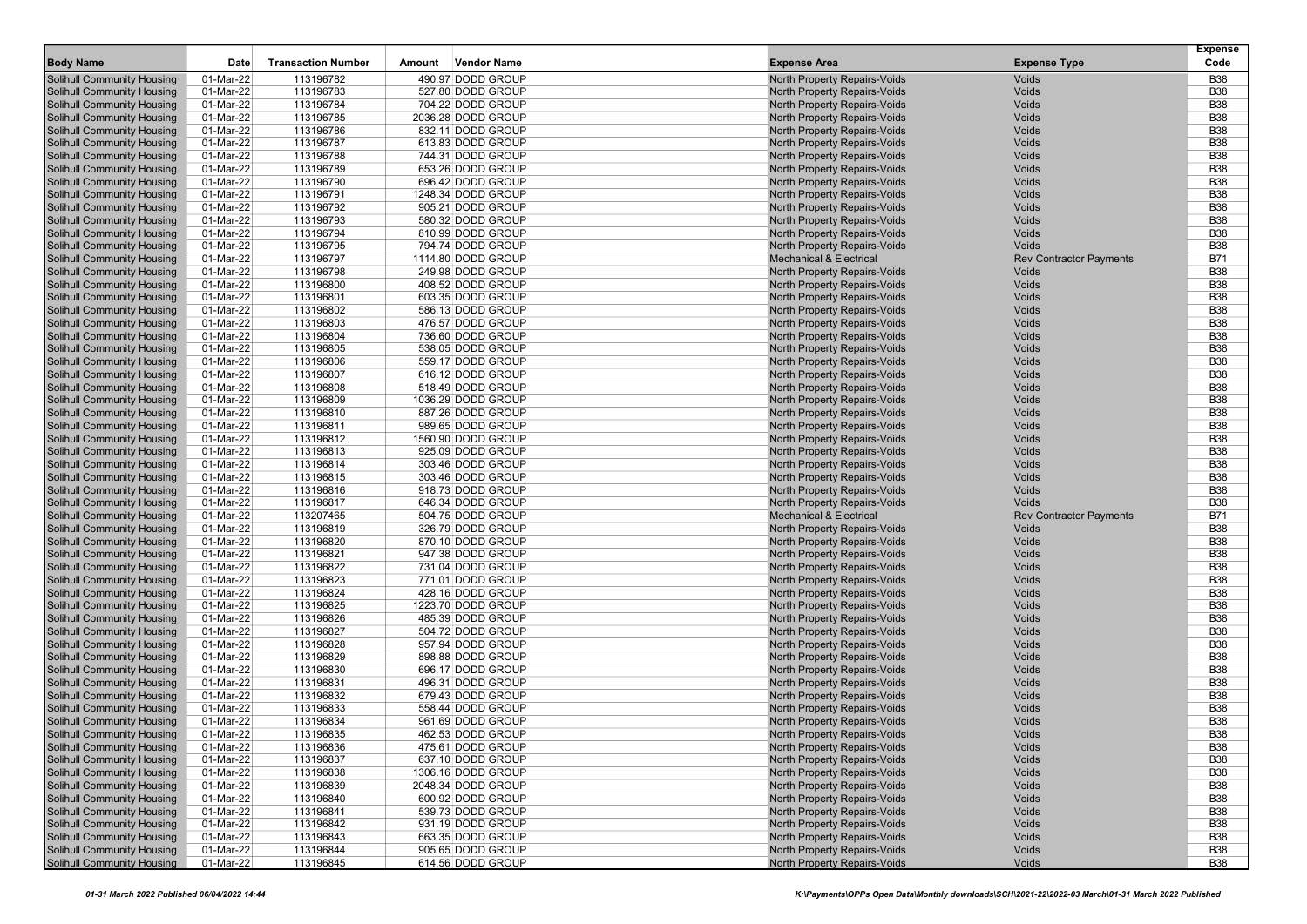|                                                                        | Date                   | <b>Transaction Number</b> |        | <b>Vendor Name</b>                      |                                                                     |                                | <b>Expense</b><br>Code   |
|------------------------------------------------------------------------|------------------------|---------------------------|--------|-----------------------------------------|---------------------------------------------------------------------|--------------------------------|--------------------------|
| <b>Body Name</b>                                                       |                        |                           | Amount |                                         | <b>Expense Area</b>                                                 | <b>Expense Type</b>            |                          |
| Solihull Community Housing                                             | 01-Mar-22              | 113196846<br>113196847    |        | 1080.85 DODD GROUP                      | North Property Repairs-Voids                                        | Voids                          | <b>B38</b><br><b>B38</b> |
| <b>Solihull Community Housing</b><br><b>Solihull Community Housing</b> | 01-Mar-22<br>01-Mar-22 | 113196848                 |        | 1237.93 DODD GROUP<br>628.18 DODD GROUP | North Property Repairs-Voids<br>North Property Repairs-Voids        | Voids<br>Voids                 | <b>B38</b>               |
| <b>Solihull Community Housing</b>                                      | 01-Mar-22              | 113196849                 |        | 635.00 DODD GROUP                       | North Property Repairs-Voids                                        | Voids                          | <b>B38</b>               |
| <b>Solihull Community Housing</b>                                      | 01-Mar-22              | 113196850                 |        | 616.84 DODD GROUP                       | North Property Repairs-Voids                                        | Voids                          | <b>B38</b>               |
| <b>Solihull Community Housing</b>                                      | 01-Mar-22              | 113196851                 |        | 576.34 DODD GROUP                       | North Property Repairs-Voids                                        | Voids                          | <b>B38</b>               |
| <b>Solihull Community Housing</b>                                      | 01-Mar-22              | 113190755                 |        | 576.15 DODD GROUP                       | <b>Mechanical &amp; Electrical</b>                                  | <b>Rev Contractor Payments</b> | <b>B71</b>               |
| Solihull Community Housing                                             | 01-Mar-22              | 113190756                 |        | 891.13 DODD GROUP                       | <b>Mechanical &amp; Electrical</b>                                  | <b>Rev Contractor Payments</b> | B71                      |
| <b>Solihull Community Housing</b>                                      | 01-Mar-22              | 113190757                 |        | 694.78 DODD GROUP                       | <b>Mechanical &amp; Electrical</b>                                  | <b>Rev Contractor Payments</b> | <b>B71</b>               |
| <b>Solihull Community Housing</b>                                      | 01-Mar-22              | 113190758                 |        | 725.02 DODD GROUP                       | <b>Mechanical &amp; Electrical</b>                                  | <b>Rev Contractor Payments</b> | <b>B71</b>               |
| <b>Solihull Community Housing</b>                                      | 01-Mar-22              | 113190759                 |        | 918.27 DODD GROUP                       | <b>Mechanical &amp; Electrical</b>                                  | <b>Rev Contractor Payments</b> | B71                      |
| <b>Solihull Community Housing</b>                                      | 01-Mar-22              | 113250486                 |        | 258.39 DODD GROUP                       | <b>Mechanical &amp; Electrical</b>                                  | <b>Rev Contractor Payments</b> | <b>B71</b>               |
| <b>Solihull Community Housing</b>                                      | 01-Mar-22              | 113250487                 |        | 533.34 DODD GROUP                       | <b>Mechanical &amp; Electrical</b>                                  | <b>Rev Contractor Payments</b> | <b>B71</b>               |
| <b>Solihull Community Housing</b>                                      | 01-Mar-22              | 113250488                 |        | 341.67 DODD GROUP                       | <b>Mechanical &amp; Electrical</b>                                  | <b>Rev Contractor Payments</b> | <b>B71</b>               |
| <b>Solihull Community Housing</b>                                      | 01-Mar-22              | 113196852                 |        | 605.91 DODD GROUP                       | North Property Repairs-Voids                                        | Voids                          | <b>B38</b>               |
| Solihull Community Housing                                             | 01-Mar-22              | 113196853                 |        | 335.79 DODD GROUP                       | North Property Repairs-Voids                                        | Voids                          | <b>B38</b>               |
| <b>Solihull Community Housing</b>                                      | 01-Mar-22              | 113196854                 |        | 366.37 DODD GROUP                       | North Property Repairs-Voids                                        | Voids                          | <b>B38</b>               |
| <b>Solihull Community Housing</b>                                      | 01-Mar-22              | 113196855                 |        | 2527.19 DODD GROUP                      | North Property Repairs-Voids                                        | Voids                          | <b>B38</b>               |
| <b>Solihull Community Housing</b>                                      | 01-Mar-22              | 113196856                 |        | 463.48 DODD GROUP                       | North Property Repairs-Voids                                        | Voids                          | <b>B38</b>               |
| <b>Solihull Community Housing</b>                                      | 01-Mar-22              | 113196857                 |        | 1104.17 DODD GROUP                      | North Property Repairs-Voids                                        | Voids                          | <b>B38</b>               |
| <b>Solihull Community Housing</b>                                      | 01-Mar-22              | 113196858                 |        | 446.75 DODD GROUP                       | North Property Repairs-Voids                                        | Voids                          | <b>B38</b>               |
| <b>Solihull Community Housing</b>                                      | 01-Mar-22              | 113196859                 |        | 501.60 DODD GROUP                       | North Property Repairs-Voids                                        | Voids                          | <b>B38</b>               |
| <b>Solihull Community Housing</b>                                      | 01-Mar-22              | 113196860                 |        | 477.27 DODD GROUP                       | North Property Repairs-Voids                                        | Voids                          | <b>B38</b>               |
| <b>Solihull Community Housing</b>                                      | 01-Mar-22              | 113196861                 |        | 583.07 DODD GROUP                       | North Property Repairs-Voids                                        | Voids                          | <b>B38</b>               |
| <b>Solihull Community Housing</b>                                      | 01-Mar-22              | 113196862                 |        | 567.44 DODD GROUP                       | <b>North Property Repairs-Voids</b>                                 | Voids                          | <b>B38</b>               |
| <b>Solihull Community Housing</b>                                      | 01-Mar-22<br>01-Mar-22 | 113196863<br>113196864    |        | 851.25 DODD GROUP<br>603.67 DODD GROUP  | North Property Repairs-Voids                                        | Voids<br>Voids                 | <b>B38</b><br><b>B38</b> |
| <b>Solihull Community Housing</b><br><b>Solihull Community Housing</b> | 01-Mar-22              | 113196865                 |        | 511.48 DODD GROUP                       | North Property Repairs-Voids<br>North Property Repairs-Voids        | Voids                          | <b>B38</b>               |
| Solihull Community Housing                                             | 01-Mar-22              | 113196866                 |        | 661.79 DODD GROUP                       | <b>North Property Repairs-Voids</b>                                 | Voids                          | <b>B38</b>               |
| <b>Solihull Community Housing</b>                                      | 01-Mar-22              | 113196867                 |        | 825.64 DODD GROUP                       | North Property Repairs-Voids                                        | Voids                          | <b>B38</b>               |
| <b>Solihull Community Housing</b>                                      | 01-Mar-22              | 113196868                 |        | 523.23 DODD GROUP                       | North Property Repairs-Voids                                        | Voids                          | <b>B38</b>               |
| <b>Solihull Community Housing</b>                                      | 01-Mar-22              | 113196869                 |        | 782.15 DODD GROUP                       | North Property Repairs-Voids                                        | Voids                          | <b>B38</b>               |
| <b>Solihull Community Housing</b>                                      | 01-Mar-22              | 113196870                 |        | 461.93 DODD GROUP                       | North Property Repairs-Voids                                        | Voids                          | <b>B38</b>               |
| <b>Solihull Community Housing</b>                                      | 01-Mar-22              | 113196871                 |        | 2459.46 DODD GROUP                      | <b>Electrical Improvement Works</b>                                 | <b>Contractor Payments</b>     | <b>B70</b>               |
| <b>Solihull Community Housing</b>                                      | 01-Mar-22              | 113146554                 |        | 220.08 DODD GROUP                       | Direct-Standby                                                      | <b>Other Building Costs</b>    | <b>B39</b>               |
| <b>Solihull Community Housing</b>                                      | 01-Mar-22              | 113146555                 |        | 413.92 DODD GROUP                       | Direct-Standby                                                      | <b>Other Building Costs</b>    | <b>B39</b>               |
| <b>Solihull Community Housing</b>                                      | 01-Mar-22              | 113190760                 |        | 965.09 DODD GROUP                       | <b>Mechanical &amp; Electrical</b>                                  | <b>Rev Contractor Payments</b> | B71                      |
| <b>Solihull Community Housing</b>                                      | 01-Mar-22              | 113196872                 |        | 2260.21 DODD GROUP                      | <b>Electrical Improvement Works</b>                                 | <b>Contractor Payments</b>     | <b>B70</b>               |
| <b>Solihull Community Housing</b>                                      | 01-Mar-22              | 113250489                 |        | 386.77 DODD GROUP                       | <b>Mechanical &amp; Electrical</b>                                  | <b>Rev Contractor Payments</b> | <b>B71</b>               |
| <b>Solihull Community Housing</b>                                      | 01-Mar-22              | 113250490                 |        | 350.66 DODD GROUP                       | <b>Mechanical &amp; Electrical</b>                                  | <b>Rev Contractor Payments</b> | B71                      |
| <b>Solihull Community Housing</b>                                      | 01-Mar-22              | 113196873                 |        | 1213.00 DODD GROUP                      | North Property Repairs-Voids                                        | Voids                          | <b>B38</b>               |
| <b>Solihull Community Housing</b>                                      | 01-Mar-22              | 113196874                 |        | 402.39 DODD GROUP                       | North Property Repairs-Voids                                        | Voids                          | <b>B38</b>               |
| <b>Solihull Community Housing</b>                                      | 01-Mar-22              | 113196875                 |        | 537.98 DODD GROUP                       | North Property Repairs-Voids                                        | Voids                          | <b>B38</b>               |
| <b>Solihull Community Housing</b>                                      | 01-Mar-22              | 113196876                 |        | 803.98 DODD GROUP                       | North Property Repairs-Voids                                        | Voids                          | <b>B38</b>               |
| Solihull Community Housing                                             | 01-Mar-22              | 113196877                 |        | 792.84 DODD GROUP                       | North Property Repairs-Voids                                        | Voids                          | <b>B38</b>               |
| <b>Solihull Community Housing</b>                                      | 01-Mar-22              | 113196878                 |        | 1048.98 DODD GROUP                      | North Property Repairs-Voids                                        | Voids                          | <b>B38</b>               |
| <b>Solihull Community Housing</b>                                      | 01-Mar-22              | 113196879                 |        | 437.18 DODD GROUP                       | North Property Repairs-Voids                                        | Voids                          | <b>B38</b>               |
| <b>Solihull Community Housing</b>                                      | 01-Mar-22              | 113196880                 |        | 1078.87 DODD GROUP                      | North Property Repairs-Voids                                        | Voids                          | <b>B38</b>               |
| <b>Solihull Community Housing</b>                                      | 01-Mar-22              | 113196881                 |        | 501.51 DODD GROUP                       | North Property Repairs-Voids                                        | Voids<br>Voids                 | <b>B38</b><br><b>B38</b> |
| Solihull Community Housing<br><b>Solihull Community Housing</b>        | 01-Mar-22<br>01-Mar-22 | 113196882<br>113196883    |        | 643.04 DODD GROUP<br>587.66 DODD GROUP  | North Property Repairs-Voids<br><b>North Property Repairs-Voids</b> | Voids                          | <b>B38</b>               |
| Solihull Community Housing                                             | 01-Mar-22              | 113196884                 |        | 763.14 DODD GROUP                       | North Property Repairs-Voids                                        | Voids                          | <b>B38</b>               |
| Solihull Community Housing                                             | 01-Mar-22              | 113196885                 |        | 413.66 DODD GROUP                       | North Property Repairs-Voids                                        | Voids                          | <b>B38</b>               |
| <b>Solihull Community Housing</b>                                      | 01-Mar-22              | 113196886                 |        | 535.46 DODD GROUP                       | North Property Repairs-Voids                                        | Voids                          | <b>B38</b>               |
| Solihull Community Housing                                             | 01-Mar-22              | 113196887                 |        | 565.41 DODD GROUP                       | North Property Repairs-Voids                                        | Voids                          | <b>B38</b>               |
| <b>Solihull Community Housing</b>                                      | 01-Mar-22              | 113196888                 |        | 900.18 DODD GROUP                       | North Property Repairs-Voids                                        | Voids                          | <b>B38</b>               |
| Solihull Community Housing                                             | 01-Mar-22              | 113196889                 |        | 1308.93 DODD GROUP                      | North Property Repairs-Voids                                        | Voids                          | <b>B38</b>               |
| Solihull Community Housing                                             | 01-Mar-22              | 113196890                 |        | 657.50 DODD GROUP                       | North Property Repairs-Voids                                        | Voids                          | <b>B38</b>               |
| Solihull Community Housing                                             | 01-Mar-22              | 113196891                 |        | 290.50 DODD GROUP                       | North Property Repairs-Voids                                        | Voids                          | <b>B38</b>               |
| <b>Solihull Community Housing</b>                                      | 01-Mar-22              | 113196892                 |        | 1118.84 DODD GROUP                      | North Property Repairs-Voids                                        | Voids                          | <b>B38</b>               |
| <b>Solihull Community Housing</b>                                      | 01-Mar-22              | 113196893                 |        | 708.89 DODD GROUP                       | North Property Repairs-Voids                                        | Voids                          | <b>B38</b>               |
| Solihull Community Housing                                             | 01-Mar-22              | 113196894                 |        | 3065.61 DODD GROUP                      | <b>Electrical Improvement Works</b>                                 | <b>Contractor Payments</b>     | <b>B70</b>               |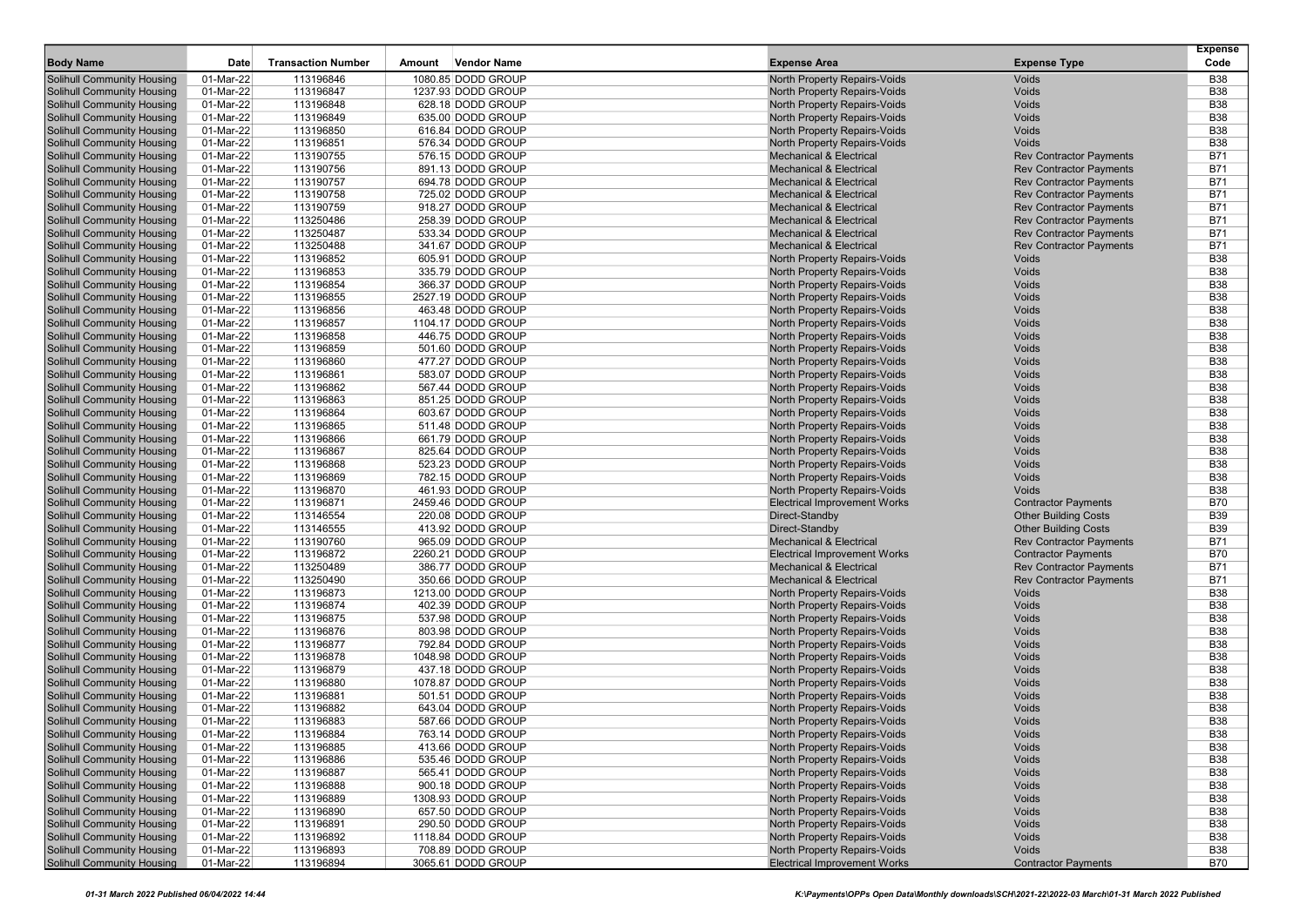| <b>Body Name</b>                                                       | Date                   | <b>Transaction Number</b> | Amount | <b>Vendor Name</b>                     | <b>Expense Area</b>                                                   | <b>Expense Type</b>                                          | <b>Expense</b><br>Code   |
|------------------------------------------------------------------------|------------------------|---------------------------|--------|----------------------------------------|-----------------------------------------------------------------------|--------------------------------------------------------------|--------------------------|
|                                                                        |                        | 113196895                 |        | 2464.63 DODD GROUP                     |                                                                       |                                                              |                          |
| Solihull Community Housing<br><b>Solihull Community Housing</b>        | 01-Mar-22              | 113196896                 |        | 3627.20 DODD GROUP                     | <b>Electrical Improvement Works</b>                                   | <b>Contractor Payments</b>                                   | <b>B70</b><br><b>B70</b> |
| <b>Solihull Community Housing</b>                                      | 01-Mar-22<br>01-Mar-22 | 113146556                 |        | 292.32 DODD GROUP                      | <b>Electrical Improvement Works</b><br>Direct-Standby                 | <b>Contractor Payments</b><br><b>Other Building Costs</b>    | <b>B39</b>               |
| <b>Solihull Community Housing</b>                                      | 01-Mar-22              | 113190761                 |        | 815.23 DODD GROUP                      | <b>Mechanical &amp; Electrical</b>                                    | <b>Rev Contractor Payments</b>                               | <b>B71</b>               |
| <b>Solihull Community Housing</b>                                      | 01-Mar-22              | 113190762                 |        | 902.03 DODD GROUP                      | <b>Mechanical &amp; Electrical</b>                                    | <b>Rev Contractor Payments</b>                               | <b>B71</b>               |
| <b>Solihull Community Housing</b>                                      | 01-Mar-22              | 113124464                 |        | 934.01 DODD GROUP                      | <b>Biomass System</b>                                                 | Biomass HIU & Plant                                          | <b>B48</b>               |
| <b>Solihull Community Housing</b>                                      | 01-Mar-22              | 113124465                 |        | 748.09 DODD GROUP                      | <b>Biomass System</b>                                                 | Biomass HIU & Plant                                          | <b>B48</b>               |
| <b>Solihull Community Housing</b>                                      | 01-Mar-22              | 113124466                 |        | 955.45 DODD GROUP                      | <b>Biomass System</b>                                                 | Biomass HIU & Plant                                          | <b>B48</b>               |
| <b>Solihull Community Housing</b>                                      | 01-Mar-22              | 113124467                 |        | 748.21 DODD GROUP                      | <b>Biomass System</b>                                                 | Biomass HIU & Plant                                          | <b>B48</b>               |
| <b>Solihull Community Housing</b>                                      | 01-Mar-22              | 113124468                 |        | 663.12 DODD GROUP                      | <b>Biomass System</b>                                                 | Biomass HIU & Plant                                          | <b>B48</b>               |
| <b>Solihull Community Housing</b>                                      | 01-Mar-22              | 113196897                 |        | 278.22 DODD GROUP                      | North Property Repairs-Voids                                          | Voids                                                        | <b>B38</b>               |
| <b>Solihull Community Housing</b>                                      | 01-Mar-22              | 113196898                 |        | 612.27 DODD GROUP                      | North Property Repairs-Voids                                          | Voids                                                        | <b>B38</b>               |
| <b>Solihull Community Housing</b>                                      | 01-Mar-22              | 113196899                 |        | 587.90 DODD GROUP                      | North Property Repairs-Voids                                          | Voids                                                        | <b>B38</b>               |
| <b>Solihull Community Housing</b>                                      | 01-Mar-22              | 113196900                 |        | 528.78 DODD GROUP                      | North Property Repairs-Voids                                          | Voids                                                        | <b>B38</b>               |
| <b>Solihull Community Housing</b>                                      | 01-Mar-22              | 113196901                 |        | 757.42 DODD GROUP                      | North Property Repairs-Voids                                          | Voids                                                        | <b>B38</b>               |
| <b>Solihull Community Housing</b>                                      | 01-Mar-22              | 113196902                 |        | 575.69 DODD GROUP                      | North Property Repairs-Voids                                          | Voids                                                        | <b>B38</b>               |
| <b>Solihull Community Housing</b>                                      | 01-Mar-22              | 113196903                 |        | 740.80 DODD GROUP                      | North Property Repairs-Voids                                          | Voids                                                        | <b>B38</b>               |
| <b>Solihull Community Housing</b>                                      | 01-Mar-22              | 113196904                 |        | 996.67 DODD GROUP                      | North Property Repairs-Voids                                          | Voids                                                        | <b>B38</b>               |
| <b>Solihull Community Housing</b>                                      | 01-Mar-22              | 113196905                 |        | 525.25 DODD GROUP                      | North Property Repairs-Voids                                          | Voids                                                        | <b>B38</b>               |
| <b>Solihull Community Housing</b>                                      | 01-Mar-22              | 113196906                 |        | 580.36 DODD GROUP                      | North Property Repairs-Voids                                          | Voids                                                        | <b>B38</b>               |
| <b>Solihull Community Housing</b>                                      | 01-Mar-22              | 113196907                 |        | 643.41 DODD GROUP                      | North Property Repairs-Voids                                          | Voids                                                        | <b>B38</b>               |
| <b>Solihull Community Housing</b>                                      | 01-Mar-22              | 113196908                 |        | 540.35 DODD GROUP                      | North Property Repairs-Voids                                          | Voids                                                        | <b>B38</b>               |
| <b>Solihull Community Housing</b>                                      | 01-Mar-22              | 113196909                 |        | 844.29 DODD GROUP                      | North Property Repairs-Voids                                          | Voids                                                        | <b>B38</b>               |
| <b>Solihull Community Housing</b>                                      | 01-Mar-22              | 113196910                 |        | 403.97 DODD GROUP                      | North Property Repairs-Voids                                          | Voids                                                        | <b>B38</b>               |
| <b>Solihull Community Housing</b>                                      | 01-Mar-22              | 113196911                 |        | 1096.14 DODD GROUP                     | North Property Repairs-Voids                                          | Voids                                                        | <b>B38</b>               |
| <b>Solihull Community Housing</b>                                      | 01-Mar-22              | 113196912                 |        | 1727.31 DODD GROUP                     | North Property Repairs-Voids                                          | Voids                                                        | <b>B38</b>               |
| <b>Solihull Community Housing</b>                                      | 01-Mar-22              | 113196913                 |        | 549.65 DODD GROUP                      | North Property Repairs-Voids                                          | Voids                                                        | <b>B38</b>               |
| <b>Solihull Community Housing</b>                                      | 01-Mar-22              | 113196914                 |        | 1170.32 DODD GROUP                     | North Property Repairs-Voids                                          | Voids                                                        | <b>B38</b>               |
| <b>Solihull Community Housing</b>                                      | 01-Mar-22              | 113196915                 |        | 1366.24 DODD GROUP                     | North Property Repairs-Voids                                          | Voids                                                        | <b>B38</b>               |
| <b>Solihull Community Housing</b>                                      | 01-Mar-22              | 113196916                 |        | 542.80 DODD GROUP                      | North Property Repairs-Voids                                          | Voids                                                        | <b>B38</b>               |
| <b>Solihull Community Housing</b>                                      | 01-Mar-22              | 113196917                 |        | 1241.18 DODD GROUP                     | North Property Repairs-Voids                                          | Voids                                                        | <b>B38</b>               |
| <b>Solihull Community Housing</b>                                      | 01-Mar-22              | 113196918                 |        | 435.62 DODD GROUP                      | North Property Repairs-Voids                                          | Voids                                                        | <b>B38</b>               |
| <b>Solihull Community Housing</b>                                      | 01-Mar-22              | 113196919                 |        | 623.30 DODD GROUP                      | North Property Repairs-Voids                                          | Voids                                                        | <b>B38</b>               |
| <b>Solihull Community Housing</b>                                      | 01-Mar-22              | 113196920                 |        | 662.96 DODD GROUP                      | North Property Repairs-Voids                                          | Voids                                                        | <b>B38</b>               |
| <b>Solihull Community Housing</b>                                      | 01-Mar-22              | 113196921                 |        | 598.18 DODD GROUP                      | North Property Repairs-Voids                                          | Voids                                                        | <b>B38</b>               |
| <b>Solihull Community Housing</b>                                      | 01-Mar-22              | 113196923                 |        | 2331.95 DODD GROUP                     | <b>Electrical Improvement Works</b>                                   | <b>Contractor Payments</b>                                   | <b>B70</b>               |
| <b>Solihull Community Housing</b>                                      | 01-Mar-22              | 113146557                 |        | 234.75 DODD GROUP                      | Direct-Standby                                                        | <b>Other Building Costs</b>                                  | <b>B39</b>               |
| <b>Solihull Community Housing</b>                                      | 01-Mar-22              | 113124469                 |        | 607.48 DODD GROUP                      | <b>Biomass System</b>                                                 | Biomass HIU & Plant                                          | <b>B48</b>               |
| <b>Solihull Community Housing</b>                                      | 01-Mar-22              | 113250491                 |        | 804.87 DODD GROUP                      | <b>Mechanical &amp; Electrical</b>                                    | <b>Rev Contractor Payments</b>                               | <b>B71</b>               |
| <b>Solihull Community Housing</b>                                      | 01-Mar-22              | 113250492                 |        | 795.35 DODD GROUP                      | <b>Mechanical &amp; Electrical</b>                                    | <b>Rev Contractor Payments</b>                               | B71                      |
| <b>Solihull Community Housing</b>                                      | 17-Mar-22              | 113168795                 |        | 41588.57 DODD GROUP                    | <b>Retro fitting Sprinklers</b>                                       | <b>Contractor Payments</b>                                   | <b>B70</b><br><b>B70</b> |
| <b>Solihull Community Housing</b><br><b>Solihull Community Housing</b> | 17-Mar-22<br>01-Mar-22 | 113168795<br>113250493    |        | 15690.91 DODD GROUP                    | <b>Retro fitting Sprinklers</b><br><b>Mechanical &amp; Electrical</b> | <b>Contractor Payments</b><br><b>Rev Contractor Payments</b> | <b>B71</b>               |
| <b>Solihull Community Housing</b>                                      | 01-Mar-22              | 113190763                 |        | 348.82 DODD GROUP<br>495.36 DODD GROUP | <b>Mechanical &amp; Electrical</b>                                    | <b>Rev Contractor Payments</b>                               | <b>B71</b>               |
| Solihull Community Housing                                             | 01-Mar-22              | 113250494                 |        | 639.16 DODD GROUP                      | <b>Mechanical &amp; Electrical</b>                                    | <b>Rev Contractor Payments</b>                               | B71                      |
| <b>Solihull Community Housing</b>                                      | 01-Mar-22              | 113190764                 |        | 1434.96 DODD GROUP                     | <b>Mechanical &amp; Electrical</b>                                    | <b>Rev Contractor Payments</b>                               | <b>B71</b>               |
| <b>Solihull Community Housing</b>                                      | 01-Mar-22              | 113124478                 |        | 604.44 DODD GROUP                      | <b>Biomass System</b>                                                 | Biomass HIU & Plant                                          | <b>B48</b>               |
| <b>Solihull Community Housing</b>                                      | 01-Mar-22              | 113167465                 |        | 2221.38 DODD GROUP                     | Gas Warm Air/B'boiler/Storage Heater                                  | <b>Contractor Payments</b>                                   | <b>B70</b>               |
| <b>Solihull Community Housing</b>                                      | 01-Mar-22              | 113124484                 |        | 210.24 DODD GROUP                      | <b>Biomass System</b>                                                 | Biomass HIU & Plant                                          | <b>B48</b>               |
| <b>Solihull Community Housing</b>                                      | 01-Mar-22              | 113124485                 |        | 219.00 DODD GROUP                      | <b>Biomass System</b>                                                 | Biomass HIU & Plant                                          | <b>B48</b>               |
| <b>Solihull Community Housing</b>                                      | 01-Mar-22              | 113250495                 |        | 415.74 DODD GROUP                      | <b>Mechanical &amp; Electrical</b>                                    | <b>Rev Contractor Payments</b>                               | <b>B71</b>               |
| Solihull Community Housing                                             | 01-Mar-22              | 113196924                 |        | 330.98 DODD GROUP                      | North Property Repairs-Voids                                          | Voids                                                        | <b>B38</b>               |
| Solihull Community Housing                                             | 01-Mar-22              | 113196925                 |        | 492.21 DODD GROUP                      | North Property Repairs-Voids                                          | Voids                                                        | <b>B38</b>               |
| <b>Solihull Community Housing</b>                                      | 01-Mar-22              | 113196926                 |        | 406.53 DODD GROUP                      | North Property Repairs-Voids                                          | Voids                                                        | <b>B38</b>               |
| Solihull Community Housing                                             | 01-Mar-22              | 113196927                 |        | 454.39 DODD GROUP                      | North Property Repairs-Voids                                          | Voids                                                        | <b>B38</b>               |
| <b>Solihull Community Housing</b>                                      | 01-Mar-22              | 113196928                 |        | 472.50 DODD GROUP                      | North Property Repairs-Voids                                          | Voids                                                        | <b>B38</b>               |
| Solihull Community Housing                                             | 01-Mar-22              | 113196929                 |        | 1076.90 DODD GROUP                     | North Property Repairs-Voids                                          | Voids                                                        | <b>B38</b>               |
| Solihull Community Housing                                             | 01-Mar-22              | 113196930                 |        | 371.59 DODD GROUP                      | North Property Repairs-Voids                                          | Voids                                                        | <b>B38</b>               |
| Solihull Community Housing                                             | 01-Mar-22              | 113196931                 |        | 637.05 DODD GROUP                      | North Property Repairs-Voids                                          | Voids                                                        | <b>B38</b>               |
| <b>Solihull Community Housing</b>                                      | 01-Mar-22              | 113196932                 |        | 682.61 DODD GROUP                      | North Property Repairs-Voids                                          | Voids                                                        | <b>B38</b>               |
| <b>Solihull Community Housing</b>                                      | 01-Mar-22              | 113196933                 |        | 584.44 DODD GROUP                      | North Property Repairs-Voids                                          | Voids                                                        | <b>B38</b>               |
| Solihull Community Housing                                             | 01-Mar-22              | 113196934                 |        | 942.93 DODD GROUP                      | North Property Repairs-Voids                                          | Voids                                                        | <b>B38</b>               |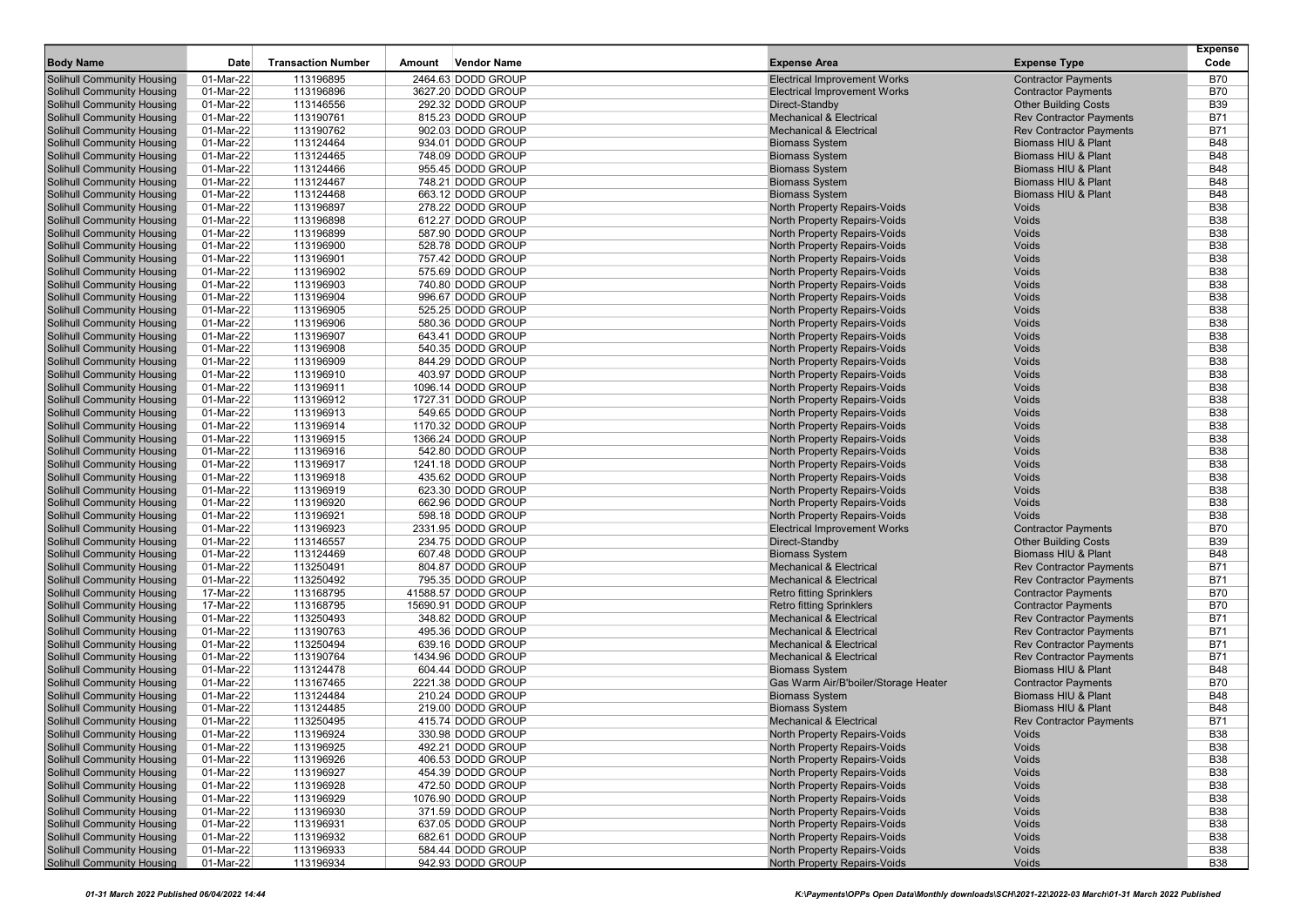| <b>Body Name</b>                                                       | Date                   | <b>Transaction Number</b> | Amount | <b>Vendor Name</b>                      | <b>Expense Area</b>                                                      | <b>Expense Type</b>                                              | <b>Expense</b><br>Code   |
|------------------------------------------------------------------------|------------------------|---------------------------|--------|-----------------------------------------|--------------------------------------------------------------------------|------------------------------------------------------------------|--------------------------|
|                                                                        |                        |                           |        |                                         |                                                                          |                                                                  |                          |
| Solihull Community Housing                                             | 01-Mar-22              | 113196935                 |        | 1012.55 DODD GROUP                      | North Property Repairs-Voids                                             | Voids                                                            | <b>B38</b>               |
| Solihull Community Housing                                             | 01-Mar-22              | 113196936                 |        | 417.15 DODD GROUP                       | North Property Repairs-Voids                                             | Voids                                                            | <b>B38</b>               |
| <b>Solihull Community Housing</b><br><b>Solihull Community Housing</b> | 01-Mar-22<br>01-Mar-22 | 113196937<br>113196938    |        | 433.28 DODD GROUP<br>1033.01 DODD GROUP | North Property Repairs-Voids<br>North Property Repairs-Voids             | Voids<br>Voids                                                   | <b>B38</b><br><b>B38</b> |
| <b>Solihull Community Housing</b>                                      | 01-Mar-22              | 113196939                 |        | 786.46 DODD GROUP                       | <b>North Property Repairs-Voids</b>                                      | Voids                                                            | <b>B38</b>               |
| <b>Solihull Community Housing</b>                                      | 01-Mar-22              | 113196940                 |        | 468.35 DODD GROUP                       | North Property Repairs-Voids                                             | Voids                                                            | <b>B38</b>               |
| <b>Solihull Community Housing</b>                                      | 01-Mar-22              | 113196941                 |        | 578.71 DODD GROUP                       | North Property Repairs-Voids                                             | Voids                                                            | <b>B38</b>               |
| <b>Solihull Community Housing</b>                                      | 01-Mar-22              | 113196942                 |        | 475.50 DODD GROUP                       | <b>North Property Repairs-Voids</b>                                      | Voids                                                            | <b>B38</b>               |
| <b>Solihull Community Housing</b>                                      | 01-Mar-22              | 113196943                 |        | 643.91 DODD GROUP                       | North Property Repairs-Voids                                             | Voids                                                            | <b>B38</b>               |
| <b>Solihull Community Housing</b>                                      | 01-Mar-22              | 113196944                 |        | 815.00 DODD GROUP                       | North Property Repairs-Voids                                             | Voids                                                            | <b>B38</b>               |
| <b>Solihull Community Housing</b>                                      | 01-Mar-22              | 113196945                 |        | 585.92 DODD GROUP                       | North Property Repairs-Voids                                             | Voids                                                            | <b>B38</b>               |
| <b>Solihull Community Housing</b>                                      | 01-Mar-22              | 113196946                 |        | 412.84 DODD GROUP                       | <b>North Property Repairs-Voids</b>                                      | Voids                                                            | <b>B38</b>               |
| <b>Solihull Community Housing</b>                                      | 01-Mar-22              | 113190765                 |        | 590.98 DODD GROUP                       | <b>Mechanical &amp; Electrical</b>                                       | <b>Rev Contractor Payments</b>                                   | <b>B71</b>               |
| <b>Solihull Community Housing</b>                                      | 01-Mar-22              | 113190766                 |        | 797.51 DODD GROUP                       | <b>Mechanical &amp; Electrical</b>                                       | <b>Rev Contractor Payments</b>                                   | <b>B71</b>               |
| <b>Solihull Community Housing</b>                                      | 01-Mar-22              | 113196947                 |        | 518.21 DODD GROUP                       | North Property Repairs-Voids                                             | Voids                                                            | <b>B38</b>               |
| <b>Solihull Community Housing</b>                                      | 01-Mar-22              | 113196948                 |        | 530.30 DODD GROUP                       | North Property Repairs-Voids                                             | Voids                                                            | <b>B38</b>               |
| <b>Solihull Community Housing</b>                                      | 01-Mar-22              | 113196949                 |        | 632.74 DODD GROUP                       | <b>North Property Repairs-Voids</b>                                      | Voids                                                            | <b>B38</b>               |
| <b>Solihull Community Housing</b>                                      | 01-Mar-22              | 113196950                 |        | 738.28 DODD GROUP                       | North Property Repairs-Voids                                             | Voids                                                            | <b>B38</b>               |
| <b>Solihull Community Housing</b>                                      | 01-Mar-22              | 113196951                 |        | 719.57 DODD GROUP                       | North Property Repairs-Voids                                             | Voids                                                            | <b>B38</b>               |
| <b>Solihull Community Housing</b>                                      | 01-Mar-22              | 113196952                 |        | 713.93 DODD GROUP                       | North Property Repairs-Voids                                             | Voids                                                            | <b>B38</b>               |
| <b>Solihull Community Housing</b>                                      | 01-Mar-22              | 113196953                 |        | 432.52 DODD GROUP                       | North Property Repairs-Voids                                             | Voids                                                            | <b>B38</b>               |
| <b>Solihull Community Housing</b>                                      | 01-Mar-22              | 113196954                 |        | 2239.74 DODD GROUP                      | <b>Electrical Improvement Works</b>                                      | <b>Contractor Payments</b>                                       | <b>B70</b>               |
| <b>Solihull Community Housing</b>                                      | 01-Mar-22              | 113196955                 |        | 2287.31 DODD GROUP                      | <b>Electrical Improvement Works</b>                                      | <b>Contractor Payments</b>                                       | <b>B70</b>               |
| <b>Solihull Community Housing</b>                                      | 01-Mar-22              | 113124487                 |        | 606.41 DODD GROUP                       | <b>Biomass System</b>                                                    | Biomass HIU & Plant                                              | <b>B48</b>               |
| <b>Solihull Community Housing</b>                                      | 01-Mar-22              | 113124488                 |        | 760.08 DODD GROUP                       | <b>Biomass System</b>                                                    | Biomass HIU & Plant                                              | <b>B48</b>               |
| <b>Solihull Community Housing</b>                                      | 01-Mar-22              | 113124490                 |        | 663.12 DODD GROUP                       | <b>Biomass System</b>                                                    | Biomass HIU & Plant                                              | <b>B48</b>               |
| <b>Solihull Community Housing</b>                                      | 16-Mar-22              | 113166464                 |        | 198887.97 DODD GROUP                    | <b>Retro fitting Sprinklers</b>                                          | <b>Contractor Payments</b>                                       | <b>B70</b>               |
| <b>Solihull Community Housing</b>                                      | 16-Mar-22              | 113166465                 |        | 109604.27 DODD GROUP                    | <b>Retro fitting Sprinklers</b>                                          | <b>Contractor Payments</b>                                       | <b>B70</b>               |
| <b>Solihull Community Housing</b>                                      | 01-Mar-22              | 113167467                 |        | 796.18 DODD GROUP                       | <b>Mechanical &amp; Electrical</b>                                       | <b>Rev Contractor Payments</b>                                   | B71                      |
| <b>Solihull Community Housing</b>                                      | 01-Mar-22              | 113167468                 |        | 480.34 DODD GROUP                       | <b>Mechanical &amp; Electrical</b>                                       | <b>Rev Contractor Payments</b>                                   | <b>B71</b>               |
| <b>Solihull Community Housing</b>                                      | 01-Mar-22              | 113130473                 |        | 229.73 DODD GROUP                       | <b>Mechanical &amp; Electrical</b>                                       | <b>Rev Contractor Payments</b>                                   | <b>B71</b>               |
| <b>Solihull Community Housing</b>                                      | 01-Mar-22              | 113130478                 |        | 229.73 DODD GROUP                       | <b>Mechanical &amp; Electrical</b>                                       | <b>Rev Contractor Payments</b>                                   | B71                      |
| <b>Solihull Community Housing</b><br><b>Solihull Community Housing</b> | 01-Mar-22<br>01-Mar-22 | 113167469<br>113167470    |        | 402.14 DODD GROUP<br>287.30 DODD GROUP  | <b>Mechanical &amp; Electrical</b><br><b>Mechanical &amp; Electrical</b> | <b>Rev Contractor Payments</b><br><b>Rev Contractor Payments</b> | <b>B71</b><br><b>B71</b> |
| <b>Solihull Community Housing</b>                                      | 01-Mar-22              | 113167471                 |        | 287.30 DODD GROUP                       | <b>Mechanical &amp; Electrical</b>                                       | <b>Rev Contractor Payments</b>                                   | <b>B71</b>               |
| <b>Solihull Community Housing</b>                                      | 01-Mar-22              | 113167472                 |        | 375.03 DODD GROUP                       | <b>Mechanical &amp; Electrical</b>                                       | <b>Rev Contractor Payments</b>                                   | <b>B71</b>               |
| <b>Solihull Community Housing</b>                                      | 01-Mar-22              | 113167473                 |        | 279.81 DODD GROUP                       | <b>Mechanical &amp; Electrical</b>                                       | <b>Rev Contractor Payments</b>                                   | B71                      |
| <b>Solihull Community Housing</b>                                      | 01-Mar-22              | 113130495                 |        | 236.13 DODD GROUP                       | <b>Mechanical &amp; Electrical</b>                                       | <b>Rev Contractor Payments</b>                                   | <b>B71</b>               |
| <b>Solihull Community Housing</b>                                      | 01-Mar-22              | 113130503                 |        | 229.73 DODD GROUP                       | <b>Mechanical &amp; Electrical</b>                                       | <b>Rev Contractor Payments</b>                                   | <b>B71</b>               |
| <b>Solihull Community Housing</b>                                      | 01-Mar-22              | 113130509                 |        | 215.06 DODD GROUP                       | <b>Mechanical &amp; Electrical</b>                                       | <b>Rev Contractor Payments</b>                                   | B71                      |
| <b>Solihull Community Housing</b>                                      | 01-Mar-22              | 113167474                 |        | 284.64 DODD GROUP                       | <b>Mechanical &amp; Electrical</b>                                       | <b>Rev Contractor Payments</b>                                   | <b>B71</b>               |
| <b>Solihull Community Housing</b>                                      | 01-Mar-22              | 113167475                 |        | 665.00 DODD GROUP                       | <b>Mechanical &amp; Electrical</b>                                       | <b>Rev Contractor Payments</b>                                   | B71                      |
| <b>Solihull Community Housing</b>                                      | 01-Mar-22              | 113130519                 |        | 259.30 DODD GROUP                       | <b>Mechanical &amp; Electrical</b>                                       | <b>Rev Contractor Payments</b>                                   | <b>B71</b>               |
| <b>Solihull Community Housing</b>                                      | 01-Mar-22              | 113167476                 |        | 287.30 DODD GROUP                       | <b>Mechanical &amp; Electrical</b>                                       | <b>Rev Contractor Payments</b>                                   | <b>B71</b>               |
| <b>Solihull Community Housing</b>                                      | 01-Mar-22              | 113167477                 |        | 346.65 DODD GROUP                       | <b>Mechanical &amp; Electrical</b>                                       | <b>Rev Contractor Payments</b>                                   | B71                      |
| Solihull Community Housing                                             | 01-Mar-22              | 113167478                 |        | 282.25 DODD GROUP                       | <b>Mechanical &amp; Electrical</b>                                       | <b>Rev Contractor Payments</b>                                   | <b>B71</b>               |
| <b>Solihull Community Housing</b>                                      | 01-Mar-22              | 113167479                 |        | 592.29 DODD GROUP                       | <b>Mechanical &amp; Electrical</b>                                       | <b>Rev Contractor Payments</b>                                   | <b>B71</b>               |
| <b>Solihull Community Housing</b>                                      | 01-Mar-22              | 113167480                 |        | 381.64 DODD GROUP                       | <b>Mechanical &amp; Electrical</b>                                       | <b>Rev Contractor Payments</b>                                   | <b>B71</b>               |
| <b>Solihull Community Housing</b>                                      | 01-Mar-22              | 113130545                 |        | 229.73 DODD GROUP                       | <b>Mechanical &amp; Electrical</b>                                       | <b>Rev Contractor Payments</b>                                   | <b>B71</b>               |
| <b>Solihull Community Housing</b>                                      | 01-Mar-22              | 113130547                 |        | 229.73 DODD GROUP                       | <b>Mechanical &amp; Electrical</b>                                       | <b>Rev Contractor Payments</b>                                   | B71                      |
| Solihull Community Housing                                             | 01-Mar-22              | 113167481                 |        | 280.50 DODD GROUP                       | <b>Mechanical &amp; Electrical</b>                                       | <b>Rev Contractor Payments</b>                                   | B71                      |
| <b>Solihull Community Housing</b>                                      | 01-Mar-22              | 113167482                 |        | 649.80 DODD GROUP                       | <b>Mechanical &amp; Electrical</b>                                       | <b>Rev Contractor Payments</b>                                   | B71                      |
| <b>Solihull Community Housing</b>                                      | 01-Mar-22              | 113130561                 |        | 229.73 DODD GROUP                       | <b>Mechanical &amp; Electrical</b>                                       | <b>Rev Contractor Payments</b>                                   | <b>B71</b>               |
| <b>Solihull Community Housing</b>                                      | 01-Mar-22              | 113130562                 |        | 229.73 DODD GROUP                       | <b>Mechanical &amp; Electrical</b>                                       | <b>Rev Contractor Payments</b>                                   | <b>B71</b>               |
| <b>Solihull Community Housing</b>                                      | 01-Mar-22              | 113167483                 |        | 345.13 DODD GROUP                       | <b>Mechanical &amp; Electrical</b>                                       | <b>Rev Contractor Payments</b>                                   | <b>B71</b>               |
| Solihull Community Housing                                             | 01-Mar-22              | 113167484                 |        | 351.86 DODD GROUP                       | <b>Mechanical &amp; Electrical</b>                                       | <b>Rev Contractor Payments</b>                                   | <b>B71</b>               |
| <b>Solihull Community Housing</b>                                      | 01-Mar-22              | 113167485                 |        | 306.59 DODD GROUP                       | <b>Mechanical &amp; Electrical</b>                                       | <b>Rev Contractor Payments</b>                                   | <b>B71</b>               |
| <b>Solihull Community Housing</b>                                      | 01-Mar-22              | 113131478                 |        | 229.73 DODD GROUP                       | <b>Mechanical &amp; Electrical</b>                                       | <b>Rev Contractor Payments</b>                                   | <b>B71</b>               |
| <b>Solihull Community Housing</b>                                      | 01-Mar-22              | 113131491                 |        | 215.06 DODD GROUP                       | <b>Mechanical &amp; Electrical</b>                                       | <b>Rev Contractor Payments</b>                                   | <b>B71</b>               |
| <b>Solihull Community Housing</b><br><b>Solihull Community Housing</b> | 01-Mar-22<br>01-Mar-22 | 113131499<br>113167486    |        | 241.08 DODD GROUP<br>308.83 DODD GROUP  | <b>Mechanical &amp; Electrical</b><br><b>Mechanical &amp; Electrical</b> | <b>Rev Contractor Payments</b><br><b>Rev Contractor Payments</b> | <b>B71</b><br><b>B71</b> |
| <b>Solihull Community Housing</b>                                      | 01-Mar-22              | 113167487                 |        | 302.83 DODD GROUP                       | <b>Mechanical &amp; Electrical</b>                                       | <b>Rev Contractor Payments</b>                                   | <b>B71</b>               |
|                                                                        |                        |                           |        |                                         |                                                                          |                                                                  |                          |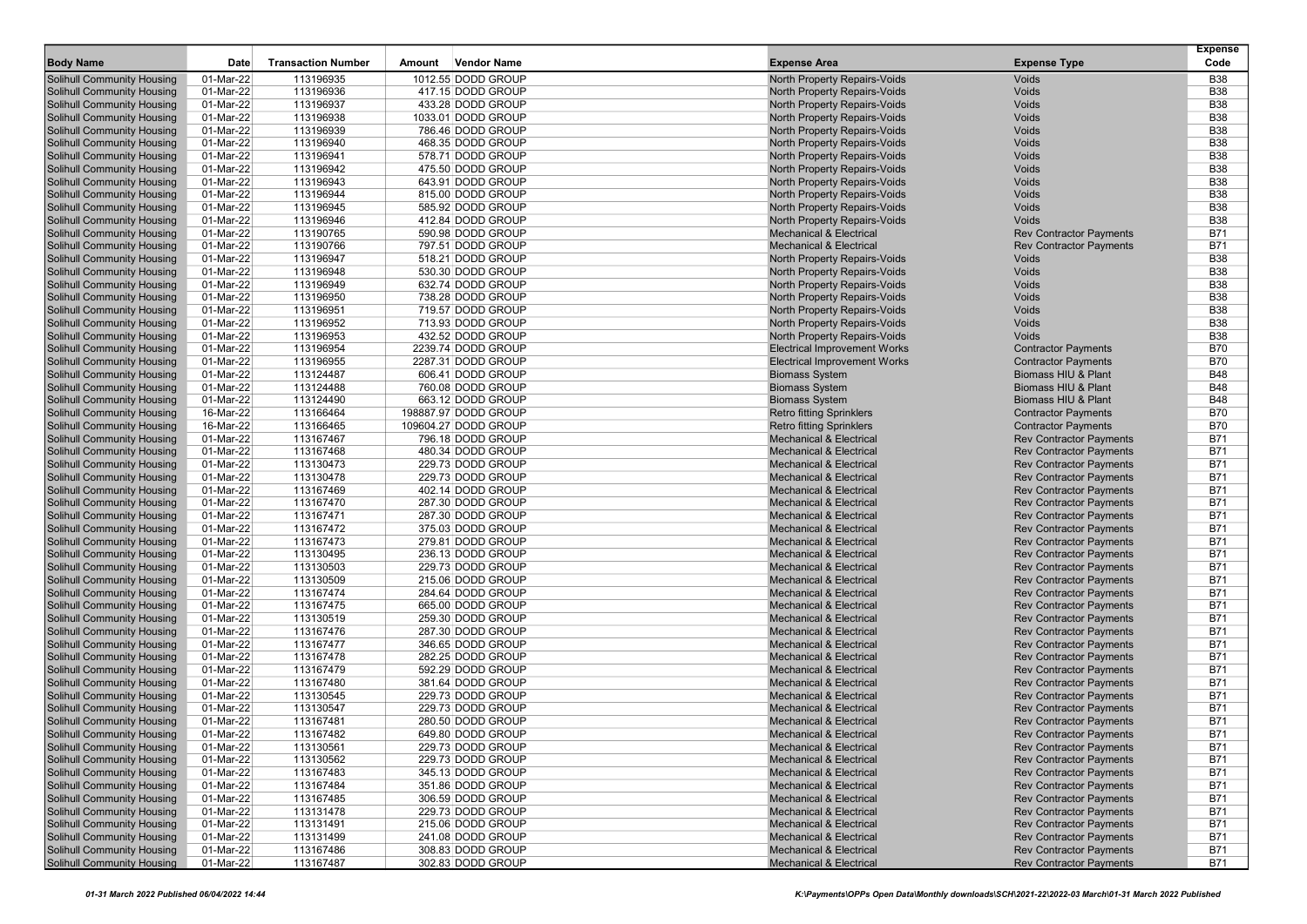|                                                                        |                        |                           |        |                                        |                                                                          |                                                                  | <b>Expense</b>           |
|------------------------------------------------------------------------|------------------------|---------------------------|--------|----------------------------------------|--------------------------------------------------------------------------|------------------------------------------------------------------|--------------------------|
| <b>Body Name</b>                                                       | Date                   | <b>Transaction Number</b> | Amount | <b>Vendor Name</b>                     | <b>Expense Area</b>                                                      | <b>Expense Type</b>                                              | Code                     |
| Solihull Community Housing                                             | 01-Mar-22              | 113167488                 |        | 377.38 DODD GROUP                      | <b>Mechanical &amp; Electrical</b><br><b>Mechanical &amp; Electrical</b> | <b>Rev Contractor Payments</b>                                   | <b>B71</b><br><b>B71</b> |
| <b>Solihull Community Housing</b><br><b>Solihull Community Housing</b> | 01-Mar-22<br>01-Mar-22 | 113131517<br>113131520    |        | 229.73 DODD GROUP<br>250.76 DODD GROUP | <b>Mechanical &amp; Electrical</b>                                       | <b>Rev Contractor Payments</b><br><b>Rev Contractor Payments</b> | B71                      |
| <b>Solihull Community Housing</b>                                      | 01-Mar-22              | 113131526                 |        | 236.71 DODD GROUP                      | <b>Mechanical &amp; Electrical</b>                                       | <b>Rev Contractor Payments</b>                                   | <b>B71</b>               |
| <b>Solihull Community Housing</b>                                      | 01-Mar-22              | 113167489                 |        | 330.22 DODD GROUP                      | <b>Mechanical &amp; Electrical</b>                                       | <b>Rev Contractor Payments</b>                                   | <b>B71</b>               |
| <b>Solihull Community Housing</b>                                      | 01-Mar-22              | 113167490                 |        | 287.30 DODD GROUP                      | <b>Mechanical &amp; Electrical</b>                                       | <b>Rev Contractor Payments</b>                                   | <b>B71</b>               |
| <b>Solihull Community Housing</b>                                      | 01-Mar-22              | 113167491                 |        | 332.57 DODD GROUP                      | <b>Mechanical &amp; Electrical</b>                                       | <b>Rev Contractor Payments</b>                                   | <b>B71</b>               |
| <b>Solihull Community Housing</b>                                      | 01-Mar-22              | 113131551                 |        | 268.11 DODD GROUP                      | <b>Mechanical &amp; Electrical</b>                                       | <b>Rev Contractor Payments</b>                                   | B71                      |
| <b>Solihull Community Housing</b>                                      | 01-Mar-22              | 113131553                 |        | 229.73 DODD GROUP                      | <b>Mechanical &amp; Electrical</b>                                       | <b>Rev Contractor Payments</b>                                   | <b>B71</b>               |
| <b>Solihull Community Housing</b>                                      | 01-Mar-22              | 113130577                 |        | 259.94 DODD GROUP                      | <b>Mechanical &amp; Electrical</b>                                       | <b>Rev Contractor Payments</b>                                   | <b>B71</b>               |
| <b>Solihull Community Housing</b>                                      | $01$ -Mar-22           | 113167492                 |        | 288.76 DODD GROUP                      | <b>Mechanical &amp; Electrical</b>                                       | <b>Rev Contractor Payments</b>                                   | B71                      |
| <b>Solihull Community Housing</b>                                      | 01-Mar-22              | 113130618                 |        | 222.15 DODD GROUP                      | <b>Mechanical &amp; Electrical</b>                                       | <b>Rev Contractor Payments</b>                                   | <b>B71</b>               |
| <b>Solihull Community Housing</b>                                      | 01-Mar-22              | 113167493                 |        | 277.25 DODD GROUP                      | <b>Mechanical &amp; Electrical</b>                                       | <b>Rev Contractor Payments</b>                                   | <b>B71</b>               |
| <b>Solihull Community Housing</b>                                      | 01-Mar-22              | 113130628                 |        | 237.37 DODD GROUP                      | <b>Mechanical &amp; Electrical</b>                                       | <b>Rev Contractor Payments</b>                                   | <b>B71</b>               |
| <b>Solihull Community Housing</b>                                      | 01-Mar-22              | 113130633                 |        | 275.01 DODD GROUP                      | <b>Mechanical &amp; Electrical</b>                                       | <b>Rev Contractor Payments</b>                                   | <b>B71</b>               |
| <b>Solihull Community Housing</b>                                      | 01-Mar-22              | 113130637                 |        | 229.73 DODD GROUP                      | <b>Mechanical &amp; Electrical</b>                                       | <b>Rev Contractor Payments</b>                                   | B71                      |
| <b>Solihull Community Housing</b>                                      | 01-Mar-22              | 113167494                 |        | 279.84 DODD GROUP                      | <b>Mechanical &amp; Electrical</b>                                       | <b>Rev Contractor Payments</b>                                   | <b>B71</b>               |
| <b>Solihull Community Housing</b>                                      | 01-Mar-22              | 113130650                 |        | 215.06 DODD GROUP                      | <b>Mechanical &amp; Electrical</b>                                       | <b>Rev Contractor Payments</b>                                   | <b>B71</b>               |
| <b>Solihull Community Housing</b>                                      | 01-Mar-22              | 113167495                 |        | 331.13 DODD GROUP                      | <b>Mechanical &amp; Electrical</b>                                       | <b>Rev Contractor Payments</b>                                   | B71                      |
| <b>Solihull Community Housing</b>                                      | 01-Mar-22              | 113130666                 |        | 230.83 DODD GROUP                      | <b>Mechanical &amp; Electrical</b>                                       | <b>Rev Contractor Payments</b>                                   | <b>B71</b>               |
| <b>Solihull Community Housing</b><br><b>Solihull Community Housing</b> | 01-Mar-22<br>01-Mar-22 | 113167496<br>113167497    |        | 278.95 DODD GROUP<br>300.56 DODD GROUP | <b>Mechanical &amp; Electrical</b><br><b>Mechanical &amp; Electrical</b> | <b>Rev Contractor Payments</b><br><b>Rev Contractor Payments</b> | <b>B71</b><br><b>B71</b> |
| <b>Solihull Community Housing</b>                                      | 01-Mar-22              | 113167498                 |        | 286.67 DODD GROUP                      | <b>Mechanical &amp; Electrical</b>                                       | <b>Rev Contractor Payments</b>                                   | <b>B71</b>               |
| <b>Solihull Community Housing</b>                                      | 01-Mar-22              | 113167499                 |        | 288.36 DODD GROUP                      | <b>Mechanical &amp; Electrical</b>                                       | <b>Rev Contractor Payments</b>                                   | B71                      |
| <b>Solihull Community Housing</b>                                      | 01-Mar-22              | 113130737                 |        | 215.06 DODD GROUP                      | <b>Mechanical &amp; Electrical</b>                                       | <b>Rev Contractor Payments</b>                                   | <b>B71</b>               |
| <b>Solihull Community Housing</b>                                      | 01-Mar-22              | 113130742                 |        | 228.20 DODD GROUP                      | <b>Mechanical &amp; Electrical</b>                                       | <b>Rev Contractor Payments</b>                                   | <b>B71</b>               |
| <b>Solihull Community Housing</b>                                      | 01-Mar-22              | 113131564                 |        | 248.32 DODD GROUP                      | <b>Mechanical &amp; Electrical</b>                                       | <b>Rev Contractor Payments</b>                                   | B71                      |
| <b>Solihull Community Housing</b>                                      | 01-Mar-22              | 113167500                 |        | 664.17 DODD GROUP                      | <b>Mechanical &amp; Electrical</b>                                       | <b>Rev Contractor Payments</b>                                   | <b>B71</b>               |
| <b>Solihull Community Housing</b>                                      | 01-Mar-22              | 113131568                 |        | 215.06 DODD GROUP                      | <b>Mechanical &amp; Electrical</b>                                       | <b>Rev Contractor Payments</b>                                   | <b>B71</b>               |
| <b>Solihull Community Housing</b>                                      | 01-Mar-22              | 113131579                 |        | 215.72 DODD GROUP                      | <b>Mechanical &amp; Electrical</b>                                       | <b>Rev Contractor Payments</b>                                   | <b>B71</b>               |
| <b>Solihull Community Housing</b>                                      | 01-Mar-22              | 113131584                 |        | 215.70 DODD GROUP                      | <b>Mechanical &amp; Electrical</b>                                       | <b>Rev Contractor Payments</b>                                   | <b>B71</b>               |
| <b>Solihull Community Housing</b>                                      | 01-Mar-22              | 113167501                 |        | 522.39 DODD GROUP                      | <b>Mechanical &amp; Electrical</b>                                       | <b>Rev Contractor Payments</b>                                   | B71                      |
| <b>Solihull Community Housing</b>                                      | 01-Mar-22              | 113131605                 |        | 215.06 DODD GROUP                      | <b>Mechanical &amp; Electrical</b>                                       | <b>Rev Contractor Payments</b>                                   | <b>B71</b>               |
| <b>Solihull Community Housing</b>                                      | 01-Mar-22              | 113167502                 |        | 543.76 DODD GROUP                      | <b>Mechanical &amp; Electrical</b>                                       | <b>Rev Contractor Payments</b>                                   | <b>B71</b>               |
| <b>Solihull Community Housing</b>                                      | 01-Mar-22              | 113131630                 |        | 253.38 DODD GROUP                      | <b>Mechanical &amp; Electrical</b>                                       | <b>Rev Contractor Payments</b>                                   | <b>B71</b>               |
| <b>Solihull Community Housing</b>                                      | 01-Mar-22              | 113131633                 |        | 265.98 DODD GROUP                      | <b>Mechanical &amp; Electrical</b>                                       | <b>Rev Contractor Payments</b>                                   | <b>B71</b>               |
| <b>Solihull Community Housing</b>                                      | 01-Mar-22              | 113167503                 |        | 381.85 DODD GROUP                      | <b>Mechanical &amp; Electrical</b>                                       | <b>Rev Contractor Payments</b>                                   | B71                      |
| <b>Solihull Community Housing</b>                                      | 01-Mar-22              | 113167504                 |        | 287.30 DODD GROUP                      | <b>Mechanical &amp; Electrical</b>                                       | <b>Rev Contractor Payments</b>                                   | <b>B71</b>               |
| <b>Solihull Community Housing</b>                                      | 01-Mar-22              | 113167505                 |        | 282.51 DODD GROUP                      | <b>Mechanical &amp; Electrical</b>                                       | <b>Rev Contractor Payments</b>                                   | <b>B71</b>               |
| <b>Solihull Community Housing</b>                                      | 01-Mar-22              | 113167506                 |        | 444.31 DODD GROUP                      | <b>Mechanical &amp; Electrical</b>                                       | <b>Rev Contractor Payments</b>                                   | B71                      |
| <b>Solihull Community Housing</b>                                      | 01-Mar-22              | 113167507                 |        | 312.25 DODD GROUP                      | <b>Mechanical &amp; Electrical</b>                                       | <b>Rev Contractor Payments</b>                                   | <b>B71</b>               |
| <b>Solihull Community Housing</b>                                      | 01-Mar-22              | 113131704                 |        | 215.06 DODD GROUP                      | <b>Mechanical &amp; Electrical</b>                                       | <b>Rev Contractor Payments</b>                                   | <b>B71</b>               |
| <b>Solihull Community Housing</b>                                      | 01-Mar-22              | 113167508                 |        | 415.05 DODD GROUP<br>398.19 DODD GROUP | <b>Mechanical &amp; Electrical</b><br><b>Mechanical &amp; Electrical</b> | <b>Rev Contractor Payments</b>                                   | <b>B71</b><br><b>B71</b> |
| <b>Solihull Community Housing</b><br><b>Solihull Community Housing</b> | 01-Mar-22<br>01-Mar-22 | 113167509<br>113167510    |        | 291.69 DODD GROUP                      | <b>Mechanical &amp; Electrical</b>                                       | <b>Rev Contractor Payments</b><br><b>Rev Contractor Payments</b> | B71                      |
| <b>Solihull Community Housing</b>                                      | 01-Mar-22              | 113130818                 |        | 258.42 DODD GROUP                      | <b>Mechanical &amp; Electrical</b>                                       | <b>Rev Contractor Payments</b>                                   | <b>B71</b>               |
| <b>Solihull Community Housing</b>                                      | 01-Mar-22              | 113167511                 |        | 854.98 DODD GROUP                      | <b>Mechanical &amp; Electrical</b>                                       | <b>Rev Contractor Payments</b>                                   | <b>B71</b>               |
| <b>Solihull Community Housing</b>                                      | 01-Mar-22              | 113130824                 |        | 255.54 DODD GROUP                      | <b>Mechanical &amp; Electrical</b>                                       | <b>Rev Contractor Payments</b>                                   | B71                      |
| <b>Solihull Community Housing</b>                                      | 01-Mar-22              | 113167512                 |        | 335.76 DODD GROUP                      | <b>Mechanical &amp; Electrical</b>                                       | <b>Rev Contractor Payments</b>                                   | <b>B71</b>               |
| <b>Solihull Community Housing</b>                                      | 01-Mar-22              | 113167515                 |        | 227.76 DODD GROUP                      | <b>Electrical Testing</b>                                                | <b>Utility Related Works</b>                                     | <b>B34</b>               |
| <b>Solihull Community Housing</b>                                      | 01-Mar-22              | 113167516                 |        | 246.38 DODD GROUP                      | <b>Electrical Testing</b>                                                | <b>Utility Related Works</b>                                     | <b>B34</b>               |
| Solihull Community Housing                                             | 01-Mar-22              | 113130921                 |        | 215.20 DODD GROUP                      | Mechanical & Electrical                                                  | <b>Rev Contractor Payments</b>                                   | B71                      |
| Solihull Community Housing                                             | 01-Mar-22              | 113167518                 |        | 237.44 DODD GROUP                      | <b>Mechanical &amp; Electrical</b>                                       | <b>Rev Contractor Payments</b>                                   | <b>B71</b>               |
| <b>Solihull Community Housing</b>                                      | 01-Mar-22              | 113167519                 |        | 337.16 DODD GROUP                      | <b>Mechanical &amp; Electrical</b>                                       | <b>Rev Contractor Payments</b>                                   | <b>B71</b>               |
| <b>Solihull Community Housing</b>                                      | 01-Mar-22              | 113167520                 |        | 521.40 DODD GROUP                      | <b>Mechanical &amp; Electrical</b>                                       | <b>Rev Contractor Payments</b>                                   | <b>B71</b>               |
| <b>Solihull Community Housing</b>                                      | 01-Mar-22              | 113167521                 |        | 289.08 DODD GROUP                      | <b>Mechanical &amp; Electrical</b>                                       | <b>Rev Contractor Payments</b>                                   | <b>B71</b>               |
| Solihull Community Housing                                             | 01-Mar-22              | 113207468                 |        | 236.67 DODD GROUP                      | <b>Mechanical &amp; Electrical</b>                                       | <b>Rev Contractor Payments</b>                                   | <b>B71</b>               |
| Solihull Community Housing                                             | 01-Mar-22              | 113207469                 |        | 366.69 DODD GROUP                      | <b>Mechanical &amp; Electrical</b>                                       | <b>Rev Contractor Payments</b>                                   | <b>B71</b>               |
| Solihull Community Housing                                             | 01-Mar-22              | 113167522                 |        | 242.01 DODD GROUP                      | <b>Mechanical &amp; Electrical</b>                                       | <b>Rev Contractor Payments</b>                                   | <b>B71</b>               |
| <b>Solihull Community Housing</b>                                      | 01-Mar-22              | 113131891                 |        | 225.54 DODD GROUP                      | <b>Mechanical &amp; Electrical</b>                                       | <b>Rev Contractor Payments</b>                                   | <b>B71</b>               |
| <b>Solihull Community Housing</b>                                      | 01-Mar-22              | 113167523                 |        | 253.53 DODD GROUP                      | <b>Mechanical &amp; Electrical</b>                                       | <b>Rev Contractor Payments</b>                                   | <b>B71</b>               |
| <b>Solihull Community Housing</b>                                      | 01-Mar-22              | 113167524                 |        | 563.34 DODD GROUP                      | <b>Mechanical &amp; Electrical</b>                                       | <b>Rev Contractor Payments</b>                                   | <b>B71</b>               |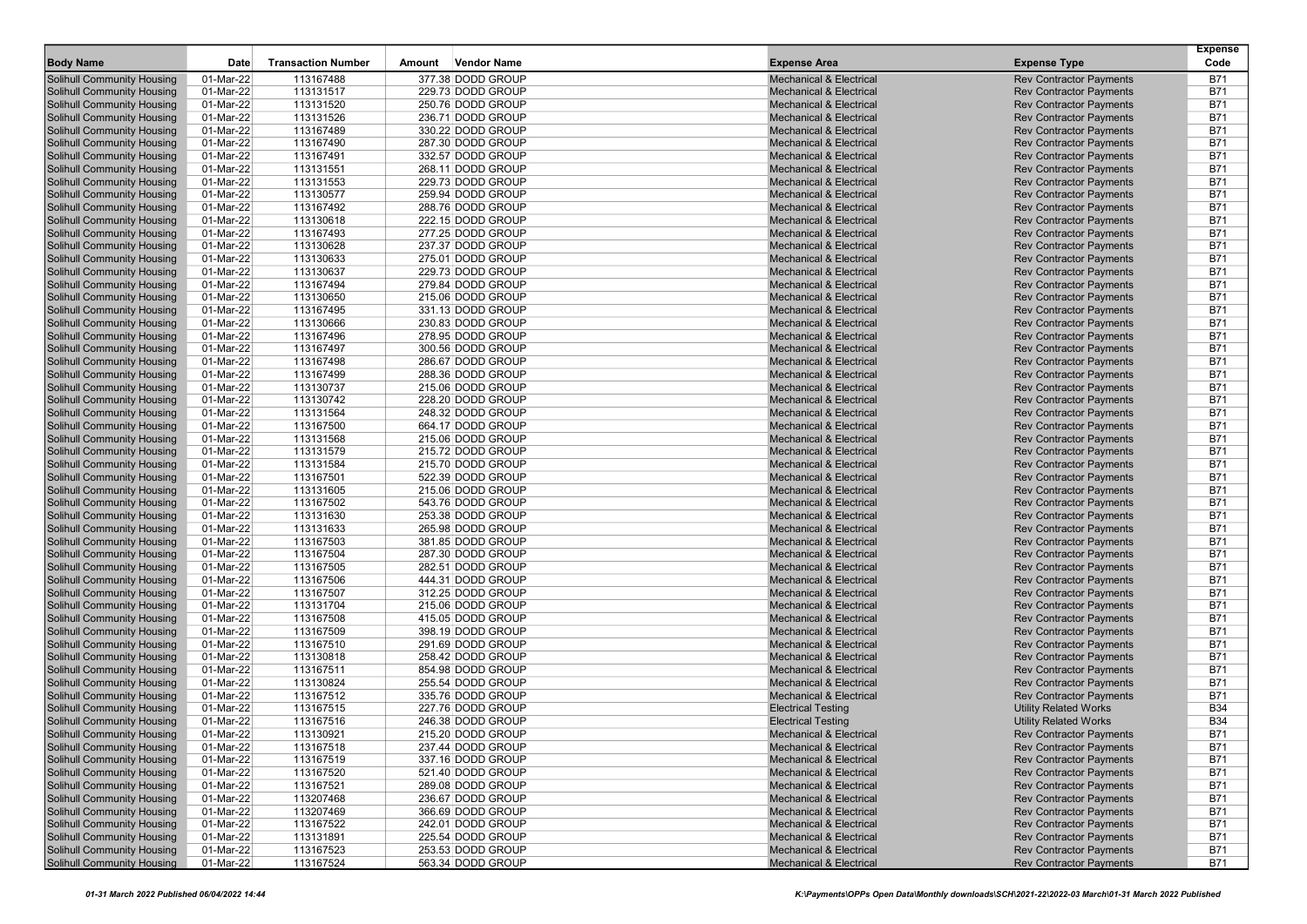| <b>Body Name</b>                                                | Date                   | <b>Transaction Number</b> | Amount | <b>Vendor Name</b>                     | <b>Expense Area</b>                                          | <b>Expense Type</b>            | <b>Expense</b><br>Code   |
|-----------------------------------------------------------------|------------------------|---------------------------|--------|----------------------------------------|--------------------------------------------------------------|--------------------------------|--------------------------|
| <b>Solihull Community Housing</b>                               | 01-Mar-22              | 113167525                 |        | 280.80 DODD GROUP                      | <b>Mechanical &amp; Electrical</b>                           | <b>Rev Contractor Payments</b> | <b>B71</b>               |
| <b>Solihull Community Housing</b>                               | 01-Mar-22              | 113207470                 |        | 312.72 DODD GROUP                      | <b>Mechanical &amp; Electrical</b>                           | <b>Rev Contractor Payments</b> | <b>B71</b>               |
| <b>Solihull Community Housing</b>                               | 01-Mar-22              | 113167526                 |        | 251.13 DODD GROUP                      | <b>Mechanical &amp; Electrical</b>                           | <b>Rev Contractor Payments</b> | B71                      |
| <b>Solihull Community Housing</b>                               | 01-Mar-22              | 113196957                 |        | 240.34 DODD GROUP                      | North Property Repairs-Voids                                 | Voids                          | <b>B38</b>               |
| <b>Solihull Community Housing</b>                               | 01-Mar-22              | 113167527                 |        | 375.76 DODD GROUP                      | <b>Electrical Improvement Works</b>                          | <b>Contractor Payments</b>     | <b>B70</b>               |
| Solihull Community Housing                                      | 01-Mar-22              | 113167528                 |        | 538.74 DODD GROUP                      | <b>Electrical Improvement Works</b>                          | <b>Contractor Payments</b>     | <b>B70</b>               |
| <b>Solihull Community Housing</b>                               | 01-Mar-22              | 113167529                 |        | 275.88 DODD GROUP                      | <b>Electrical Improvement Works</b>                          | <b>Contractor Payments</b>     | <b>B70</b>               |
| <b>Solihull Community Housing</b>                               | 01-Mar-22              | 113167530                 |        | 257.66 DODD GROUP                      | <b>Electrical Improvement Works</b>                          | <b>Contractor Payments</b>     | <b>B70</b>               |
| <b>Solihull Community Housing</b>                               | 01-Mar-22              | 113167531                 |        | 664.14 DODD GROUP                      | <b>Electrical Improvement Works</b>                          | <b>Contractor Payments</b>     | <b>B70</b>               |
| <b>Solihull Community Housing</b>                               | 01-Mar-22              | 113167532                 |        | 382.90 DODD GROUP                      | <b>Electrical Improvement Works</b>                          | <b>Contractor Payments</b>     | <b>B70</b>               |
| Solihull Community Housing                                      | 01-Mar-22              | 113167533                 |        | 422.67 DODD GROUP                      | <b>Electrical Improvement Works</b>                          | <b>Contractor Payments</b>     | <b>B70</b>               |
| <b>Solihull Community Housing</b>                               | 01-Mar-22              | 113146582                 |        | 237.93 DODD GROUP                      | <b>Electrical Improvement Works</b>                          | <b>Contractor Payments</b>     | <b>B70</b>               |
| <b>Solihull Community Housing</b>                               | 01-Mar-22              | 113167534                 |        | 459.50 DODD GROUP                      | <b>Electrical Improvement Works</b>                          | <b>Contractor Payments</b>     | <b>B70</b>               |
| <b>Solihull Community Housing</b>                               | 01-Mar-22              | 113167535                 |        | 346.81 DODD GROUP                      | <b>Electrical Improvement Works</b>                          | <b>Contractor Payments</b>     | <b>B70</b>               |
| <b>Solihull Community Housing</b>                               | 01-Mar-22              | 113167536                 |        | 702.57 DODD GROUP                      | <b>Electrical Improvement Works</b>                          | <b>Contractor Payments</b>     | <b>B70</b>               |
| <b>Solihull Community Housing</b>                               | 01-Mar-22              | 113167537                 |        | 280.10 DODD GROUP                      | <b>Electrical Improvement Works</b>                          | <b>Contractor Payments</b>     | <b>B70</b>               |
| <b>Solihull Community Housing</b>                               | 01-Mar-22              | 113167538                 |        | 587.09 DODD GROUP                      | <b>Electrical Improvement Works</b>                          | <b>Contractor Payments</b>     | <b>B70</b>               |
| <b>Solihull Community Housing</b>                               | 01-Mar-22              | 113167539                 |        | 614.93 DODD GROUP                      | <b>Electrical Improvement Works</b>                          | <b>Contractor Payments</b>     | <b>B70</b>               |
| <b>Solihull Community Housing</b>                               | 01-Mar-22              | 113146601                 |        | 210.71 DODD GROUP                      | <b>Electrical Improvement Works</b>                          | <b>Contractor Payments</b>     | <b>B70</b>               |
| <b>Solihull Community Housing</b>                               | 01-Mar-22              | 113146602                 |        | 518.62 DODD GROUP                      | <b>Electrical Improvement Works</b>                          | <b>Contractor Payments</b>     | <b>B70</b>               |
| <b>Solihull Community Housing</b>                               | 01-Mar-22              | 113131062                 |        | 214.82 DODD GROUP                      | <b>Electrical Improvement Works</b>                          | <b>Contractor Payments</b>     | <b>B70</b>               |
| <b>Solihull Community Housing</b>                               | 01-Mar-22              | 113196958                 |        | 2637.91 DODD GROUP                     | <b>Electrical Improvement Works</b>                          | <b>Contractor Payments</b>     | <b>B70</b>               |
| <b>Solihull Community Housing</b>                               | 01-Mar-22              | 113131063                 |        | 233.99 DODD GROUP                      | <b>Electrical Improvement Works</b>                          | <b>Contractor Payments</b>     | <b>B70</b>               |
| Solihull Community Housing                                      | 01-Mar-22              | 113146617                 |        | 247.19 DODD GROUP                      | <b>Electrical Improvement Works</b>                          | <b>Contractor Payments</b>     | <b>B70</b>               |
| <b>Solihull Community Housing</b>                               | 01-Mar-22              | 113146628                 |        | 208.33 DODD GROUP                      | Direct-Standby                                               | <b>Other Building Costs</b>    | <b>B39</b>               |
| <b>Solihull Community Housing</b>                               | 01-Mar-22              | 113131083                 |        | 235.05 DODD GROUP                      | North Property Repairs-Voids                                 | Voids                          | <b>B38</b>               |
| <b>Solihull Community Housing</b>                               | 01-Mar-22              | 113196959                 |        | 237.52 DODD GROUP                      | North Property Repairs-Voids                                 | Voids                          | <b>B38</b>               |
| <b>Solihull Community Housing</b>                               | 01-Mar-22              | 113131117                 |        | 258.71 DODD GROUP                      | North Property Repairs-Voids                                 | Voids                          | <b>B38</b>               |
| <b>Solihull Community Housing</b>                               | 01-Mar-22              | 113131119                 |        | 246.25 DODD GROUP                      | North Property Repairs-Voids                                 | Voids                          | <b>B38</b>               |
| <b>Solihull Community Housing</b>                               | 01-Mar-22              | 113131120                 |        | 329.20 DODD GROUP                      | North Property Repairs-Voids                                 | Voids                          | <b>B38</b>               |
| <b>Solihull Community Housing</b>                               | 01-Mar-22              | 113131122                 |        | 306.51 DODD GROUP                      | North Property Repairs-Voids                                 | Voids                          | <b>B38</b><br><b>B38</b> |
| Solihull Community Housing<br><b>Solihull Community Housing</b> | 01-Mar-22<br>01-Mar-22 | 113131123<br>113196960    |        | 244.29 DODD GROUP<br>416.64 DODD GROUP | North Property Repairs-Voids                                 | Voids<br>Voids                 | <b>B38</b>               |
| <b>Solihull Community Housing</b>                               | 01-Mar-22              | 113131132                 |        | 357.91 DODD GROUP                      | North Property Repairs-Voids                                 | Voids                          | <b>B38</b>               |
| Solihull Community Housing                                      | 01-Mar-22              | 113196961                 |        | 772.09 DODD GROUP                      | North Property Repairs-Voids<br>North Property Repairs-Voids | Voids                          | <b>B38</b>               |
| <b>Solihull Community Housing</b>                               | 01-Mar-22              | 113131146                 |        | 362.98 DODD GROUP                      | North Property Repairs-Voids                                 | Voids                          | <b>B38</b>               |
| <b>Solihull Community Housing</b>                               | 01-Mar-22              | 113196962                 |        | 424.16 DODD GROUP                      | North Property Repairs-Voids                                 | Voids                          | <b>B38</b>               |
| <b>Solihull Community Housing</b>                               | 01-Mar-22              | 113131160                 |        | 298.51 DODD GROUP                      | North Property Repairs-Voids                                 | Voids                          | <b>B38</b>               |
| <b>Solihull Community Housing</b>                               | 01-Mar-22              | 113131161                 |        | 281.84 DODD GROUP                      | North Property Repairs-Voids                                 | Voids                          | <b>B38</b>               |
| <b>Solihull Community Housing</b>                               | 01-Mar-22              | 113131164                 |        | 324.35 DODD GROUP                      | North Property Repairs-Voids                                 | Voids                          | <b>B38</b>               |
| <b>Solihull Community Housing</b>                               | 01-Mar-22              | 113131941                 |        | 300.34 DODD GROUP                      | North Property Repairs-Voids                                 | Voids                          | <b>B38</b>               |
| <b>Solihull Community Housing</b>                               | 01-Mar-22              | 113131943                 |        | 347.56 DODD GROUP                      | North Property Repairs-Voids                                 | Voids                          | <b>B38</b>               |
| <b>Solihull Community Housing</b>                               | 01-Mar-22              | 113196963                 |        | 657.96 DODD GROUP                      | North Property Repairs-Voids                                 | Voids                          | <b>B38</b>               |
| <b>Solihull Community Housing</b>                               | 01-Mar-22              | 113196964                 |        | 608.85 DODD GROUP                      | North Property Repairs-Voids                                 | Voids                          | <b>B38</b>               |
| Solihull Community Housing                                      | 01-Mar-22              | 113131946                 |        | 395.21 DODD GROUP                      | <b>North Property Repairs-Voids</b>                          | Voids                          | <b>B38</b>               |
| Solihull Community Housing                                      | 01-Mar-22              | 113131947                 |        | 210.21 DODD GROUP                      | North Property Repairs-Voids                                 | Voids                          | <b>B38</b>               |
| Solihull Community Housing                                      | 01-Mar-22              | 113131949                 |        | 264.83 DODD GROUP                      | North Property Repairs-Voids                                 | Voids                          | <b>B38</b>               |
| <b>Solihull Community Housing</b>                               | 01-Mar-22              | 113196965                 |        | 559.50 DODD GROUP                      | North Property Repairs-Voids                                 | Voids                          | <b>B38</b>               |
| <b>Solihull Community Housing</b>                               | 01-Mar-22              | 113131951                 |        | 283.25 DODD GROUP                      | <b>North Property Repairs-Voids</b>                          | Voids                          | <b>B38</b>               |
| <b>Solihull Community Housing</b>                               | 01-Mar-22              | 113131952                 |        | 250.13 DODD GROUP                      | <b>North Property Repairs-Voids</b>                          | Voids                          | <b>B38</b>               |
| Solihull Community Housing                                      | 01-Mar-22              | 113196966                 |        | 459.75 DODD GROUP                      | North Property Repairs-Voids                                 | Voids                          | <b>B38</b>               |
| <b>Solihull Community Housing</b>                               | 01-Mar-22              | 113131957                 |        | 272.01 DODD GROUP                      | North Property Repairs-Voids                                 | Voids                          | <b>B38</b>               |
| Solihull Community Housing                                      | 01-Mar-22              | 113131959                 |        | 308.78 DODD GROUP                      | North Property Repairs-Voids                                 | Voids                          | <b>B38</b>               |
| <b>Solihull Community Housing</b>                               | 01-Mar-22              | 113131972                 |        | 215.63 DODD GROUP                      | North Property Repairs-Voids                                 | Voids                          | <b>B38</b>               |
| <b>Solihull Community Housing</b>                               | 01-Mar-22              | 113131973                 |        | 346.66 DODD GROUP                      | North Property Repairs-Voids                                 | Voids                          | <b>B38</b>               |
| Solihull Community Housing                                      | 01-Mar-22              | 113196967                 |        | 421.39 DODD GROUP                      | North Property Repairs-Voids                                 | Voids                          | <b>B38</b>               |
| Solihull Community Housing                                      | 01-Mar-22              | 113131975                 |        | 231.61 DODD GROUP                      | North Property Repairs-Voids                                 | Voids                          | <b>B38</b>               |
| Solihull Community Housing                                      | 01-Mar-22              | 113131984                 |        | 211.65 DODD GROUP                      | North Property Repairs-Voids                                 | Voids                          | <b>B38</b>               |
| Solihull Community Housing                                      | 01-Mar-22              | 113131987                 |        | 247.57 DODD GROUP                      | North Property Repairs-Voids                                 | Voids                          | <b>B38</b>               |
| <b>Solihull Community Housing</b>                               | 01-Mar-22              | 113146629                 |        | 220.08 DODD GROUP                      | Direct-Standby                                               | <b>Other Building Costs</b>    | <b>B39</b>               |
| <b>Solihull Community Housing</b>                               | 01-Mar-22              | 113131991                 |        | 260.43 DODD GROUP                      | North Property Repairs-Voids                                 | Voids                          | <b>B38</b>               |
| <b>Solihull Community Housing</b>                               | 01-Mar-22              | 113132001                 |        | 358.68 DODD GROUP                      | North Property Repairs-Voids                                 | Voids                          | <b>B38</b>               |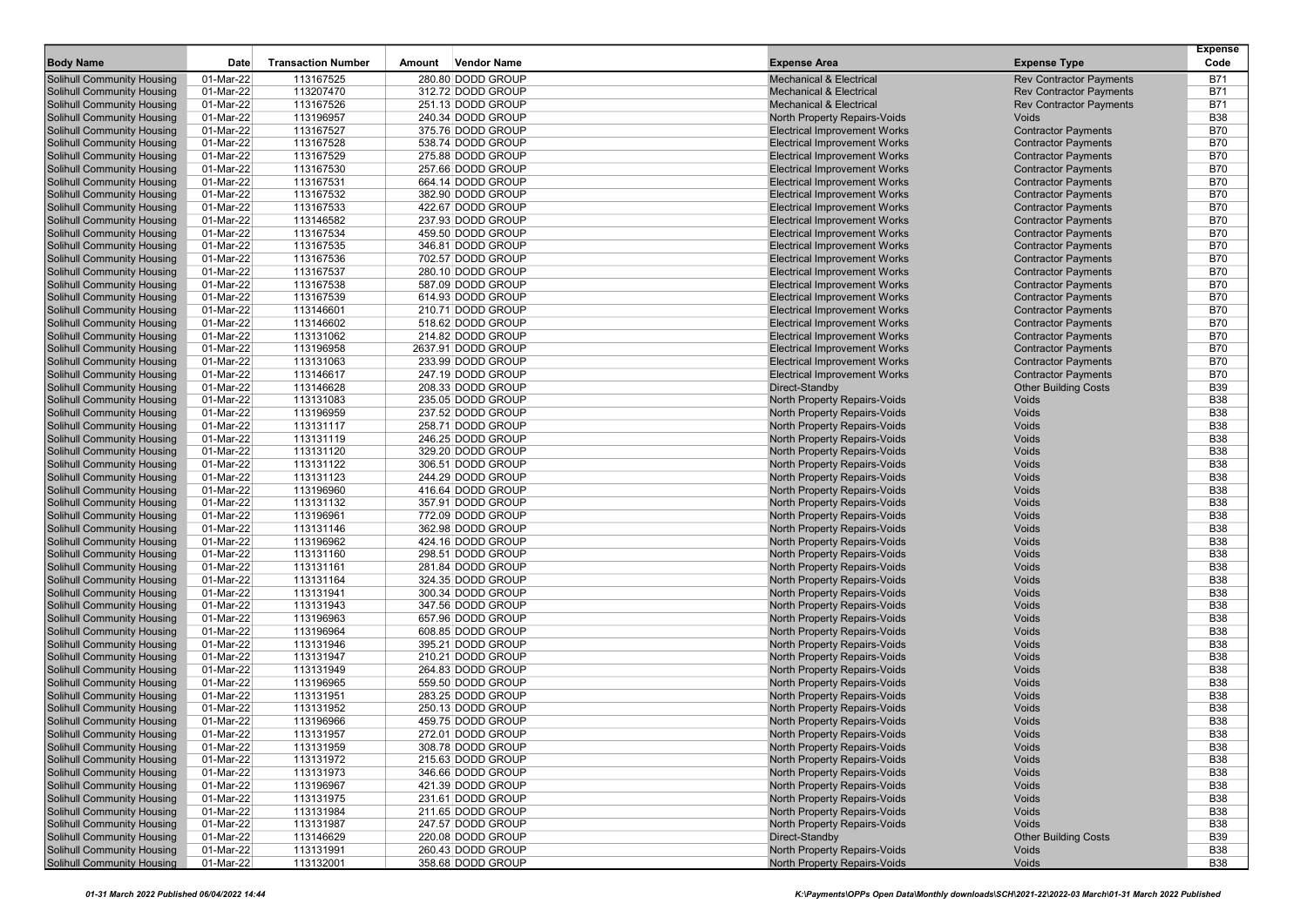| <b>Body Name</b>                                                       | Date                   | <b>Transaction Number</b> | Amount | Vendor Name                            | <b>Expense Area</b>                                                      | <b>Expense Type</b>                                              | <b>Expense</b><br>Code   |
|------------------------------------------------------------------------|------------------------|---------------------------|--------|----------------------------------------|--------------------------------------------------------------------------|------------------------------------------------------------------|--------------------------|
|                                                                        |                        |                           |        |                                        |                                                                          |                                                                  |                          |
| Solihull Community Housing                                             | 01-Mar-22              | 113167540                 |        | 355.24 DODD GROUP                      | <b>Mechanical &amp; Electrical</b>                                       | <b>Rev Contractor Payments</b>                                   | <b>B71</b>               |
| <b>Solihull Community Housing</b>                                      | 01-Mar-22              | 113167541                 |        | 360.94 DODD GROUP                      | <b>Mechanical &amp; Electrical</b>                                       | <b>Rev Contractor Payments</b>                                   | <b>B71</b>               |
| <b>Solihull Community Housing</b>                                      | 01-Mar-22              | 113167542                 |        | 290.14 DODD GROUP<br>346.12 DODD GROUP | <b>Mechanical &amp; Electrical</b><br><b>Mechanical &amp; Electrical</b> | <b>Rev Contractor Payments</b>                                   | <b>B71</b><br><b>B71</b> |
| <b>Solihull Community Housing</b><br><b>Solihull Community Housing</b> | 01-Mar-22<br>01-Mar-22 | 113167543<br>113167544    |        | 261.58 DODD GROUP                      | <b>Mechanical &amp; Electrical</b>                                       | <b>Rev Contractor Payments</b><br><b>Rev Contractor Payments</b> | <b>B71</b>               |
| <b>Solihull Community Housing</b>                                      | 01-Mar-22              | 113167545                 |        | 459.12 DODD GROUP                      | <b>Mechanical &amp; Electrical</b>                                       | <b>Rev Contractor Payments</b>                                   | <b>B71</b>               |
| <b>Solihull Community Housing</b>                                      | 01-Mar-22              | 113167546                 |        | 343.41 DODD GROUP                      | <b>Mechanical &amp; Electrical</b>                                       | <b>Rev Contractor Payments</b>                                   | <b>B71</b>               |
| <b>Solihull Community Housing</b>                                      | 01-Mar-22              | 113167547                 |        | 355.13 DODD GROUP                      | <b>Mechanical &amp; Electrical</b>                                       | <b>Rev Contractor Payments</b>                                   | <b>B71</b>               |
| <b>Solihull Community Housing</b>                                      | 01-Mar-22              | 113137465                 |        | 854.10 DODD GROUP                      | <b>Biomass System</b>                                                    | Biomass HIU & Plant                                              | <b>B48</b>               |
| <b>Solihull Community Housing</b>                                      | 01-Mar-22              | 113137467                 |        | 219.00 DODD GROUP                      | <b>Biomass System</b>                                                    | Biomass HIU & Plant                                              | <b>B48</b>               |
| <b>Solihull Community Housing</b>                                      | 01-Mar-22              | 113137468                 |        | 525.60 DODD GROUP                      | <b>Biomass System</b>                                                    | Biomass HIU & Plant                                              | <b>B48</b>               |
| <b>Solihull Community Housing</b>                                      | 01-Mar-22              | 113137475                 |        | 225.34 DODD GROUP                      | <b>Biomass System</b>                                                    | Biomass HIU & Plant                                              | <b>B48</b>               |
| <b>Solihull Community Housing</b>                                      | 01-Mar-22              | 113137477                 |        | 225.34 DODD GROUP                      | <b>Biomass System</b>                                                    | Biomass HIU & Plant                                              | <b>B48</b>               |
| <b>Solihull Community Housing</b>                                      | 01-Mar-22              | 113137478                 |        | 663.12 DODD GROUP                      | <b>Biomass System</b>                                                    | Biomass HIU & Plant                                              | <b>B48</b>               |
| <b>Solihull Community Housing</b>                                      | 01-Mar-22              | 113137479                 |        | 280.22 DODD GROUP                      | <b>Biomass System</b>                                                    | Biomass HIU & Plant                                              | <b>B48</b>               |
| <b>Solihull Community Housing</b>                                      | 01-Mar-22              | 113137480                 |        | 663.12 DODD GROUP                      | <b>Biomass System</b>                                                    | Biomass HIU & Plant                                              | <b>B48</b>               |
| <b>Solihull Community Housing</b>                                      | 01-Mar-22              | 113137481                 |        | 787.51 DODD GROUP                      | <b>Biomass System</b>                                                    | Biomass HIU & Plant                                              | <b>B48</b>               |
| <b>Solihull Community Housing</b>                                      | 01-Mar-22              | 113137483                 |        | 266.07 DODD GROUP                      | <b>Biomass System</b>                                                    | Biomass HIU & Plant                                              | <b>B48</b>               |
| <b>Solihull Community Housing</b>                                      | 01-Mar-22              | 113137492                 |        | 608.50 DODD GROUP                      | <b>Biomass System</b>                                                    | Biomass HIU & Plant                                              | <b>B48</b>               |
| <b>Solihull Community Housing</b>                                      | 01-Mar-22              | 113167548                 |        | 217.38 DODD GROUP                      | <b>Mechanical &amp; Electrical</b>                                       | <b>Rev Contractor Payments</b>                                   | <b>B71</b>               |
| <b>Solihull Community Housing</b>                                      | 01-Mar-22              | 113167549                 |        | 217.38 DODD GROUP                      | <b>Mechanical &amp; Electrical</b>                                       | <b>Rev Contractor Payments</b>                                   | <b>B71</b>               |
| <b>Solihull Community Housing</b>                                      | 01-Mar-22              | 113167550                 |        | 242.39 DODD GROUP                      | <b>Mechanical &amp; Electrical</b>                                       | <b>Rev Contractor Payments</b>                                   | <b>B71</b>               |
| <b>Solihull Community Housing</b>                                      | 01-Mar-22              | 113167552                 |        | 210.87 DODD GROUP                      | <b>Mechanical &amp; Electrical</b>                                       | <b>Rev Contractor Payments</b>                                   | <b>B71</b>               |
| <b>Solihull Community Housing</b>                                      | 01-Mar-22              | 113167554                 |        | 266.64 DODD GROUP                      | <b>Mechanical &amp; Electrical</b>                                       | <b>Rev Contractor Payments</b>                                   | <b>B71</b>               |
| <b>Solihull Community Housing</b>                                      | 01-Mar-22              | 113167555                 |        | 277.15 DODD GROUP                      | <b>Mechanical &amp; Electrical</b>                                       | <b>Rev Contractor Payments</b>                                   | <b>B71</b>               |
| <b>Solihull Community Housing</b>                                      | 01-Mar-22              | 113178464                 |        | 1475.72 DODD GROUP                     | <b>Electrical Improvement Works</b>                                      | <b>Contractor Payments</b>                                       | <b>B70</b>               |
| <b>Solihull Community Housing</b>                                      | 01-Mar-22              | 113178465                 |        | 1475.72 DODD GROUP                     | <b>Electrical Improvement Works</b>                                      | <b>Contractor Payments</b>                                       | <b>B70</b>               |
| <b>Solihull Community Housing</b>                                      | 01-Mar-22              | 113178466                 |        | 1479.27 DODD GROUP                     | <b>Electrical Improvement Works</b>                                      | <b>Contractor Payments</b>                                       | <b>B70</b>               |
| <b>Solihull Community Housing</b>                                      | 01-Mar-22              | 113178467                 |        | 1479.27 DODD GROUP                     | <b>Electrical Improvement Works</b>                                      | <b>Contractor Payments</b>                                       | <b>B70</b>               |
| <b>Solihull Community Housing</b>                                      | 01-Mar-22              | 113178468                 |        | 1475.72 DODD GROUP                     | <b>Electrical Improvement Works</b>                                      | <b>Contractor Payments</b>                                       | <b>B70</b>               |
| <b>Solihull Community Housing</b>                                      | 01-Mar-22              | 113178469                 |        | 1479.27 DODD GROUP                     | <b>Electrical Improvement Works</b>                                      | <b>Contractor Payments</b>                                       | <b>B70</b>               |
| <b>Solihull Community Housing</b>                                      | 01-Mar-22              | 113178470                 |        | 1812.53 DODD GROUP                     | <b>Electrical Improvement Works</b>                                      | <b>Contractor Payments</b>                                       | <b>B70</b>               |
| <b>Solihull Community Housing</b>                                      | 01-Mar-22              | 113178471                 |        | 1479.27 DODD GROUP                     | <b>Electrical Improvement Works</b>                                      | <b>Contractor Payments</b>                                       | <b>B70</b>               |
| <b>Solihull Community Housing</b>                                      | 01-Mar-22              | 113178472                 |        | 1475.72 DODD GROUP                     | <b>Electrical Improvement Works</b>                                      | <b>Contractor Payments</b>                                       | <b>B70</b>               |
| <b>Solihull Community Housing</b>                                      | 01-Mar-22              | 113178473                 |        | 4515.54 DODD GROUP                     | <b>Electrical Improvement Works</b>                                      | <b>Contractor Payments</b>                                       | <b>B70</b>               |
| <b>Solihull Community Housing</b>                                      | 01-Mar-22              | 113178474                 |        | 5160.78 DODD GROUP                     | <b>Electrical Improvement Works</b>                                      | <b>Contractor Payments</b>                                       | <b>B70</b>               |
| <b>Solihull Community Housing</b>                                      | 01-Mar-22              | 113178475                 |        | 4729.86 DODD GROUP                     | <b>Electrical Improvement Works</b>                                      | <b>Contractor Payments</b>                                       | <b>B70</b>               |
| <b>Solihull Community Housing</b>                                      | 01-Mar-22              | 113178476                 |        | 8170.38 DODD GROUP                     | <b>Electrical Improvement Works</b>                                      | <b>Contractor Payments</b>                                       | <b>B70</b>               |
| <b>Solihull Community Housing</b>                                      | 01-Mar-22              | 113178477                 |        | 4300.08 DODD GROUP                     | <b>Electrical Improvement Works</b>                                      | <b>Contractor Payments</b>                                       | <b>B70</b>               |
| <b>Solihull Community Housing</b>                                      | 01-Mar-22              | 113178478                 |        | 4300.08 DODD GROUP                     | <b>Electrical Improvement Works</b>                                      | <b>Contractor Payments</b>                                       | <b>B70</b>               |
| <b>Solihull Community Housing</b>                                      | 01-Mar-22              | 113178479                 |        | 7095.36 DODD GROUP                     | <b>Electrical Improvement Works</b>                                      | <b>Contractor Payments</b>                                       | <b>B70</b>               |
| <b>Solihull Community Housing</b>                                      | 01-Mar-22              | 113167558                 |        | 2221.38 DODD GROUP                     | Gas Warm Air/B'boiler/Storage Heater                                     | <b>Contractor Payments</b>                                       | <b>B70</b>               |
| <b>Solihull Community Housing</b>                                      | 01-Mar-22              | 113190767                 |        | 2221.38 DODD GROUP                     | Gas Warm Air/B'boiler/Storage Heater                                     | <b>Contractor Payments</b>                                       | <b>B70</b>               |
| <b>Solihull Community Housing</b>                                      | 01-Mar-22              | 113137496                 |        | 3529.13 DODD GROUP                     | Gas Warm Air/B'boiler/Storage Heater                                     | <b>Contractor Payments</b>                                       | <b>B70</b>               |
| <b>Solihull Community Housing</b>                                      | 01-Mar-22              | 113137497                 |        | 3529.13 DODD GROUP                     | Gas Warm Air/B'boiler/Storage Heater                                     | <b>Contractor Payments</b>                                       | <b>B70</b>               |
| <b>Solihull Community Housing</b>                                      | 01-Mar-22              | 113137498                 |        | 3529.13 DODD GROUP                     | Gas Warm Air/B'boiler/Storage Heater                                     | <b>Contractor Payments</b>                                       | <b>B70</b>               |
| Solihull Community Housing                                             | 01-Mar-22              | 113190768                 |        | 2221.38 DODD GROUP                     | Gas Warm Air/B'boiler/Storage Heater                                     | <b>Contractor Payments</b>                                       | <b>B70</b>               |
| <b>Solihull Community Housing</b>                                      | 01-Mar-22              | 113250499                 |        | 2221.38 DODD GROUP                     | Gas Warm Air/B'boiler/Storage Heater                                     | <b>Contractor Payments</b>                                       | <b>B70</b>               |
| <b>Solihull Community Housing</b>                                      | 01-Mar-22              | 113137499                 |        | 3529.13 DODD GROUP                     | Gas Warm Air/B'boiler/Storage Heater                                     | <b>Contractor Payments</b>                                       | <b>B70</b>               |
| <b>Solihull Community Housing</b>                                      | 01-Mar-22              | 113167559                 |        | 2221.38 DODD GROUP                     | Gas Warm Air/B'boiler/Storage Heater                                     | <b>Contractor Payments</b>                                       | <b>B70</b>               |
| <b>Solihull Community Housing</b>                                      | 01-Mar-22              | 113250500                 |        | 4321.06 DODD GROUP                     | Gas Warm Air/B'boiler/Storage Heater                                     | <b>Rev Contractor Payments</b>                                   | <b>B71</b>               |
| Solihull Community Housing                                             | 01-Mar-22              | 113250501                 |        | 4847.09 DODD GROUP                     | Gas Warm Air/B'boiler/Storage Heater                                     | <b>Rev Contractor Payments</b>                                   | <b>B71</b>               |
| <b>Solihull Community Housing</b>                                      | 01-Mar-22              | 113250502                 |        | 4847.09 DODD GROUP                     | Gas Warm Air/B'boiler/Storage Heater                                     | <b>Rev Contractor Payments</b>                                   | <b>B71</b>               |
| <b>Solihull Community Housing</b>                                      | 01-Mar-22              | 113250503                 |        | 4883.46 DODD GROUP                     | Gas Warm Air/B'boiler/Storage Heater                                     | <b>Rev Contractor Payments</b>                                   | <b>B71</b>               |
| <b>Solihull Community Housing</b>                                      | 01-Mar-22              | 113250504                 |        | 4871.51 DODD GROUP                     | Gas Warm Air/B'boiler/Storage Heater                                     | <b>Rev Contractor Payments</b>                                   | <b>B71</b>               |
| <b>Solihull Community Housing</b>                                      | 01-Mar-22              | 113250505                 |        | 4321.06 DODD GROUP                     | Gas Warm Air/B'boiler/Storage Heater                                     | <b>Rev Contractor Payments</b>                                   | <b>B71</b>               |
| Solihull Community Housing                                             | 01-Mar-22              | 113250506                 |        | 4321.06 DODD GROUP                     | Gas Warm Air/B'boiler/Storage Heater                                     | <b>Rev Contractor Payments</b>                                   | <b>B71</b>               |
| Solihull Community Housing                                             | 01-Mar-22              | 113250507                 |        | 5108.68 DODD GROUP                     | Gas Warm Air/B'boiler/Storage Heater                                     | <b>Rev Contractor Payments</b>                                   | <b>B71</b>               |
| Solihull Community Housing                                             | 01-Mar-22              | 113250508                 |        | 3570.82 DODD GROUP                     | Gas Warm Air/B'boiler/Storage Heater                                     | <b>Rev Contractor Payments</b>                                   | <b>B71</b>               |
| <b>Solihull Community Housing</b>                                      | 17-Mar-22              | 113207472                 |        | 217.22 DODD GROUP                      | <b>Mechanical &amp; Electrical</b>                                       | <b>Rev Contractor Payments</b>                                   | <b>B71</b>               |
| <b>Solihull Community Housing</b>                                      | 17-Mar-22              | 113207475                 |        | 259.52 DODD GROUP                      | <b>Mechanical &amp; Electrical</b>                                       | <b>Rev Contractor Payments</b>                                   | <b>B71</b>               |
| <b>Solihull Community Housing</b>                                      | 17-Mar-22              | 113207487                 |        | 275.21 DODD GROUP                      | <b>Mechanical &amp; Electrical</b>                                       | <b>Rev Contractor Payments</b>                                   | <b>B71</b>               |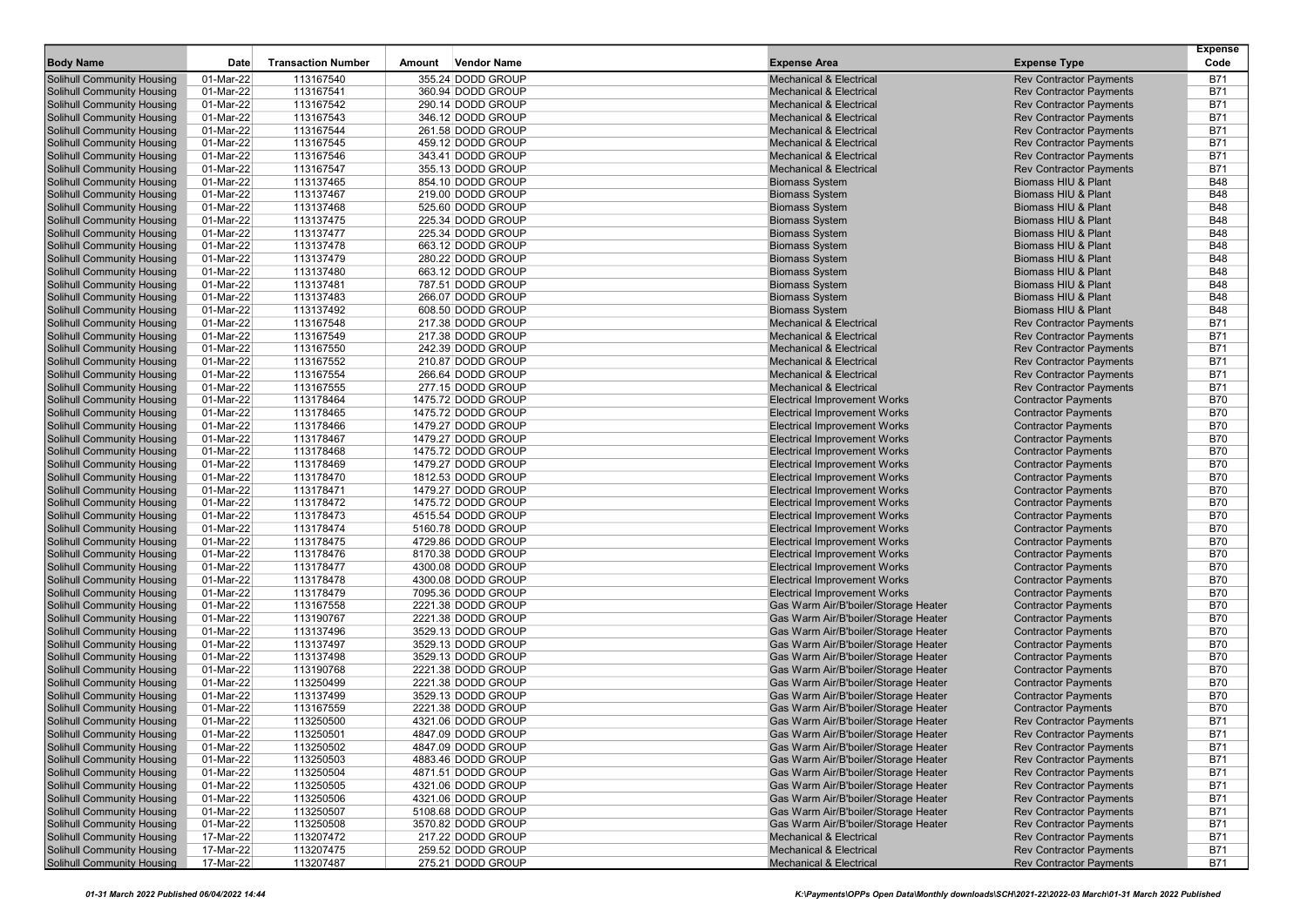|                                                                        |                        |                           |        |                                        |                                                                          |                                                                  | <b>Expense</b>           |
|------------------------------------------------------------------------|------------------------|---------------------------|--------|----------------------------------------|--------------------------------------------------------------------------|------------------------------------------------------------------|--------------------------|
| <b>Body Name</b>                                                       | Date                   | <b>Transaction Number</b> | Amount | <b>Vendor Name</b>                     | <b>Expense Area</b>                                                      | <b>Expense Type</b>                                              | Code                     |
| Solihull Community Housing                                             | 17-Mar-22              | 113207500                 |        | 242.91 DODD GROUP                      | <b>Mechanical &amp; Electrical</b>                                       | <b>Rev Contractor Payments</b>                                   | <b>B71</b>               |
| <b>Solihull Community Housing</b>                                      | 17-Mar-22              | 113207504                 |        | 229.73 DODD GROUP                      | <b>Mechanical &amp; Electrical</b>                                       | <b>Rev Contractor Payments</b>                                   | <b>B71</b>               |
| <b>Solihull Community Housing</b><br><b>Solihull Community Housing</b> | 17-Mar-22<br>17-Mar-22 | 113207505<br>113207522    |        | 231.45 DODD GROUP<br>240.84 DODD GROUP | <b>Mechanical &amp; Electrical</b><br><b>Mechanical &amp; Electrical</b> | <b>Rev Contractor Payments</b><br><b>Rev Contractor Payments</b> | B71<br><b>B71</b>        |
| <b>Solihull Community Housing</b>                                      | 17-Mar-22              | 113207558                 |        | 215.06 DODD GROUP                      | <b>Mechanical &amp; Electrical</b>                                       | <b>Rev Contractor Payments</b>                                   | <b>B71</b>               |
| <b>Solihull Community Housing</b>                                      | 17-Mar-22              | 113207560                 |        | 249.69 DODD GROUP                      | <b>Mechanical &amp; Electrical</b>                                       | <b>Rev Contractor Payments</b>                                   | <b>B71</b>               |
| <b>Solihull Community Housing</b>                                      | 17-Mar-22              | 113207580                 |        | 226.96 DODD GROUP                      | <b>Mechanical &amp; Electrical</b>                                       | <b>Rev Contractor Payments</b>                                   | <b>B71</b>               |
| <b>Solihull Community Housing</b>                                      | 17-Mar-22              | 113207639                 |        | 215.06 DODD GROUP                      | <b>Mechanical &amp; Electrical</b>                                       | <b>Rev Contractor Payments</b>                                   | B71                      |
| <b>Solihull Community Housing</b>                                      | 17-Mar-22              | 113207640                 |        | 213.88 DODD GROUP                      | <b>Mechanical &amp; Electrical</b>                                       | <b>Rev Contractor Payments</b>                                   | <b>B71</b>               |
| <b>Solihull Community Housing</b>                                      | 17-Mar-22              | 113207649                 |        | 249.79 DODD GROUP                      | <b>Mechanical &amp; Electrical</b>                                       | <b>Rev Contractor Payments</b>                                   | <b>B71</b>               |
| <b>Solihull Community Housing</b>                                      | 17-Mar-22              | 113207650                 |        | 229.73 DODD GROUP                      | <b>Mechanical &amp; Electrical</b>                                       | <b>Rev Contractor Payments</b>                                   | B71                      |
| <b>Solihull Community Housing</b>                                      | 17-Mar-22              | 113207696                 |        | 268.54 DODD GROUP                      | <b>Mechanical &amp; Electrical</b>                                       | <b>Rev Contractor Payments</b>                                   | <b>B71</b>               |
| <b>Solihull Community Housing</b>                                      | 17-Mar-22              | 113207741                 |        | 208.56 DODD GROUP                      | <b>Mechanical &amp; Electrical</b>                                       | <b>Rev Contractor Payments</b>                                   | <b>B71</b>               |
| <b>Solihull Community Housing</b>                                      | 17-Mar-22              | 113207756                 |        | 219.00 DODD GROUP                      | <b>Mechanical &amp; Electrical</b>                                       | <b>Rev Contractor Payments</b>                                   | <b>B71</b>               |
| <b>Solihull Community Housing</b>                                      | 17-Mar-22              | 113208504                 |        | 217.57 DODD GROUP                      | <b>Mechanical &amp; Electrical</b>                                       | <b>Rev Contractor Payments</b>                                   | <b>B71</b>               |
| <b>Solihull Community Housing</b>                                      | 17-Mar-22              | 113208526                 |        | 262.52 DODD GROUP                      | <b>Mechanical &amp; Electrical</b>                                       | <b>Rev Contractor Payments</b>                                   | B71                      |
| <b>Solihull Community Housing</b>                                      | 17-Mar-22              | 113208552                 |        | 253.85 DODD GROUP                      | <b>Mechanical &amp; Electrical</b>                                       | <b>Rev Contractor Payments</b>                                   | <b>B71</b>               |
| <b>Solihull Community Housing</b>                                      | 17-Mar-22              | 113207869                 |        | 214.53 DODD GROUP                      | North Property Repairs-Voids                                             | Voids                                                            | <b>B38</b>               |
| <b>Solihull Community Housing</b>                                      | 17-Mar-22              | 113207892                 |        | 283.21 DODD GROUP                      | North Property Repairs-Voids                                             | Voids                                                            | <b>B38</b>               |
| <b>Solihull Community Housing</b>                                      | 17-Mar-22              | 113207914                 |        | 236.46 DODD GROUP                      | North Property Repairs-Voids                                             | Voids                                                            | <b>B38</b>               |
| <b>Solihull Community Housing</b><br><b>Solihull Community Housing</b> | 17-Mar-22<br>17-Mar-22 | 113207915<br>113207957    |        | 214.05 DODD GROUP<br>368.84 DODD GROUP | North Property Repairs-Voids<br>North Property Repairs-Voids             | Voids<br>Voids                                                   | <b>B38</b><br><b>B38</b> |
| <b>Solihull Community Housing</b>                                      | 17-Mar-22              | 113207975                 |        | 388.24 DODD GROUP                      | North Property Repairs-Voids                                             | Voids                                                            | <b>B38</b>               |
| <b>Solihull Community Housing</b>                                      | 17-Mar-22              | 113207986                 |        | 290.32 DODD GROUP                      | North Property Repairs-Voids                                             | Voids                                                            | <b>B38</b>               |
| <b>Solihull Community Housing</b>                                      | 17-Mar-22              | 113207992                 |        | 296.18 DODD GROUP                      | North Property Repairs-Voids                                             | Voids                                                            | <b>B38</b>               |
| <b>Solihull Community Housing</b>                                      | 17-Mar-22              | 113207994                 |        | 244.55 DODD GROUP                      | North Property Repairs-Voids                                             | Voids                                                            | <b>B38</b>               |
| <b>Solihull Community Housing</b>                                      | 17-Mar-22              | 113208007                 |        | 212.30 DODD GROUP                      | North Property Repairs-Voids                                             | Voids                                                            | <b>B38</b>               |
| <b>Solihull Community Housing</b>                                      | 17-Mar-22              | 113208014                 |        | 214.31 DODD GROUP                      | North Property Repairs-Voids                                             | Voids                                                            | <b>B38</b>               |
| <b>Solihull Community Housing</b>                                      | 17-Mar-22              | 113208016                 |        | 267.08 DODD GROUP                      | North Property Repairs-Voids                                             | Voids                                                            | <b>B38</b>               |
| <b>Solihull Community Housing</b>                                      | 17-Mar-22              | 113208038                 |        | 262.67 DODD GROUP                      | North Property Repairs-Voids                                             | Voids                                                            | <b>B38</b>               |
| <b>Solihull Community Housing</b>                                      | 17-Mar-22              | 113250509                 |        | 3364.94 DODD GROUP                     | Gas Warm Air/B'boiler/Storage Heater                                     | <b>Rev Contractor Payments</b>                                   | <b>B71</b>               |
| <b>Solihull Community Housing</b>                                      | 17-Mar-22              | 113250512                 |        | 393.21 DODD GROUP                      | <b>Biomass System</b>                                                    | Biomass HIU & Plant                                              | <b>B48</b>               |
| <b>Solihull Community Housing</b>                                      | 17-Mar-22              | 113250518                 |        | 904.89 DODD GROUP                      | <b>Biomass System</b>                                                    | Biomass HIU & Plant                                              | <b>B48</b>               |
| <b>Solihull Community Housing</b>                                      | 17-Mar-22              | 113250519                 |        | 663.12 DODD GROUP                      | <b>Biomass System</b>                                                    | Biomass HIU & Plant                                              | <b>B48</b>               |
| <b>Solihull Community Housing</b>                                      | 17-Mar-22              | 113250521                 |        | 658.90 DODD GROUP                      | <b>Biomass System</b>                                                    | Biomass HIU & Plant                                              | <b>B48</b>               |
| <b>Solihull Community Housing</b>                                      | 25-Mar-22              | 113209045                 |        | 229.73 DODD GROUP                      | <b>Mechanical &amp; Electrical</b>                                       | <b>Rev Contractor Payments</b>                                   | <b>B71</b>               |
| <b>Solihull Community Housing</b>                                      | 25-Mar-22              | 113208130                 |        | 255.54 DODD GROUP                      | <b>Mechanical &amp; Electrical</b>                                       | <b>Rev Contractor Payments</b>                                   | B71                      |
| <b>Solihull Community Housing</b>                                      | 25-Mar-22              | 113208141                 |        | 256.11 DODD GROUP                      | <b>Mechanical &amp; Electrical</b>                                       | <b>Rev Contractor Payments</b>                                   | <b>B71</b>               |
| <b>Solihull Community Housing</b>                                      | 25-Mar-22              | 113208142                 |        | 229.73 DODD GROUP                      | <b>Mechanical &amp; Electrical</b>                                       | <b>Rev Contractor Payments</b>                                   | <b>B71</b>               |
| <b>Solihull Community Housing</b>                                      | 25-Mar-22              | 113208146                 |        | 215.06 DODD GROUP                      | <b>Mechanical &amp; Electrical</b>                                       | <b>Rev Contractor Payments</b>                                   | <b>B71</b>               |
| <b>Solihull Community Housing</b>                                      | 25-Mar-22              | 113208181                 |        | 221.05 DODD GROUP                      | North Property Repairs-Voids                                             | Voids                                                            | <b>B38</b>               |
| <b>Solihull Community Housing</b>                                      | 25-Mar-22              | 113208182                 |        | 271.89 DODD GROUP                      | North Property Repairs-Voids                                             | Voids                                                            | <b>B38</b>               |
| <b>Solihull Community Housing</b>                                      | 25-Mar-22              | 113208188                 |        | 302.45 DODD GROUP                      | North Property Repairs-Voids                                             | Voids<br>Voids                                                   | <b>B38</b><br><b>B38</b> |
| <b>Solihull Community Housing</b><br><b>Solihull Community Housing</b> | 25-Mar-22<br>25-Mar-22 | 113208190<br>113208191    |        | 243.64 DODD GROUP<br>347.46 DODD GROUP | North Property Repairs-Voids<br><b>North Property Repairs-Voids</b>      | Voids                                                            | <b>B38</b>               |
| <b>Solihull Community Housing</b>                                      | 25-Mar-22              | 113208192                 |        | 242.60 DODD GROUP                      | North Property Repairs-Voids                                             | Voids                                                            | <b>B38</b>               |
| <b>Solihull Community Housing</b>                                      | 25-Mar-22              | 113208193                 |        | 322.64 DODD GROUP                      | North Property Repairs-Voids                                             | Voids                                                            | <b>B38</b>               |
| <b>Solihull Community Housing</b>                                      | 25-Mar-22              | 113208274                 |        | 229.73 DODD GROUP                      | <b>Mechanical &amp; Electrical</b>                                       | <b>Rev Contractor Payments</b>                                   | B71                      |
| <b>Solihull Community Housing</b>                                      | 31-Mar-22              | 113250471                 |        | 6337.45 DODD GROUP                     | Area Office                                                              | <b>General Building Costs</b>                                    | <b>B30</b>               |
| <b>Solihull Community Housing</b>                                      | 29-Mar-22              | 113250532                 |        | 233.48 DODD GROUP                      | <b>Mechanical &amp; Electrical</b>                                       | <b>Rev Contractor Payments</b>                                   | B71                      |
| <b>Solihull Community Housing</b>                                      | 29-Mar-22              | 113250535                 |        | 228.56 DODD GROUP                      | <b>Mechanical &amp; Electrical</b>                                       | <b>Rev Contractor Payments</b>                                   | B71                      |
| Solihull Community Housing                                             | 29-Mar-22              | 113250548                 |        | 220.01 DODD GROUP                      | <b>Mechanical &amp; Electrical</b>                                       | <b>Rev Contractor Payments</b>                                   | B71                      |
| Solihull Community Housing                                             | 29-Mar-22              | 113250549                 |        | 249.63 DODD GROUP                      | <b>Mechanical &amp; Electrical</b>                                       | <b>Rev Contractor Payments</b>                                   | <b>B71</b>               |
| <b>Solihull Community Housing</b>                                      | 29-Mar-22              | 113250559                 |        | 215.06 DODD GROUP                      | <b>Mechanical &amp; Electrical</b>                                       | <b>Rev Contractor Payments</b>                                   | <b>B71</b>               |
| <b>Solihull Community Housing</b>                                      | 29-Mar-22              | 113250563                 |        | 238.86 DODD GROUP                      | <b>Mechanical &amp; Electrical</b>                                       | <b>Rev Contractor Payments</b>                                   | <b>B71</b>               |
| Solihull Community Housing                                             | 29-Mar-22              | 113250585                 |        | 276.95 DODD GROUP                      | <b>Mechanical &amp; Electrical</b>                                       | <b>Rev Contractor Payments</b>                                   | <b>B71</b>               |
| Solihull Community Housing                                             | 29-Mar-22              | 113250589                 |        | 258.27 DODD GROUP                      | <b>Mechanical &amp; Electrical</b>                                       | <b>Rev Contractor Payments</b>                                   | <b>B71</b>               |
| Solihull Community Housing                                             | 29-Mar-22              | 113250614                 |        | 249.63 DODD GROUP                      | <b>Mechanical &amp; Electrical</b>                                       | <b>Rev Contractor Payments</b>                                   | <b>B71</b>               |
| Solihull Community Housing                                             | 29-Mar-22              | 113250636                 |        | 270.63 DODD GROUP                      | <b>Mechanical &amp; Electrical</b>                                       | <b>Rev Contractor Payments</b>                                   | <b>B71</b>               |
| <b>Solihull Community Housing</b>                                      | 29-Mar-22              | 113250678                 |        | 215.06 DODD GROUP                      | <b>Mechanical &amp; Electrical</b>                                       | <b>Rev Contractor Payments</b>                                   | <b>B71</b>               |
| <b>Solihull Community Housing</b>                                      | 29-Mar-22              | 113250704                 |        | 213.91 DODD GROUP                      | North Property Repairs-Voids                                             | Voids                                                            | <b>B38</b>               |
| <b>Solihull Community Housing</b>                                      | 29-Mar-22              | 113250706                 |        | 210.64 DODD GROUP                      | North Property Repairs-Voids                                             | Voids                                                            | <b>B38</b>               |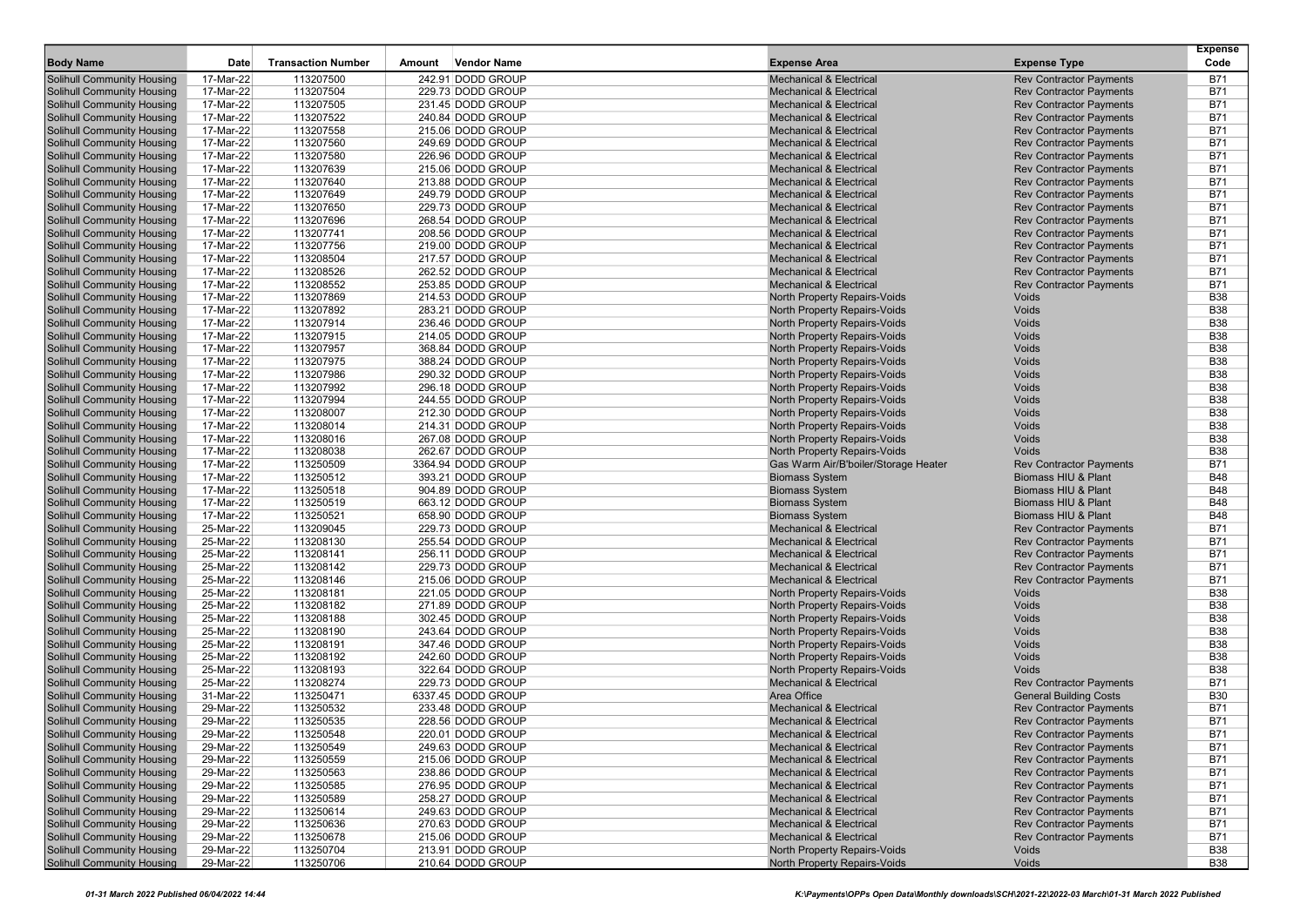| <b>Body Name</b>                                                       | Date                   | <b>Transaction Number</b> | Amount | <b>Vendor Name</b>                                         | <b>Expense Area</b>                                         | <b>Expense Type</b>                         | <b>Expense</b><br>Code             |
|------------------------------------------------------------------------|------------------------|---------------------------|--------|------------------------------------------------------------|-------------------------------------------------------------|---------------------------------------------|------------------------------------|
|                                                                        | 29-Mar-22              | 113250708                 |        | 279.12 DODD GROUP                                          | North Property Repairs-Voids                                | Voids                                       | <b>B38</b>                         |
| Solihull Community Housing<br><b>Solihull Community Housing</b>        | 29-Mar-22              | 113250719                 |        | 284.99 DODD GROUP                                          | North Property Repairs-Voids                                | Voids                                       | <b>B38</b>                         |
| <b>Solihull Community Housing</b>                                      | 29-Mar-22              | 113250722                 |        | 229.73 DODD GROUP                                          | <b>Mechanical &amp; Electrical</b>                          | <b>Rev Contractor Payments</b>              | <b>B71</b>                         |
| <b>Solihull Community Housing</b>                                      | 29-Mar-22              | 113250726                 |        | 249.38 DODD GROUP                                          | <b>Mechanical &amp; Electrical</b>                          | <b>Rev Contractor Payments</b>              | <b>B71</b>                         |
| <b>Solihull Community Housing</b>                                      | 29-Mar-22              | 113250731                 |        | 330.23 DODD GROUP                                          | North Property Repairs-Voids                                | Voids                                       | <b>B38</b>                         |
| <b>Solihull Community Housing</b>                                      | 29-Mar-22              | 113250738                 |        | 284.86 DODD GROUP                                          | North Property Repairs-Voids                                | Voids                                       | <b>B38</b>                         |
| <b>Solihull Community Housing</b>                                      | 29-Mar-22              | 113250740                 |        | 286.20 DODD GROUP                                          | North Property Repairs-Voids                                | Voids                                       | <b>B38</b>                         |
| <b>Solihull Community Housing</b>                                      | 29-Mar-22              | 113250743                 |        | 210.65 DODD GROUP                                          | North Property Repairs-Voids                                | Voids                                       | <b>B38</b>                         |
| <b>Solihull Community Housing</b>                                      | 29-Mar-22              | 113250747                 |        | 214.47 DODD GROUP                                          | North Property Repairs-Voids                                | Voids                                       | <b>B38</b>                         |
| <b>Solihull Community Housing</b>                                      | 29-Mar-22              | 113250754                 |        | 217.20 DODD GROUP                                          | <b>Electrical Improvement Works</b>                         | <b>Contractor Payments</b>                  | <b>B70</b>                         |
| <b>Solihull Community Housing</b>                                      | 29-Mar-22              | 113250756                 |        | 228.39 DODD GROUP                                          | <b>Electrical Improvement Works</b>                         | <b>Contractor Payments</b>                  | <b>B70</b>                         |
| <b>Solihull Community Housing</b>                                      | 17-Mar-22              | 113168792                 |        | -16653.17 DODD GROUP                                       | <b>Retro fitting Sprinklers</b>                             | <b>Contractor Payments</b>                  | <b>B70</b>                         |
| <b>Solihull Community Housing</b>                                      | 17-Mar-22              | 113168560                 |        | -13137.60 DODD GROUP                                       | <b>Retro fitting Sprinklers</b>                             | <b>Contractor Payments</b>                  | <b>B70</b>                         |
| <b>Solihull Community Housing</b>                                      | 17-Mar-22              | 113168561                 |        | -15690.91 DODD GROUP                                       | <b>Retro fitting Sprinklers</b>                             | <b>Contractor Payments</b>                  | <b>B70</b>                         |
| <b>Solihull Community Housing</b>                                      | 17-Mar-22              | 113168561                 |        | -15690.91 DODD GROUP                                       | <b>Retro fitting Sprinklers</b>                             | <b>Contractor Payments</b>                  | <b>B70</b>                         |
| <b>Solihull Community Housing</b>                                      | 17-Mar-22              | 113168561                 |        | 15690.91 DODD GROUP                                        | <b>Retro fitting Sprinklers</b>                             | <b>Contractor Payments</b>                  | <b>B70</b>                         |
| <b>Solihull Community Housing</b>                                      | 17-Mar-22              | 113168565                 |        | -5222.36 DODD GROUP                                        | <b>Retro fitting Sprinklers</b>                             | <b>Contractor Payments</b>                  | <b>B70</b>                         |
| <b>Solihull Community Housing</b>                                      | 08-Mar-22              | 113178480                 |        | 3192.12 DODD GROUP                                         | <b>MST</b> -Structural Works                                | <b>Contractor Payments</b>                  | <b>B70</b>                         |
| <b>Solihull Community Housing</b>                                      | 08-Mar-22              | 113146630                 |        | 1329.48 DODD GROUP                                         | <b>MST-Structural Works</b><br><b>MST</b> -Structural Works | <b>Contractor Payments</b>                  | <b>B70</b><br><b>B70</b>           |
| <b>Solihull Community Housing</b><br><b>Solihull Community Housing</b> | 08-Mar-22<br>01-Mar-22 | 113146631<br>113128769    |        | 1610.40 DODD GROUP<br>44.20 DOORFIT PRODUCTS LTD           | Stores-Stores and delivery                                  | <b>Contractor Payments</b><br><b>Stocks</b> | R <sub>10</sub>                    |
| <b>Solihull Community Housing</b>                                      | 01-Mar-22              | 113128769                 |        | 239.90 DOORFIT PRODUCTS LTD                                | Stores-Stores and delivery                                  | <b>Stocks</b>                               | R <sub>10</sub>                    |
| <b>Solihull Community Housing</b>                                      | 01-Mar-22              | 113128770                 |        | 92.00 DOORFIT PRODUCTS LTD                                 | Stores-Stores and delivery                                  | <b>Stocks</b>                               | R <sub>10</sub>                    |
| Solihull Community Housing                                             | 01-Mar-22              | 113128770                 |        | 54.10 DOORFIT PRODUCTS LTD                                 | Stores-Stores and delivery                                  | <b>Stocks</b>                               | R <sub>10</sub>                    |
| <b>Solihull Community Housing</b>                                      | 01-Mar-22              | 113128770                 |        | 193.85 DOORFIT PRODUCTS LTD                                | Stores-Stores and delivery                                  | <b>Stocks</b>                               | R <sub>10</sub>                    |
| <b>Solihull Community Housing</b>                                      | 01-Mar-22              | 113128771                 |        | 73.90 DOORFIT PRODUCTS LTD                                 | Stores-Stores and delivery                                  | <b>Stocks</b>                               | R <sub>10</sub>                    |
| <b>Solihull Community Housing</b>                                      | 01-Mar-22              | 113128771                 |        | 193.85 DOORFIT PRODUCTS LTD                                | Stores-Stores and delivery                                  | <b>Stocks</b>                               | R <sub>10</sub>                    |
| <b>Solihull Community Housing</b>                                      | 17-Mar-22              | 113202527                 |        | 342.00 DOORFIT PRODUCTS LTD                                | Stores-Stores and delivery                                  | <b>Stocks</b>                               | R <sub>10</sub>                    |
| <b>Solihull Community Housing</b>                                      | 17-Mar-22              | 113202529                 |        | 98.00 DOORFIT PRODUCTS LTD                                 | Stores-Stores and delivery                                  | <b>Stocks</b>                               | R <sub>10</sub>                    |
| <b>Solihull Community Housing</b>                                      | 17-Mar-22              | 113202529                 |        | 48.90 DOORFIT PRODUCTS LTD                                 | Stores-Stores and delivery                                  | <b>Stocks</b>                               | R <sub>10</sub>                    |
| <b>Solihull Community Housing</b>                                      | 17-Mar-22              | 113202529                 |        | 14.10 DOORFIT PRODUCTS LTD                                 | Stores-Stores and delivery                                  | <b>Stocks</b>                               | R <sub>10</sub>                    |
| <b>Solihull Community Housing</b>                                      | 17-Mar-22              | 113202529                 |        | 104.40 DOORFIT PRODUCTS LTD                                | Stores-Stores and delivery                                  | <b>Stocks</b>                               | R <sub>10</sub>                    |
| <b>Solihull Community Housing</b>                                      | 18-Mar-22              | 113202532                 |        | 385.00 DOORFIT PRODUCTS LTD                                | Stores-Stores and delivery                                  | <b>Stocks</b>                               | R <sub>10</sub>                    |
| <b>Solihull Community Housing</b>                                      | 24-Mar-22              | 113202534                 |        | 94.24 DOORFIT PRODUCTS LTD                                 | Stores-Stores and delivery                                  | <b>Stocks</b>                               | R <sub>10</sub>                    |
| <b>Solihull Community Housing</b>                                      | 24-Mar-22              | 113202534                 |        | 24.80 DOORFIT PRODUCTS LTD                                 | Stores-Stores and delivery                                  | <b>Stocks</b>                               | R <sub>10</sub>                    |
| <b>Solihull Community Housing</b>                                      | 24-Mar-22              | 113202534                 |        | 84.20 DOORFIT PRODUCTS LTD                                 | Stores-Stores and delivery                                  | <b>Stocks</b>                               | R <sub>10</sub>                    |
| <b>Solihull Community Housing</b>                                      | 24-Mar-22              | 113202534                 |        | 44.50 DOORFIT PRODUCTS LTD                                 | Stores-Stores and delivery                                  | <b>Stocks</b>                               | R <sub>10</sub>                    |
| <b>Solihull Community Housing</b>                                      | 24-Mar-22              | 113202534                 |        | 47.00 DOORFIT PRODUCTS LTD                                 | Stores-Stores and delivery                                  | <b>Stocks</b>                               | R <sub>10</sub>                    |
| <b>Solihull Community Housing</b>                                      | 24-Mar-22              | 113202534                 |        | 67.52 DOORFIT PRODUCTS LTD                                 | Stores-Stores and delivery                                  | <b>Stocks</b>                               | R <sub>10</sub>                    |
| <b>Solihull Community Housing</b>                                      | 24-Mar-22              | 113202534                 |        | 239.90 DOORFIT PRODUCTS LTD                                | Stores-Stores and delivery                                  | <b>Stocks</b>                               | R <sub>10</sub>                    |
| <b>Solihull Community Housing</b>                                      | 24-Mar-22              | 113202536                 |        | 211.30 DOORFIT PRODUCTS LTD                                | Stores-Stores and delivery                                  | <b>Stocks</b>                               | R <sub>10</sub>                    |
| <b>Solihull Community Housing</b>                                      | 24-Mar-22              | 113202536                 |        | 17.00 DOORFIT PRODUCTS LTD                                 | Stores-Stores and delivery                                  | <b>Stocks</b>                               | R <sub>10</sub>                    |
| <b>Solihull Community Housing</b>                                      | 24-Mar-22              | 113202536                 |        | 38.25 DOORFIT PRODUCTS LTD                                 | Stores-Stores and delivery                                  | <b>Stocks</b>                               | R <sub>10</sub>                    |
| <b>Solihull Community Housing</b>                                      | 25-Mar-22              | 113206468                 |        | 26.05 DOORFIT PRODUCTS LTD                                 | Stores-Stores and delivery                                  | <b>Stocks</b><br><b>Stocks</b>              | R <sub>10</sub><br>R <sub>10</sub> |
| Solihull Community Housing<br><b>Solihull Community Housing</b>        | 25-Mar-22<br>25-Mar-22 | 113206468<br>113206468    |        | 110.40 DOORFIT PRODUCTS LTD<br>101.28 DOORFIT PRODUCTS LTD | Stores-Stores and delivery<br>Stores-Stores and delivery    | <b>Stocks</b>                               | R <sub>10</sub>                    |
| <b>Solihull Community Housing</b>                                      | 25-Mar-22              | 113206468                 |        | 21.00 DOORFIT PRODUCTS LTD                                 | Stores-Stores and delivery                                  | <b>Stocks</b>                               | R <sub>10</sub>                    |
| <b>Solihull Community Housing</b>                                      | 07-Mar-22              | 113136880                 |        | 1520.00 DORO CARE                                          | Safe and Sound Operational                                  | <b>Equipment Rental/Lease</b>               | D <sub>18</sub>                    |
| <b>Solihull Community Housing</b>                                      | 07-Mar-22              | 113136878                 |        | 9740.95 DORO CARE                                          | Safe and Sound Operational                                  | <b>Equipment Rental/Lease</b>               | D <sub>18</sub>                    |
| <b>Solihull Community Housing</b>                                      | 07-Mar-22              | 113136882                 |        | 1584.00 DORO CARE                                          | Safe and Sound Operational                                  | <b>Equipment Rental/Lease</b>               | D <sub>18</sub>                    |
| <b>Solihull Community Housing</b>                                      | 21-Mar-22              | 113174488                 |        | 6619.95 DORO CARE                                          | Safe and Sound Operational                                  | <b>Equipment Rental/Lease</b>               | D <sub>18</sub>                    |
| Solihull Community Housing                                             | 22-Mar-22              | 113178667                 |        | 1660.00 DORO CARE                                          | Safe and Sound Operational                                  | <b>Equipment Rental/Lease</b>               | D <sub>18</sub>                    |
| Solihull Community Housing                                             | 22-Mar-22              | 113208385                 |        | 365.02 DRAINTECH SERVICES (MIDLANDS) LTD                   | North Property Repairs-Day to day                           | <b>Other Works</b>                          | <b>B32</b>                         |
| <b>Solihull Community Housing</b>                                      | 01-Mar-22              | 113161487                 |        | 303.36 DRAINTECH SERVICES (MIDLANDS) LTD                   | North Property Repairs-Day to day                           | <b>External Structures</b>                  | <b>B33</b>                         |
| <b>Solihull Community Housing</b>                                      | 22-Mar-22              | 113208416                 |        | 334.99 DRAINTECH SERVICES (MIDLANDS) LTD                   | North Property Repairs-Day to day                           | <b>Other Works</b>                          | <b>B32</b>                         |
| <b>Solihull Community Housing</b>                                      | 01-Mar-22              | 113208417                 |        | 418.63 DRAINTECH SERVICES (MIDLANDS) LTD                   | North Property Repairs-Day to day                           | <b>Other Works</b>                          | <b>B32</b>                         |
| Solihull Community Housing                                             | 01-Mar-22              | 113161490                 |        | 545.24 DRAINTECH SERVICES (MIDLANDS) LTD                   | North Property Repairs-Day to day                           | <b>Other Works</b>                          | <b>B32</b>                         |
| Solihull Community Housing                                             | 01-Mar-22              | 113161491                 |        | 418.63 DRAINTECH SERVICES (MIDLANDS) LTD                   | North Property Repairs-Day to day                           | <b>Other Works</b>                          | <b>B32</b>                         |
| Solihull Community Housing                                             | 01-Mar-22              | 113124699                 |        | 564.33 DRAINTECH SERVICES (MIDLANDS) LTD                   | North Property Repairs-Day to day                           | <b>Other Works</b>                          | <b>B32</b>                         |
| <b>Solihull Community Housing</b>                                      | 11-Mar-22              | 113161493                 |        | 547.44 DRAINTECH SERVICES (MIDLANDS) LTD                   | North Property Repairs-Day to day                           | <b>Other Works</b>                          | <b>B32</b>                         |
| <b>Solihull Community Housing</b>                                      | 01-Mar-22              | 113124700                 |        | 826.86 DRAINTECH SERVICES (MIDLANDS) LTD                   | North Property Repairs-Day to day                           | <b>Other Works</b>                          | <b>B32</b>                         |
| <b>Solihull Community Housing</b>                                      | 01-Mar-22              | 113124701                 |        | 1096.73 DRAINTECH SERVICES (MIDLANDS) LTD                  | North Property Repairs-Day to day                           | <b>Other Works</b>                          | <b>B32</b>                         |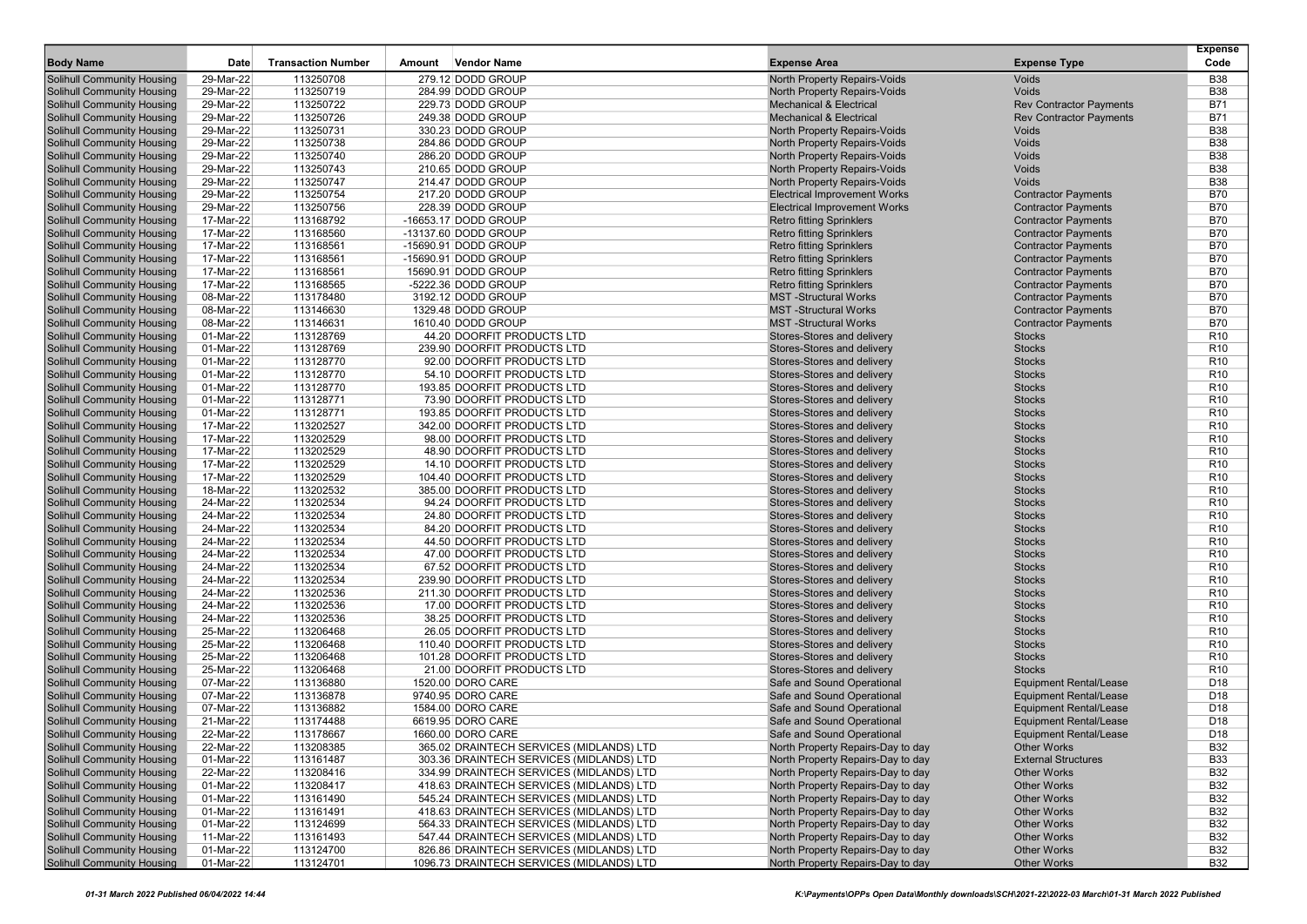| <b>Body Name</b>                  | Date      | <b>Transaction Number</b> | Amount | Vendor Name                                | <b>Expense Area</b>                | <b>Expense Type</b>                  | <b>Expense</b><br>Code |
|-----------------------------------|-----------|---------------------------|--------|--------------------------------------------|------------------------------------|--------------------------------------|------------------------|
| Solihull Community Housing        | 01-Mar-22 | 113124703                 |        | 1310.01 DRAINTECH SERVICES (MIDLANDS) LTD  | North Property Repairs-Day to day  | <b>Other Works</b>                   | <b>B32</b>             |
| <b>Solihull Community Housing</b> | 11-Mar-22 | 113161501                 |        | 212.44 DRAINTECH SERVICES (MIDLANDS) LTD   | North Property Repairs-Day to day  | <b>Other Works</b>                   | <b>B32</b>             |
| Solihull Community Housing        | 24-Mar-22 | 113191311                 |        | 1200.00 DRISCOLL KINGSTON SOLICITORS       | North Property Repairs-Day to day  | <b>Complaints Compensation</b>       | D97                    |
| <b>Solihull Community Housing</b> | 31-Mar-22 | 113251647                 |        | 385.60 DWP                                 | <b>Payroll Deductions</b>          | <b>General Creditors</b>             | S01                    |
| <b>Solihull Community Housing</b> | 01-Mar-22 | 113145900                 |        | 7.48 E J GILBERT & SONS                    | Stores-Stores and delivery         | <b>Stocks</b>                        | R <sub>10</sub>        |
| <b>Solihull Community Housing</b> | 01-Mar-22 | 113145900                 |        | 15.47 E J GILBERT & SONS                   | Stores-Stores and delivery         | <b>Stocks</b>                        | R <sub>10</sub>        |
| <b>Solihull Community Housing</b> | 01-Mar-22 | 113145900                 |        | 185.49 E J GILBERT & SONS                  | Stores-Stores and delivery         | <b>Stocks</b>                        | R <sub>10</sub>        |
| <b>Solihull Community Housing</b> | 01-Mar-22 | 113145900                 |        | 24.06 E J GILBERT & SONS                   | Stores-Stores and delivery         | <b>Stocks</b>                        | R <sub>10</sub>        |
| <b>Solihull Community Housing</b> | 01-Mar-22 | 113145902                 |        | 6.17 E J GILBERT & SONS                    | Stores-Stores and delivery         | <b>Stocks</b>                        | R <sub>10</sub>        |
| <b>Solihull Community Housing</b> | 01-Mar-22 | 113145902                 |        | 122.14 E J GILBERT & SONS                  | Stores-Stores and delivery         | <b>Stocks</b>                        | R <sub>10</sub>        |
| <b>Solihull Community Housing</b> | 01-Mar-22 | 113145902                 |        | 81.57 E J GILBERT & SONS                   | Stores-Stores and delivery         | <b>Stocks</b>                        | R <sub>10</sub>        |
| <b>Solihull Community Housing</b> | 01-Mar-22 | 113145902                 |        | 19.58 E J GILBERT & SONS                   | Stores-Stores and delivery         | <b>Stocks</b>                        | R <sub>10</sub>        |
| <b>Solihull Community Housing</b> | 31-Mar-22 | 113250472                 |        | 250.00 E.ON ENERGY                         | Ipswich House                      | <b>Other Premises Costs</b>          | <b>B90</b>             |
| <b>Solihull Community Housing</b> | 25-Mar-22 | 113197144                 |        | $-601.17$ EDENRED                          | <b>Payroll Deductions</b>          | <b>General Creditors</b>             | S01                    |
| <b>Solihull Community Housing</b> | 16-Mar-22 | 113166603                 |        | 3918.32 ELDERCARE                          | Safe and Sound Operational         | <b>Other Supplier/Services Costs</b> | D90                    |
| <b>Solihull Community Housing</b> | 01-Mar-22 | 113147346                 |        | 911.58 ENVIROCALL LTD                      | North Property Repairs-Day to day  | <b>Internal Works</b>                | <b>B31</b>             |
| <b>Solihull Community Housing</b> | 01-Mar-22 | 113147347                 |        | 331.77 ENVIROCALL LTD                      | North Property Repairs-Day to day  | <b>Internal Works</b>                | <b>B31</b>             |
| <b>Solihull Community Housing</b> | 01-Mar-22 | 113147348                 |        | 704.26 ENVIROCALL LTD                      | North Property Repairs-Day to day  | <b>Internal Works</b>                | <b>B31</b>             |
| <b>Solihull Community Housing</b> | 01-Mar-22 | 113131456                 |        | 248.68 ENVIROCALL LTD                      | North Property Repairs-Day to day  | <b>Internal Works</b>                | <b>B31</b>             |
| Solihull Community Housing        | 01-Mar-22 | 113147349                 |        | 338.64 ENVIROCALL LTD                      | North Property Repairs-Day to day  | <b>Internal Works</b>                | <b>B31</b>             |
| <b>Solihull Community Housing</b> | 01-Mar-22 | 113137706                 |        | 281.70 ENVIROCALL LTD                      | North Property Repairs-Day to day  | <b>Internal Works</b>                | <b>B31</b>             |
| <b>Solihull Community Housing</b> | 04-Mar-22 | 113178657                 |        | 242.09 ENVIROCALL LTD                      | North Property Repairs-Day to day  | <b>External Structures</b>           | <b>B33</b>             |
| <b>Solihull Community Housing</b> | 04-Mar-22 | 113191285                 |        | 492.98 ENVIROCALL LTD                      | North Property Repairs-Day to day  | <b>Internal Works</b>                | <b>B31</b>             |
| <b>Solihull Community Housing</b> | 08-Mar-22 | 113178660                 |        | 211.27 ENVIROCALL LTD                      | North Property Repairs-Day to day  | <b>Internal Works</b>                | <b>B31</b>             |
| <b>Solihull Community Housing</b> | 08-Mar-22 | 113191286                 |        | 422.55 ENVIROCALL LTD                      | North Property Repairs-Day to day  | <b>Internal Works</b>                | <b>B31</b>             |
| <b>Solihull Community Housing</b> | 10-Mar-22 | 113191287                 |        | 404.07 ENVIROCALL LTD                      | North Property Repairs-Day to day  | <b>Internal Works</b>                | <b>B31</b>             |
| <b>Solihull Community Housing</b> | 16-Mar-22 | 113166472                 |        | 18542.70 ENVIRONMENTAL CONTRACTS LTD       | Stores-Stores and delivery         | <b>Waste Disposal</b>                | E20                    |
| Solihull Community Housing        | 24-Mar-22 | 113191721                 |        | 109822.28 ESN SOLICITORS                   | <b>Property Acquisitions</b>       | <b>Contractor Payments</b>           | <b>B70</b>             |
| <b>Solihull Community Housing</b> | 23-Mar-22 | 113208318                 |        | 333.27 FAMILY CARE TRUST                   | North Property Repairs-Day to day  | <b>External Structures</b>           | <b>B33</b>             |
| <b>Solihull Community Housing</b> | 23-Mar-22 | 113209113                 |        | 132.25 FAMILY CARE TRUST                   | North Property Repairs-Day to day  | <b>Other Works</b>                   | <b>B32</b>             |
| <b>Solihull Community Housing</b> | 23-Mar-22 | 113209113                 |        | 529.00 FAMILY CARE TRUST                   | North Property Repairs-Voids       | Voids                                | <b>B38</b>             |
| <b>Solihull Community Housing</b> | 23-Mar-22 | 113208320                 |        | 264.50 FAMILY CARE TRUST                   | North Property Repairs-Day to day  | <b>External Structures</b>           | <b>B33</b>             |
| <b>Solihull Community Housing</b> | 23-Mar-22 | 113209114                 |        | 264.50 FAMILY CARE TRUST                   | North Property Repairs-Day to day  | <b>External Structures</b>           | <b>B33</b>             |
| <b>Solihull Community Housing</b> | 23-Mar-22 | 113209114                 |        | 132.25 FAMILY CARE TRUST                   | North Property Repairs-Voids       | Voids                                | <b>B38</b>             |
| <b>Solihull Community Housing</b> | 23-Mar-22 | 113208321                 |        | 529.00 FAMILY CARE TRUST                   | North Property Repairs-Day to day  | <b>Other Works</b>                   | <b>B32</b>             |
| Solihull Community Housing        | 23-Mar-22 | 113208322                 |        | 333.27 FAMILY CARE TRUST                   | North Property Repairs-Day to day  | <b>External Structures</b>           | <b>B33</b>             |
| <b>Solihull Community Housing</b> | 01-Mar-22 | 113124491                 |        | 529.00 FAMILY CARE TRUST                   | North Property Repairs-Voids       | Voids                                | <b>B38</b>             |
| <b>Solihull Community Housing</b> | 01-Mar-22 | 113131436                 |        | 384.50 FAMILY CARE TRUST                   | North Property Repairs-Day to day  | <b>External Structures</b>           | <b>B33</b>             |
| <b>Solihull Community Housing</b> | 01-Mar-22 | 113124492                 |        | 396.75 FAMILY CARE TRUST                   | North Property Repairs-Voids       | <b>Voids</b>                         | <b>B38</b>             |
| <b>Solihull Community Housing</b> | 01-Mar-22 | 113124493                 |        | 264.50 FAMILY CARE TRUST                   | North Property Repairs-Voids       | Voids                                | <b>B38</b>             |
| <b>Solihull Community Housing</b> | 01-Mar-22 | 113132029                 |        | 264.50 FAMILY CARE TRUST                   | North Property Repairs-Day to day  | <b>External Structures</b>           | <b>B33</b>             |
| <b>Solihull Community Housing</b> | 01-Mar-22 | 113124494                 |        | 264.50 FAMILY CARE TRUST                   | North Property Repairs-Voids       | Voids                                | <b>B38</b>             |
| <b>Solihull Community Housing</b> | 01-Mar-22 | 113131437                 |        | 264.50 FAMILY CARE TRUST                   | North Property Repairs-Day to day  | <b>External Structures</b>           | <b>B33</b>             |
| <b>Solihull Community Housing</b> | 01-Mar-22 | 113161547                 |        | 2296.00 FAMILY CARE TRUST                  | North Property Repairs-Voids       | Voids                                | <b>B38</b>             |
| <b>Solihull Community Housing</b> | 01-Mar-22 | 113131439                 |        | 264.50 FAMILY CARE TRUST                   | North Property Repairs-Day to day  | <b>External Structures</b>           | <b>B33</b>             |
| <b>Solihull Community Housing</b> | 01-Mar-22 | 113124497                 |        | 396.75 FAMILY CARE TRUST                   | North Property Repairs-Voids       | Voids                                | <b>B38</b>             |
| Solihull Community Housing        | 01-Mar-22 | 113124498                 |        | 661.25 FAMILY CARE TRUST                   | North Property Repairs-Voids       | Voids                                | <b>B38</b>             |
| <b>Solihull Community Housing</b> | 01-Mar-22 | 113132032                 |        | 264.50 FAMILY CARE TRUST                   | North Property Repairs-Day to day  | <b>External Structures</b>           | <b>B33</b>             |
| <b>Solihull Community Housing</b> | 01-Mar-22 | 113131440                 |        | 396.75 FAMILY CARE TRUST                   | North Property Repairs-Day to day  | <b>External Structures</b>           | <b>B33</b>             |
| <b>Solihull Community Housing</b> | 23-Mar-22 | 113208323                 |        | 264.50 FAMILY CARE TRUST                   | North Property Repairs-Voids       | Voids                                | <b>B38</b>             |
| Solihull Community Housing        | 23-Mar-22 | 113208327                 |        | 132.25 FAMILY CARE TRUST                   | North Property Repairs-Day to day  | <b>External Structures</b>           | <b>B33</b>             |
| <b>Solihull Community Housing</b> | 23-Mar-22 | 113208327                 |        | 529.00 FAMILY CARE TRUST                   | North Property Repairs-Day to day  | <b>External Structures</b>           | <b>B33</b>             |
| <b>Solihull Community Housing</b> | 23-Mar-22 | 113208328                 |        | 264.50 FAMILY CARE TRUST                   | North Property Repairs-Day to day  | <b>External Structures</b>           | <b>B33</b>             |
| <b>Solihull Community Housing</b> | 23-Mar-22 | 113208328                 |        | 529.00 FAMILY CARE TRUST                   | North Property Repairs-Day to day  | <b>External Structures</b>           | <b>B33</b>             |
| <b>Solihull Community Housing</b> | 23-Mar-22 | 113209115                 |        | 132.25 FAMILY CARE TRUST                   | North Property Repairs-Voids       | Voids                                | <b>B38</b>             |
| <b>Solihull Community Housing</b> | 23-Mar-22 | 113209115                 |        | 132.25 FAMILY CARE TRUST                   | <b>MST</b> -Structural Works       | <b>Contractor Payments</b>           | <b>B70</b>             |
| <b>Solihull Community Housing</b> | 23-Mar-22 | 113209116                 |        | 396.75 FAMILY CARE TRUST                   | North Property Repairs-Day to day  | <b>Other Works</b>                   | <b>B32</b>             |
| <b>Solihull Community Housing</b> | 23-Mar-22 | 113209116                 |        | 264.50 FAMILY CARE TRUST                   | North Property Repairs-Day to day  | <b>External Structures</b>           | <b>B33</b>             |
| Solihull Community Housing        | 23-Mar-22 | 113209116                 |        | 132.25 FAMILY CARE TRUST                   | North Property Repairs-Voids       | Voids                                | <b>B38</b>             |
| <b>Solihull Community Housing</b> | 01-Mar-22 | 113137619                 |        | 264.50 FAMILY CARE TRUST                   | North Property Repairs-Day to day  | <b>External Structures</b>           | <b>B33</b>             |
| <b>Solihull Community Housing</b> | 01-Mar-22 | 113208329                 |        | 925.75 FAMILY CARE TRUST                   | North Property Repairs-Day to day  | <b>External Structures</b>           | <b>B33</b>             |
| <b>Solihull Community Housing</b> | 22-Mar-22 | 113181088                 |        | 980.00 FIRE COMPLIANCE MANAGEMENT SERVICES | <b>Mechanical &amp; Electrical</b> | <b>Rev Contractor Payments</b>       | B71                    |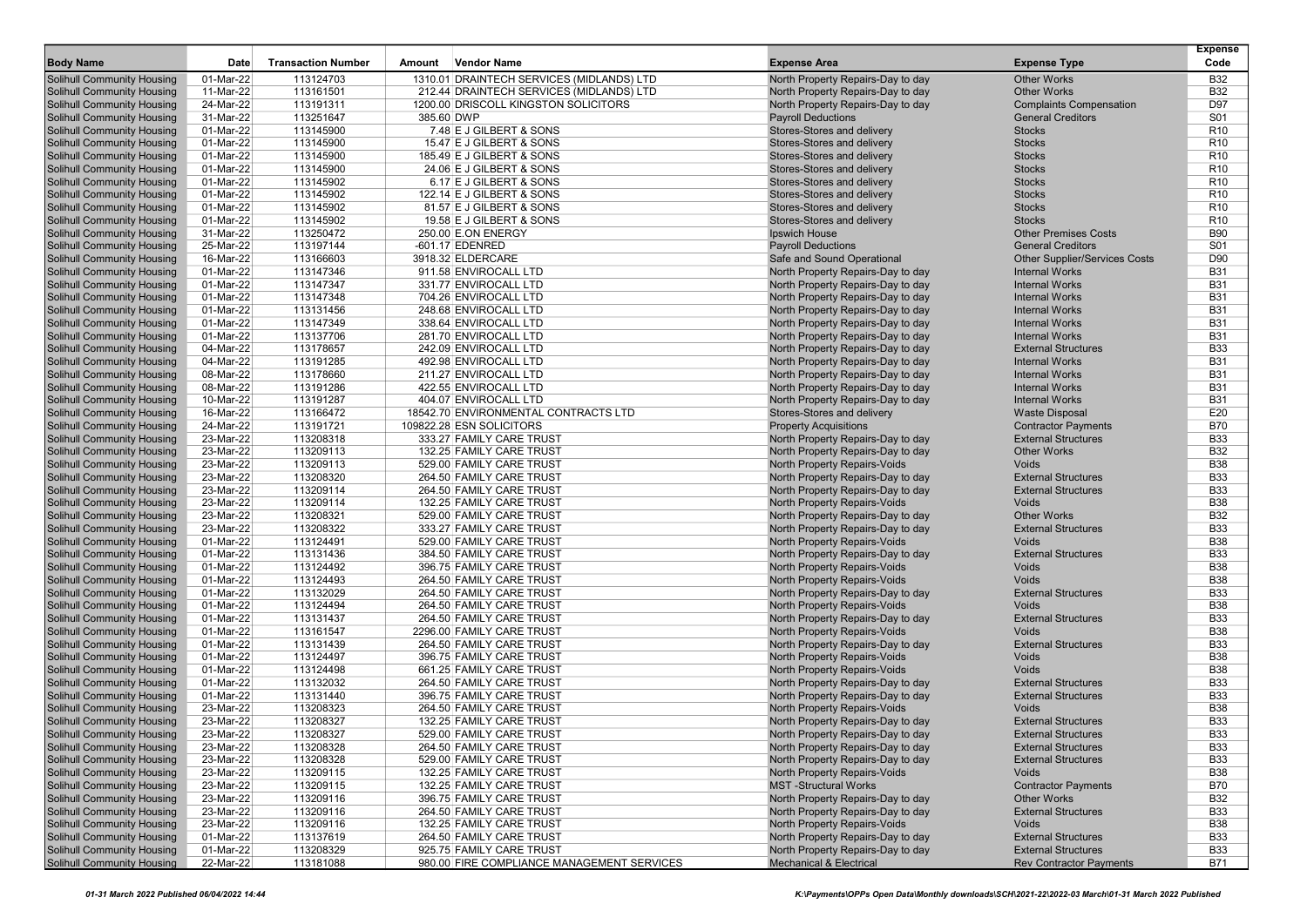|                                                                        |                        |                           |        |                                                                   |                                                                                |                                                                              | <b>Expense</b>    |
|------------------------------------------------------------------------|------------------------|---------------------------|--------|-------------------------------------------------------------------|--------------------------------------------------------------------------------|------------------------------------------------------------------------------|-------------------|
| <b>Body Name</b>                                                       | Date                   | <b>Transaction Number</b> | Amount | <b>Vendor Name</b>                                                | <b>Expense Area</b>                                                            | <b>Expense Type</b>                                                          | Code              |
| <b>Solihull Community Housing</b>                                      | 01-Mar-22              | 113125072                 |        | 595.00 FOUNDATIONS                                                | Business Support - MST Back Office Support                                     | <b>Professional Fees</b>                                                     | D <sub>50</sub>   |
| <b>Solihull Community Housing</b>                                      | 04-Mar-22              | 113135222                 |        | 888.00 G2 RECRUITMENT SOLUTIONS                                   | <b>Capital Programmes</b>                                                      | <b>Agency Staff</b>                                                          | A60               |
| <b>Solihull Community Housing</b>                                      | 09-Mar-22              | 113145970                 |        | 888.00 G2 RECRUITMENT SOLUTIONS                                   | <b>Capital Programmes</b>                                                      | <b>Agency Staff</b>                                                          | A60               |
| <b>Solihull Community Housing</b>                                      | 17-Mar-22              | 113168845                 |        | 888.00 G2 RECRUITMENT SOLUTIONS                                   | <b>Capital Programmes</b>                                                      | <b>Agency Staff</b>                                                          | A60               |
| <b>Solihull Community Housing</b>                                      | 24-Mar-22              | 113190469                 |        | 888.00 G2 RECRUITMENT SOLUTIONS                                   | <b>Capital Programmes</b>                                                      | <b>Agency Staff</b>                                                          | A60               |
| <b>Solihull Community Housing</b>                                      | 30-Mar-22              | 113249264                 |        | 888.00 G2 RECRUITMENT SOLUTIONS                                   | <b>Capital Programmes</b>                                                      | <b>Agency Staff</b>                                                          | A60               |
| Solihull Community Housing                                             | 24-Mar-22              | 113251052                 |        | 73961.83 GENERAL ASPHALTE COMPANY LTD                             | Flat Re-roofing                                                                | <b>Contractor Payments</b>                                                   | <b>B70</b>        |
| <b>Solihull Community Housing</b>                                      | 24-Mar-22              | 113251053                 |        | 74473.13 GENERAL ASPHALTE COMPANY LTD                             | Flat Re-roofing                                                                | <b>Contractor Payments</b>                                                   | <b>B70</b>        |
| <b>Solihull Community Housing</b>                                      | 28-Mar-22              | 113204471                 |        | 399.00 GOVERMENT EVENTS                                           | <b>Customer Involvement Team</b>                                               | <b>Conference Costs</b>                                                      | D <sub>56</sub>   |
| <b>Solihull Community Housing</b>                                      | 11-Mar-22              | 113149470                 |        | 280.00 GRANGE REMOVAL CO LTD                                      | <b>Money Advice Team</b>                                                       | <b>Tenant Expenses</b>                                                       | D61               |
| <b>Solihull Community Housing</b><br>Solihull Community Housing        | 29-Mar-22              | 113209120                 |        | 560.00 GRANGE REMOVAL CO LTD                                      | <b>Housing Aid &amp; Homelessness</b><br><b>Housing Aid &amp; Homelessness</b> | <b>Other Supplier/Services Costs</b>                                         | D90<br>D90        |
| <b>Solihull Community Housing</b>                                      | 29-Mar-22<br>29-Mar-22 | 113209121<br>113209329    |        | 356.00 GRANGE REMOVAL CO LTD<br>331.00 GRANGE REMOVAL CO LTD      | Housing Aid & Homelessness                                                     | <b>Other Supplier/Services Costs</b><br><b>Other Supplier/Services Costs</b> | D90               |
|                                                                        | 04-Mar-22              | 113134552                 |        | 250.00 GROVE WEST PROPERTY CONSULTANTS                            |                                                                                |                                                                              | D97               |
| <b>Solihull Community Housing</b><br><b>Solihull Community Housing</b> | 04-Mar-22              | 113134553                 |        | 250.00 GROVE WEST PROPERTY CONSULTANTS                            | North Property Repairs-Day to day<br>North Property Repairs-Day to day         | <b>Complaints Compensation</b><br><b>Complaints Compensation</b>             | D97               |
| <b>Solihull Community Housing</b>                                      | 04-Mar-22              | 113134551                 |        | 250.00 GROVE WEST PROPERTY CONSULTANTS                            |                                                                                |                                                                              | D97               |
| <b>Solihull Community Housing</b>                                      | 23-Mar-22              | 113188337                 |        | 1000.00 HALFORDS                                                  | North Property Repairs-Day to day<br><b>Cycle To Works Scheme</b>              | <b>Complaints Compensation</b><br>Other Fees & Charges                       | D <sub>59</sub>   |
| <b>Solihull Community Housing</b>                                      | 01-Mar-22              | 113163489                 |        | 225.00 HANDICARE ACCESSIBILITY LTD                                | Home Improvement Agency                                                        | Adaptations                                                                  | <b>B83</b>        |
| <b>Solihull Community Housing</b>                                      | 01-Mar-22              | 113168157                 |        | 2580.00 HANDICARE ACCESSIBILITY LTD                               | <b>Public Sector - Major Adaptations</b>                                       | <b>Contractor Payments</b>                                                   | <b>B70</b>        |
| <b>Solihull Community Housing</b>                                      | 01-Mar-22              | 113168158                 |        | 225.00 HANDICARE ACCESSIBILITY LTD                                | Home Improvement Agency                                                        | Adaptations                                                                  | <b>B83</b>        |
| <b>Solihull Community Housing</b>                                      | 01-Mar-22              | 113124894                 |        | 5042.50 HANDICARE ACCESSIBILITY LTD                               | Private Sector - Disabled Facilities Grants                                    | <b>Contractor Payments</b>                                                   | <b>B70</b>        |
| Solihull Community Housing                                             | 01-Mar-22              | 113168160                 |        | 250.00 HANDICARE ACCESSIBILITY LTD                                | Direct-Adaptations-General                                                     | <b>Internal Works</b>                                                        | <b>B31</b>        |
| <b>Solihull Community Housing</b>                                      | 01-Mar-22              | 113168160                 |        | 225.00 HANDICARE ACCESSIBILITY LTD                                | Direct-Adaptations-General                                                     | <b>Internal Works</b>                                                        | <b>B31</b>        |
| <b>Solihull Community Housing</b>                                      | 01-Mar-22              | 113168160                 |        | -250.00 HANDICARE ACCESSIBILITY LTD                               | Direct-Adaptations-General                                                     | <b>Internal Works</b>                                                        | <b>B31</b>        |
| <b>Solihull Community Housing</b>                                      | 01-Mar-22              | 113124895                 |        | 4905.00 HANDICARE ACCESSIBILITY LTD                               | <b>Private Sector - Disabled Facilities Grants</b>                             | <b>Rev Contractor Payments</b>                                               | <b>B71</b>        |
| <b>Solihull Community Housing</b>                                      | 01-Mar-22              | 113168162                 |        | 231.00 HANDICARE ACCESSIBILITY LTD                                | Home Improvement Agency                                                        | Adaptations                                                                  | <b>B83</b>        |
| Solihull Community Housing                                             | 09-Mar-22              | 113168163                 |        | 225.00 HANDICARE ACCESSIBILITY LTD                                | <b>Home Improvement Agency</b>                                                 | Adaptations                                                                  | <b>B83</b>        |
| <b>Solihull Community Housing</b>                                      | 01-Mar-22              | 113251015                 |        | 935.61 HARDYMAN GROUP LTD                                         | Direct-Adaptations-General                                                     | <b>Internal Works</b>                                                        | <b>B31</b>        |
| <b>Solihull Community Housing</b>                                      | 01-Mar-22              | 113251016                 |        | 850.00 HARDYMAN GROUP LTD                                         | <b>Direct-Adaptations-General</b>                                              | <b>Internal Works</b>                                                        | <b>B31</b>        |
| <b>Solihull Community Housing</b>                                      | 01-Mar-22              | 113178503                 |        | 4053.43 HARDYMAN GROUP LTD                                        | Private Sector - Disabled Facilities Grants                                    | <b>Rev Contractor Payments</b>                                               | <b>B71</b>        |
| <b>Solihull Community Housing</b>                                      | 01-Mar-22              | 113191281                 |        | 5022.31 HARDYMAN GROUP LTD                                        | <b>Public Sector - Major Adaptations</b>                                       | <b>Contractor Payments</b>                                                   | <b>B70</b>        |
| Solihull Community Housing                                             | 01-Mar-22              | 113167761                 |        | 4870.10 HARDYMAN GROUP LTD                                        | Private Sector - Disabled Facilities Grants                                    | <b>Rev Contractor Payments</b>                                               | <b>B71</b>        |
| <b>Solihull Community Housing</b>                                      | 01-Mar-22              | 113178504                 |        | 5387.35 HARDYMAN GROUP LTD                                        | <b>Public Sector - Major Adaptations</b>                                       | <b>Contractor Payments</b>                                                   | <b>B70</b>        |
| <b>Solihull Community Housing</b>                                      | 01-Mar-22              | 113178505                 |        | 3313.89 HARDYMAN GROUP LTD                                        | <b>Public Sector - Major Adaptations</b>                                       | <b>Contractor Payments</b>                                                   | <b>B70</b>        |
| <b>Solihull Community Housing</b>                                      | 01-Mar-22              | 113167762                 |        | 5004.47 HARDYMAN GROUP LTD                                        | <b>Public Sector - Major Adaptations</b>                                       | <b>Contractor Payments</b>                                                   | <b>B70</b>        |
| <b>Solihull Community Housing</b>                                      | 01-Mar-22              | 113251017                 |        | 4946.00 HARDYMAN GROUP LTD                                        | <b>Public Sector - Major Adaptations</b>                                       | <b>Contractor Payments</b>                                                   | <b>B70</b>        |
| <b>Solihull Community Housing</b>                                      | 01-Mar-22              | 113148936                 |        | 4223.56 HARDYMAN GROUP LTD                                        | <b>Public Sector - Major Adaptations</b>                                       | <b>Contractor Payments</b>                                                   | <b>B70</b>        |
| <b>Solihull Community Housing</b>                                      | 01-Mar-22              | 113251018                 |        | 4471.68 HARDYMAN GROUP LTD                                        | <b>Public Sector - Major Adaptations</b>                                       | <b>Contractor Payments</b>                                                   | <b>B70</b>        |
| <b>Solihull Community Housing</b>                                      | 01-Mar-22              | 113251019                 |        | 5651.32 HARDYMAN GROUP LTD                                        | <b>Public Sector - Major Adaptations</b>                                       | <b>Contractor Payments</b>                                                   | <b>B70</b>        |
| <b>Solihull Community Housing</b>                                      | 09-Mar-22              | 113145886                 |        | 2881.79 HI-SPEC FACILITIES SERVICES PLC                           | <b>Endeavour House</b>                                                         | Cleaning                                                                     | <b>B50</b>        |
| <b>Solihull Community Housing</b>                                      | 09-Mar-22              | 113145886                 |        | 1167.13 HI-SPEC FACILITIES SERVICES PLC                           | <b>Endeavour House</b>                                                         | <b>Other Premises Costs</b>                                                  | <b>B90</b>        |
| <b>Solihull Community Housing</b>                                      | 09-Mar-22              | 113145886                 |        | 183.39 HI-SPEC FACILITIES SERVICES PLC                            | <b>CCTV</b>                                                                    | Cleaning                                                                     | <b>B50</b>        |
| <b>Solihull Community Housing</b>                                      | 09-Mar-22              | 113145886                 |        | 198.26 HI-SPEC FACILITIES SERVICES PLC                            | <b>Auckland Hall</b>                                                           | Cleaning                                                                     | <b>B50</b>        |
| <b>Solihull Community Housing</b>                                      | 09-Mar-22              | 113145886                 |        | 261.98 HI-SPEC FACILITIES SERVICES PLC                            | <b>Crabtree Hall</b>                                                           | Cleaning                                                                     | <b>B50</b>        |
| Solihull Community Housing                                             | 09-Mar-22              | 113145886                 |        | 198.25 HI-SPEC FACILITIES SERVICES PLC                            | Whar Hall Farm Community Hall                                                  | Cleaning                                                                     | <b>B50</b>        |
| <b>Solihull Community Housing</b>                                      | 09-Mar-22              | 113145886                 |        | 183.39 HI-SPEC FACILITIES SERVICES PLC                            | Kingshurst Office                                                              | Cleaning                                                                     | <b>B50</b>        |
| <b>Solihull Community Housing</b>                                      | 09-Mar-22              | 113145886                 |        | 1076.25 HI-SPEC FACILITIES SERVICES PLC                           | Business Support - MST Back Office Support                                     | Cleaning                                                                     | <b>B50</b>        |
| <b>Solihull Community Housing</b>                                      | 02-Mar-22              | 113128890                 |        | 124006.00 HM REVENUE & CUSTOMS                                    | <b>VAT</b><br><b>Central Administration</b>                                    | <b>Creditor: Government</b>                                                  | S04               |
| <b>Solihull Community Housing</b>                                      | 24-Mar-22              | 113192464                 |        | 4336.00 HM REVENUE & CUSTOMS                                      |                                                                                | <b>Other Employee Costs</b>                                                  | A90<br><b>B70</b> |
| <b>Solihull Community Housing</b><br>Solihull Community Housing        | 24-Mar-22<br>24-Mar-22 | 113191779<br>113192470    |        | 3300.00 HM REVENUE & CUSTOMS                                      | <b>Property Acquisitions</b>                                                   | <b>Contractor Payments</b>                                                   | <b>B70</b>        |
|                                                                        | 10-Mar-22              |                           |        | 2430.00 HM REVENUE & CUSTOMS                                      | <b>Property Acquisitions</b>                                                   | <b>Contractor Payments</b>                                                   | D31               |
| <b>Solihull Community Housing</b><br><b>Solihull Community Housing</b> | 07-Mar-22              | 113147932<br>113136471    |        | 552.30 HOUSING PARTNERS LTD<br>-1012.51 HUNTLEY REFRIGERATION LTD | <b>IT Services</b><br>Ipswich House                                            | <b>ICT Software</b><br><b>Other Premises Costs</b>                           | <b>B90</b>        |
| <b>Solihull Community Housing</b>                                      | 01-Mar-22              | 113132728                 |        | 283.50 HUNTLEY REFRIGERATION LTD                                  | <b>Frontline Offices</b>                                                       | <b>General Building Costs</b>                                                | <b>B30</b>        |
| <b>Solihull Community Housing</b>                                      | 01-Mar-22              | 113132729                 |        | 1012.51 HUNTLEY REFRIGERATION LTD                                 | <b>Endeavour House</b>                                                         | <b>General Building Costs</b>                                                | <b>B30</b>        |
| <b>Solihull Community Housing</b>                                      | 07-Mar-22              | 113136470                 |        | 1012.51 HUNTLEY REFRIGERATION LTD                                 | Ipswich House                                                                  | <b>Other Premises Costs</b>                                                  | <b>B90</b>        |
| <b>Solihull Community Housing</b>                                      | 01-Mar-22              | 113132731                 |        | 283.50 HUNTLEY REFRIGERATION LTD                                  | Business Support - MST Back Office Support                                     | <b>Other Premises Costs</b>                                                  | <b>B90</b>        |
| <b>Solihull Community Housing</b>                                      | 01-Mar-22              | 113132732                 |        | 896.17 HUNTLEY REFRIGERATION LTD                                  | <b>Saxon Court</b>                                                             | <b>Other Premises Costs</b>                                                  | <b>B90</b>        |
| <b>Solihull Community Housing</b>                                      | 16-Mar-22              | 113178695                 |        | 896.17 HUNTLEY REFRIGERATION LTD                                  | Saxon Court                                                                    | <b>Other Premises Costs</b>                                                  | <b>B90</b>        |
| <b>Solihull Community Housing</b>                                      | 16-Mar-22              | 113178697                 |        | 1134.01 HUNTLEY REFRIGERATION LTD                                 | <b>Endeavour House</b>                                                         | <b>General Building Costs</b>                                                | <b>B30</b>        |
| <b>Solihull Community Housing</b>                                      | 01-Mar-22              | 113178481                 |        | 409.20 INTEGRATED WATER SERVICES LTD                              | <b>Endeavour House</b>                                                         | <b>General Building Costs</b>                                                | <b>B30</b>        |
| <b>Solihull Community Housing</b>                                      | 02-Mar-22              | 113128466                 |        | 1295.00 JAMES ANDREWS RECRUITMENT SOLUTIONS LTD                   | <b>Capital Programmes</b>                                                      | <b>Agency Staff</b>                                                          | A60               |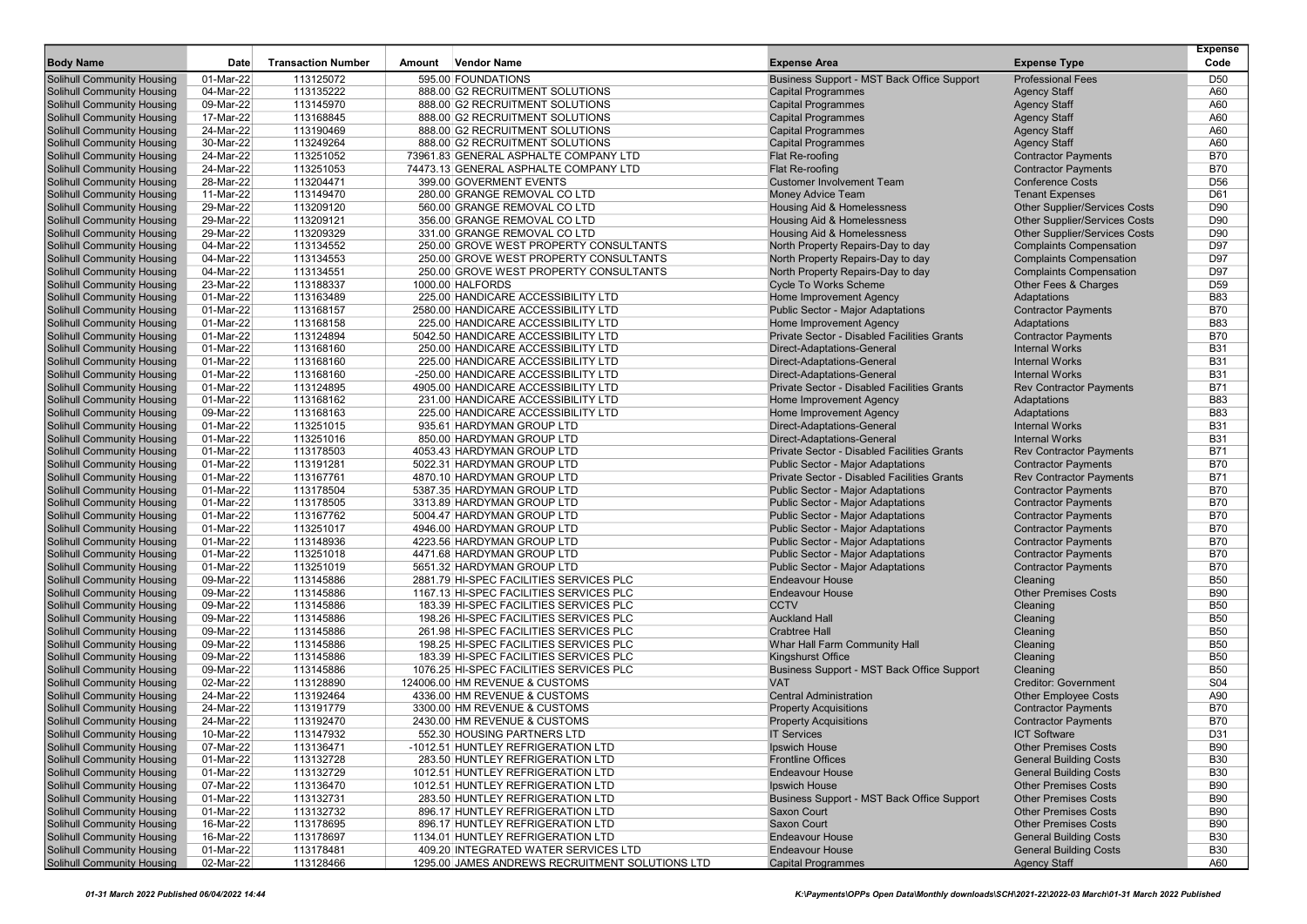| <b>Body Name</b>                  | Date                    | <b>Transaction Number</b> | Amount | <b>Vendor Name</b>                              | <b>Expense Area</b>                                      | <b>Expense Type</b>                | <b>Expense</b><br>Code             |
|-----------------------------------|-------------------------|---------------------------|--------|-------------------------------------------------|----------------------------------------------------------|------------------------------------|------------------------------------|
| Solihull Community Housing        | 08-Mar-22               | 113137758                 |        | 1110.00 JAMES ANDREWS RECRUITMENT SOLUTIONS LTD | Housing Aid & Homelessness                               | <b>Agency Staff (Funded Posts)</b> | A61                                |
| <b>Solihull Community Housing</b> | 09-Mar-22               | 113145969                 |        | 1320.56 JAMES ANDREWS RECRUITMENT SOLUTIONS LTD | <b>Capital Programmes</b>                                | <b>Agency Staff</b>                | A60                                |
| <b>Solihull Community Housing</b> | 10-Mar-22               | 113147540                 |        | 742.50 JAMES ANDREWS RECRUITMENT SOLUTIONS LTD  | Housing Aid & Homelessness                               | Agency Staff (Funded Posts)        | A61                                |
| <b>Solihull Community Housing</b> | 17-Mar-22               | 113168537                 |        | 159.31 JAMES ANDREWS RECRUITMENT SOLUTIONS LTD  | <b>Capital Programmes</b>                                | <b>Agency Staff</b>                | A60                                |
| <b>Solihull Community Housing</b> | 17-Mar-22               | 113168537                 |        | 1135.69 JAMES ANDREWS RECRUITMENT SOLUTIONS LTD | <b>Capital Programmes</b>                                | <b>Agency Staff</b>                | A60                                |
| <b>Solihull Community Housing</b> | 16-Mar-22               | 113166769                 |        | 415.00 JAMES ANDREWS RECRUITMENT SOLUTIONS LTD  | Housing Aid & Homelessness                               | <b>Agency Staff (Funded Posts)</b> | A61                                |
| <b>Solihull Community Housing</b> | 16-Mar-22               | 113166769                 |        | 305.00 JAMES ANDREWS RECRUITMENT SOLUTIONS LTD  | Housing Aid & Homelessness                               | Agency Staff (Funded Posts)        | A61                                |
| <b>Solihull Community Housing</b> | 24-Mar-22               | 113191799                 |        | 1295.00 JAMES ANDREWS RECRUITMENT SOLUTIONS LTD | <b>Capital Programmes</b>                                | <b>Agency Staff</b>                | A60                                |
| <b>Solihull Community Housing</b> | 24-Mar-22               | 113191347                 |        | 1110.00 JAMES ANDREWS RECRUITMENT SOLUTIONS LTD | Housing Aid & Homelessness                               | Agency Staff (Funded Posts)        | A61                                |
| <b>Solihull Community Housing</b> | 30-Mar-22               | 113249259                 |        | 1110.00 JAMES ANDREWS RECRUITMENT SOLUTIONS LTD | Housing Aid & Homelessness                               | Agency Staff (Funded Posts)        | A61                                |
| <b>Solihull Community Housing</b> | 30-Mar-22               | 113248810                 |        | 1295.00 JAMES ANDREWS RECRUITMENT SOLUTIONS LTD | <b>Capital Programmes</b>                                | <b>Agency Staff</b>                | A60                                |
| <b>Solihull Community Housing</b> | 01-Mar-22               | 113128772                 |        | 68.16 JEWSON LTD                                | Stores-Stores and delivery                               | <b>Stocks</b>                      | R <sub>10</sub>                    |
| <b>Solihull Community Housing</b> | 01-Mar-22               | 113128772                 |        | 31.80 JEWSON LTD                                | Stores-Stores and delivery                               | <b>Stocks</b>                      | R <sub>10</sub>                    |
| <b>Solihull Community Housing</b> | 01-Mar-22               | 113128772                 |        | 88.60 JEWSON LTD                                | Stores-Stores and delivery                               | <b>Stocks</b>                      | R <sub>10</sub>                    |
| <b>Solihull Community Housing</b> | 01-Mar-22               | 113128772                 |        | 69.69 JEWSON LTD                                | Stores-Stores and delivery                               | <b>Stocks</b>                      | R <sub>10</sub>                    |
| <b>Solihull Community Housing</b> | 01-Mar-22               | 113128772                 |        | 67.82 JEWSON LTD                                | Stores-Stores and delivery                               | <b>Stocks</b>                      | R <sub>10</sub>                    |
| <b>Solihull Community Housing</b> | 01-Mar-22               | 113128772                 |        | 154.40 JEWSON LTD                               | Stores-Stores and delivery                               | <b>Stocks</b>                      | R <sub>10</sub>                    |
| <b>Solihull Community Housing</b> | 01-Mar-22               | 113128772                 |        | 254.40 JEWSON LTD                               | Stores-Stores and delivery                               | <b>Stocks</b>                      | R <sub>10</sub>                    |
| <b>Solihull Community Housing</b> | 01-Mar-22               | 113128773                 |        | 27.50 JEWSON LTD                                | Stores-Stores and delivery                               | <b>Stocks</b>                      | R <sub>10</sub>                    |
| <b>Solihull Community Housing</b> | 01-Mar-22               | 113128773                 |        | 84.84 JEWSON LTD                                | Stores-Stores and delivery                               | <b>Stocks</b>                      | R <sub>10</sub>                    |
| <b>Solihull Community Housing</b> | $01-Mar-22$             | 113128773                 |        | 36.00 JEWSON LTD                                | Stores-Stores and delivery                               | <b>Stocks</b>                      | R <sub>10</sub>                    |
| Solihull Community Housing        | 01-Mar-22               | 113128773                 |        | 31.40 JEWSON LTD                                | Stores-Stores and delivery                               | <b>Stocks</b>                      | R <sub>10</sub>                    |
| <b>Solihull Community Housing</b> | 01-Mar-22               | 113128773                 |        | 69.60 JEWSON LTD                                | Stores-Stores and delivery                               | <b>Stocks</b>                      | R <sub>10</sub>                    |
| <b>Solihull Community Housing</b> | 01-Mar-22               | 113128773                 |        | 200.70 JEWSON LTD                               | Stores-Stores and delivery                               | <b>Stocks</b>                      | R <sub>10</sub>                    |
| <b>Solihull Community Housing</b> | 01-Mar-22               | 113128774                 |        | 18.00 JEWSON LTD                                | Stores-Stores and delivery                               | <b>Stocks</b>                      | R <sub>10</sub>                    |
| <b>Solihull Community Housing</b> |                         |                           |        | 101.60 JEWSON LTD                               |                                                          | <b>Stocks</b>                      | R <sub>10</sub>                    |
| <b>Solihull Community Housing</b> | 01-Mar-22               | 113128774                 |        |                                                 | Stores-Stores and delivery<br>Stores-Stores and delivery | <b>Stocks</b>                      | R <sub>10</sub>                    |
|                                   | 01-Mar-22               | 113128774                 |        | 53.10 JEWSON LTD                                |                                                          |                                    |                                    |
| <b>Solihull Community Housing</b> | 01-Mar-22               | 113128774<br>113128774    |        | 7.10 JEWSON LTD                                 | Stores-Stores and delivery                               | <b>Stocks</b>                      | R <sub>10</sub>                    |
| <b>Solihull Community Housing</b> | 01-Mar-22               |                           |        | 31.80 JEWSON LTD                                | Stores-Stores and delivery                               | <b>Stocks</b>                      | R <sub>10</sub><br>R <sub>10</sub> |
| <b>Solihull Community Housing</b> | 01-Mar-22               | 113128774                 |        | 29.20 JEWSON LTD                                | Stores-Stores and delivery                               | <b>Stocks</b>                      |                                    |
| <b>Solihull Community Housing</b> | 01-Mar-22               | 113128775                 |        | 3.99 JEWSON LTD                                 | Stores-Stores and delivery                               | <b>Stocks</b>                      | R <sub>10</sub>                    |
| <b>Solihull Community Housing</b> | 01-Mar-22               | 113128775                 |        | 985.20 JEWSON LTD                               | Stores-Stores and delivery                               | <b>Stocks</b>                      | R <sub>10</sub>                    |
| <b>Solihull Community Housing</b> | 01-Mar-22               | 113128776                 |        | 15.80 JEWSON LTD                                | Stores-Stores and delivery                               | <b>Stocks</b>                      | R <sub>10</sub>                    |
| <b>Solihull Community Housing</b> | 01-Mar-22               | 113128776                 |        | 117.00 JEWSON LTD                               | Stores-Stores and delivery                               | <b>Stocks</b>                      | R <sub>10</sub>                    |
| Solihull Community Housing        | 01-Mar-22               | 113128776                 |        | 41.60 JEWSON LTD                                | Stores-Stores and delivery                               | <b>Stocks</b>                      | R <sub>10</sub>                    |
| <b>Solihull Community Housing</b> | 01-Mar-22               | 113128776                 |        | 80.64 JEWSON LTD                                | Stores-Stores and delivery                               | <b>Stocks</b>                      | R <sub>10</sub>                    |
| <b>Solihull Community Housing</b> | 01-Mar-22               | 113128776                 |        | 18.00 JEWSON LTD                                | Stores-Stores and delivery                               | <b>Stocks</b>                      | R <sub>10</sub>                    |
| <b>Solihull Community Housing</b> | 01-Mar-22               | 113128776                 |        | 149.00 JEWSON LTD                               | Stores-Stores and delivery                               | <b>Stocks</b>                      | R <sub>10</sub>                    |
| <b>Solihull Community Housing</b> | 01-Mar-22               | 113128776                 |        | 28.59 JEWSON LTD                                | Stores-Stores and delivery                               | <b>Stocks</b>                      | R <sub>10</sub>                    |
| <b>Solihull Community Housing</b> | 01-Mar-22               | 113128776                 |        | 12.63 JEWSON LTD                                | Stores-Stores and delivery                               | <b>Stocks</b>                      | R <sub>10</sub>                    |
| <b>Solihull Community Housing</b> | 01-Mar-22               | 113128776                 |        | 960.00 JEWSON LTD                               | Stores-Stores and delivery                               | <b>Stocks</b>                      | R <sub>10</sub>                    |
| <b>Solihull Community Housing</b> | 01-Mar-22               | 113128776                 |        | 246.00 JEWSON LTD                               | Stores-Stores and delivery                               | <b>Stocks</b>                      | R <sub>10</sub>                    |
| <b>Solihull Community Housing</b> | 01-Mar-22               | 113128776                 |        | 111.00 JEWSON LTD                               | Stores-Stores and delivery                               | <b>Stocks</b>                      | R <sub>10</sub>                    |
| <b>Solihull Community Housing</b> | 01-Mar-22               | 113128776                 |        | 174.60 JEWSON LTD                               | Stores-Stores and delivery                               | <b>Stocks</b>                      | R <sub>10</sub>                    |
| <b>Solihull Community Housing</b> | 01-Mar-22               | 113128776                 |        | 14.52 JEWSON LTD                                | Stores-Stores and delivery                               | <b>Stocks</b>                      | R <sub>10</sub>                    |
| <b>Solihull Community Housing</b> | $\overline{01}$ -Mar-22 | 113128776                 |        | 17.40 JEWSON LTD                                | Stores-Stores and delivery                               | <b>Stocks</b>                      | R <sub>10</sub>                    |
| <b>Solihull Community Housing</b> | 01-Mar-22               | 113128777                 |        | 146.50 JEWSON LTD                               | Stores-Stores and delivery                               | <b>Stocks</b>                      | R <sub>10</sub>                    |
| <b>Solihull Community Housing</b> | 01-Mar-22               | 113128777                 |        | 142.38 JEWSON LTD                               | Stores-Stores and delivery                               | <b>Stocks</b>                      | R <sub>10</sub>                    |
| <b>Solihull Community Housing</b> | 01-Mar-22               | 113128777                 |        | 159.30 JEWSON LTD                               | Stores-Stores and delivery                               | <b>Stocks</b>                      | R <sub>10</sub>                    |
| <b>Solihull Community Housing</b> | 01-Mar-22               | 113128778                 |        | 84.10 JEWSON LTD                                | Stores-Stores and delivery                               | <b>Stocks</b>                      | R <sub>10</sub>                    |
| <b>Solihull Community Housing</b> | 01-Mar-22               | 113128778                 |        | 554.50 JEWSON LTD                               | Stores-Stores and delivery                               | <b>Stocks</b>                      | R <sub>10</sub>                    |
| Solihull Community Housing        | 01-Mar-22               | 113128779                 |        | 37.60 JEWSON LTD                                | Stores-Stores and delivery                               | <b>Stocks</b>                      | R <sub>10</sub>                    |
| <b>Solihull Community Housing</b> | 01-Mar-22               | 113128779                 |        | 16.10 JEWSON LTD                                | Stores-Stores and delivery                               | <b>Stocks</b>                      | R <sub>10</sub>                    |
| <b>Solihull Community Housing</b> | 01-Mar-22               | 113128779                 |        | 9.30 JEWSON LTD                                 | Stores-Stores and delivery                               | Stocks                             | R <sub>10</sub>                    |
| <b>Solihull Community Housing</b> | 01-Mar-22               | 113128779                 |        | 23.60 JEWSON LTD                                | Stores-Stores and delivery                               | <b>Stocks</b>                      | R <sub>10</sub>                    |
| Solihull Community Housing        | 01-Mar-22               | 113128779                 |        | 105.50 JEWSON LTD                               | Stores-Stores and delivery                               | <b>Stocks</b>                      | R <sub>10</sub>                    |
| Solihull Community Housing        | 01-Mar-22               | 113128779                 |        | 3.50 JEWSON LTD                                 | Stores-Stores and delivery                               | <b>Stocks</b>                      | R <sub>10</sub>                    |
| Solihull Community Housing        | 01-Mar-22               | 113128779                 |        | 160.80 JEWSON LTD                               | Stores-Stores and delivery                               | <b>Stocks</b>                      | R <sub>10</sub>                    |
| Solihull Community Housing        | 01-Mar-22               | 113128779                 |        | 4.05 JEWSON LTD                                 | Stores-Stores and delivery                               | <b>Stocks</b>                      | R <sub>10</sub>                    |
| <b>Solihull Community Housing</b> | 01-Mar-22               | 113128779                 |        | 16.70 JEWSON LTD                                | Stores-Stores and delivery                               | <b>Stocks</b>                      | R <sub>10</sub>                    |
| <b>Solihull Community Housing</b> | 01-Mar-22               | 113128779                 |        | 23.05 JEWSON LTD                                | Stores-Stores and delivery                               | <b>Stocks</b>                      | R <sub>10</sub>                    |
| <b>Solihull Community Housing</b> | 01-Mar-22               | 113128779                 |        | 45.75 JEWSON LTD                                | Stores-Stores and delivery                               | <b>Stocks</b>                      | R <sub>10</sub>                    |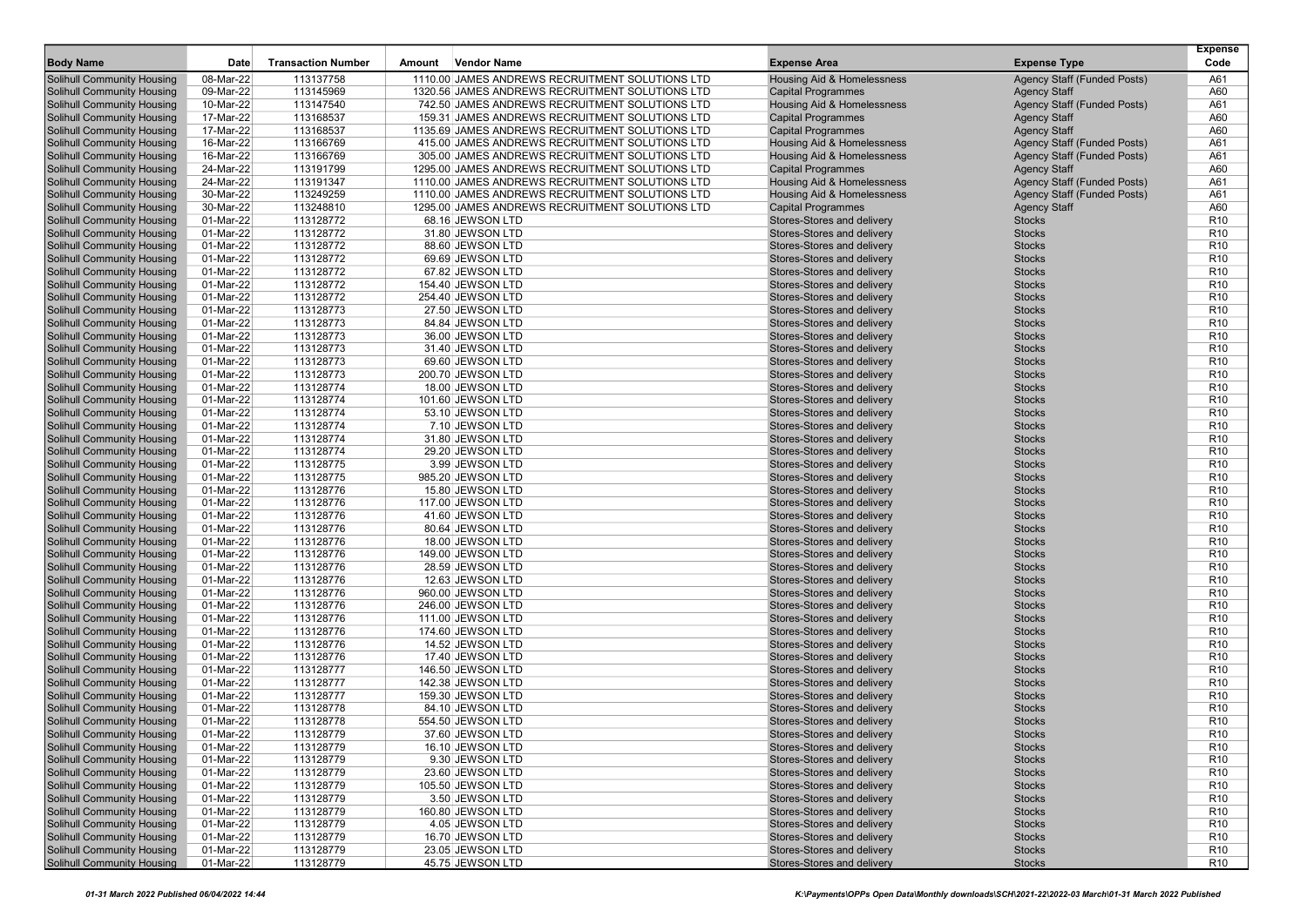| <b>Body Name</b>                  | Date        | <b>Transaction Number</b> | Amount | Vendor Name        | <b>Expense Area</b>        | <b>Expense Type</b> | <b>Expense</b><br>Code |
|-----------------------------------|-------------|---------------------------|--------|--------------------|----------------------------|---------------------|------------------------|
| <b>Solihull Community Housing</b> | 01-Mar-22   | 113128779                 |        | 287.60 JEWSON LTD  | Stores-Stores and delivery | <b>Stocks</b>       | R <sub>10</sub>        |
| <b>Solihull Community Housing</b> | 01-Mar-22   | 113128779                 |        | 78.30 JEWSON LTD   | Stores-Stores and delivery | <b>Stocks</b>       | R <sub>10</sub>        |
| <b>Solihull Community Housing</b> | 01-Mar-22   | 113128779                 |        | 13.50 JEWSON LTD   | Stores-Stores and delivery | <b>Stocks</b>       | R <sub>10</sub>        |
| <b>Solihull Community Housing</b> | 01-Mar-22   | 113128779                 |        | 7.20 JEWSON LTD    | Stores-Stores and delivery | <b>Stocks</b>       | R <sub>10</sub>        |
| <b>Solihull Community Housing</b> | 01-Mar-22   | 113128779                 |        | 27.90 JEWSON LTD   | Stores-Stores and delivery | <b>Stocks</b>       | R <sub>10</sub>        |
| Solihull Community Housing        | 01-Mar-22   | 113128779                 |        | 96.00 JEWSON LTD   | Stores-Stores and delivery | <b>Stocks</b>       | R <sub>10</sub>        |
| <b>Solihull Community Housing</b> | 01-Mar-22   | 113128779                 |        | 26.59 JEWSON LTD   | Stores-Stores and delivery | <b>Stocks</b>       | R <sub>10</sub>        |
| <b>Solihull Community Housing</b> | 01-Mar-22   | 113128779                 |        | 179.20 JEWSON LTD  | Stores-Stores and delivery | <b>Stocks</b>       | R <sub>10</sub>        |
| <b>Solihull Community Housing</b> | 01-Mar-22   | 113128779                 |        | 115.05 JEWSON LTD  | Stores-Stores and delivery | <b>Stocks</b>       | R <sub>10</sub>        |
| <b>Solihull Community Housing</b> | 01-Mar-22   | 113128779                 |        | 22.80 JEWSON LTD   | Stores-Stores and delivery | <b>Stocks</b>       | R <sub>10</sub>        |
| <b>Solihull Community Housing</b> | 01-Mar-22   | 113128779                 |        | 17.10 JEWSON LTD   | Stores-Stores and delivery | <b>Stocks</b>       | R <sub>10</sub>        |
| <b>Solihull Community Housing</b> | 01-Mar-22   | 113128779                 |        | 70.50 JEWSON LTD   | Stores-Stores and delivery | <b>Stocks</b>       | R <sub>10</sub>        |
| <b>Solihull Community Housing</b> | 01-Mar-22   | 113128779                 |        | 116.40 JEWSON LTD  | Stores-Stores and delivery | <b>Stocks</b>       | R <sub>10</sub>        |
| <b>Solihull Community Housing</b> | 01-Mar-22   | 113128780                 |        | 423.60 JEWSON LTD  | Stores-Stores and delivery | <b>Stocks</b>       | R <sub>10</sub>        |
| <b>Solihull Community Housing</b> | 01-Mar-22   | 113128780                 |        | 4.62 JEWSON LTD    | Stores-Stores and delivery | <b>Stocks</b>       | R <sub>10</sub>        |
| <b>Solihull Community Housing</b> | 01-Mar-22   | 113128780                 |        | 34.32 JEWSON LTD   | Stores-Stores and delivery | <b>Stocks</b>       | R <sub>10</sub>        |
| <b>Solihull Community Housing</b> | 01-Mar-22   | 113128780                 |        | 128.00 JEWSON LTD  | Stores-Stores and delivery | <b>Stocks</b>       | R <sub>10</sub>        |
| <b>Solihull Community Housing</b> | 01-Mar-22   | 113128781                 |        | 94.20 JEWSON LTD   | Stores-Stores and delivery | <b>Stocks</b>       | R <sub>10</sub>        |
| <b>Solihull Community Housing</b> | 01-Mar-22   | 113128781                 |        | 8.20 JEWSON LTD    | Stores-Stores and delivery | <b>Stocks</b>       | R <sub>10</sub>        |
| <b>Solihull Community Housing</b> | 01-Mar-22   | 113128781                 |        | 205.20 JEWSON LTD  | Stores-Stores and delivery | <b>Stocks</b>       | R <sub>10</sub>        |
| <b>Solihull Community Housing</b> | 01-Mar-22   | 113128781                 |        | 27.40 JEWSON LTD   | Stores-Stores and delivery | <b>Stocks</b>       | R <sub>10</sub>        |
|                                   | 01-Mar-22   | 113128781                 |        |                    |                            | <b>Stocks</b>       | R <sub>10</sub>        |
| <b>Solihull Community Housing</b> |             |                           |        | 51.83 JEWSON LTD   | Stores-Stores and delivery |                     | R <sub>10</sub>        |
| <b>Solihull Community Housing</b> | 01-Mar-22   | 113128781                 |        | 220.40 JEWSON LTD  | Stores-Stores and delivery | <b>Stocks</b>       |                        |
| <b>Solihull Community Housing</b> | 01-Mar-22   | 113128781                 |        | 24.30 JEWSON LTD   | Stores-Stores and delivery | <b>Stocks</b>       | R <sub>10</sub>        |
| <b>Solihull Community Housing</b> | 01-Mar-22   | 113128781                 |        | 93.60 JEWSON LTD   | Stores-Stores and delivery | <b>Stocks</b>       | R <sub>10</sub>        |
| <b>Solihull Community Housing</b> | 01-Mar-22   | 113128781                 |        | 8.00 JEWSON LTD    | Stores-Stores and delivery | <b>Stocks</b>       | R <sub>10</sub>        |
| <b>Solihull Community Housing</b> | 01-Mar-22   | 113128781                 |        | 131.70 JEWSON LTD  | Stores-Stores and delivery | <b>Stocks</b>       | R <sub>10</sub>        |
| <b>Solihull Community Housing</b> | 01-Mar-22   | 113128781                 |        | 7.20 JEWSON LTD    | Stores-Stores and delivery | <b>Stocks</b>       | R <sub>10</sub>        |
| <b>Solihull Community Housing</b> | 01-Mar-22   | 113128781                 |        | 66.70 JEWSON LTD   | Stores-Stores and delivery | <b>Stocks</b>       | R <sub>10</sub>        |
| <b>Solihull Community Housing</b> | 01-Mar-22   | 113145904                 |        | 1645.00 JEWSON LTD | Stores-Stores and delivery | <b>Stocks</b>       | R <sub>10</sub>        |
| <b>Solihull Community Housing</b> | 01-Mar-22   | 113145905                 |        | 29.30 JEWSON LTD   | Stores-Stores and delivery | <b>Stocks</b>       | R <sub>10</sub>        |
| <b>Solihull Community Housing</b> | 01-Mar-22   | 113145905                 |        | 7.02 JEWSON LTD    | Stores-Stores and delivery | <b>Stocks</b>       | R <sub>10</sub>        |
| <b>Solihull Community Housing</b> | 01-Mar-22   | 113145905                 |        | 184.20 JEWSON LTD  | Stores-Stores and delivery | <b>Stocks</b>       | R <sub>10</sub>        |
| <b>Solihull Community Housing</b> | 01-Mar-22   | 113145905                 |        | 16.80 JEWSON LTD   | Stores-Stores and delivery | <b>Stocks</b>       | R <sub>10</sub>        |
| <b>Solihull Community Housing</b> | 01-Mar-22   | 113145905                 |        | 19.00 JEWSON LTD   | Stores-Stores and delivery | <b>Stocks</b>       | R <sub>10</sub>        |
| <b>Solihull Community Housing</b> | 01-Mar-22   | 113145905                 |        | 110.20 JEWSON LTD  | Stores-Stores and delivery | <b>Stocks</b>       | R <sub>10</sub>        |
| <b>Solihull Community Housing</b> | 01-Mar-22   | 113145905                 |        | 54.60 JEWSON LTD   | Stores-Stores and delivery | <b>Stocks</b>       | R <sub>10</sub>        |
| <b>Solihull Community Housing</b> | 01-Mar-22   | 113145905                 |        | 91.20 JEWSON LTD   | Stores-Stores and delivery | <b>Stocks</b>       | R <sub>10</sub>        |
| <b>Solihull Community Housing</b> | 01-Mar-22   | 113145905                 |        | 3.91 JEWSON LTD    | Stores-Stores and delivery | <b>Stocks</b>       | R <sub>10</sub>        |
| <b>Solihull Community Housing</b> | 01-Mar-22   | 113145905                 |        | 52.10 JEWSON LTD   | Stores-Stores and delivery | <b>Stocks</b>       | R <sub>10</sub>        |
| <b>Solihull Community Housing</b> | 01-Mar-22   | 113145905                 |        | 22.20 JEWSON LTD   | Stores-Stores and delivery | <b>Stocks</b>       | R <sub>10</sub>        |
| <b>Solihull Community Housing</b> | 01-Mar-22   | 113145905                 |        | 259.20 JEWSON LTD  | Stores-Stores and delivery | <b>Stocks</b>       | R <sub>10</sub>        |
| <b>Solihull Community Housing</b> | 01-Mar-22   | 113145905                 |        | 320.10 JEWSON LTD  | Stores-Stores and delivery | <b>Stocks</b>       | R <sub>10</sub>        |
| <b>Solihull Community Housing</b> | 01-Mar-22   | 113145905                 |        | 183.60 JEWSON LTD  | Stores-Stores and delivery | <b>Stocks</b>       | R <sub>10</sub>        |
| <b>Solihull Community Housing</b> | 01-Mar-22   | 113145905                 |        | 43.30 JEWSON LTD   | Stores-Stores and delivery | <b>Stocks</b>       | R <sub>10</sub>        |
| <b>Solihull Community Housing</b> | 01-Mar-22   | 113145905                 |        | 49.40 JEWSON LTD   | Stores-Stores and delivery | <b>Stocks</b>       | R <sub>10</sub>        |
| <b>Solihull Community Housing</b> | 01-Mar-22   | 113145905                 |        | 110.00 JEWSON LTD  | Stores-Stores and delivery | <b>Stocks</b>       | R <sub>10</sub>        |
| <b>Solihull Community Housing</b> | 01-Mar-22   | 113145905                 |        | 131.84 JEWSON LTD  | Stores-Stores and delivery | <b>Stocks</b>       | R <sub>10</sub>        |
| <b>Solihull Community Housing</b> | 01-Mar-22   | 113145905                 |        | 75.50 JEWSON LTD   | Stores-Stores and delivery | <b>Stocks</b>       | R <sub>10</sub>        |
| <b>Solihull Community Housing</b> | 01-Mar-22   | 113145906                 |        | 655.40 JEWSON LTD  | Stores-Stores and delivery | <b>Stocks</b>       | R <sub>10</sub>        |
| <b>Solihull Community Housing</b> | 01-Mar-22   | 113145906                 |        | 225.60 JEWSON LTD  | Stores-Stores and delivery | <b>Stocks</b>       | R <sub>10</sub>        |
| <b>Solihull Community Housing</b> | 01-Mar-22   | 113145906                 |        | 68.90 JEWSON LTD   | Stores-Stores and delivery | <b>Stocks</b>       | R <sub>10</sub>        |
| <b>Solihull Community Housing</b> | 01-Mar-22   | 113145906                 |        | 63.00 JEWSON LTD   | Stores-Stores and delivery | <b>Stocks</b>       | R <sub>10</sub>        |
| <b>Solihull Community Housing</b> | 01-Mar-22   | 113145906                 |        | 282.00 JEWSON LTD  | Stores-Stores and delivery | <b>Stocks</b>       | R <sub>10</sub>        |
| <b>Solihull Community Housing</b> | 01-Mar-22   | 113128782                 |        | 43.75 JEWSON LTD   | Stores-Stores and delivery | <b>Stocks</b>       | R <sub>10</sub>        |
| <b>Solihull Community Housing</b> | 01-Mar-22   | 113128782                 |        | 1269.50 JEWSON LTD | Stores-Stores and delivery | <b>Stocks</b>       | R <sub>10</sub>        |
| <b>Solihull Community Housing</b> | 01-Mar-22   | 113128782                 |        | 10.20 JEWSON LTD   | Stores-Stores and delivery | <b>Stocks</b>       | R <sub>10</sub>        |
| <b>Solihull Community Housing</b> | 01-Mar-22   | 113128782                 |        | 57.87 JEWSON LTD   | Stores-Stores and delivery | <b>Stocks</b>       | R <sub>10</sub>        |
| <b>Solihull Community Housing</b> | 01-Mar-22   | 113128782                 |        | 221.40 JEWSON LTD  | Stores-Stores and delivery | <b>Stocks</b>       | R <sub>10</sub>        |
| <b>Solihull Community Housing</b> | 01-Mar-22   | 113128782                 |        | 145.90 JEWSON LTD  | Stores-Stores and delivery | <b>Stocks</b>       | R <sub>10</sub>        |
| <b>Solihull Community Housing</b> | 01-Mar-22   | 113145908                 |        | 720.72 JEWSON LTD  | Stores-Stores and delivery | <b>Stocks</b>       | R <sub>10</sub>        |
| <b>Solihull Community Housing</b> | $01-Mar-22$ | 113145909                 |        | 10.56 JEWSON LTD   | Stores-Stores and delivery | <b>Stocks</b>       | R <sub>10</sub>        |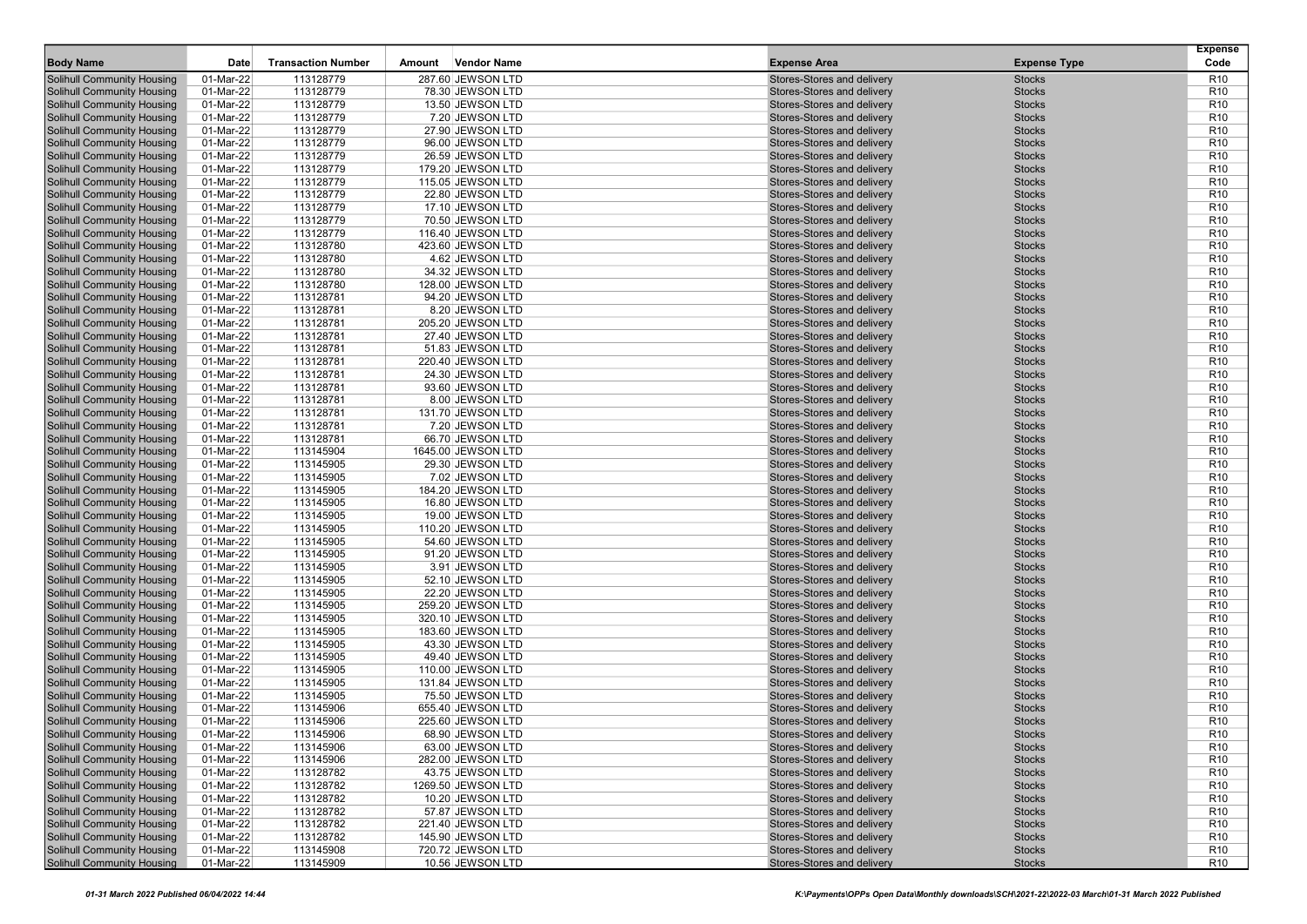| <b>Body Name</b>                                                       | Date      | <b>Transaction Number</b> | Amount | Vendor Name                          | <b>Expense Area</b>        | <b>Expense Type</b> | <b>Expense</b><br>Code |
|------------------------------------------------------------------------|-----------|---------------------------|--------|--------------------------------------|----------------------------|---------------------|------------------------|
| <b>Solihull Community Housing</b>                                      | 01-Mar-22 | 113145909                 |        | 15.80 JEWSON LTD                     | Stores-Stores and delivery | <b>Stocks</b>       | R <sub>10</sub>        |
| <b>Solihull Community Housing</b>                                      | 01-Mar-22 | 113145909                 |        | 1.80 JEWSON LTD                      | Stores-Stores and delivery | <b>Stocks</b>       | R <sub>10</sub>        |
| <b>Solihull Community Housing</b>                                      | 01-Mar-22 | 113145909                 |        | 24.84 JEWSON LTD                     | Stores-Stores and delivery | <b>Stocks</b>       | R <sub>10</sub>        |
| <b>Solihull Community Housing</b>                                      | 01-Mar-22 | 113145909                 |        | 98.50 JEWSON LTD                     | Stores-Stores and delivery | <b>Stocks</b>       | R <sub>10</sub>        |
| <b>Solihull Community Housing</b>                                      | 01-Mar-22 | 113145909                 |        | 13.85 JEWSON LTD                     | Stores-Stores and delivery | <b>Stocks</b>       | R <sub>10</sub>        |
| <b>Solihull Community Housing</b>                                      | 01-Mar-22 | 113145909                 |        | 101.35 JEWSON LTD                    | Stores-Stores and delivery | <b>Stocks</b>       | R <sub>10</sub>        |
| <b>Solihull Community Housing</b>                                      | 01-Mar-22 | 113145909                 |        | 111.60 JEWSON LTD                    | Stores-Stores and delivery | <b>Stocks</b>       | R <sub>10</sub>        |
| <b>Solihull Community Housing</b>                                      | 01-Mar-22 | 113145909                 |        | 23.05 JEWSON LTD                     | Stores-Stores and delivery | <b>Stocks</b>       | R <sub>10</sub>        |
| <b>Solihull Community Housing</b>                                      | 01-Mar-22 | 113145909                 |        | 1636.44 JEWSON LTD                   | Stores-Stores and delivery | <b>Stocks</b>       | R <sub>10</sub>        |
| <b>Solihull Community Housing</b>                                      | 01-Mar-22 | 113145909                 |        | 10.38 JEWSON LTD                     | Stores-Stores and delivery | <b>Stocks</b>       | R <sub>10</sub>        |
| <b>Solihull Community Housing</b>                                      | 01-Mar-22 | 113145909                 |        | 420.50 JEWSON LTD                    | Stores-Stores and delivery | <b>Stocks</b>       | R <sub>10</sub>        |
| <b>Solihull Community Housing</b>                                      | 01-Mar-22 | 113145909                 |        | 20.85 JEWSON LTD                     | Stores-Stores and delivery | <b>Stocks</b>       | R <sub>10</sub>        |
| <b>Solihull Community Housing</b>                                      | 01-Mar-22 | 113145909                 |        | 151.53 JEWSON LTD                    | Stores-Stores and delivery | <b>Stocks</b>       | R <sub>10</sub>        |
| <b>Solihull Community Housing</b>                                      | 01-Mar-22 | 113145909                 |        | 75.60 JEWSON LTD                     | Stores-Stores and delivery | <b>Stocks</b>       | R <sub>10</sub>        |
| <b>Solihull Community Housing</b>                                      | 01-Mar-22 | 113145909                 |        | 4.20 JEWSON LTD                      | Stores-Stores and delivery | <b>Stocks</b>       | R <sub>10</sub>        |
| <b>Solihull Community Housing</b>                                      | 01-Mar-22 | 113145909                 |        | 65.80 JEWSON LTD                     | Stores-Stores and delivery | <b>Stocks</b>       | R <sub>10</sub>        |
| <b>Solihull Community Housing</b>                                      | 01-Mar-22 | 113145910                 |        | 162.06 JEWSON LTD                    | Stores-Stores and delivery | <b>Stocks</b>       | R <sub>10</sub>        |
| <b>Solihull Community Housing</b>                                      | 01-Mar-22 | 113145910                 |        | 312.30 JEWSON LTD                    | Stores-Stores and delivery | <b>Stocks</b>       | R <sub>10</sub>        |
| <b>Solihull Community Housing</b>                                      | 01-Mar-22 | 113145910                 |        | 283.12 JEWSON LTD                    | Stores-Stores and delivery | <b>Stocks</b>       | R <sub>10</sub>        |
| <b>Solihull Community Housing</b>                                      | 01-Mar-22 | 113145911                 |        | 1918.29 JEWSON LTD                   | Stores-Stores and delivery | <b>Stocks</b>       | R <sub>10</sub>        |
| <b>Solihull Community Housing</b>                                      | 01-Mar-22 | 113145913                 |        | 16.10 JEWSON LTD                     | Stores-Stores and delivery | <b>Stocks</b>       | R <sub>10</sub>        |
|                                                                        | 01-Mar-22 | 113145913                 |        |                                      |                            | <b>Stocks</b>       | R <sub>10</sub>        |
| <b>Solihull Community Housing</b>                                      |           |                           |        | 45.40 JEWSON LTD<br>14.50 JEWSON LTD | Stores-Stores and delivery |                     | R <sub>10</sub>        |
| <b>Solihull Community Housing</b><br><b>Solihull Community Housing</b> | 01-Mar-22 | 113145913                 |        |                                      | Stores-Stores and delivery | <b>Stocks</b>       | R <sub>10</sub>        |
|                                                                        | 01-Mar-22 | 113145913                 |        | 74.40 JEWSON LTD                     | Stores-Stores and delivery | <b>Stocks</b>       |                        |
| <b>Solihull Community Housing</b>                                      | 01-Mar-22 | 113145913                 |        | 206.50 JEWSON LTD                    | Stores-Stores and delivery | <b>Stocks</b>       | R <sub>10</sub>        |
| <b>Solihull Community Housing</b>                                      | 01-Mar-22 | 113145913                 |        | 11.80 JEWSON LTD                     | Stores-Stores and delivery | <b>Stocks</b>       | R <sub>10</sub>        |
| <b>Solihull Community Housing</b>                                      | 01-Mar-22 | 113145913                 |        | 33.60 JEWSON LTD                     | Stores-Stores and delivery | <b>Stocks</b>       | R <sub>10</sub>        |
| <b>Solihull Community Housing</b>                                      | 01-Mar-22 | 113145913                 |        | 25.60 JEWSON LTD                     | Stores-Stores and delivery | <b>Stocks</b>       | R <sub>10</sub>        |
| <b>Solihull Community Housing</b>                                      | 01-Mar-22 | 113145913                 |        | 216.30 JEWSON LTD                    | Stores-Stores and delivery | <b>Stocks</b>       | R <sub>10</sub>        |
| <b>Solihull Community Housing</b>                                      | 01-Mar-22 | 113145913                 |        | 27.90 JEWSON LTD                     | Stores-Stores and delivery | <b>Stocks</b>       | R <sub>10</sub>        |
| <b>Solihull Community Housing</b>                                      | 01-Mar-22 | 113145913                 |        | 205.00 JEWSON LTD                    | Stores-Stores and delivery | <b>Stocks</b>       | R <sub>10</sub>        |
| <b>Solihull Community Housing</b>                                      | 01-Mar-22 | 113145913                 |        | 133.68 JEWSON LTD                    | Stores-Stores and delivery | <b>Stocks</b>       | R <sub>10</sub>        |
| <b>Solihull Community Housing</b>                                      | 01-Mar-22 | 113145913                 |        | 12.40 JEWSON LTD                     | Stores-Stores and delivery | <b>Stocks</b>       | R <sub>10</sub>        |
| <b>Solihull Community Housing</b>                                      | 03-Mar-22 | 113147824                 |        | 101.35 JEWSON LTD                    | Stores-Stores and delivery | <b>Stocks</b>       | R <sub>10</sub>        |
| <b>Solihull Community Housing</b>                                      | 03-Mar-22 | 113147824                 |        | 225.60 JEWSON LTD                    | Stores-Stores and delivery | <b>Stocks</b>       | R <sub>10</sub>        |
| <b>Solihull Community Housing</b>                                      | 03-Mar-22 | 113147824                 |        | 683.00 JEWSON LTD                    | Stores-Stores and delivery | <b>Stocks</b>       | R <sub>10</sub>        |
| <b>Solihull Community Housing</b>                                      | 03-Mar-22 | 113147824                 |        | 392.40 JEWSON LTD                    | Stores-Stores and delivery | <b>Stocks</b>       | R <sub>10</sub>        |
| <b>Solihull Community Housing</b>                                      | 03-Mar-22 | 113147824                 |        | 241.50 JEWSON LTD                    | Stores-Stores and delivery | <b>Stocks</b>       | R <sub>10</sub>        |
| <b>Solihull Community Housing</b>                                      | 02-Mar-22 | 113147825                 |        | 578.25 JEWSON LTD                    | Stores-Stores and delivery | <b>Stocks</b>       | R <sub>10</sub>        |
| <b>Solihull Community Housing</b>                                      | 04-Mar-22 | 113147827                 |        | 26.00 JEWSON LTD                     | Stores-Stores and delivery | <b>Stocks</b>       | R <sub>10</sub>        |
| <b>Solihull Community Housing</b>                                      | 04-Mar-22 | 113147827                 |        | 101.70 JEWSON LTD                    | Stores-Stores and delivery | <b>Stocks</b>       | R <sub>10</sub>        |
| <b>Solihull Community Housing</b>                                      | 04-Mar-22 | 113147827                 |        | 27.40 JEWSON LTD                     | Stores-Stores and delivery | <b>Stocks</b>       | R <sub>10</sub>        |
| <b>Solihull Community Housing</b>                                      | 04-Mar-22 | 113147827                 |        | 151.50 JEWSON LTD                    | Stores-Stores and delivery | <b>Stocks</b>       | R <sub>10</sub>        |
| <b>Solihull Community Housing</b>                                      | 04-Mar-22 | 113147827                 |        | 18.40 JEWSON LTD                     | Stores-Stores and delivery | <b>Stocks</b>       | R <sub>10</sub>        |
| <b>Solihull Community Housing</b>                                      | 04-Mar-22 | 113147827                 |        | 14.00 JEWSON LTD                     | Stores-Stores and delivery | <b>Stocks</b>       | R <sub>10</sub>        |
| <b>Solihull Community Housing</b>                                      | 04-Mar-22 | 113147827                 |        | 15.00 JEWSON LTD                     | Stores-Stores and delivery | <b>Stocks</b>       | R <sub>10</sub>        |
| <b>Solihull Community Housing</b>                                      | 04-Mar-22 | 113147827                 |        | 52.10 JEWSON LTD                     | Stores-Stores and delivery | <b>Stocks</b>       | R <sub>10</sub>        |
| <b>Solihull Community Housing</b>                                      | 04-Mar-22 | 113147827                 |        | 24.10 JEWSON LTD                     | Stores-Stores and delivery | <b>Stocks</b>       | R <sub>10</sub>        |
| <b>Solihull Community Housing</b>                                      | 04-Mar-22 | 113147827                 |        | 9.80 JEWSON LTD                      | Stores-Stores and delivery | <b>Stocks</b>       | R <sub>10</sub>        |
| <b>Solihull Community Housing</b>                                      | 04-Mar-22 | 113147827                 |        | 53.00 JEWSON LTD                     | Stores-Stores and delivery | <b>Stocks</b>       | R <sub>10</sub>        |
| <b>Solihull Community Housing</b>                                      | 04-Mar-22 | 113147827                 |        | 85.05 JEWSON LTD                     | Stores-Stores and delivery | <b>Stocks</b>       | R <sub>10</sub>        |
| <b>Solihull Community Housing</b>                                      | 04-Mar-22 | 113147827                 |        | 119.00 JEWSON LTD                    | Stores-Stores and delivery | <b>Stocks</b>       | R <sub>10</sub>        |
| <b>Solihull Community Housing</b>                                      | 04-Mar-22 | 113147827                 |        | 57.50 JEWSON LTD                     | Stores-Stores and delivery | <b>Stocks</b>       | R <sub>10</sub>        |
| <b>Solihull Community Housing</b>                                      | 04-Mar-22 | 113147827                 |        | 393.37 JEWSON LTD                    | Stores-Stores and delivery | Stocks              | R <sub>10</sub>        |
| <b>Solihull Community Housing</b>                                      | 04-Mar-22 | 113147827                 |        | 204.10 JEWSON LTD                    | Stores-Stores and delivery | <b>Stocks</b>       | R <sub>10</sub>        |
| <b>Solihull Community Housing</b>                                      | 04-Mar-22 | 113147827                 |        | 246.00 JEWSON LTD                    | Stores-Stores and delivery | <b>Stocks</b>       | R <sub>10</sub>        |
| <b>Solihull Community Housing</b>                                      | 04-Mar-22 | 113147827                 |        | 43.30 JEWSON LTD                     | Stores-Stores and delivery | <b>Stocks</b>       | R <sub>10</sub>        |
| <b>Solihull Community Housing</b>                                      | 04-Mar-22 | 113147827                 |        | 22.40 JEWSON LTD                     | Stores-Stores and delivery | <b>Stocks</b>       | R <sub>10</sub>        |
| <b>Solihull Community Housing</b>                                      | 04-Mar-22 | 113147827                 |        | 100.80 JEWSON LTD                    | Stores-Stores and delivery | <b>Stocks</b>       | R <sub>10</sub>        |
| <b>Solihull Community Housing</b>                                      | 01-Mar-22 | 113128786                 |        | 296.00 JEWSON LTD                    | Stores-Stores and delivery | <b>Stocks</b>       | R <sub>10</sub>        |
| <b>Solihull Community Housing</b>                                      | 02-Mar-22 | 113147828                 |        | 444.20 JEWSON LTD                    | Stores-Stores and delivery | <b>Stocks</b>       | R <sub>10</sub>        |
| <b>Solihull Community Housing</b>                                      | 02-Mar-22 | 113147828                 |        | 266.70 JEWSON LTD                    | Stores-Stores and delivery | <b>Stocks</b>       | R <sub>10</sub>        |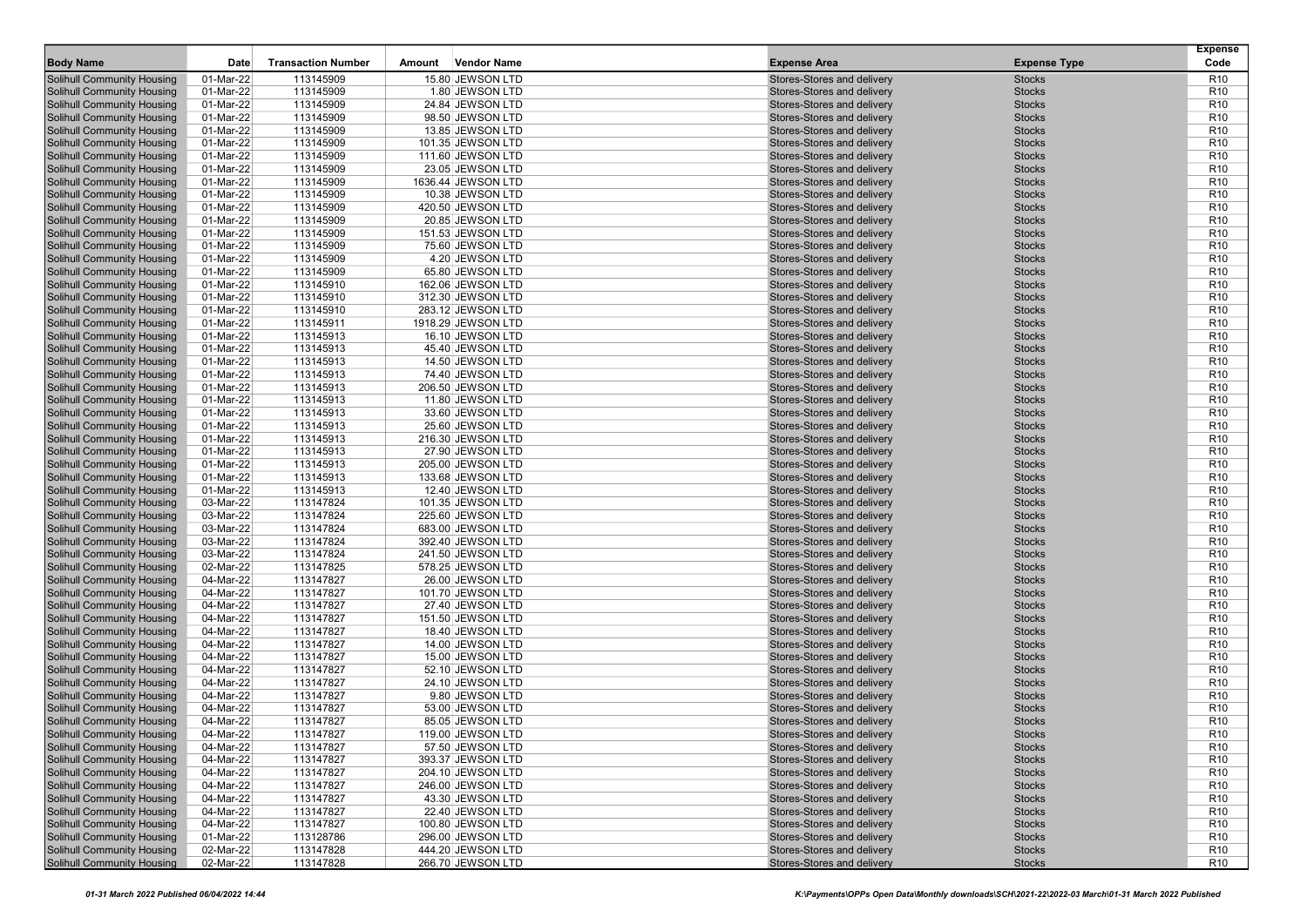|                                                                        |                        |                           |        |                                       |                                                          |                                | <b>Expense</b>                     |
|------------------------------------------------------------------------|------------------------|---------------------------|--------|---------------------------------------|----------------------------------------------------------|--------------------------------|------------------------------------|
| <b>Body Name</b>                                                       | Date                   | <b>Transaction Number</b> | Amount | <b>Vendor Name</b>                    | <b>Expense Area</b>                                      | <b>Expense Type</b>            | Code                               |
| Solihull Community Housing                                             | 04-Mar-22              | 113147829                 |        | 9.13 JEWSON LTD                       | Stores-Stores and delivery                               | <b>Stocks</b>                  | R <sub>10</sub>                    |
| <b>Solihull Community Housing</b>                                      | 04-Mar-22              | 113147829                 |        | 161.55 JEWSON LTD                     | Stores-Stores and delivery                               | <b>Stocks</b>                  | R <sub>10</sub>                    |
| <b>Solihull Community Housing</b>                                      | 04-Mar-22<br>04-Mar-22 | 113147829<br>113147829    |        | 132.48 JEWSON LTD                     | Stores-Stores and delivery<br>Stores-Stores and delivery | <b>Stocks</b>                  | R <sub>10</sub><br>R <sub>10</sub> |
| <b>Solihull Community Housing</b><br><b>Solihull Community Housing</b> | 07-Mar-22              | 113147830                 |        | 32.69 JEWSON LTD<br>11.00 JEWSON LTD  | Stores-Stores and delivery                               | <b>Stocks</b><br><b>Stocks</b> | R <sub>10</sub>                    |
| <b>Solihull Community Housing</b>                                      | 07-Mar-22              | 113147830                 |        | 40.95 JEWSON LTD                      | Stores-Stores and delivery                               | <b>Stocks</b>                  | R <sub>10</sub>                    |
| <b>Solihull Community Housing</b>                                      | 07-Mar-22              | 113147830                 |        | 423.60 JEWSON LTD                     | Stores-Stores and delivery                               | <b>Stocks</b>                  | R <sub>10</sub>                    |
| <b>Solihull Community Housing</b>                                      | 07-Mar-22              | 113147830                 |        | 23.30 JEWSON LTD                      | Stores-Stores and delivery                               | <b>Stocks</b>                  | R <sub>10</sub>                    |
| <b>Solihull Community Housing</b>                                      | 07-Mar-22              | 113147830                 |        | 20.76 JEWSON LTD                      | Stores-Stores and delivery                               | <b>Stocks</b>                  | R <sub>10</sub>                    |
| Solihull Community Housing                                             | 07-Mar-22              | 113147830                 |        | 179.20 JEWSON LTD                     | Stores-Stores and delivery                               | <b>Stocks</b>                  | R <sub>10</sub>                    |
| <b>Solihull Community Housing</b>                                      | 07-Mar-22              | 113147830                 |        | 21.10 JEWSON LTD                      | Stores-Stores and delivery                               | <b>Stocks</b>                  | R <sub>10</sub>                    |
| <b>Solihull Community Housing</b>                                      | 07-Mar-22              | 113147830                 |        | 34.70 JEWSON LTD                      | Stores-Stores and delivery                               | <b>Stocks</b>                  | R <sub>10</sub>                    |
| <b>Solihull Community Housing</b>                                      | 01-Mar-22              | 113128788                 |        | 31.30 JEWSON LTD                      | Stores-Stores and delivery                               | <b>Stocks</b>                  | R <sub>10</sub>                    |
| <b>Solihull Community Housing</b>                                      | 01-Mar-22              | 113128788                 |        | 63.20 JEWSON LTD                      | Stores-Stores and delivery                               | <b>Stocks</b>                  | R <sub>10</sub>                    |
| <b>Solihull Community Housing</b>                                      | 01-Mar-22              | 113128788                 |        | 93.12 JEWSON LTD                      | Stores-Stores and delivery                               | <b>Stocks</b>                  | R <sub>10</sub>                    |
| <b>Solihull Community Housing</b>                                      | 01-Mar-22              | 113128788                 |        | 8.30 JEWSON LTD                       | Stores-Stores and delivery                               | <b>Stocks</b>                  | R <sub>10</sub>                    |
| <b>Solihull Community Housing</b>                                      | 01-Mar-22              | 113128788                 |        | 104.10 JEWSON LTD                     | Stores-Stores and delivery                               | <b>Stocks</b>                  | R <sub>10</sub>                    |
| <b>Solihull Community Housing</b>                                      | 01-Mar-22              | 113128788                 |        | 208.20 JEWSON LTD                     | Stores-Stores and delivery                               | <b>Stocks</b>                  | R <sub>10</sub>                    |
| Solihull Community Housing                                             | 01-Mar-22              | 113128788                 |        | 7.20 JEWSON LTD                       | Stores-Stores and delivery                               | <b>Stocks</b>                  | R <sub>10</sub>                    |
| <b>Solihull Community Housing</b>                                      | 01-Mar-22              | 113128788                 |        | 76.98 JEWSON LTD                      | Stores-Stores and delivery                               | <b>Stocks</b>                  | R <sub>10</sub>                    |
| <b>Solihull Community Housing</b>                                      | 01-Mar-22              | 113128788                 |        | 91.44 JEWSON LTD                      | Stores-Stores and delivery                               | <b>Stocks</b>                  | R <sub>10</sub>                    |
| <b>Solihull Community Housing</b>                                      | 01-Mar-22              | 113128788                 |        | 26.80 JEWSON LTD                      | Stores-Stores and delivery                               | <b>Stocks</b>                  | R <sub>10</sub>                    |
| <b>Solihull Community Housing</b>                                      | 01-Mar-22              | 113128788                 |        | 13.50 JEWSON LTD                      | Stores-Stores and delivery                               | <b>Stocks</b>                  | R <sub>10</sub>                    |
| Solihull Community Housing                                             | 01-Mar-22              | 113128788                 |        | 29.00 JEWSON LTD                      | Stores-Stores and delivery                               | <b>Stocks</b>                  | R <sub>10</sub>                    |
| <b>Solihull Community Housing</b>                                      | 01-Mar-22              | 113128788                 |        | 205.40 JEWSON LTD                     | Stores-Stores and delivery                               | <b>Stocks</b>                  | R <sub>10</sub>                    |
| <b>Solihull Community Housing</b>                                      | 01-Mar-22              | 113128788                 |        | 31.40 JEWSON LTD                      | Stores-Stores and delivery                               | <b>Stocks</b>                  | R <sub>10</sub>                    |
| <b>Solihull Community Housing</b>                                      | 01-Mar-22              | 113128788                 |        | 50.00 JEWSON LTD                      | Stores-Stores and delivery                               | <b>Stocks</b>                  | R <sub>10</sub>                    |
| <b>Solihull Community Housing</b>                                      | 01-Mar-22              | 113128788                 |        | 252.92 JEWSON LTD                     | Stores-Stores and delivery                               | <b>Stocks</b>                  | R <sub>10</sub>                    |
| <b>Solihull Community Housing</b>                                      | 01-Mar-22              | 113128788                 |        | 41.60 JEWSON LTD                      | Stores-Stores and delivery                               | <b>Stocks</b>                  | R <sub>10</sub>                    |
| <b>Solihull Community Housing</b>                                      | 01-Mar-22              | 113128788                 |        | 69.60 JEWSON LTD                      | Stores-Stores and delivery                               | <b>Stocks</b>                  | R <sub>10</sub>                    |
| <b>Solihull Community Housing</b>                                      | 01-Mar-22              | 113128788                 |        | 140.70 JEWSON LTD                     | Stores-Stores and delivery                               | <b>Stocks</b>                  | R <sub>10</sub>                    |
| <b>Solihull Community Housing</b>                                      | 01-Mar-22              | 113128788                 |        | 27.00 JEWSON LTD                      | Stores-Stores and delivery                               | <b>Stocks</b>                  | R <sub>10</sub>                    |
| <b>Solihull Community Housing</b>                                      | 01-Mar-22              | 113128791                 |        | -606.00 JEWSON LTD                    | Stores-Stores and delivery                               | <b>Stocks</b>                  | R <sub>10</sub>                    |
| <b>Solihull Community Housing</b>                                      | 09-Mar-22              | 113174525                 |        | 336.00 JEWSON LTD                     | Stores-Stores and delivery                               | <b>Stocks</b>                  | R <sub>10</sub>                    |
| <b>Solihull Community Housing</b>                                      | 09-Mar-22              | 113174525                 |        | 145.98 JEWSON LTD                     | Stores-Stores and delivery                               | <b>Stocks</b>                  | R <sub>10</sub>                    |
| <b>Solihull Community Housing</b>                                      | 09-Mar-22              | 113174525                 |        | 86.85 JEWSON LTD                      | Stores-Stores and delivery                               | <b>Stocks</b>                  | R <sub>10</sub>                    |
| <b>Solihull Community Housing</b>                                      | 09-Mar-22              | 113174525                 |        | 70.35 JEWSON LTD                      | Stores-Stores and delivery                               | <b>Stocks</b>                  | R <sub>10</sub>                    |
| <b>Solihull Community Housing</b>                                      | 09-Mar-22              | 113174525                 |        | 55.80 JEWSON LTD                      | Stores-Stores and delivery                               | <b>Stocks</b>                  | R <sub>10</sub>                    |
| <b>Solihull Community Housing</b>                                      | 09-Mar-22              | 113174525                 |        | 27.00 JEWSON LTD                      | Stores-Stores and delivery                               | <b>Stocks</b>                  | R <sub>10</sub>                    |
| <b>Solihull Community Housing</b>                                      | 09-Mar-22              | 113174526                 |        | 8.60 JEWSON LTD                       | Stores-Stores and delivery                               | <b>Stocks</b>                  | R <sub>10</sub>                    |
| <b>Solihull Community Housing</b>                                      | 09-Mar-22              | 113174526                 |        | 8.60 JEWSON LTD                       | Stores-Stores and delivery                               | <b>Stocks</b>                  | R <sub>10</sub>                    |
| <b>Solihull Community Housing</b>                                      | 09-Mar-22<br>09-Mar-22 | 113174526<br>113174526    |        | 27.50 JEWSON LTD<br>737.16 JEWSON LTD | Stores-Stores and delivery                               | <b>Stocks</b>                  | R <sub>10</sub><br>R <sub>10</sub> |
| <b>Solihull Community Housing</b><br><b>Solihull Community Housing</b> | 09-Mar-22              | 113174526                 |        | 4.50 JEWSON LTD                       | Stores-Stores and delivery<br>Stores-Stores and delivery | <b>Stocks</b><br><b>Stocks</b> | R <sub>10</sub>                    |
| Solihull Community Housing                                             | 09-Mar-22              | 113174526                 |        | 31.80 JEWSON LTD                      | Stores-Stores and delivery                               | <b>Stocks</b>                  | R <sub>10</sub>                    |
| Solihull Community Housing                                             | 09-Mar-22              | 113174526                 |        | 18.00 JEWSON LTD                      | Stores-Stores and delivery                               | <b>Stocks</b>                  | R <sub>10</sub>                    |
| Solihull Community Housing                                             | 09-Mar-22              | 113174526                 |        | 148.90 JEWSON LTD                     | Stores-Stores and delivery                               | <b>Stocks</b>                  | R <sub>10</sub>                    |
| <b>Solihull Community Housing</b>                                      | 09-Mar-22              | 113174526                 |        | 437.00 JEWSON LTD                     | Stores-Stores and delivery                               | <b>Stocks</b>                  | R <sub>10</sub>                    |
| <b>Solihull Community Housing</b>                                      | 09-Mar-22              | 113174526                 |        | 117.20 JEWSON LTD                     | Stores-Stores and delivery                               | <b>Stocks</b>                  | R <sub>10</sub>                    |
| <b>Solihull Community Housing</b>                                      | 09-Mar-22              | 113174526                 |        | 16.24 JEWSON LTD                      | Stores-Stores and delivery                               | <b>Stocks</b>                  | R <sub>10</sub>                    |
| <b>Solihull Community Housing</b>                                      | 09-Mar-22              | 113174526                 |        | 52.10 JEWSON LTD                      | Stores-Stores and delivery                               | <b>Stocks</b>                  | R <sub>10</sub>                    |
| Solihull Community Housing                                             | 09-Mar-22              | 113174526                 |        | 259.20 JEWSON LTD                     | Stores-Stores and delivery                               | <b>Stocks</b>                  | R <sub>10</sub>                    |
| <b>Solihull Community Housing</b>                                      | 09-Mar-22              | 113174526                 |        | 446.40 JEWSON LTD                     | Stores-Stores and delivery                               | <b>Stocks</b>                  | R <sub>10</sub>                    |
| <b>Solihull Community Housing</b>                                      | 09-Mar-22              | 113174526                 |        | 6.42 JEWSON LTD                       | Stores-Stores and delivery                               | Stocks                         | R <sub>10</sub>                    |
| Solihull Community Housing                                             | 09-Mar-22              | 113174526                 |        | 7.20 JEWSON LTD                       | Stores-Stores and delivery                               | <b>Stocks</b>                  | R <sub>10</sub>                    |
| Solihull Community Housing                                             | 09-Mar-22              | 113174526                 |        | 27.90 JEWSON LTD                      | Stores-Stores and delivery                               | <b>Stocks</b>                  | R <sub>10</sub>                    |
| Solihull Community Housing                                             | 09-Mar-22              | 113174526                 |        | 57.50 JEWSON LTD                      | Stores-Stores and delivery                               | <b>Stocks</b>                  | R <sub>10</sub>                    |
| Solihull Community Housing                                             | 09-Mar-22              | 113174526                 |        | 221.40 JEWSON LTD                     | Stores-Stores and delivery                               | <b>Stocks</b>                  | R <sub>10</sub>                    |
| Solihull Community Housing                                             | 09-Mar-22              | 113174526                 |        | 110.00 JEWSON LTD                     | Stores-Stores and delivery                               | Stocks                         | R <sub>10</sub>                    |
| <b>Solihull Community Housing</b>                                      | 09-Mar-22              | 113174526                 |        | 75.60 JEWSON LTD                      | Stores-Stores and delivery                               | <b>Stocks</b>                  | R <sub>10</sub>                    |
| <b>Solihull Community Housing</b>                                      | 09-Mar-22              | 113174526                 |        | 234.40 JEWSON LTD                     | Stores-Stores and delivery                               | <b>Stocks</b>                  | R <sub>10</sub>                    |
| <b>Solihull Community Housing</b>                                      | 09-Mar-22              | 113174526                 |        | 43.50 JEWSON LTD                      | Stores-Stores and delivery                               | <b>Stocks</b>                  | R <sub>10</sub>                    |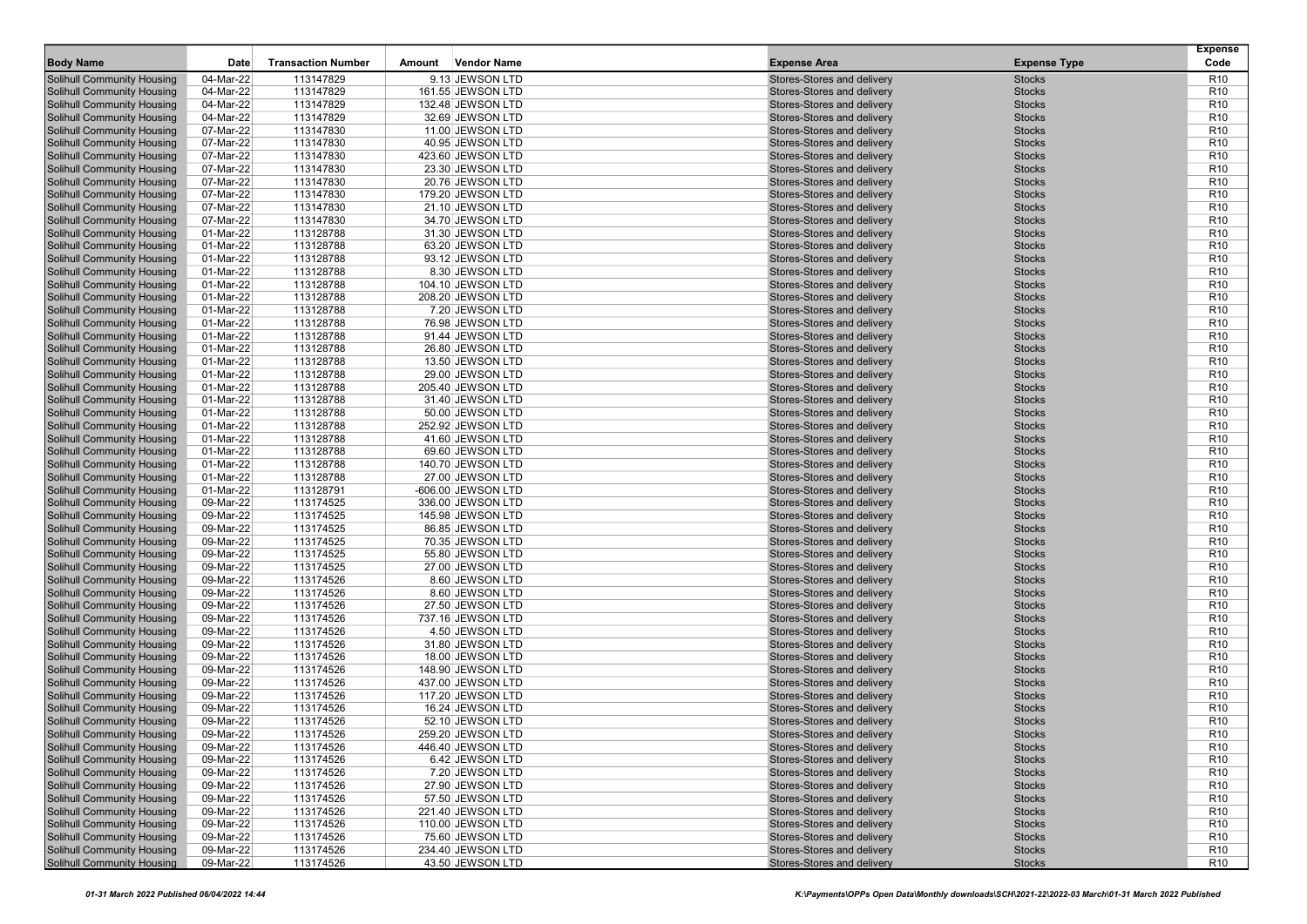| <b>Body Name</b>                  | Date      | <b>Transaction Number</b> | Amount | Vendor Name       | <b>Expense Area</b>        | <b>Expense Type</b> | <b>Expense</b><br>Code |
|-----------------------------------|-----------|---------------------------|--------|-------------------|----------------------------|---------------------|------------------------|
| <b>Solihull Community Housing</b> | 09-Mar-22 | 113174526                 |        | 63.45 JEWSON LTD  | Stores-Stores and delivery | <b>Stocks</b>       | R <sub>10</sub>        |
| <b>Solihull Community Housing</b> | 10-Mar-22 | 113174527                 |        | 16.89 JEWSON LTD  | Stores-Stores and delivery | <b>Stocks</b>       | R <sub>10</sub>        |
| <b>Solihull Community Housing</b> | 10-Mar-22 | 113174527                 |        | 280.97 JEWSON LTD | Stores-Stores and delivery | <b>Stocks</b>       | R <sub>10</sub>        |
| <b>Solihull Community Housing</b> | 10-Mar-22 | 113174527                 |        | 111.00 JEWSON LTD | Stores-Stores and delivery | <b>Stocks</b>       | R <sub>10</sub>        |
| <b>Solihull Community Housing</b> | 10-Mar-22 | 113174528                 |        | 33.10 JEWSON LTD  | Stores-Stores and delivery | <b>Stocks</b>       | R <sub>10</sub>        |
| <b>Solihull Community Housing</b> | 10-Mar-22 | 113174528                 |        | 31.10 JEWSON LTD  | Stores-Stores and delivery | <b>Stocks</b>       | R <sub>10</sub>        |
| <b>Solihull Community Housing</b> | 10-Mar-22 | 113174528                 |        | 98.50 JEWSON LTD  | Stores-Stores and delivery | <b>Stocks</b>       | R <sub>10</sub>        |
| <b>Solihull Community Housing</b> | 10-Mar-22 | 113174528                 |        | 91.20 JEWSON LTD  | Stores-Stores and delivery | <b>Stocks</b>       | R <sub>10</sub>        |
| <b>Solihull Community Housing</b> | 10-Mar-22 | 113174528                 |        | 199.20 JEWSON LTD | Stores-Stores and delivery | <b>Stocks</b>       | R <sub>10</sub>        |
| <b>Solihull Community Housing</b> | 10-Mar-22 | 113174528                 |        | 301.72 JEWSON LTD | Stores-Stores and delivery | <b>Stocks</b>       | R <sub>10</sub>        |
| <b>Solihull Community Housing</b> | 10-Mar-22 | 113174528                 |        | 8.40 JEWSON LTD   | Stores-Stores and delivery | <b>Stocks</b>       | R <sub>10</sub>        |
| <b>Solihull Community Housing</b> | 10-Mar-22 | 113174528                 |        | 15.20 JEWSON LTD  | Stores-Stores and delivery | <b>Stocks</b>       | R <sub>10</sub>        |
| <b>Solihull Community Housing</b> | 10-Mar-22 | 113174528                 |        | 15.60 JEWSON LTD  | Stores-Stores and delivery | <b>Stocks</b>       | R <sub>10</sub>        |
| <b>Solihull Community Housing</b> | 10-Mar-22 | 113174528                 |        | 36.00 JEWSON LTD  | Stores-Stores and delivery | <b>Stocks</b>       | R <sub>10</sub>        |
| <b>Solihull Community Housing</b> |           |                           |        |                   | Stores-Stores and delivery |                     | R <sub>10</sub>        |
|                                   | 10-Mar-22 | 113174528                 |        | 14.90 JEWSON LTD  |                            | <b>Stocks</b>       |                        |
| <b>Solihull Community Housing</b> | 10-Mar-22 | 113174528                 |        | 75.60 JEWSON LTD  | Stores-Stores and delivery | <b>Stocks</b>       | R <sub>10</sub>        |
| <b>Solihull Community Housing</b> | 10-Mar-22 | 113174528                 |        | 29.20 JEWSON LTD  | Stores-Stores and delivery | <b>Stocks</b>       | R <sub>10</sub>        |
| <b>Solihull Community Housing</b> | 01-Mar-22 | 113145916                 |        | 148.22 JEWSON LTD | Stores-Stores and delivery | <b>Stocks</b>       | R <sub>10</sub>        |
| <b>Solihull Community Housing</b> | 01-Mar-22 | 113145916                 |        | 89.99 JEWSON LTD  | Stores-Stores and delivery | <b>Stocks</b>       | R <sub>10</sub>        |
| <b>Solihull Community Housing</b> | 01-Mar-22 | 113145916                 |        | 39.90 JEWSON LTD  | Stores-Stores and delivery | <b>Stocks</b>       | R <sub>10</sub>        |
| <b>Solihull Community Housing</b> | 10-Mar-22 | 113174529                 |        | 19.60 JEWSON LTD  | Stores-Stores and delivery | <b>Stocks</b>       | R <sub>10</sub>        |
| <b>Solihull Community Housing</b> | 10-Mar-22 | 113174529                 |        | 146.90 JEWSON LTD | Stores-Stores and delivery | <b>Stocks</b>       | R <sub>10</sub>        |
| <b>Solihull Community Housing</b> | 10-Mar-22 | 113174529                 |        | 11.00 JEWSON LTD  | Stores-Stores and delivery | <b>Stocks</b>       | R <sub>10</sub>        |
| <b>Solihull Community Housing</b> | 10-Mar-22 | 113174529                 |        | 200.80 JEWSON LTD | Stores-Stores and delivery | <b>Stocks</b>       | R <sub>10</sub>        |
| <b>Solihull Community Housing</b> | 10-Mar-22 | 113174530                 |        | 193.84 JEWSON LTD | Stores-Stores and delivery | <b>Stocks</b>       | R <sub>10</sub>        |
| <b>Solihull Community Housing</b> | 10-Mar-22 | 113174530                 |        | 77.10 JEWSON LTD  | Stores-Stores and delivery | <b>Stocks</b>       | R <sub>10</sub>        |
| <b>Solihull Community Housing</b> | 10-Mar-22 | 113174530                 |        | 114.87 JEWSON LTD | Stores-Stores and delivery | <b>Stocks</b>       | R <sub>10</sub>        |
| <b>Solihull Community Housing</b> | 10-Mar-22 | 113174531                 |        | 94.20 JEWSON LTD  | Stores-Stores and delivery | <b>Stocks</b>       | R <sub>10</sub>        |
| <b>Solihull Community Housing</b> | 10-Mar-22 | 113174531                 |        | 14.50 JEWSON LTD  | Stores-Stores and delivery | <b>Stocks</b>       | R <sub>10</sub>        |
| <b>Solihull Community Housing</b> | 10-Mar-22 | 113174531                 |        | 41.00 JEWSON LTD  | Stores-Stores and delivery | <b>Stocks</b>       | R <sub>10</sub>        |
| <b>Solihull Community Housing</b> | 10-Mar-22 | 113174531                 |        | 28.50 JEWSON LTD  | Stores-Stores and delivery | <b>Stocks</b>       | R <sub>10</sub>        |
| <b>Solihull Community Housing</b> | 10-Mar-22 | 113174531                 |        | 252.04 JEWSON LTD | Stores-Stores and delivery | <b>Stocks</b>       | R <sub>10</sub>        |
| <b>Solihull Community Housing</b> | 10-Mar-22 | 113174531                 |        | 283.12 JEWSON LTD | Stores-Stores and delivery | <b>Stocks</b>       | R <sub>10</sub>        |
| <b>Solihull Community Housing</b> | 10-Mar-22 | 113174531                 |        | 47.10 JEWSON LTD  | Stores-Stores and delivery | <b>Stocks</b>       | R <sub>10</sub>        |
| <b>Solihull Community Housing</b> | 10-Mar-22 | 113174531                 |        | 17.10 JEWSON LTD  | Stores-Stores and delivery | <b>Stocks</b>       | R <sub>10</sub>        |
| <b>Solihull Community Housing</b> | 10-Mar-22 | 113174531                 |        | 45.50 JEWSON LTD  | Stores-Stores and delivery | <b>Stocks</b>       | R <sub>10</sub>        |
| <b>Solihull Community Housing</b> | 14-Mar-22 | 113174532                 |        | 140.60 JEWSON LTD | Stores-Stores and delivery | <b>Stocks</b>       | R <sub>10</sub>        |
| <b>Solihull Community Housing</b> | 14-Mar-22 | 113174532                 |        | 277.80 JEWSON LTD | Stores-Stores and delivery | <b>Stocks</b>       | R <sub>10</sub>        |
| <b>Solihull Community Housing</b> | 14-Mar-22 | 113174534                 |        | 4.70 JEWSON LTD   | Stores-Stores and delivery | <b>Stocks</b>       | R <sub>10</sub>        |
| <b>Solihull Community Housing</b> | 14-Mar-22 | 113174534                 |        | 71.20 JEWSON LTD  | Stores-Stores and delivery | <b>Stocks</b>       | R <sub>10</sub>        |
| <b>Solihull Community Housing</b> | 14-Mar-22 | 113174534                 |        | 63.60 JEWSON LTD  | Stores-Stores and delivery | <b>Stocks</b>       | R <sub>10</sub>        |
| <b>Solihull Community Housing</b> | 14-Mar-22 | 113174534                 |        | 145.90 JEWSON LTD | Stores-Stores and delivery | <b>Stocks</b>       | R <sub>10</sub>        |
| <b>Solihull Community Housing</b> | 14-Mar-22 | 113174534                 |        | 135.00 JEWSON LTD | Stores-Stores and delivery | <b>Stocks</b>       | R <sub>10</sub>        |
| <b>Solihull Community Housing</b> | 14-Mar-22 | 113174538                 |        | 15.00 JEWSON LTD  | Stores-Stores and delivery | <b>Stocks</b>       | R <sub>10</sub>        |
| <b>Solihull Community Housing</b> | 14-Mar-22 | 113174538                 |        | 25.30 JEWSON LTD  | Stores-Stores and delivery | <b>Stocks</b>       | R <sub>10</sub>        |
| <b>Solihull Community Housing</b> | 14-Mar-22 | 113174538                 |        | 34.30 JEWSON LTD  | Stores-Stores and delivery | <b>Stocks</b>       | R <sub>10</sub>        |
| <b>Solihull Community Housing</b> | 14-Mar-22 | 113174538                 |        | 296.75 JEWSON LTD | Stores-Stores and delivery | <b>Stocks</b>       | R <sub>10</sub>        |
| <b>Solihull Community Housing</b> | 14-Mar-22 | 113174538                 |        | 246.00 JEWSON LTD | Stores-Stores and delivery | <b>Stocks</b>       | R <sub>10</sub>        |
| <b>Solihull Community Housing</b> | 14-Mar-22 | 113174538                 |        | 22.80 JEWSON LTD  | Stores-Stores and delivery | <b>Stocks</b>       | R <sub>10</sub>        |
| <b>Solihull Community Housing</b> | 14-Mar-22 | 113174538                 |        | 100.80 JEWSON LTD | Stores-Stores and delivery | <b>Stocks</b>       | R <sub>10</sub>        |
| Solihull Community Housing        | 14-Mar-22 | 113174539                 |        | 64.22 JEWSON LTD  | Stores-Stores and delivery | <b>Stocks</b>       | R <sub>10</sub>        |
| <b>Solihull Community Housing</b> | 14-Mar-22 | 113174539                 |        | 134.88 JEWSON LTD | Stores-Stores and delivery | <b>Stocks</b>       | R <sub>10</sub>        |
| <b>Solihull Community Housing</b> | 14-Mar-22 | 113174539                 |        | 42.09 JEWSON LTD  | Stores-Stores and delivery | <b>Stocks</b>       | R <sub>10</sub>        |
| <b>Solihull Community Housing</b> | 14-Mar-22 | 113174539                 |        | 252.30 JEWSON LTD | Stores-Stores and delivery | Stocks              | R <sub>10</sub>        |
| <b>Solihull Community Housing</b> | 16-Mar-22 | 113202539                 |        | 16.10 JEWSON LTD  | Stores-Stores and delivery | <b>Stocks</b>       | R <sub>10</sub>        |
| <b>Solihull Community Housing</b> | 16-Mar-22 | 113202539                 |        | 9.30 JEWSON LTD   | Stores-Stores and delivery | <b>Stocks</b>       | R <sub>10</sub>        |
| <b>Solihull Community Housing</b> | 16-Mar-22 | 113202539                 |        | 8.40 JEWSON LTD   | Stores-Stores and delivery | <b>Stocks</b>       | R <sub>10</sub>        |
| <b>Solihull Community Housing</b> | 16-Mar-22 | 113202539                 |        | 148.90 JEWSON LTD | Stores-Stores and delivery | <b>Stocks</b>       | R <sub>10</sub>        |
| <b>Solihull Community Housing</b> | 16-Mar-22 | 113202539                 |        | 74.30 JEWSON LTD  | Stores-Stores and delivery | <b>Stocks</b>       | R <sub>10</sub>        |
| <b>Solihull Community Housing</b> |           | 113202539                 |        |                   | Stores-Stores and delivery |                     | R <sub>10</sub>        |
| <b>Solihull Community Housing</b> | 16-Mar-22 |                           |        | 28.86 JEWSON LTD  |                            | <b>Stocks</b>       |                        |
|                                   | 16-Mar-22 | 113202539                 |        | 4.00 JEWSON LTD   | Stores-Stores and delivery | <b>Stocks</b>       | R <sub>10</sub>        |
| <b>Solihull Community Housing</b> | 16-Mar-22 | 113202539                 |        | 62.82 JEWSON LTD  | Stores-Stores and delivery | <b>Stocks</b>       | R <sub>10</sub>        |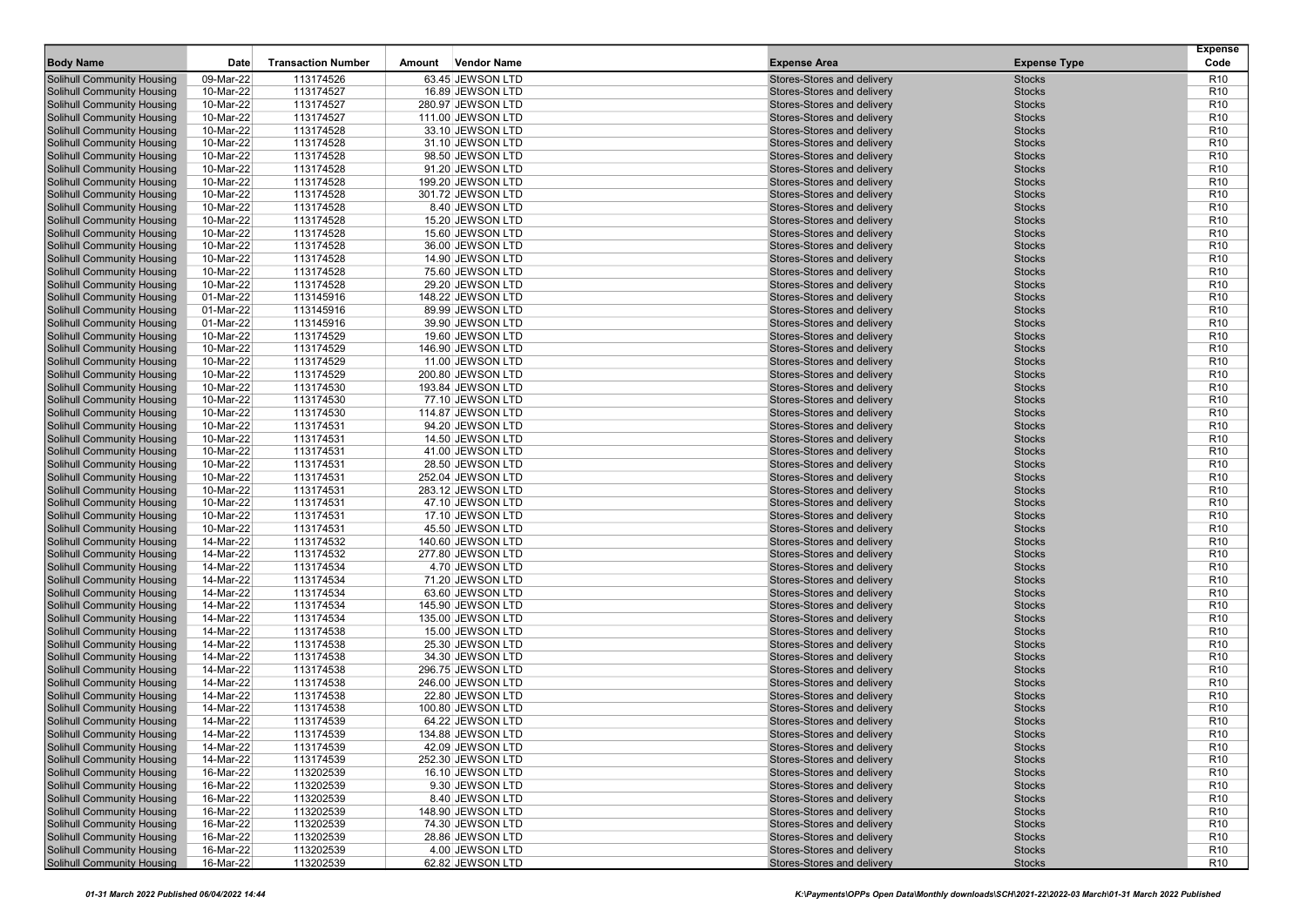| <b>Body Name</b>                                                       | Date                   | <b>Transaction Number</b> | Amount | Vendor Name                            | <b>Expense Area</b>                                      | <b>Expense Type</b> | <b>Expense</b><br>Code             |
|------------------------------------------------------------------------|------------------------|---------------------------|--------|----------------------------------------|----------------------------------------------------------|---------------------|------------------------------------|
| <b>Solihull Community Housing</b>                                      | 16-Mar-22              | 113202539                 |        | 269.10 JEWSON LTD                      | Stores-Stores and delivery                               | <b>Stocks</b>       | R <sub>10</sub>                    |
| <b>Solihull Community Housing</b>                                      | 16-Mar-22              | 113202539                 |        | 40.60 JEWSON LTD                       | Stores-Stores and delivery                               | <b>Stocks</b>       | R <sub>10</sub>                    |
| <b>Solihull Community Housing</b>                                      | 16-Mar-22              | 113202539                 |        | 4.20 JEWSON LTD                        | Stores-Stores and delivery                               | <b>Stocks</b>       | R <sub>10</sub>                    |
| <b>Solihull Community Housing</b>                                      | 16-Mar-22              | 113202539                 |        | 22.95 JEWSON LTD                       | Stores-Stores and delivery                               | <b>Stocks</b>       | R <sub>10</sub>                    |
| <b>Solihull Community Housing</b>                                      | 16-Mar-22              | 113202539                 |        | 38.25 JEWSON LTD                       | Stores-Stores and delivery                               | <b>Stocks</b>       | R <sub>10</sub>                    |
| <b>Solihull Community Housing</b>                                      | 16-Mar-22              | 113202539                 |        | 259.80 JEWSON LTD                      | Stores-Stores and delivery                               | <b>Stocks</b>       | R <sub>10</sub>                    |
| <b>Solihull Community Housing</b>                                      | 16-Mar-22              | 113202540                 |        | 606.00 JEWSON LTD                      | Stores-Stores and delivery                               | <b>Stocks</b>       | R <sub>10</sub>                    |
| <b>Solihull Community Housing</b>                                      | 16-Mar-22              | 113202540                 |        | 126.70 JEWSON LTD                      | Stores-Stores and delivery                               | <b>Stocks</b>       | R <sub>10</sub>                    |
| <b>Solihull Community Housing</b>                                      | 16-Mar-22              | 113202541                 |        | 37.60 JEWSON LTD                       | Stores-Stores and delivery                               | <b>Stocks</b>       | R <sub>10</sub>                    |
| <b>Solihull Community Housing</b>                                      | 16-Mar-22              | 113202541                 |        | 7.00 JEWSON LTD                        | Stores-Stores and delivery                               | <b>Stocks</b>       | R <sub>10</sub>                    |
| <b>Solihull Community Housing</b>                                      | 16-Mar-22              | 113202541                 |        | 1.80 JEWSON LTD                        | Stores-Stores and delivery                               | <b>Stocks</b>       | R <sub>10</sub>                    |
| <b>Solihull Community Housing</b>                                      | 16-Mar-22              | 113202541                 |        | 8.20 JEWSON LTD                        | Stores-Stores and delivery                               | <b>Stocks</b>       | R <sub>10</sub>                    |
| <b>Solihull Community Housing</b>                                      | 16-Mar-22              | 113202541                 |        | 103.20 JEWSON LTD                      | Stores-Stores and delivery                               | <b>Stocks</b>       | R <sub>10</sub>                    |
| <b>Solihull Community Housing</b>                                      | 16-Mar-22              | 113202541                 |        | 423.60 JEWSON LTD                      | Stores-Stores and delivery                               | <b>Stocks</b>       | R <sub>10</sub>                    |
| <b>Solihull Community Housing</b>                                      | 16-Mar-22              | 113202541                 |        | 82.38 JEWSON LTD                       | Stores-Stores and delivery                               | <b>Stocks</b>       | R <sub>10</sub>                    |
| <b>Solihull Community Housing</b>                                      | 16-Mar-22              | 113202541                 |        | 23.49 JEWSON LTD                       | Stores-Stores and delivery                               | <b>Stocks</b>       | R <sub>10</sub>                    |
| <b>Solihull Community Housing</b>                                      | 16-Mar-22              | 113202541                 |        | 888.00 JEWSON LTD                      | Stores-Stores and delivery                               | <b>Stocks</b>       | R <sub>10</sub>                    |
| <b>Solihull Community Housing</b>                                      | 16-Mar-22              | 113202541                 |        | 254.40 JEWSON LTD                      | Stores-Stores and delivery                               | <b>Stocks</b>       | R <sub>10</sub>                    |
| <b>Solihull Community Housing</b>                                      | 16-Mar-22              | 113202542                 |        | 655.40 JEWSON LTD                      | Stores-Stores and delivery                               | <b>Stocks</b>       | R <sub>10</sub>                    |
| <b>Solihull Community Housing</b>                                      | 16-Mar-22              | 113202542                 |        | 554.50 JEWSON LTD                      | Stores-Stores and delivery                               | <b>Stocks</b>       | R <sub>10</sub>                    |
| <b>Solihull Community Housing</b>                                      | 07-Mar-22              | 113147845                 |        | 89.70 JEWSON LTD                       | Stores-Stores and delivery                               | <b>Stocks</b>       | R <sub>10</sub>                    |
| <b>Solihull Community Housing</b>                                      | 07-Mar-22              | 113147845                 |        | 18.00 JEWSON LTD                       | Stores-Stores and delivery                               | <b>Stocks</b>       | R <sub>10</sub>                    |
| <b>Solihull Community Housing</b>                                      | 07-Mar-22              | 113147845                 |        | 4.60 JEWSON LTD                        | Stores-Stores and delivery                               | <b>Stocks</b>       | R <sub>10</sub>                    |
| <b>Solihull Community Housing</b>                                      |                        |                           |        | 101.60 JEWSON LTD                      | Stores-Stores and delivery                               | <b>Stocks</b>       | R <sub>10</sub>                    |
|                                                                        | 07-Mar-22              | 113147845                 |        |                                        |                                                          |                     | R <sub>10</sub>                    |
| <b>Solihull Community Housing</b>                                      | 07-Mar-22              | 113147845                 |        | 101.35 JEWSON LTD                      | Stores-Stores and delivery                               | <b>Stocks</b>       |                                    |
| <b>Solihull Community Housing</b>                                      | 07-Mar-22              | 113147845                 |        | 10.20 JEWSON LTD                       | Stores-Stores and delivery                               | <b>Stocks</b>       | R <sub>10</sub>                    |
| <b>Solihull Community Housing</b>                                      | 07-Mar-22              | 113147845                 |        | 34.80 JEWSON LTD                       | Stores-Stores and delivery                               | <b>Stocks</b>       | R <sub>10</sub>                    |
| <b>Solihull Community Housing</b>                                      | 07-Mar-22              | 113147845                 |        | 24.30 JEWSON LTD                       | Stores-Stores and delivery                               | <b>Stocks</b>       | R <sub>10</sub>                    |
| <b>Solihull Community Housing</b>                                      | 07-Mar-22              | 113147845                 |        | 20.85 JEWSON LTD                       | Stores-Stores and delivery                               | <b>Stocks</b>       | R <sub>10</sub>                    |
| <b>Solihull Community Housing</b>                                      | 07-Mar-22              | 113147845                 |        | 136.80 JEWSON LTD                      | Stores-Stores and delivery                               | <b>Stocks</b>       | R <sub>10</sub>                    |
| <b>Solihull Community Housing</b><br><b>Solihull Community Housing</b> | 07-Mar-22              | 113147845                 |        | 31.40 JEWSON LTD                       | Stores-Stores and delivery<br>Stores-Stores and delivery | <b>Stocks</b>       | R <sub>10</sub>                    |
|                                                                        | 07-Mar-22              | 113147845                 |        | 8.00 JEWSON LTD                        |                                                          | <b>Stocks</b>       | R <sub>10</sub>                    |
| <b>Solihull Community Housing</b>                                      | 08-Mar-22              | 113174540                 |        | 179.40 JEWSON LTD                      | Stores-Stores and delivery                               | <b>Stocks</b>       | R <sub>10</sub>                    |
| <b>Solihull Community Housing</b>                                      | 08-Mar-22<br>08-Mar-22 | 113174540                 |        | 46.60 JEWSON LTD<br>244.80 JEWSON LTD  | Stores-Stores and delivery                               | <b>Stocks</b>       | R <sub>10</sub>                    |
| <b>Solihull Community Housing</b>                                      |                        | 113174541                 |        |                                        | Stores-Stores and delivery                               | <b>Stocks</b>       | R <sub>10</sub>                    |
| <b>Solihull Community Housing</b>                                      | 07-Mar-22              | 113147849                 |        | 205.20 JEWSON LTD<br>720.72 JEWSON LTD | Stores-Stores and delivery                               | <b>Stocks</b>       | R <sub>10</sub><br>R <sub>10</sub> |
| <b>Solihull Community Housing</b>                                      | 07-Mar-22              | 113147849                 |        |                                        | Stores-Stores and delivery                               | <b>Stocks</b>       |                                    |
| <b>Solihull Community Housing</b>                                      | 08-Mar-22              | 113174543                 |        | 685.90 JEWSON LTD                      | Stores-Stores and delivery                               | <b>Stocks</b>       | R <sub>10</sub>                    |
| <b>Solihull Community Housing</b>                                      | 08-Mar-22              | 113174543                 |        | 444.20 JEWSON LTD                      | Stores-Stores and delivery                               | <b>Stocks</b>       | R <sub>10</sub>                    |
| <b>Solihull Community Housing</b>                                      | 08-Mar-22              | 113174543                 |        | 312.30 JEWSON LTD                      | Stores-Stores and delivery                               | <b>Stocks</b>       | R <sub>10</sub>                    |
| <b>Solihull Community Housing</b>                                      | 08-Mar-22              | 113174543                 |        | 115.05 JEWSON LTD                      | Stores-Stores and delivery                               | <b>Stocks</b>       | R <sub>10</sub>                    |
| <b>Solihull Community Housing</b>                                      | 08-Mar-22              | 113174543                 |        | 49.40 JEWSON LTD                       | Stores-Stores and delivery                               | <b>Stocks</b>       | R <sub>10</sub>                    |
| <b>Solihull Community Housing</b>                                      | 08-Mar-22              | 113174543                 |        | 211.80 JEWSON LTD                      | Stores-Stores and delivery                               | <b>Stocks</b>       | R <sub>10</sub>                    |
| <b>Solihull Community Housing</b>                                      | 08-Mar-22              | 113174543                 |        | 1269.50 JEWSON LTD                     | Stores-Stores and delivery                               | <b>Stocks</b>       | R <sub>10</sub>                    |
| <b>Solihull Community Housing</b>                                      | 08-Mar-22              | 113174543                 |        | 9.78 JEWSON LTD                        | Stores-Stores and delivery                               | <b>Stocks</b>       | R <sub>10</sub>                    |
| <b>Solihull Community Housing</b>                                      | 11-Mar-22              | 113174545                 |        | 8.60 JEWSON LTD                        | Stores-Stores and delivery                               | <b>Stocks</b>       | R <sub>10</sub>                    |
| <b>Solihull Community Housing</b>                                      | 11-Mar-22              | 113174545                 |        | 80.64 JEWSON LTD                       | Stores-Stores and delivery                               | <b>Stocks</b>       | R <sub>10</sub>                    |
| <b>Solihull Community Housing</b>                                      | 11-Mar-22              | 113174545                 |        | 140.01 JEWSON LTD                      | Stores-Stores and delivery                               | <b>Stocks</b>       | R <sub>10</sub>                    |
| <b>Solihull Community Housing</b>                                      | 11-Mar-22              | 113174545                 |        | 19.00 JEWSON LTD                       | Stores-Stores and delivery                               | <b>Stocks</b>       | R <sub>10</sub>                    |
| <b>Solihull Community Housing</b>                                      | 11-Mar-22              | 113174545                 |        | 88.60 JEWSON LTD                       | Stores-Stores and delivery                               | <b>Stocks</b>       | R <sub>10</sub>                    |
| Solihull Community Housing                                             | 11-Mar-22              | 113174545                 |        | 20.76 JEWSON LTD                       | Stores-Stores and delivery                               | <b>Stocks</b>       | R <sub>10</sub>                    |
| <b>Solihull Community Housing</b>                                      | 11-Mar-22              | 113174545                 |        | 28.30 JEWSON LTD                       | Stores-Stores and delivery                               | <b>Stocks</b>       | R <sub>10</sub>                    |
| <b>Solihull Community Housing</b>                                      | 11-Mar-22              | 113174545                 |        | 128.00 JEWSON LTD                      | Stores-Stores and delivery                               | <b>Stocks</b>       | R <sub>10</sub>                    |
| <b>Solihull Community Housing</b>                                      | 11-Mar-22              | 113174545                 |        | 420.00 JEWSON LTD                      | Stores-Stores and delivery                               | <b>Stocks</b>       | R <sub>10</sub>                    |
| <b>Solihull Community Housing</b>                                      | 16-Mar-22              | 113202543                 |        | 198.45 JEWSON LTD                      | Stores-Stores and delivery                               | <b>Stocks</b>       | R <sub>10</sub>                    |
| <b>Solihull Community Housing</b>                                      | 16-Mar-22              | 113202543                 |        | 160.80 JEWSON LTD                      | Stores-Stores and delivery                               | <b>Stocks</b>       | R <sub>10</sub>                    |
| <b>Solihull Community Housing</b>                                      | 16-Mar-22              | 113202543                 |        | 28.59 JEWSON LTD                       | Stores-Stores and delivery                               | <b>Stocks</b>       | R <sub>10</sub>                    |
| <b>Solihull Community Housing</b>                                      | 16-Mar-22              | 113202543                 |        | 52.10 JEWSON LTD                       | Stores-Stores and delivery                               | <b>Stocks</b>       | R <sub>10</sub>                    |
| <b>Solihull Community Housing</b>                                      | 16-Mar-22              | 113202543                 |        | 29.20 JEWSON LTD                       | Stores-Stores and delivery                               | <b>Stocks</b>       | R <sub>10</sub>                    |
| <b>Solihull Community Housing</b>                                      | 23-Mar-22              | 113206470                 |        | 15.80 JEWSON LTD                       | Stores-Stores and delivery                               | <b>Stocks</b>       | R <sub>10</sub>                    |
| <b>Solihull Community Housing</b>                                      | 23-Mar-22              | 113206470                 |        | 14.90 JEWSON LTD                       | Stores-Stores and delivery                               | <b>Stocks</b>       | R <sub>10</sub>                    |
| <b>Solihull Community Housing</b>                                      | 23-Mar-22              | 113206470                 |        | 6.96 JEWSON LTD                        | Stores-Stores and delivery                               | <b>Stocks</b>       | R <sub>10</sub>                    |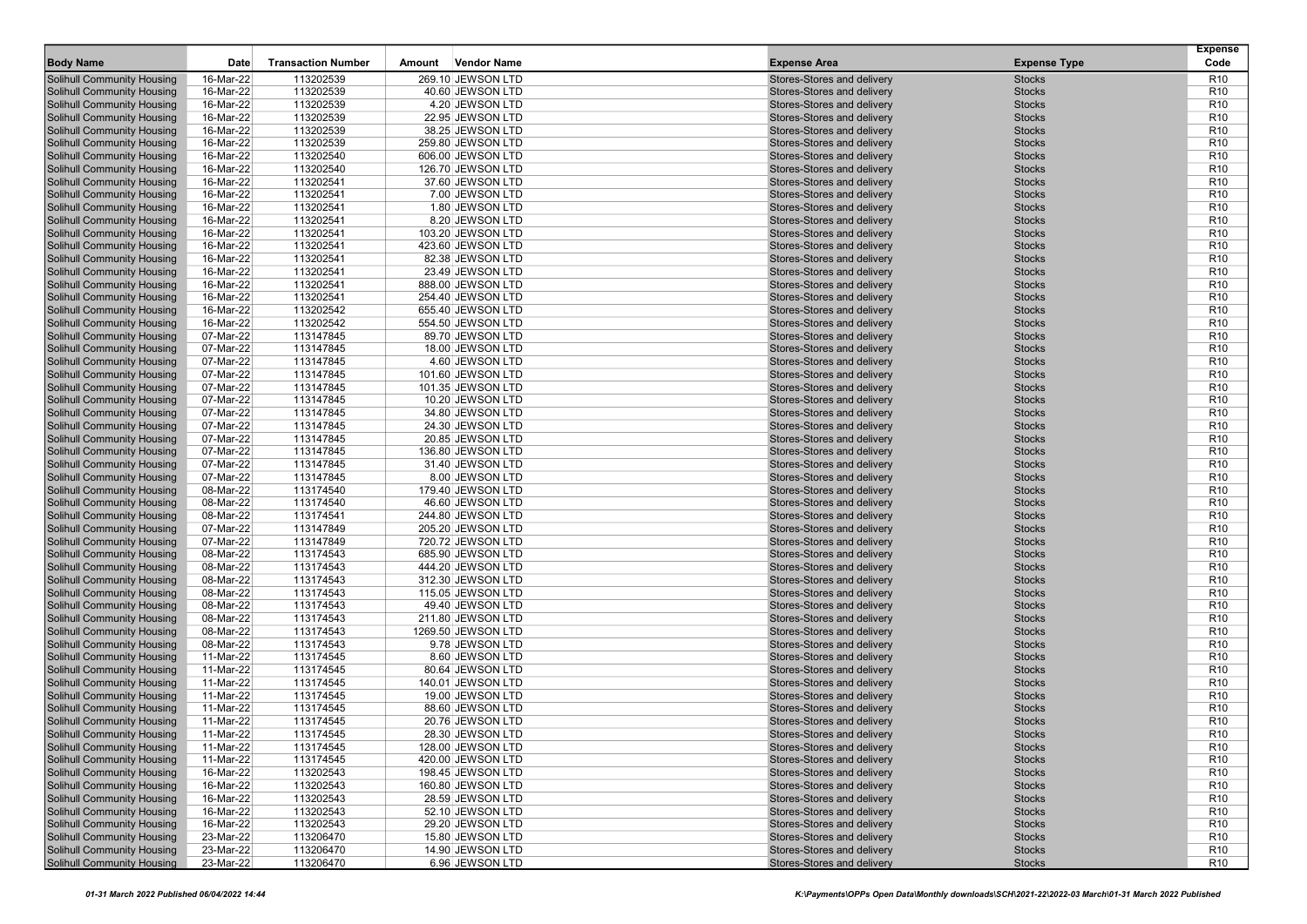|                                                                        |                        |                           |        |                                        |                                                          |                                | <b>Expense</b>                     |
|------------------------------------------------------------------------|------------------------|---------------------------|--------|----------------------------------------|----------------------------------------------------------|--------------------------------|------------------------------------|
| <b>Body Name</b>                                                       | Date                   | <b>Transaction Number</b> | Amount | <b>Vendor Name</b>                     | <b>Expense Area</b>                                      | <b>Expense Type</b>            | Code                               |
| Solihull Community Housing                                             | 23-Mar-22              | 113206470                 |        | 74.40 JEWSON LTD                       | Stores-Stores and delivery                               | <b>Stocks</b>                  | R <sub>10</sub>                    |
| <b>Solihull Community Housing</b><br><b>Solihull Community Housing</b> | 23-Mar-22<br>23-Mar-22 | 113206470<br>113206470    |        | 40.56 JEWSON LTD<br>7.20 JEWSON LTD    | Stores-Stores and delivery<br>Stores-Stores and delivery | <b>Stocks</b><br><b>Stocks</b> | R <sub>10</sub><br>R <sub>10</sub> |
| <b>Solihull Community Housing</b>                                      | 23-Mar-22              | 113206470                 |        | 39.00 JEWSON LTD                       | Stores-Stores and delivery                               | <b>Stocks</b>                  | R <sub>10</sub>                    |
| <b>Solihull Community Housing</b>                                      | 23-Mar-22              | 113206470                 |        | 271.00 JEWSON LTD                      | Stores-Stores and delivery                               | <b>Stocks</b>                  | R <sub>10</sub>                    |
| <b>Solihull Community Housing</b>                                      | 23-Mar-22              | 113206470                 |        | 8.60 JEWSON LTD                        | Stores-Stores and delivery                               | <b>Stocks</b>                  | R <sub>10</sub>                    |
| <b>Solihull Community Housing</b>                                      | 23-Mar-22              | 113206470                 |        | 992.00 JEWSON LTD                      | Stores-Stores and delivery                               | <b>Stocks</b>                  | R <sub>10</sub>                    |
| <b>Solihull Community Housing</b>                                      | 23-Mar-22              | 113206470                 |        | 121.10 JEWSON LTD                      | Stores-Stores and delivery                               | <b>Stocks</b>                  | R <sub>10</sub>                    |
| <b>Solihull Community Housing</b>                                      | 23-Mar-22              | 113206470                 |        | 184.32 JEWSON LTD                      | Stores-Stores and delivery                               | <b>Stocks</b>                  | R <sub>10</sub>                    |
| Solihull Community Housing                                             | 23-Mar-22              | 113206470                 |        | 44.01 JEWSON LTD                       | Stores-Stores and delivery                               | <b>Stocks</b>                  | R <sub>10</sub>                    |
| <b>Solihull Community Housing</b>                                      | 23-Mar-22              | 113206470                 |        | 63.00 JEWSON LTD                       | Stores-Stores and delivery                               | <b>Stocks</b>                  | R <sub>10</sub>                    |
| <b>Solihull Community Housing</b>                                      | 23-Mar-22              | 113206470                 |        | 162.20 JEWSON LTD                      | Stores-Stores and delivery                               | <b>Stocks</b>                  | R <sub>10</sub>                    |
| <b>Solihull Community Housing</b>                                      | 23-Mar-22              | 113206470                 |        | 21.10 JEWSON LTD                       | Stores-Stores and delivery                               | <b>Stocks</b>                  | R <sub>10</sub>                    |
| <b>Solihull Community Housing</b>                                      | 23-Mar-22              | 113206470                 |        | 140.70 JEWSON LTD                      | Stores-Stores and delivery                               | <b>Stocks</b>                  | R <sub>10</sub>                    |
| <b>Solihull Community Housing</b>                                      | 23-Mar-22              | 113206470                 |        | 16.30 JEWSON LTD                       | Stores-Stores and delivery                               | <b>Stocks</b>                  | R <sub>10</sub>                    |
| <b>Solihull Community Housing</b>                                      | 23-Mar-22              | 113206470                 |        | 110.00 JEWSON LTD                      | Stores-Stores and delivery                               | <b>Stocks</b>                  | R <sub>10</sub>                    |
| <b>Solihull Community Housing</b>                                      | 17-Mar-22              | 113202544                 |        | 480.00 JEWSON LTD                      | Stores-Stores and delivery                               | <b>Stocks</b>                  | R <sub>10</sub>                    |
| <b>Solihull Community Housing</b>                                      | 17-Mar-22              | 113202545                 |        | 670.00 JEWSON LTD                      | Stores-Stores and delivery                               | <b>Stocks</b>                  | R <sub>10</sub>                    |
| <b>Solihull Community Housing</b>                                      | 10-Mar-22              | 113174557                 |        | 35.40 JEWSON LTD                       | Stores-Stores and delivery                               | <b>Stocks</b>                  | R <sub>10</sub>                    |
| <b>Solihull Community Housing</b>                                      | 10-Mar-22              | 113174557                 |        | 7.90 JEWSON LTD                        | Stores-Stores and delivery                               | <b>Stocks</b>                  | R <sub>10</sub>                    |
| <b>Solihull Community Housing</b>                                      | 10-Mar-22              | 113174557                 |        | 101.70 JEWSON LTD                      | Stores-Stores and delivery                               | <b>Stocks</b>                  | R <sub>10</sub>                    |
| <b>Solihull Community Housing</b>                                      | 10-Mar-22              | 113174557                 |        | 7.38 JEWSON LTD                        | Stores-Stores and delivery                               | <b>Stocks</b>                  | R <sub>10</sub>                    |
| <b>Solihull Community Housing</b>                                      | 10-Mar-22              | 113174557                 |        | 6.30 JEWSON LTD                        | Stores-Stores and delivery                               | <b>Stocks</b>                  | R <sub>10</sub>                    |
| Solihull Community Housing                                             | 10-Mar-22              | 113174557                 |        | 220.40 JEWSON LTD                      | Stores-Stores and delivery                               | <b>Stocks</b>                  | R <sub>10</sub>                    |
| <b>Solihull Community Housing</b>                                      | 10-Mar-22              | 113174557                 |        | 19.60 JEWSON LTD                       | Stores-Stores and delivery                               | <b>Stocks</b>                  | R <sub>10</sub><br>R <sub>10</sub> |
| <b>Solihull Community Housing</b><br><b>Solihull Community Housing</b> | 10-Mar-22<br>10-Mar-22 | 113174557<br>113174557    |        | 412.09 JEWSON LTD<br>19.83 JEWSON LTD  | Stores-Stores and delivery<br>Stores-Stores and delivery | <b>Stocks</b><br><b>Stocks</b> | R <sub>10</sub>                    |
| <b>Solihull Community Housing</b>                                      | 10-Mar-22              | 113174557                 |        | 668.16 JEWSON LTD                      | Stores-Stores and delivery                               | <b>Stocks</b>                  | R <sub>10</sub>                    |
| <b>Solihull Community Housing</b>                                      | 10-Mar-22              | 113174557                 |        | 24.50 JEWSON LTD                       | Stores-Stores and delivery                               | <b>Stocks</b>                  | R <sub>10</sub>                    |
| <b>Solihull Community Housing</b>                                      | 10-Mar-22              | 113174557                 |        | 184.14 JEWSON LTD                      | Stores-Stores and delivery                               | <b>Stocks</b>                  | R <sub>10</sub>                    |
| <b>Solihull Community Housing</b>                                      | 10-Mar-22              | 113174557                 |        | 100.80 JEWSON LTD                      | Stores-Stores and delivery                               | <b>Stocks</b>                  | R <sub>10</sub>                    |
| <b>Solihull Community Housing</b>                                      | 11-Mar-22              | 113174559                 |        | 110.40 JEWSON LTD                      | Stores-Stores and delivery                               | <b>Stocks</b>                  | R <sub>10</sub>                    |
| <b>Solihull Community Housing</b>                                      | 11-Mar-22              | 113174559                 |        | 244.00 JEWSON LTD                      | Stores-Stores and delivery                               | <b>Stocks</b>                  | R <sub>10</sub>                    |
| <b>Solihull Community Housing</b>                                      | 11-Mar-22              | 113174564                 |        | 117.00 JEWSON LTD                      | Stores-Stores and delivery                               | <b>Stocks</b>                  | R <sub>10</sub>                    |
| <b>Solihull Community Housing</b>                                      | 11-Mar-22              | 113174564                 |        | 737.16 JEWSON LTD                      | Stores-Stores and delivery                               | <b>Stocks</b>                  | R <sub>10</sub>                    |
| <b>Solihull Community Housing</b>                                      | 11-Mar-22              | 113174564                 |        | 22.00 JEWSON LTD                       | Stores-Stores and delivery                               | <b>Stocks</b>                  | R <sub>10</sub>                    |
| <b>Solihull Community Housing</b>                                      | 11-Mar-22              | 113174564                 |        | 20.50 JEWSON LTD                       | Stores-Stores and delivery                               | <b>Stocks</b>                  | R <sub>10</sub>                    |
| <b>Solihull Community Housing</b>                                      | 11-Mar-22              | 113174564                 |        | 16.30 JEWSON LTD                       | Stores-Stores and delivery                               | <b>Stocks</b>                  | R <sub>10</sub>                    |
| <b>Solihull Community Housing</b>                                      | 11-Mar-22              | 113174564                 |        | 18.00 JEWSON LTD                       | Stores-Stores and delivery                               | <b>Stocks</b>                  | R <sub>10</sub>                    |
| <b>Solihull Community Housing</b>                                      | 11-Mar-22              | 113174564                 |        | 51.83 JEWSON LTD                       | Stores-Stores and delivery                               | <b>Stocks</b>                  | R <sub>10</sub>                    |
| <b>Solihull Community Housing</b>                                      | 11-Mar-22              | 113174564                 |        | 54.60 JEWSON LTD                       | Stores-Stores and delivery                               | <b>Stocks</b>                  | R <sub>10</sub>                    |
| <b>Solihull Community Housing</b>                                      | 11-Mar-22              | 113174564                 |        | 185.20 JEWSON LTD                      | Stores-Stores and delivery                               | <b>Stocks</b>                  | R <sub>10</sub>                    |
| <b>Solihull Community Housing</b>                                      | 11-Mar-22              | 113174564                 |        | 225.60 JEWSON LTD                      | Stores-Stores and delivery                               | <b>Stocks</b>                  | R <sub>10</sub>                    |
| <b>Solihull Community Housing</b>                                      | 11-Mar-22              | 113174564                 |        | 15.45 JEWSON LTD                       | Stores-Stores and delivery                               | <b>Stocks</b>                  | R <sub>10</sub>                    |
| Solihull Community Housing                                             | 11-Mar-22              | 113174564                 |        | 146.50 JEWSON LTD                      | Stores-Stores and delivery                               | <b>Stocks</b>                  | R <sub>10</sub>                    |
| Solihull Community Housing                                             | 11-Mar-22              | 113174564                 |        | 79.50 JEWSON LTD                       | Stores-Stores and delivery                               | <b>Stocks</b>                  | R <sub>10</sub>                    |
| Solihull Community Housing                                             | 11-Mar-22              | 113174564<br>113174564    |        | 69.69 JEWSON LTD                       | Stores-Stores and delivery                               | <b>Stocks</b>                  | R <sub>10</sub>                    |
| <b>Solihull Community Housing</b><br><b>Solihull Community Housing</b> | 11-Mar-22              |                           |        | 1580.64 JEWSON LTD<br>70.35 JEWSON LTD | Stores-Stores and delivery                               | <b>Stocks</b>                  | R <sub>10</sub><br>R <sub>10</sub> |
| Solihull Community Housing                                             | 11-Mar-22<br>11-Mar-22 | 113174564<br>113174564    |        | 79.60 JEWSON LTD                       | Stores-Stores and delivery<br>Stores-Stores and delivery | <b>Stocks</b><br><b>Stocks</b> | R <sub>10</sub>                    |
| <b>Solihull Community Housing</b>                                      | 11-Mar-22              | 113174564                 |        | 282.00 JEWSON LTD                      | Stores-Stores and delivery                               | <b>Stocks</b>                  | R <sub>10</sub>                    |
| Solihull Community Housing                                             | 11-Mar-22              | 113174564                 |        | 204.10 JEWSON LTD                      | Stores-Stores and delivery                               | <b>Stocks</b>                  | R <sub>10</sub>                    |
| <b>Solihull Community Housing</b>                                      | 11-Mar-22              | 113174564                 |        | 111.00 JEWSON LTD                      | Stores-Stores and delivery                               | <b>Stocks</b>                  | R <sub>10</sub>                    |
| <b>Solihull Community Housing</b>                                      | 11-Mar-22              | 113174564                 |        | 94.64 JEWSON LTD                       | Stores-Stores and delivery                               | <b>Stocks</b>                  | R <sub>10</sub>                    |
| <b>Solihull Community Housing</b>                                      | 11-Mar-22              | 113174564                 |        | 109.20 JEWSON LTD                      | Stores-Stores and delivery                               | <b>Stocks</b>                  | R <sub>10</sub>                    |
| Solihull Community Housing                                             | 11-Mar-22              | 113174564                 |        | 70.50 JEWSON LTD                       | Stores-Stores and delivery                               | Stocks                         | R <sub>10</sub>                    |
| Solihull Community Housing                                             | 11-Mar-22              | 113174564                 |        | 12.40 JEWSON LTD                       | Stores-Stores and delivery                               | <b>Stocks</b>                  | R <sub>10</sub>                    |
| Solihull Community Housing                                             | 11-Mar-22              | 113174564                 |        | 170.40 JEWSON LTD                      | Stores-Stores and delivery                               | <b>Stocks</b>                  | R <sub>10</sub>                    |
| Solihull Community Housing                                             | 11-Mar-22              | 113174564                 |        | 15.00 JEWSON LTD                       | Stores-Stores and delivery                               | Stocks                         | R <sub>10</sub>                    |
| <b>Solihull Community Housing</b>                                      | 11-Mar-22              | 113174566                 |        | 771.00 JEWSON LTD                      | Stores-Stores and delivery                               | <b>Stocks</b>                  | R <sub>10</sub>                    |
| <b>Solihull Community Housing</b>                                      | 14-Mar-22              | 113174568                 |        | 10.20 JEWSON LTD                       | Stores-Stores and delivery                               | <b>Stocks</b>                  | R <sub>10</sub>                    |
| <b>Solihull Community Housing</b>                                      | 14-Mar-22              | 113174568                 |        | 81.48 JEWSON LTD                       | Stores-Stores and delivery                               | <b>Stocks</b>                  | R <sub>10</sub>                    |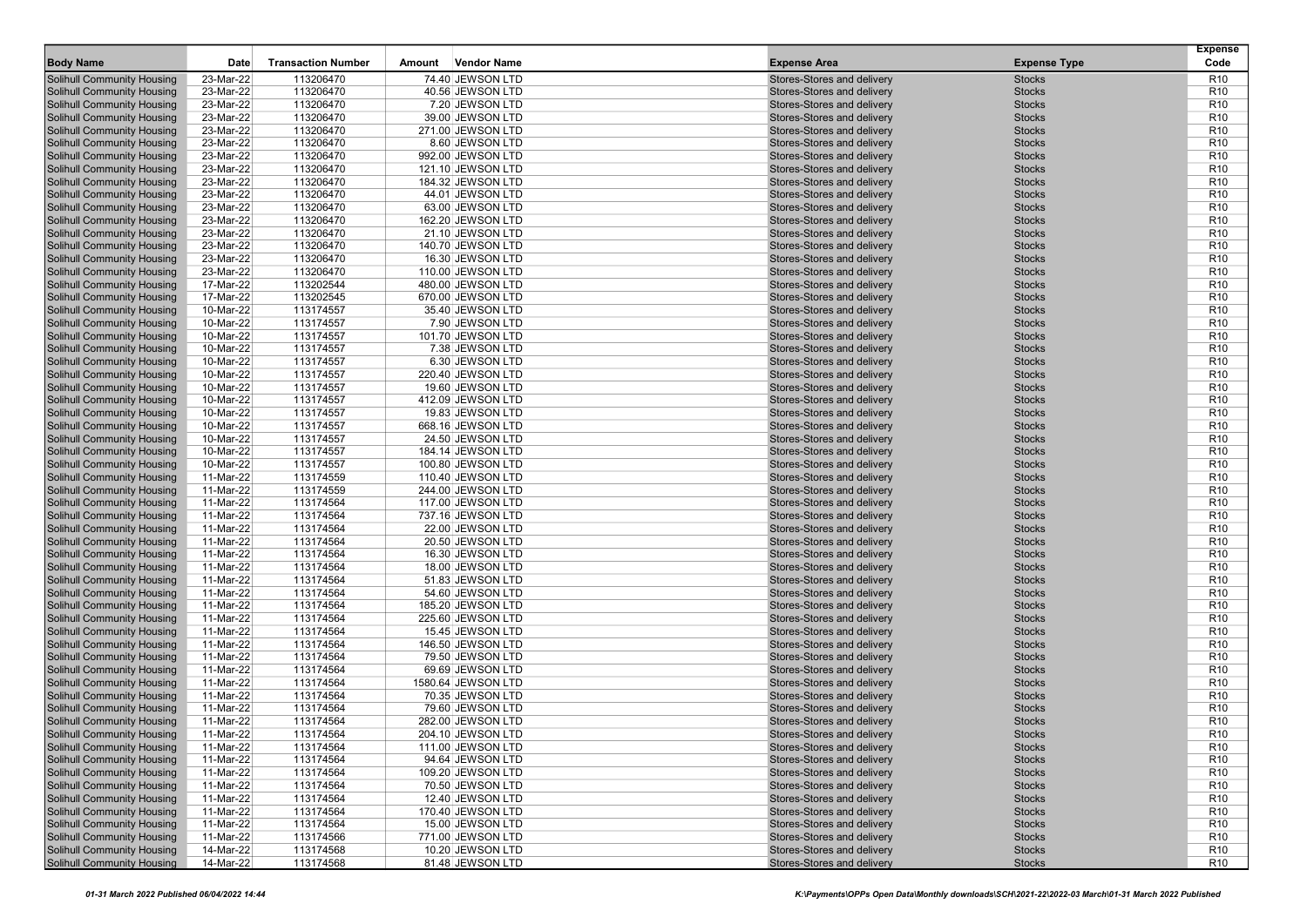|                                                                        |                        |                           |        |                                      |                                                          |                                | <b>Expense</b>                     |
|------------------------------------------------------------------------|------------------------|---------------------------|--------|--------------------------------------|----------------------------------------------------------|--------------------------------|------------------------------------|
| <b>Body Name</b>                                                       | Date                   | <b>Transaction Number</b> | Amount | Vendor Name                          | <b>Expense Area</b>                                      | <b>Expense Type</b>            | Code                               |
| Solihull Community Housing                                             | 14-Mar-22              | 113174568                 |        | 22.00 JEWSON LTD                     | Stores-Stores and delivery                               | <b>Stocks</b>                  | R <sub>10</sub>                    |
| Solihull Community Housing                                             | 14-Mar-22              | 113174568                 |        | 35.40 JEWSON LTD                     | Stores-Stores and delivery                               | <b>Stocks</b>                  | R <sub>10</sub>                    |
| <b>Solihull Community Housing</b>                                      | 14-Mar-22              | 113174568                 |        | 115.00 JEWSON LTD                    | Stores-Stores and delivery                               | <b>Stocks</b>                  | R <sub>10</sub>                    |
| <b>Solihull Community Housing</b>                                      | 14-Mar-22              | 113174568                 |        | 98.50 JEWSON LTD                     | Stores-Stores and delivery                               | <b>Stocks</b>                  | R <sub>10</sub>                    |
| <b>Solihull Community Housing</b>                                      | 14-Mar-22              | 113174568                 |        | 81.15 JEWSON LTD                     | Stores-Stores and delivery                               | <b>Stocks</b>                  | R <sub>10</sub>                    |
| <b>Solihull Community Housing</b>                                      | 14-Mar-22              | 113174568                 |        | 91.20 JEWSON LTD                     | Stores-Stores and delivery                               | <b>Stocks</b>                  | R <sub>10</sub>                    |
| <b>Solihull Community Housing</b>                                      | 14-Mar-22              | 113174568                 |        | 69.12 JEWSON LTD                     | Stores-Stores and delivery                               | <b>Stocks</b>                  | R <sub>10</sub>                    |
| <b>Solihull Community Housing</b><br><b>Solihull Community Housing</b> | 14-Mar-22<br>14-Mar-22 | 113174568<br>113174568    |        | 25.60 JEWSON LTD<br>45.75 JEWSON LTD | Stores-Stores and delivery                               | <b>Stocks</b><br><b>Stocks</b> | R <sub>10</sub><br>R <sub>10</sub> |
| <b>Solihull Community Housing</b>                                      | 14-Mar-22              | 113174568                 |        | 287.60 JEWSON LTD                    | Stores-Stores and delivery<br>Stores-Stores and delivery | <b>Stocks</b>                  | R <sub>10</sub>                    |
| <b>Solihull Community Housing</b>                                      | 14-Mar-22              | 113174568                 |        | 259.20 JEWSON LTD                    | Stores-Stores and delivery                               | <b>Stocks</b>                  | R <sub>10</sub>                    |
| <b>Solihull Community Housing</b>                                      | 14-Mar-22              | 113174568                 |        | 55.40 JEWSON LTD                     | Stores-Stores and delivery                               | <b>Stocks</b>                  | R <sub>10</sub>                    |
| Solihull Community Housing                                             | 14-Mar-22              | 113174568                 |        | 68.90 JEWSON LTD                     | Stores-Stores and delivery                               | <b>Stocks</b>                  | R <sub>10</sub>                    |
| <b>Solihull Community Housing</b>                                      | 14-Mar-22              | 113174568                 |        | 202.04 JEWSON LTD                    | Stores-Stores and delivery                               | <b>Stocks</b>                  | R <sub>10</sub>                    |
| <b>Solihull Community Housing</b>                                      | 14-Mar-22              | 113174568                 |        | 142.95 JEWSON LTD                    | Stores-Stores and delivery                               | <b>Stocks</b>                  | R <sub>10</sub>                    |
| <b>Solihull Community Housing</b>                                      | 14-Mar-22              | 113174568                 |        | 154.40 JEWSON LTD                    | Stores-Stores and delivery                               | <b>Stocks</b>                  | R <sub>10</sub>                    |
| <b>Solihull Community Housing</b>                                      | 14-Mar-22              | 113174568                 |        | 29.00 JEWSON LTD                     | Stores-Stores and delivery                               | <b>Stocks</b>                  | R <sub>10</sub>                    |
| <b>Solihull Community Housing</b>                                      | 15-Mar-22              | 113174570                 |        | 18.95 JEWSON LTD                     | Stores-Stores and delivery                               | <b>Stocks</b>                  | R <sub>10</sub>                    |
| <b>Solihull Community Housing</b>                                      | 15-Mar-22              | 113174570                 |        | 9.30 JEWSON LTD                      | Stores-Stores and delivery                               | <b>Stocks</b>                  | R <sub>10</sub>                    |
| <b>Solihull Community Housing</b>                                      | 15-Mar-22              | 113174570                 |        | 167.40 JEWSON LTD                    | Stores-Stores and delivery                               | <b>Stocks</b>                  | R <sub>10</sub>                    |
| <b>Solihull Community Housing</b>                                      | 15-Mar-22              | 113174570                 |        | 61.77 JEWSON LTD                     | Stores-Stores and delivery                               | <b>Stocks</b>                  | R <sub>10</sub>                    |
| <b>Solihull Community Housing</b>                                      | 15-Mar-22              | 113174570                 |        | 12.63 JEWSON LTD                     | Stores-Stores and delivery                               | <b>Stocks</b>                  | R <sub>10</sub>                    |
| <b>Solihull Community Housing</b>                                      | 15-Mar-22              | 113174570                 |        | 446.40 JEWSON LTD                    | Stores-Stores and delivery                               | <b>Stocks</b>                  | R <sub>10</sub>                    |
| <b>Solihull Community Housing</b>                                      | 15-Mar-22              | 113174570                 |        | 24.60 JEWSON LTD                     | Stores-Stores and delivery                               | <b>Stocks</b>                  | R <sub>10</sub>                    |
| <b>Solihull Community Housing</b>                                      | 15-Mar-22              | 113174570                 |        | 205.40 JEWSON LTD                    | Stores-Stores and delivery                               | <b>Stocks</b>                  | R <sub>10</sub>                    |
| <b>Solihull Community Housing</b>                                      | 15-Mar-22              | 113174570                 |        | 160.00 JEWSON LTD                    | Stores-Stores and delivery                               | <b>Stocks</b>                  | R <sub>10</sub>                    |
| <b>Solihull Community Housing</b>                                      | 15-Mar-22              | 113174570                 |        | 66.40 JEWSON LTD                     | Stores-Stores and delivery                               | <b>Stocks</b>                  | R <sub>10</sub>                    |
| <b>Solihull Community Housing</b>                                      | 15-Mar-22              | 113174570                 |        | 393.37 JEWSON LTD                    | Stores-Stores and delivery                               | <b>Stocks</b>                  | R <sub>10</sub>                    |
| <b>Solihull Community Housing</b>                                      | 15-Mar-22              | 113174570                 |        | 76.00 JEWSON LTD                     | Stores-Stores and delivery                               | <b>Stocks</b>                  | R <sub>10</sub>                    |
| <b>Solihull Community Housing</b>                                      | 15-Mar-22              | 113174570                 |        | 17.10 JEWSON LTD                     | Stores-Stores and delivery                               | <b>Stocks</b>                  | R <sub>10</sub>                    |
| <b>Solihull Community Housing</b>                                      | 15-Mar-22              | 113174570                 |        | 53.46 JEWSON LTD                     | Stores-Stores and delivery                               | <b>Stocks</b>                  | R <sub>10</sub>                    |
| <b>Solihull Community Housing</b>                                      | 15-Mar-22              | 113174570                 |        | 221.40 JEWSON LTD                    | Stores-Stores and delivery                               | <b>Stocks</b>                  | R <sub>10</sub>                    |
| <b>Solihull Community Housing</b>                                      | 15-Mar-22              | 113174570                 |        | 46.38 JEWSON LTD                     | Stores-Stores and delivery                               | <b>Stocks</b>                  | R <sub>10</sub>                    |
| <b>Solihull Community Housing</b>                                      | 16-Mar-22              | 113202548                 |        | 357.60 JEWSON LTD                    | Stores-Stores and delivery                               | <b>Stocks</b>                  | R <sub>10</sub>                    |
| <b>Solihull Community Housing</b>                                      | 16-Mar-22              | 113202551                 |        | 31.80 JEWSON LTD                     | Stores-Stores and delivery                               | <b>Stocks</b>                  | R <sub>10</sub>                    |
| <b>Solihull Community Housing</b>                                      | 16-Mar-22              | 113202551                 |        | 23.16 JEWSON LTD                     | Stores-Stores and delivery                               | <b>Stocks</b>                  | R <sub>10</sub>                    |
| <b>Solihull Community Housing</b>                                      | 16-Mar-22              | 113202551                 |        | 62.12 JEWSON LTD                     | Stores-Stores and delivery                               | <b>Stocks</b>                  | R <sub>10</sub>                    |
| <b>Solihull Community Housing</b>                                      | 16-Mar-22              | 113202551                 |        | 8.40 JEWSON LTD                      | Stores-Stores and delivery                               | <b>Stocks</b>                  | R <sub>10</sub>                    |
| <b>Solihull Community Housing</b>                                      | 16-Mar-22              | 113202551                 |        | 46.70 JEWSON LTD                     | Stores-Stores and delivery                               | <b>Stocks</b>                  | R <sub>10</sub>                    |
| <b>Solihull Community Housing</b>                                      | 16-Mar-22              | 113202551                 |        | 12.00 JEWSON LTD                     | Stores-Stores and delivery                               | <b>Stocks</b>                  | R <sub>10</sub>                    |
| <b>Solihull Community Housing</b>                                      | 16-Mar-22              | 113202551                 |        | 120.00 JEWSON LTD                    | Stores-Stores and delivery                               | <b>Stocks</b>                  | R <sub>10</sub>                    |
| <b>Solihull Community Housing</b>                                      | 16-Mar-22              | 113202551                 |        | 119.00 JEWSON LTD                    | Stores-Stores and delivery                               | <b>Stocks</b>                  | R <sub>10</sub>                    |
| <b>Solihull Community Housing</b>                                      | 16-Mar-22              | 113202551                 |        | 11.00 JEWSON LTD                     | Stores-Stores and delivery                               | <b>Stocks</b>                  | R <sub>10</sub>                    |
| <b>Solihull Community Housing</b>                                      | 16-Mar-22              | 113202551                 |        | 63.60 JEWSON LTD                     | Stores-Stores and delivery                               | <b>Stocks</b>                  | R <sub>10</sub>                    |
| <b>Solihull Community Housing</b>                                      | 16-Mar-22              | 113202551                 |        | 10.20 JEWSON LTD                     | Stores-Stores and delivery                               | <b>Stocks</b>                  | R <sub>10</sub>                    |
| <b>Solihull Community Housing</b>                                      | 24-Mar-22              | 113206477                 |        | 23.60 JEWSON LTD                     | Stores-Stores and delivery                               | <b>Stocks</b>                  | R <sub>10</sub>                    |
| <b>Solihull Community Housing</b>                                      | 24-Mar-22              | 113206477                 |        | 192.36 JEWSON LTD                    | Stores-Stores and delivery                               | <b>Stocks</b>                  | R <sub>10</sub>                    |
| <b>Solihull Community Housing</b>                                      | 24-Mar-22              | 113206477                 |        | 224.10 JEWSON LTD                    | Stores-Stores and delivery                               | <b>Stocks</b>                  | R <sub>10</sub>                    |
| <b>Solihull Community Housing</b>                                      | 24-Mar-22              | 113206477                 |        | 20.52 JEWSON LTD                     | Stores-Stores and delivery                               | <b>Stocks</b>                  | R <sub>10</sub>                    |
| Solihull Community Housing                                             | 24-Mar-22              | 113206477                 |        | 97.20 JEWSON LTD                     | Stores-Stores and delivery                               | <b>Stocks</b>                  | R <sub>10</sub>                    |
| Solihull Community Housing                                             | 24-Mar-22              | 113206477                 |        | 301.72 JEWSON LTD                    | Stores-Stores and delivery                               | <b>Stocks</b>                  | R <sub>10</sub>                    |
| <b>Solihull Community Housing</b>                                      | 24-Mar-22              | 113206477                 |        | 15.60 JEWSON LTD                     | Stores-Stores and delivery                               | <b>Stocks</b>                  | R <sub>10</sub>                    |
| <b>Solihull Community Housing</b>                                      | 24-Mar-22              | 113206477                 |        | 197.10 JEWSON LTD                    | Stores-Stores and delivery                               | <b>Stocks</b>                  | R <sub>10</sub>                    |
| <b>Solihull Community Housing</b>                                      | 24-Mar-22              | 113206477                 |        | 93.60 JEWSON LTD                     | Stores-Stores and delivery                               | <b>Stocks</b>                  | R <sub>10</sub>                    |
| <b>Solihull Community Housing</b>                                      | 24-Mar-22              | 113206477                 |        | 55.72 JEWSON LTD                     | Stores-Stores and delivery                               | <b>Stocks</b>                  | R <sub>10</sub>                    |
| <b>Solihull Community Housing</b>                                      | 24-Mar-22              | 113206477                 |        | 53.90 JEWSON LTD                     | Stores-Stores and delivery                               | <b>Stocks</b>                  | R <sub>10</sub>                    |
| <b>Solihull Community Housing</b>                                      | 24-Mar-22              | 113206477                 |        | 45.40 JEWSON LTD                     | Stores-Stores and delivery                               | <b>Stocks</b>                  | R <sub>10</sub>                    |
| <b>Solihull Community Housing</b>                                      | 24-Mar-22              | 113206477                 |        | 145.90 JEWSON LTD                    | Stores-Stores and delivery                               | <b>Stocks</b>                  | R <sub>10</sub>                    |
| <b>Solihull Community Housing</b>                                      | 24-Mar-22              | 113206477                 |        | 90.35 JEWSON LTD                     | Stores-Stores and delivery                               | <b>Stocks</b>                  | R <sub>10</sub>                    |
| <b>Solihull Community Housing</b>                                      | 24-Mar-22              | 113206477                 |        | 20.15 JEWSON LTD                     | Stores-Stores and delivery                               | <b>Stocks</b>                  | R <sub>10</sub>                    |
| <b>Solihull Community Housing</b>                                      | 24-Mar-22              | 113206478                 |        | 388.80 JEWSON LTD                    | Stores-Stores and delivery                               | <b>Stocks</b>                  | R <sub>10</sub>                    |
| <b>Solihull Community Housing</b>                                      | 25-Mar-22              | 113206479                 |        | 21.85 JEWSON LTD                     | Stores-Stores and delivery                               | <b>Stocks</b>                  | R <sub>10</sub>                    |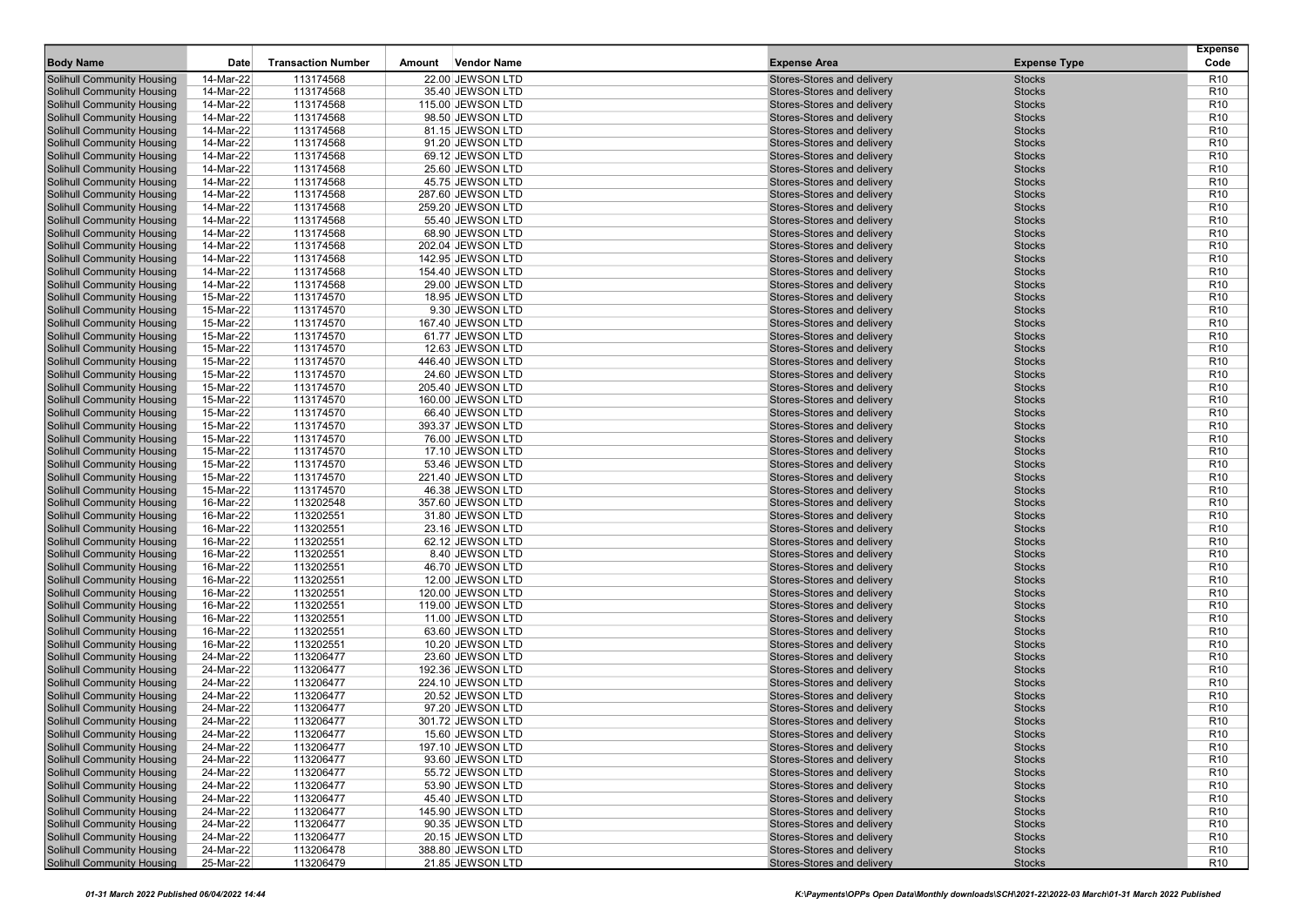|                                                                        |                        |                           |        |                                                                            |                                                                          |                                                          | <b>Expense</b>                     |
|------------------------------------------------------------------------|------------------------|---------------------------|--------|----------------------------------------------------------------------------|--------------------------------------------------------------------------|----------------------------------------------------------|------------------------------------|
| <b>Body Name</b>                                                       | Date                   | <b>Transaction Number</b> | Amount | <b>Vendor Name</b>                                                         | <b>Expense Area</b>                                                      | <b>Expense Type</b>                                      | Code                               |
| Solihull Community Housing                                             | 25-Mar-22              | 113206479                 |        | 202.50 JEWSON LTD                                                          | Stores-Stores and delivery                                               | <b>Stocks</b>                                            | R <sub>10</sub>                    |
| <b>Solihull Community Housing</b>                                      | 25-Mar-22              | 113206479                 |        | 51.15 JEWSON LTD                                                           | Stores-Stores and delivery<br>Stores-Stores and delivery                 | <b>Stocks</b><br><b>Stocks</b>                           | R <sub>10</sub><br>R <sub>10</sub> |
| <b>Solihull Community Housing</b><br><b>Solihull Community Housing</b> | 25-Mar-22<br>25-Mar-22 | 113206479<br>113206479    |        | 31.50 JEWSON LTD<br>15.75 JEWSON LTD                                       | Stores-Stores and delivery                                               | <b>Stocks</b>                                            | R <sub>10</sub>                    |
| <b>Solihull Community Housing</b>                                      | 18-Mar-22              | 113202552                 |        | 329.30 JEWSON LTD                                                          | Stores-Stores and delivery                                               | <b>Stocks</b>                                            | R <sub>10</sub>                    |
| <b>Solihull Community Housing</b>                                      | 24-Mar-22              | 113206481                 |        | 329.30 JEWSON LTD                                                          | Stores-Stores and delivery                                               | <b>Stocks</b>                                            | R <sub>10</sub>                    |
| <b>Solihull Community Housing</b>                                      | 01-Mar-22              | 113145917                 |        | 36.00 JEWSON LTD                                                           | Stores-Stores and delivery                                               | <b>Stocks</b>                                            | R <sub>10</sub>                    |
| <b>Solihull Community Housing</b>                                      | 01-Mar-22              | 113145917                 |        | 570.00 JEWSON LTD                                                          | Stores-Stores and delivery                                               | <b>Stocks</b>                                            | R <sub>10</sub>                    |
| <b>Solihull Community Housing</b>                                      | 04-Mar-22              | 113135711                 |        | 225.00 JLA TOTAL CARE LTD                                                  | Saxon Court                                                              | <b>Other Premises Costs</b>                              | <b>B90</b>                         |
| <b>Solihull Community Housing</b>                                      | 01-Mar-22              | 113145920                 |        | 146.45 JOHN HICKEN LTD                                                     | Stores-Stores and delivery                                               | <b>Stocks</b>                                            | R <sub>10</sub>                    |
| <b>Solihull Community Housing</b>                                      | 01-Mar-22              | 113145920                 |        | 128.55 JOHN HICKEN LTD                                                     | Stores-Stores and delivery                                               | <b>Stocks</b>                                            | R <sub>10</sub>                    |
| <b>Solihull Community Housing</b>                                      | 17-Mar-22              | 113168842                 |        | 783.00 JOHN ROWAN & PARTNERS                                               | <b>Retro fitting Sprinklers</b>                                          | <b>Contractor Payments</b>                               | <b>B70</b>                         |
| <b>Solihull Community Housing</b>                                      | 17-Mar-22              | 113168839                 |        | 783.00 JOHN ROWAN & PARTNERS                                               | <b>Retro fitting Sprinklers</b>                                          | <b>Contractor Payments</b>                               | <b>B70</b>                         |
| <b>Solihull Community Housing</b>                                      | 17-Mar-22              | 113168841                 |        | 565.23 JOHN ROWAN & PARTNERS                                               | <b>Retro fitting Sprinklers</b>                                          | <b>Contractor Payments</b>                               | <b>B70</b>                         |
| <b>Solihull Community Housing</b>                                      | 01-Mar-22              | 113132744                 |        | 420.00 L&M DOMESTIC SCAFFOLDING LTD                                        | North Property Repairs-Day to day                                        | <b>External Structures</b>                               | <b>B33</b>                         |
| Solihull Community Housing                                             | 01-Mar-22              | 113132745                 |        | 420.00 L&M DOMESTIC SCAFFOLDING LTD                                        | North Property Repairs-Day to day                                        | <b>External Structures</b>                               | <b>B33</b>                         |
| <b>Solihull Community Housing</b>                                      | 01-Mar-22              | 113132746                 |        | 420.00 L&M DOMESTIC SCAFFOLDING LTD                                        | North Property Repairs-Day to day                                        | <b>External Structures</b>                               | <b>B33</b>                         |
| <b>Solihull Community Housing</b>                                      | 01-Mar-22              | 113132747                 |        | 520.00 L&M DOMESTIC SCAFFOLDING LTD                                        | North Property Repairs-Day to day                                        | <b>External Structures</b>                               | <b>B33</b>                         |
| <b>Solihull Community Housing</b>                                      | 01-Mar-22              | 113132748                 |        | 320.00 L&M DOMESTIC SCAFFOLDING LTD                                        | North Property Repairs-Day to day                                        | <b>External Structures</b>                               | <b>B33</b>                         |
| Solihull Community Housing                                             | 01-Mar-22              | 113132749                 |        | 770.00 L&M DOMESTIC SCAFFOLDING LTD                                        | North Property Repairs-Day to day                                        | <b>External Structures</b>                               | <b>B33</b>                         |
| <b>Solihull Community Housing</b>                                      | 01-Mar-22              | 113132751                 |        | 420.00 L&M DOMESTIC SCAFFOLDING LTD                                        | North Property Repairs-Day to day                                        | <b>External Structures</b>                               | <b>B33</b>                         |
| <b>Solihull Community Housing</b><br><b>Solihull Community Housing</b> | 01-Mar-22<br>01-Mar-22 | 113132752<br>113132753    |        | 420.00 L&M DOMESTIC SCAFFOLDING LTD<br>420.00 L&M DOMESTIC SCAFFOLDING LTD | North Property Repairs-Day to day<br>North Property Repairs-Day to day   | <b>External Structures</b><br><b>External Structures</b> | <b>B33</b><br><b>B33</b>           |
| <b>Solihull Community Housing</b>                                      | 01-Mar-22              | 113132754                 |        | 420.00 L&M DOMESTIC SCAFFOLDING LTD                                        | North Property Repairs-Day to day                                        | <b>External Structures</b>                               | <b>B33</b>                         |
| <b>Solihull Community Housing</b>                                      | 01-Mar-22              | 113132755                 |        | 640.00 L&M DOMESTIC SCAFFOLDING LTD                                        | North Property Repairs-Day to day                                        | <b>External Structures</b>                               | <b>B33</b>                         |
| <b>Solihull Community Housing</b>                                      | 01-Mar-22              | 113132756                 |        | 420.00 L&M DOMESTIC SCAFFOLDING LTD                                        | North Property Repairs-Day to day                                        | <b>External Structures</b>                               | <b>B33</b>                         |
| <b>Solihull Community Housing</b>                                      | 01-Mar-22              | 113132757                 |        | 520.00 L&M DOMESTIC SCAFFOLDING LTD                                        | North Property Repairs-Day to day                                        | <b>External Structures</b>                               | <b>B33</b>                         |
| <b>Solihull Community Housing</b>                                      | 01-Mar-22              | 113132758                 |        | 420.00 L&M DOMESTIC SCAFFOLDING LTD                                        | North Property Repairs-Day to day                                        | <b>External Structures</b>                               | <b>B33</b>                         |
| <b>Solihull Community Housing</b>                                      | 01-Mar-22              | 113132760                 |        | 420.00 L&M DOMESTIC SCAFFOLDING LTD                                        | North Property Repairs-Day to day                                        | <b>External Structures</b>                               | <b>B33</b>                         |
| <b>Solihull Community Housing</b>                                      | 01-Mar-22              | 113132761                 |        | 320.00 L&M DOMESTIC SCAFFOLDING LTD                                        | North Property Repairs-Day to day                                        | <b>External Structures</b>                               | <b>B33</b>                         |
| <b>Solihull Community Housing</b>                                      | 01-Mar-22              | 113132762                 |        | 420.00 L&M DOMESTIC SCAFFOLDING LTD                                        | North Property Repairs-Day to day                                        | <b>External Structures</b>                               | <b>B33</b>                         |
| <b>Solihull Community Housing</b>                                      | 01-Mar-22              | 113132763                 |        | 420.00 L&M DOMESTIC SCAFFOLDING LTD                                        | North Property Repairs-Day to day                                        | <b>External Structures</b>                               | <b>B33</b>                         |
| <b>Solihull Community Housing</b>                                      | 01-Mar-22              | 113132764                 |        | 420.00 L&M DOMESTIC SCAFFOLDING LTD                                        | North Property Repairs-Day to day                                        | <b>External Structures</b>                               | <b>B33</b>                         |
| <b>Solihull Community Housing</b>                                      | 08-Mar-22              | 113137756                 |        | 4000.00 LEGRAND                                                            | Safe and Sound Operational                                               | <b>Equipment Rental/Lease</b>                            | D <sub>18</sub>                    |
| <b>Solihull Community Housing</b>                                      | 08-Mar-22              | 113137756                 |        | -2938.10 LEGRAND                                                           | Safe and Sound Operational                                               | <b>Equipment Rental/Lease</b>                            | D <sub>18</sub>                    |
| <b>Solihull Community Housing</b>                                      | 02-Mar-22              | 113128931                 |        | 565.75 LEX AUTOLEASE LTD                                                   | <b>Client - Fleet Management</b>                                         | Vehicle Hire                                             | C30                                |
| <b>Solihull Community Housing</b>                                      | 28-Mar-22              | 113202467                 |        | 565.75 LEX AUTOLEASE LTD                                                   | <b>Client - Fleet Management</b>                                         | <b>Vehicle Hire</b>                                      | C30                                |
| <b>Solihull Community Housing</b>                                      | 17-Mar-22              | 113168539                 |        | 27982.56 LEX AUTOLEASE LTD                                                 | <b>Client - Fleet Management</b>                                         | <b>Vehicle Hire</b>                                      | C30                                |
| <b>Solihull Community Housing</b>                                      | 14-Mar-22              | 113158476                 |        | 277.47 LEX AUTOLEASE LTD                                                   | <b>Client - Fleet Management</b>                                         | Vehicle service and repairs                              | C60                                |
| <b>Solihull Community Housing</b>                                      | 24-Mar-22              | 113191466                 |        | 3550.00 LIBERATA UK LIMITED                                                | Income Collection Team                                                   | <b>Court Fees</b>                                        | D <sub>54</sub>                    |
| <b>Solihull Community Housing</b>                                      | 31-Mar-22              | 113251529                 |        | 4070.00 LIBERATA UK LIMITED                                                | Income Collection Team                                                   | <b>Court Fees</b>                                        | D <sub>54</sub>                    |
| <b>Solihull Community Housing</b>                                      | 07-Mar-22              | 113147236                 |        | 428.24 LIFT & ENGINEERING SERVICES                                         | <b>Mechanical &amp; Electrical</b>                                       | <b>Rev Contractor Payments</b>                           | <b>B71</b>                         |
| <b>Solihull Community Housing</b>                                      | 24-Mar-22              | 113208420                 |        | 224.22 LIFT & ENGINEERING SERVICES                                         | Direct-Standby                                                           | <b>Other Building Costs</b>                              | <b>B39</b>                         |
| <b>Solihull Community Housing</b>                                      | 24-Mar-22              | 113208424                 |        | 362.59 LIFT & ENGINEERING SERVICES                                         | <b>Mechanical &amp; Electrical</b>                                       | <b>Rev Contractor Payments</b>                           | <b>B71</b>                         |
| <b>Solihull Community Housing</b>                                      | 24-Mar-22              | 113208430                 |        | 240.38 LIFT & ENGINEERING SERVICES                                         | <b>Mechanical &amp; Electrical</b>                                       | <b>Rev Contractor Payments</b>                           | B71                                |
| <b>Solihull Community Housing</b>                                      | 24-Mar-22              | 113208435                 |        | 362.59 LIFT & ENGINEERING SERVICES                                         | <b>Mechanical &amp; Electrical</b><br><b>Mechanical &amp; Electrical</b> | <b>Rev Contractor Payments</b>                           | <b>B71</b><br><b>B71</b>           |
| <b>Solihull Community Housing</b>                                      | 24-Mar-22              | 113208441<br>113127308    |        | 362.59 LIFT & ENGINEERING SERVICES                                         |                                                                          | <b>Rev Contractor Payments</b>                           |                                    |
| <b>Solihull Community Housing</b><br><b>Solihull Community Housing</b> | 01-Mar-22<br>01-Mar-22 | 113132733                 |        | 1145.13 LYRECO UK LTD<br>870.00 M&P PRESERVATION                           | <b>Endeavour House</b><br>North Property Repairs-Day to day              | Stationery<br><b>Rev Contractor Payments</b>             | D <sub>25</sub><br><b>B71</b>      |
| <b>Solihull Community Housing</b>                                      | 01-Mar-22              | 113132734                 |        | 2150.00 M&P PRESERVATION                                                   | North Property Repairs-Day to day                                        | <b>Rev Contractor Payments</b>                           | B71                                |
| <b>Solihull Community Housing</b>                                      | 01-Mar-22              | 113147494                 |        | 1610.00 M&P PRESERVATION                                                   | North Property Repairs-Day to day                                        | <b>Rev Contractor Payments</b>                           | <b>B71</b>                         |
| Solihull Community Housing                                             | 01-Mar-22              | 113251051                 |        | 890.00 M&P PRESERVATION                                                    | North Property Repairs-Day to day                                        | <b>Rev Contractor Payments</b>                           | B71                                |
| Solihull Community Housing                                             | 01-Mar-22              | 113147495                 |        | 840.00 M&P PRESERVATION                                                    | North Property Repairs-Day to day                                        | <b>Other Works</b>                                       | <b>B32</b>                         |
| <b>Solihull Community Housing</b>                                      | 01-Mar-22              | 113127218                 |        | 22790.90 MAN COMMERCIAL PROTECTION LTD                                     | <b>CCTV</b>                                                              | Security                                                 | <b>B43</b>                         |
| <b>Solihull Community Housing</b>                                      | 01-Mar-22              | 113127296                 |        | 1848.00 MAN COMMERCIAL PROTECTION LTD                                      | <b>Mechanical &amp; Electrical</b>                                       | <b>Rev Contractor Payments</b>                           | <b>B71</b>                         |
| Solihull Community Housing                                             | 04-Mar-22              | 113134559                 |        | 1583.33 MAXKING LTD                                                        | <b>Biomass System</b>                                                    | Biomass Plant Room Management St                         | B46                                |
| Solihull Community Housing                                             | 11-Mar-22              | 113150662                 |        | 1010.00 NATIONAL FEDERATION OF ALMOS                                       | <b>Central Administration</b>                                            | <b>Conference Costs</b>                                  | D56                                |
| Solihull Community Housing                                             | 01-Mar-22              | 113132735                 |        | 222.45 N-CAP FLOORING LTD                                                  | North Property Repairs-Voids                                             | Voids                                                    | <b>B38</b>                         |
| Solihull Community Housing                                             | 01-Mar-22              | 113168165                 |        | 687.00 N-CAP FLOORING LTD                                                  | North Property Repairs-Voids                                             | Voids                                                    | <b>B38</b>                         |
| <b>Solihull Community Housing</b>                                      | 01-Mar-22              | 113168166                 |        | 549.60 N-CAP FLOORING LTD                                                  | North Property Repairs-Voids                                             | Voids                                                    | <b>B38</b>                         |
| <b>Solihull Community Housing</b>                                      | 01-Mar-22              | 113132736                 |        | 349.65 N-CAP FLOORING LTD                                                  | North Property Repairs-Voids                                             | Voids                                                    | B38                                |
| <b>Solihull Community Housing</b>                                      | 01-Mar-22              | 113132737                 |        | 259.63 N-CAP FLOORING LTD                                                  | North Property Repairs-Day to day                                        | <b>Internal Works</b>                                    | <b>B31</b>                         |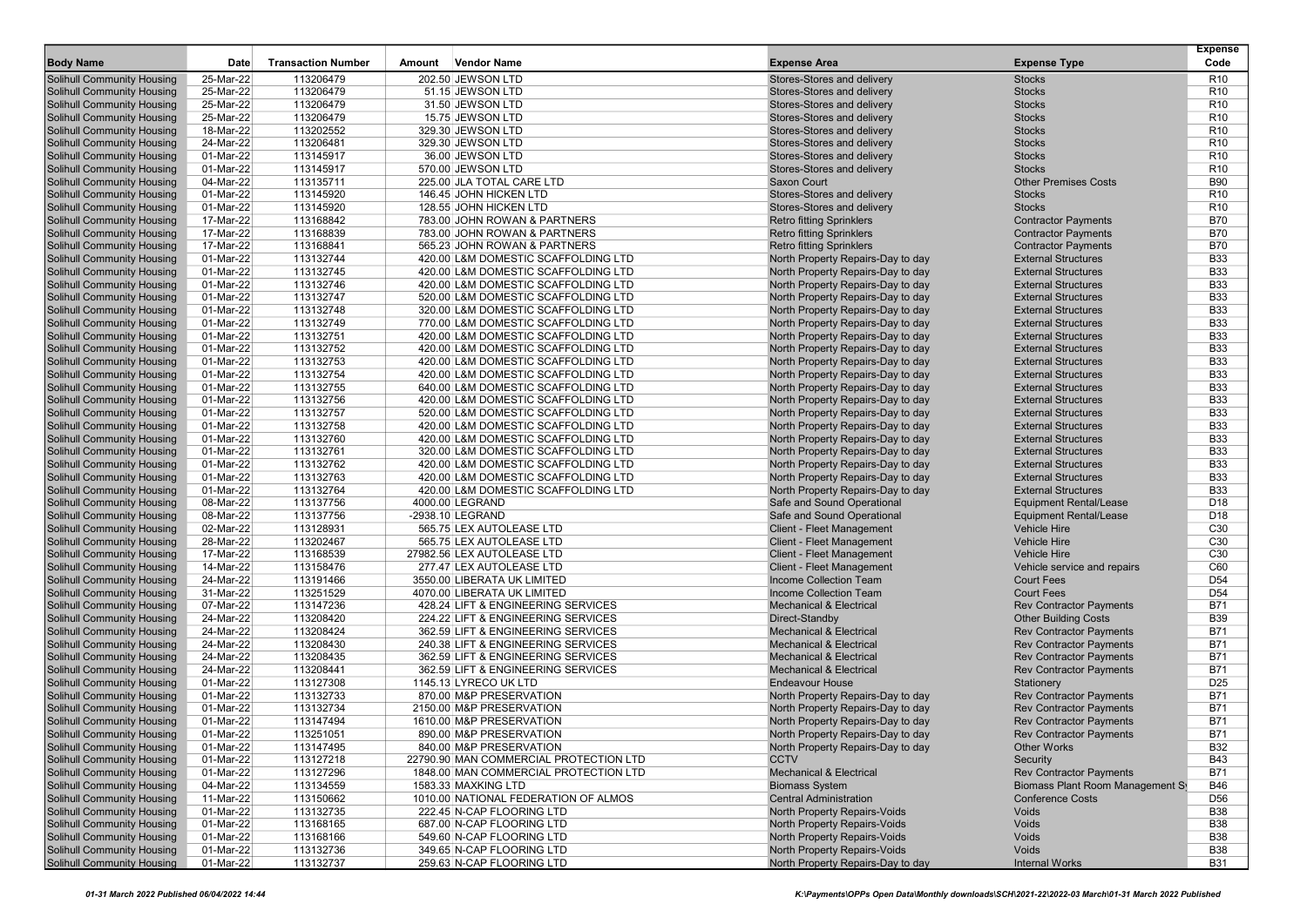|                                                                        |                        |                           |                                                        |                                                                        |                                            | <b>Expense</b>           |
|------------------------------------------------------------------------|------------------------|---------------------------|--------------------------------------------------------|------------------------------------------------------------------------|--------------------------------------------|--------------------------|
| <b>Body Name</b>                                                       | Date                   | <b>Transaction Number</b> | Vendor Name<br>Amount                                  | <b>Expense Area</b>                                                    | <b>Expense Type</b>                        | Code                     |
| <b>Solihull Community Housing</b>                                      | 01-Mar-22              | 113132740                 | 504.84 N-CAP FLOORING LTD                              | North Property Repairs-Day to day                                      | <b>Internal Works</b>                      | <b>B31</b>               |
| <b>Solihull Community Housing</b>                                      | 01-Mar-22              | 113132741                 | 349.65 N-CAP FLOORING LTD                              | North Property Repairs-Day to day                                      | <b>Internal Works</b>                      | <b>B31</b>               |
| <b>Solihull Community Housing</b>                                      | 01-Mar-22              | 113132742                 | 274.80 N-CAP FLOORING LTD                              | <b>North Property Repairs-Voids</b>                                    | <b>Voids</b>                               | <b>B38</b>               |
| <b>Solihull Community Housing</b>                                      | 01-Mar-22              | 113168167                 | 549.60 N-CAP FLOORING LTD<br>687.00 N-CAP FLOORING LTD | North Property Repairs-Voids                                           | Voids                                      | <b>B38</b>               |
| <b>Solihull Community Housing</b><br><b>Solihull Community Housing</b> | 01-Mar-22<br>02-Mar-22 | 113168168<br>113168169    | 328.50 N-CAP FLOORING LTD                              | North Property Repairs-Voids                                           | Voids<br><b>Internal Works</b>             | <b>B38</b><br><b>B31</b> |
| <b>Solihull Community Housing</b>                                      | 04-Mar-22              | 113168171                 | 576.96 N-CAP FLOORING LTD                              | North Property Repairs-Day to day<br>North Property Repairs-Day to day | <b>Internal Works</b>                      | <b>B31</b>               |
| <b>Solihull Community Housing</b>                                      | 22-Mar-22              | 113196729                 | 989.28 N-CAP FLOORING LTD                              | North Property Repairs-Voids                                           | Voids                                      | <b>B38</b>               |
| <b>Solihull Community Housing</b>                                      | 22-Mar-22              | 113196730                 | 391.56 N-CAP FLOORING LTD                              | North Property Repairs-Day to day                                      | <b>Internal Works</b>                      | <b>B31</b>               |
| <b>Solihull Community Housing</b>                                      | 25-Mar-22              | 113209391                 | 412.20 N-CAP FLOORING LTD                              | North Property Repairs-Voids                                           | Voids                                      | <b>B38</b>               |
| <b>Solihull Community Housing</b>                                      | 01-Mar-22              | 113167896                 | 2921.00 NERG LTD                                       | <b>Biomass System</b>                                                  | <b>Biomass Boilers</b>                     | <b>B45</b>               |
| <b>Solihull Community Housing</b>                                      | 01-Mar-22              | 113167897                 | 1778.00 NERG LTD                                       | <b>Biomass System</b>                                                  | <b>Biomass Boilers</b>                     | <b>B45</b>               |
| <b>Solihull Community Housing</b>                                      | 01-Mar-22              | 113167898                 | 1727.20 NERG LTD                                       | <b>Biomass System</b>                                                  | <b>Biomass Boilers</b>                     | <b>B45</b>               |
| <b>Solihull Community Housing</b>                                      | 01-Mar-22              | 113167899                 | 2115.82 NERG LTD                                       | <b>Biomass System</b>                                                  | <b>Biomass Boilers</b>                     | <b>B45</b>               |
| <b>Solihull Community Housing</b>                                      | 01-Mar-22              | 113167900                 | 1346.20 NERG LTD                                       | <b>Biomass System</b>                                                  | <b>Biomass Boilers</b>                     | <b>B45</b>               |
| <b>Solihull Community Housing</b>                                      | 01-Mar-22              | 113167901                 | 2296.16 NERG LTD                                       | <b>Biomass System</b>                                                  | <b>Biomass Boilers</b>                     | <b>B45</b>               |
| <b>Solihull Community Housing</b>                                      | 01-Mar-22              | 113167902                 | 2766.06 NERG LTD                                       | <b>Biomass System</b>                                                  | <b>Biomass Boilers</b>                     | <b>B45</b>               |
| <b>Solihull Community Housing</b>                                      | 01-Mar-22              | 113167903                 | 1216.66 NERG LTD                                       | <b>Biomass System</b>                                                  | <b>Biomass Boilers</b>                     | <b>B45</b>               |
| <b>Solihull Community Housing</b>                                      | 01-Mar-22              | 113167904                 | 3566.16 NERG LTD                                       | <b>Biomass System</b>                                                  | <b>Biomass Boilers</b>                     | <b>B45</b>               |
| <b>Solihull Community Housing</b>                                      | 01-Mar-22              | 113167905                 | 1371.60 NERG LTD                                       | <b>Biomass System</b>                                                  | <b>Biomass Boilers</b>                     | <b>B45</b>               |
| <b>Solihull Community Housing</b>                                      | 01-Mar-22              | 113167906                 | 2862.58 NERG LTD                                       | <b>Biomass System</b>                                                  | <b>Biomass Boilers</b>                     | <b>B45</b>               |
| <b>Solihull Community Housing</b>                                      | 01-Mar-22              | 113167907                 | 1264.92 NERG LTD                                       | <b>Biomass System</b>                                                  | <b>Biomass Boilers</b>                     | <b>B45</b>               |
| <b>Solihull Community Housing</b>                                      | 01-Mar-22              | 113167908                 | 2321.56 NERG LTD                                       | <b>Biomass System</b>                                                  | <b>Biomass Boilers</b>                     | <b>B45</b>               |
| <b>Solihull Community Housing</b>                                      | 01-Mar-22              | 113167909                 | 1275.08 NERG LTD                                       | <b>Biomass System</b>                                                  | <b>Biomass Boilers</b>                     | <b>B45</b>               |
| <b>Solihull Community Housing</b>                                      | 01-Mar-22              | 113167910                 | 1605.28 NERG LTD                                       | <b>Biomass System</b>                                                  | <b>Biomass Boilers</b>                     | <b>B45</b>               |
| <b>Solihull Community Housing</b>                                      | 01-Mar-22              | 113167911                 | 1539.24 NERG LTD                                       | <b>Biomass System</b>                                                  | <b>Biomass Boilers</b>                     | <b>B45</b>               |
| <b>Solihull Community Housing</b>                                      | 01-Mar-22              | 113167912                 | 1788.16 NERG LTD                                       | <b>Biomass System</b>                                                  | <b>Biomass Boilers</b>                     | <b>B45</b>               |
| <b>Solihull Community Housing</b>                                      | 01-Mar-22              | 113167913                 | 1798.32 NERG LTD                                       | <b>Biomass System</b>                                                  | <b>Biomass Boilers</b>                     | <b>B45</b>               |
| <b>Solihull Community Housing</b>                                      | 02-Mar-22              | 113128852                 | 891.61 NIYAA PEOPLE                                    | Development Team / M & E                                               | <b>Agency Staff</b>                        | A60                      |
| <b>Solihull Community Housing</b>                                      | 31-Mar-22              | 113251507<br>113251698    | 1392.30 NIYAA PEOPLE                                   | North Property Repairs-Day to day                                      | Pay: APT & C                               | A10<br>A60               |
| <b>Solihull Community Housing</b><br><b>Solihull Community Housing</b> | 31-Mar-22<br>31-Mar-22 | 113251505                 | 1867.32 NIYAA PEOPLE<br>1428.00 NIYAA PEOPLE           | <b>Retro fitting Sprinklers</b><br><b>MST Management</b>               | <b>Agency Staff</b><br><b>Agency Staff</b> | A60                      |
| <b>Solihull Community Housing</b>                                      | 30-Mar-22              | 113248474                 | 608.65 NIYAA PEOPLE                                    | Anti Graffiti Team                                                     | <b>Agency Staff</b>                        | A60                      |
| <b>Solihull Community Housing</b>                                      | 01-Mar-22              | 113127245                 | 836.57 NIYAA PEOPLE                                    | North Property Repairs-Day to day                                      | <b>Agency Staff</b>                        | A60                      |
| <b>Solihull Community Housing</b>                                      | 01-Mar-22              | 113127248                 | 858.40 NIYAA PEOPLE                                    | North Property Repairs-Day to day                                      | <b>Agency Staff</b>                        | A60                      |
| <b>Solihull Community Housing</b>                                      | 01-Mar-22              | 113127260                 | 680.00 NIYAA PEOPLE                                    | North Property Repairs-Day to day                                      | <b>Agency Staff</b>                        | A60                      |
| <b>Solihull Community Housing</b>                                      | 03-Mar-22              | 113133590                 | 1428.00 NIYAA PEOPLE                                   | <b>MST Management</b>                                                  | <b>Agency Staff</b>                        | A60                      |
| <b>Solihull Community Housing</b>                                      | 01-Mar-22              | 113127243                 | 568.80 NIYAA PEOPLE                                    | North Property Repairs-Day to day                                      | <b>Agency Staff</b>                        | A60                      |
| <b>Solihull Community Housing</b>                                      | 25-Mar-22              | 113196748                 | 1867.32 NIYAA PEOPLE                                   | <b>Retro fitting Sprinklers</b>                                        | <b>Agency Staff</b>                        | A60                      |
| <b>Solihull Community Housing</b>                                      | 25-Mar-22              | 113196751                 | 1386.35 NIYAA PEOPLE                                   | North Property Repairs-Day to day                                      | Pay: APT & C                               | A10                      |
| <b>Solihull Community Housing</b>                                      | 01-Mar-22              | 113127258                 | 485.28 NIYAA PEOPLE                                    | North Property Repairs-Day to day                                      | <b>Agency Staff</b>                        | A60                      |
| <b>Solihull Community Housing</b>                                      | 01-Mar-22              | 113127347                 | 836.57 NIYAA PEOPLE                                    | North Property Repairs-Day to day                                      | <b>Agency Staff</b>                        | A60                      |
| <b>Solihull Community Housing</b>                                      | 02-Mar-22              | 113128855                 | 1188.81 NIYAA PEOPLE                                   | Development Team / M & E                                               | <b>Agency Staff</b>                        | A60                      |
| <b>Solihull Community Housing</b>                                      | 01-Mar-22              | 113127355                 | 738.89 NIYAA PEOPLE                                    | North Property Repairs-Day to day                                      | <b>Agency Staff</b>                        | A60                      |
| <b>Solihull Community Housing</b>                                      | 01-Mar-22              | 113127356                 | 825.84 NIYAA PEOPLE                                    | North Property Repairs-Day to day                                      | <b>Agency Staff</b>                        | A60                      |
| <b>Solihull Community Housing</b>                                      | 01-Mar-22              | 113127350                 | 515.04 NIYAA PEOPLE                                    | North Property Repairs-Day to day                                      | <b>Agency Staff</b>                        | A60                      |
| <b>Solihull Community Housing</b>                                      | 01-Mar-22              | 113127339                 | 568.80 NIYAA PEOPLE                                    | Stores-Stores and delivery                                             | <b>Agency Staff</b>                        | A60                      |
| <b>Solihull Community Housing</b>                                      | 04-Mar-22              | 113135264                 | 892.50 NIYAA PEOPLE                                    | North Property Repairs-Day to day                                      | Pay: APT & C                               | A10                      |
| <b>Solihull Community Housing</b>                                      | 03-Mar-22              | 113133581                 | 1867.32 NIYAA PEOPLE                                   | <b>Retro fitting Sprinklers</b>                                        | <b>Agency Staff</b>                        | A60                      |
| <b>Solihull Community Housing</b>                                      | 01-Mar-22              | 113127358                 | 825.84 NIYAA PEOPLE                                    | North Property Repairs-Day to day                                      | <b>Agency Staff</b>                        | A60                      |
| <b>Solihull Community Housing</b>                                      | 01-Mar-22              | 113127357                 | 825.84 NIYAA PEOPLE                                    | North Property Repairs-Day to day                                      | <b>Agency Staff</b>                        | A60                      |
| <b>Solihull Community Housing</b>                                      | 01-Mar-22              | 113127352                 | 862.50 NIYAA PEOPLE                                    | North Property Repairs-Day to day                                      | <b>Agency Staff</b>                        | A60                      |
| Solihull Community Housing                                             | 03-Mar-22              | 113133584                 | 1428.00 NIYAA PEOPLE                                   | <b>MST Management</b>                                                  | <b>Agency Staff</b>                        | A60                      |
| <b>Solihull Community Housing</b><br><b>Solihull Community Housing</b> | 01-Mar-22<br>01-Mar-22 | 113127359<br>113127342    | 738.89 NIYAA PEOPLE<br>608.65 NIYAA PEOPLE             | North Property Repairs-Day to day<br>Stores-Stores and delivery        | <b>Agency Staff</b><br><b>Agency Staff</b> | A60<br>A60               |
| Solihull Community Housing                                             | 03-Mar-22              | 113133585                 | 1436.93 NIYAA PEOPLE                                   | North Property Repairs-Day to day                                      | Pay: APT & C                               | A10                      |
| <b>Solihull Community Housing</b>                                      | 01-Mar-22              | 113127256                 | 203.98 NIYAA PEOPLE                                    | <b>Capital Programmes</b>                                              | <b>Agency Staff</b>                        | A60                      |
| <b>Solihull Community Housing</b>                                      | 01-Mar-22              | 113127256                 | 732.12 NIYAA PEOPLE                                    | <b>Capital Programmes</b>                                              | <b>Agency Staff</b>                        | A60                      |
| <b>Solihull Community Housing</b>                                      | 01-Mar-22              | 113127344                 | 272.00 NIYAA PEOPLE                                    | Stores-Stores and delivery                                             | <b>Agency Staff</b>                        | A60                      |
| <b>Solihull Community Housing</b>                                      | 31-Mar-22              | 113251513                 | 521.40 NIYAA PEOPLE                                    | Business Support - MST Back Office Support                             | <b>Agency Staff</b>                        | A60                      |
| Solihull Community Housing                                             | 31-Mar-22              | 113251514                 | 643.06 NIYAA PEOPLE                                    | Business Support - MST Back Office Support                             | <b>Agency Staff</b>                        | A60                      |
| <b>Solihull Community Housing</b>                                      | 16-Mar-22              | 113166467                 | 738.89 NIYAA PEOPLE                                    | North Property Repairs-Day to day                                      | <b>Agency Staff</b>                        | A60                      |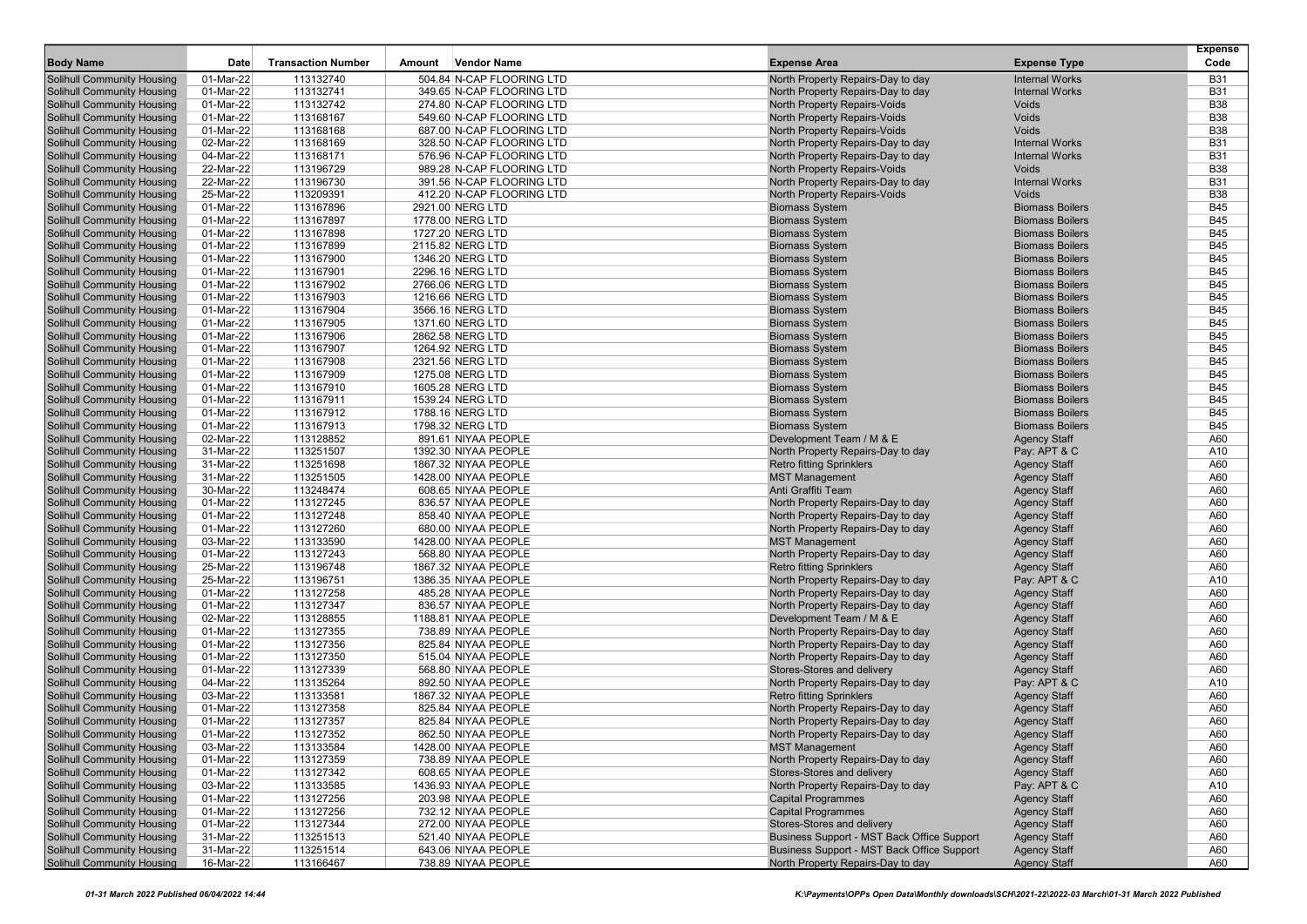|                                                                        |                        |                           |        |                                             |                                                         |                                            | <b>Expense</b> |
|------------------------------------------------------------------------|------------------------|---------------------------|--------|---------------------------------------------|---------------------------------------------------------|--------------------------------------------|----------------|
| <b>Body Name</b>                                                       | Date                   | <b>Transaction Number</b> | Amount | <b>Vendor Name</b>                          | <b>Expense Area</b>                                     | <b>Expense Type</b>                        | Code           |
| <b>Solihull Community Housing</b>                                      | 25-Mar-22              | 113195464                 |        | 1428.00 NIYAA PEOPLE                        | <b>MST Management</b>                                   | <b>Agency Staff</b>                        | A60            |
| <b>Solihull Community Housing</b>                                      | 25-Mar-22              | 113195466                 |        | 1867.32 NIYAA PEOPLE                        | <b>Retro fitting Sprinklers</b>                         | <b>Agency Staff</b>                        | A60            |
| <b>Solihull Community Housing</b>                                      | 16-Mar-22              | 113166471                 |        | 660.67 NIYAA PEOPLE                         | North Property Repairs-Day to day                       | <b>Agency Staff</b>                        | A60            |
| <b>Solihull Community Housing</b>                                      | 16-Mar-22              | 113166483                 |        | 836.57 NIYAA PEOPLE                         | North Property Repairs-Day to day                       | <b>Agency Staff</b>                        | A60            |
| <b>Solihull Community Housing</b>                                      | 14-Mar-22              | 113157477                 |        | 714.00 NIYAA PEOPLE                         | North Property Repairs-Day to day                       | Pay: APT & C                               | A10            |
| <b>Solihull Community Housing</b>                                      | 31-Mar-22              | 113251515                 |        | 334.12 NIYAA PEOPLE                         | Business Support - MST Back Office Support              | <b>Agency Staff</b>                        | A60            |
| <b>Solihull Community Housing</b>                                      | 31-Mar-22              | 113251515                 |        | 308.94 NIYAA PEOPLE                         | Business Support - MST Back Office Support              | <b>Agency Staff</b>                        | A60            |
| <b>Solihull Community Housing</b>                                      | 16-Mar-22              | 113166469                 |        | 660.67 NIYAA PEOPLE                         | North Property Repairs-Day to day                       | <b>Agency Staff</b>                        | A60            |
| <b>Solihull Community Housing</b>                                      | 16-Mar-22              | 113166470                 |        | 825.84 NIYAA PEOPLE                         | North Property Repairs-Day to day                       | <b>Agency Staff</b>                        | A60            |
| <b>Solihull Community Housing</b>                                      | 16-Mar-22              | 113166468                 |        | 738.89 NIYAA PEOPLE                         | North Property Repairs-Day to day                       | <b>Agency Staff</b>                        | A60            |
| <b>Solihull Community Housing</b>                                      | 10-Mar-22              | 113147577                 |        | 848.08 NIYAA PEOPLE                         | Housing Aid & Homelessness                              | <b>Agency Staff (Funded Posts)</b>         | A61            |
| Solihull Community Housing                                             | 10-Mar-22              | 113147575                 |        | 938.25 NIYAA PEOPLE                         | Housing Aid & Homelessness                              | <b>Agency Staff (Funded Posts)</b>         | A61            |
| Solihull Community Housing                                             | 25-Mar-22              | 113195465                 |        | 1407.18 NIYAA PEOPLE                        | North Property Repairs-Day to day                       | Pay: APT & C                               | A10            |
| <b>Solihull Community Housing</b>                                      | 16-Mar-22              | 113166485                 |        | 858.40 NIYAA PEOPLE                         | North Property Repairs-Day to day                       | <b>Agency Staff</b>                        | A60            |
| <b>Solihull Community Housing</b>                                      | 30-Mar-22              | 113248475                 |        | 608.65 NIYAA PEOPLE                         | Anti Graffiti Team                                      | <b>Agency Staff</b>                        | A60            |
| <b>Solihull Community Housing</b>                                      | 10-Mar-22              | 113147930                 |        | 1156.68 NIYAA PEOPLE                        | Development Team / M & E                                | <b>Agency Staff</b>                        | A60            |
| <b>Solihull Community Housing</b>                                      | 09-Mar-22              | 113145972                 |        | 936.10 NIYAA PEOPLE                         | <b>Capital Programmes</b>                               | <b>Agency Staff</b>                        | A60            |
| <b>Solihull Community Housing</b>                                      | 15-Mar-22              | 113165478                 |        | 738.89 NIYAA PEOPLE                         | North Property Repairs-Day to day                       | <b>Agency Staff</b>                        | A60            |
| <b>Solihull Community Housing</b>                                      | 22-Mar-22              | 113181092                 |        | 630.70 NIYAA PEOPLE                         | North Property Repairs-Day to day                       | Pay: APT & C                               | A10            |
| <b>Solihull Community Housing</b>                                      | 15-Mar-22              | 113165481                 |        | 825.84 NIYAA PEOPLE                         | North Property Repairs-Day to day                       | <b>Agency Staff</b>                        | A60            |
| <b>Solihull Community Housing</b><br>Solihull Community Housing        | 15-Mar-22              | 113165483                 |        | 837.00 NIYAA PEOPLE                         | North Property Repairs-Day to day<br>Anti Graffiti Team | <b>Agency Staff</b>                        | A60            |
|                                                                        | 30-Mar-22              | 113248477                 |        | 608.65 NIYAA PEOPLE                         |                                                         | <b>Agency Staff</b>                        | A60<br>A60     |
| <b>Solihull Community Housing</b>                                      | 24-Mar-22              | 113190473<br>113165476    |        | 1237.01 NIYAA PEOPLE<br>686.72 NIYAA PEOPLE | Development Team / M & E                                | <b>Agency Staff</b>                        | A60            |
| <b>Solihull Community Housing</b>                                      | 15-Mar-22<br>15-Mar-22 |                           |        |                                             | North Property Repairs-Day to day                       | <b>Agency Staff</b>                        |                |
| <b>Solihull Community Housing</b>                                      |                        | 113165470                 |        | 862.50 NIYAA PEOPLE                         | North Property Repairs-Day to day                       | <b>Agency Staff</b>                        | A60            |
| <b>Solihull Community Housing</b>                                      | 15-Mar-22              | 113165467<br>113166508    |        | 874.00 NIYAA PEOPLE                         | North Property Repairs-Day to day                       | <b>Agency Staff</b>                        | A60            |
| <b>Solihull Community Housing</b>                                      | 16-Mar-22              | 113166597                 |        | 643.06 NIYAA PEOPLE                         | Business Support - MST Back Office Support              | <b>Agency Staff</b>                        | A60<br>A61     |
| <b>Solihull Community Housing</b>                                      | 16-Mar-22<br>16-Mar-22 | 113166743                 |        | 938.25 NIYAA PEOPLE<br>220.92 NIYAA PEOPLE  | Housing Aid & Homelessness                              | <b>Agency Staff (Funded Posts)</b>         | A60            |
| <b>Solihull Community Housing</b><br><b>Solihull Community Housing</b> | 16-Mar-22              | 113166743                 |        | 715.18 NIYAA PEOPLE                         | <b>Capital Programmes</b><br><b>Capital Programmes</b>  | <b>Agency Staff</b>                        | A60            |
| <b>Solihull Community Housing</b>                                      | 15-Mar-22              | 113165479                 |        | 738.89 NIYAA PEOPLE                         | North Property Repairs-Day to day                       | <b>Agency Staff</b><br><b>Agency Staff</b> | A60            |
| <b>Solihull Community Housing</b>                                      | 15-Mar-22              | 113165477                 |        | 669.26 NIYAA PEOPLE                         | North Property Repairs-Day to day                       | <b>Agency Staff</b>                        | A60            |
| <b>Solihull Community Housing</b>                                      | 16-Mar-22              | 113166509                 |        | 680.00 NIYAA PEOPLE                         | <b>Retro fitting Sprinklers</b>                         | <b>Contractor Payments</b>                 | <b>B70</b>     |
| <b>Solihull Community Housing</b>                                      | 15-Mar-22              | 113165472                 |        | 565.20 NIYAA PEOPLE                         | Stores-Stores and delivery                              | <b>Agency Staff</b>                        | A60            |
| <b>Solihull Community Housing</b>                                      | 15-Mar-22              | 113165471                 |        | 501.08 NIYAA PEOPLE                         | North Property Repairs-Day to day                       | <b>Agency Staff</b>                        | A60            |
| Solihull Community Housing                                             | 30-Mar-22              | 113249266                 |        | 1204.88 NIYAA PEOPLE                        | Development Team / M & E                                | <b>Agency Staff</b>                        | A60            |
| <b>Solihull Community Housing</b>                                      | 28-Mar-22              | 113202492                 |        | 836.57 NIYAA PEOPLE                         | North Property Repairs-Day to day                       | <b>Agency Staff</b>                        | A60            |
| <b>Solihull Community Housing</b>                                      | 24-Mar-22              | 113192484                 |        | 1666.00 NIYAA PEOPLE                        | <b>MST Management</b>                                   | <b>Agency Staff</b>                        | A60            |
| <b>Solihull Community Housing</b>                                      | 24-Mar-22              | 113192485                 |        | 2082.50 NIYAA PEOPLE                        | <b>MST Management</b>                                   | <b>Agency Staff</b>                        | A60            |
| <b>Solihull Community Housing</b>                                      | 28-Mar-22              | 113202493                 |        | 851.00 NIYAA PEOPLE                         | North Property Repairs-Day to day                       | <b>Agency Staff</b>                        | A60            |
| <b>Solihull Community Housing</b>                                      | 30-Mar-22              | 113248464                 |        | 608.65 NIYAA PEOPLE                         | Anti Graffiti Team                                      | <b>Agency Staff</b>                        | A60            |
| <b>Solihull Community Housing</b>                                      | 23-Mar-22              | 113188320                 |        | 892.50 NIYAA PEOPLE                         | North Property Repairs-Day to day                       | Pay: APT & C                               | A10            |
| <b>Solihull Community Housing</b>                                      | 24-Mar-22              | 113193476                 |        | 1867.32 NIYAA PEOPLE                        | <b>Retro fitting Sprinklers</b>                         | <b>Agency Staff</b>                        | A60            |
| <b>Solihull Community Housing</b>                                      | 22-Mar-22              | 113182315                 |        | 936.10 NIYAA PEOPLE                         | <b>Capital Programmes</b>                               | <b>Agency Staff</b>                        | A60            |
| <b>Solihull Community Housing</b>                                      | 22-Mar-22              | 113182328                 |        | 750.60 NIYAA PEOPLE                         | Housing Aid & Homelessness                              | Agency Staff (Funded Posts)                | A61            |
| <b>Solihull Community Housing</b>                                      | 24-Mar-22              | 113193465                 |        | 1374.45 NIYAA PEOPLE                        | <b>Retro fitting Sprinklers</b>                         | <b>Agency Staff</b>                        | A60            |
| Solihull Community Housing                                             | 01-Mar-22              | 113137674                 |        | 648.71 OAKLEAF COMMERCIAL SERVICES LTD      | North Property Repairs-Day to day                       | <b>Internal Works</b>                      | <b>B31</b>     |
| <b>Solihull Community Housing</b>                                      | 01-Mar-22              | 113137675                 |        | 600.91 OAKLEAF COMMERCIAL SERVICES LTD      | Low Rise window Replacement                             | <b>Contractor Payments</b>                 | <b>B70</b>     |
| <b>Solihull Community Housing</b>                                      | 01-Mar-22              | 113137676                 |        | 600.91 OAKLEAF COMMERCIAL SERVICES LTD      | North Property Repairs-Day to day                       | <b>Internal Works</b>                      | <b>B31</b>     |
| Solihull Community Housing                                             | 01-Mar-22              | 113137677                 |        | 600.91 OAKLEAF COMMERCIAL SERVICES LTD      | North Property Repairs-Day to day                       | <b>Internal Works</b>                      | <b>B31</b>     |
| <b>Solihull Community Housing</b>                                      | 01-Mar-22              | 113137679                 |        | 282.61 OAKLEAF COMMERCIAL SERVICES LTD      | North Property Repairs-Day to day                       | <b>Internal Works</b>                      | <b>B31</b>     |
| <b>Solihull Community Housing</b>                                      | 01-Mar-22              | 113137680                 |        | 327.06 OAKLEAF COMMERCIAL SERVICES LTD      | North Property Repairs-Day to day                       | <b>Internal Works</b>                      | <b>B31</b>     |
| <b>Solihull Community Housing</b>                                      | 01-Mar-22              | 113137681                 |        | 441.13 OAKLEAF COMMERCIAL SERVICES LTD      | North Property Repairs-Day to day                       | <b>Internal Works</b>                      | <b>B31</b>     |
| <b>Solihull Community Housing</b>                                      | 01-Mar-22              | 113137684                 |        | 426.19 OAKLEAF COMMERCIAL SERVICES LTD      | North Property Repairs-Day to day                       | <b>Internal Works</b>                      | <b>B31</b>     |
| <b>Solihull Community Housing</b>                                      | 01-Mar-22              | 113137685                 |        | 457.40 OAKLEAF COMMERCIAL SERVICES LTD      | North Property Repairs-Day to day                       | <b>Internal Works</b>                      | <b>B31</b>     |
| <b>Solihull Community Housing</b>                                      | 01-Mar-22              | 113137686                 |        | 648.71 OAKLEAF COMMERCIAL SERVICES LTD      | Low Rise window Replacement                             | <b>Contractor Payments</b>                 | <b>B70</b>     |
| Solihull Community Housing                                             | 01-Mar-22              | 113137688                 |        | 366.47 OAKLEAF COMMERCIAL SERVICES LTD      | North Property Repairs-Day to day                       | <b>Internal Works</b>                      | <b>B31</b>     |
| <b>Solihull Community Housing</b>                                      | 01-Mar-22              | 113137690                 |        | 282.61 OAKLEAF COMMERCIAL SERVICES LTD      | North Property Repairs-Day to day                       | <b>Internal Works</b>                      | <b>B31</b>     |
| Solihull Community Housing                                             | 01-Mar-22              | 113137694                 |        | 213.09 OAKLEAF COMMERCIAL SERVICES LTD      | <b>North Property Repairs-Voids</b>                     | Voids                                      | <b>B38</b>     |
| <b>Solihull Community Housing</b>                                      | 01-Mar-22              | 113137696                 |        | 423.92 OAKLEAF COMMERCIAL SERVICES LTD      | North Property Repairs-Day to day                       | <b>Internal Works</b>                      | <b>B31</b>     |
| <b>Solihull Community Housing</b>                                      | 01-Mar-22              | 113137697                 |        | 334.49 OAKLEAF COMMERCIAL SERVICES LTD      | North Property Repairs-Day to day                       | <b>Internal Works</b>                      | <b>B31</b>     |
| <b>Solihull Community Housing</b>                                      | 01-Mar-22              | 113137699                 |        | 706.54 OAKLEAF COMMERCIAL SERVICES LTD      | North Property Repairs-Day to day                       | <b>Internal Works</b>                      | <b>B31</b>     |
|                                                                        |                        |                           |        |                                             |                                                         |                                            |                |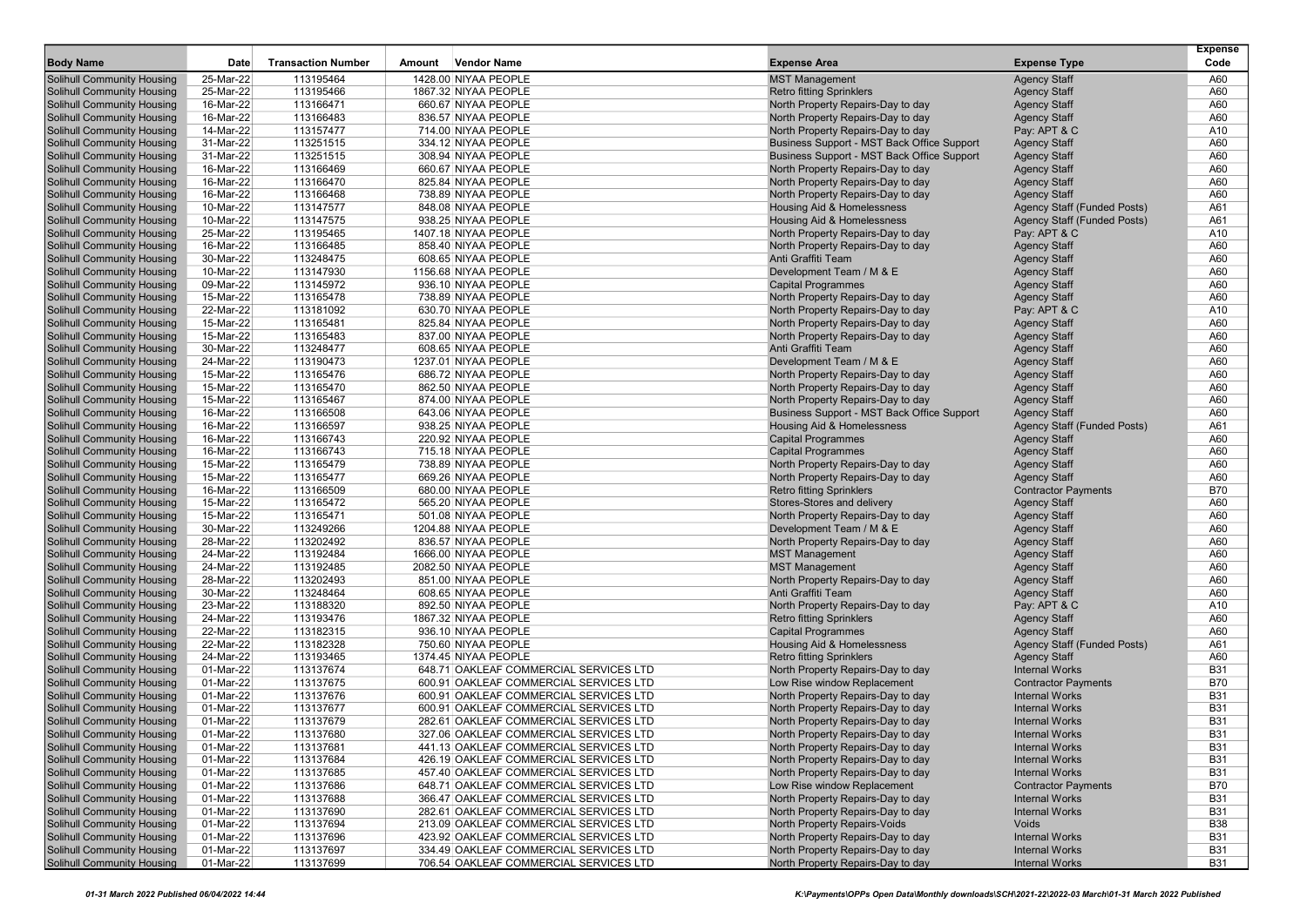| <b>Body Name</b>                                                       | Date                   | <b>Transaction Number</b> | Amount | <b>Vendor Name</b>                                                                 | <b>Expense Area</b>                                                      | <b>Expense Type</b>                                              | <b>Expense</b><br>Code   |
|------------------------------------------------------------------------|------------------------|---------------------------|--------|------------------------------------------------------------------------------------|--------------------------------------------------------------------------|------------------------------------------------------------------|--------------------------|
|                                                                        |                        |                           |        |                                                                                    |                                                                          |                                                                  |                          |
| <b>Solihull Community Housing</b>                                      | 01-Mar-22              | 113137700                 |        | 282.61 OAKLEAF COMMERCIAL SERVICES LTD                                             | North Property Repairs-Day to day                                        | <b>Internal Works</b>                                            | <b>B31</b>               |
| <b>Solihull Community Housing</b>                                      | 01-Mar-22              | 113131441                 |        | 5510.22 OAKLEAF COMMERCIAL SERVICES LTD                                            | Low Rise window Replacement                                              | <b>Contractor Payments</b>                                       | <b>B70</b>               |
| <b>Solihull Community Housing</b>                                      | 01-Mar-22              | 113131441                 |        | 6169.65 OAKLEAF COMMERCIAL SERVICES LTD                                            | Low Rise window Replacement                                              | <b>Contractor Payments</b>                                       | <b>B70</b><br><b>B70</b> |
| <b>Solihull Community Housing</b><br><b>Solihull Community Housing</b> | 01-Mar-22              | 113131441<br>113131441    |        | 5634.26 OAKLEAF COMMERCIAL SERVICES LTD                                            | Low Rise window Replacement                                              | <b>Contractor Payments</b>                                       | <b>B70</b>               |
| <b>Solihull Community Housing</b>                                      | 01-Mar-22<br>01-Mar-22 | 113131441                 |        | 5701.28 OAKLEAF COMMERCIAL SERVICES LTD<br>5798.32 OAKLEAF COMMERCIAL SERVICES LTD | Low Rise window Replacement<br>Low Rise window Replacement               | <b>Contractor Payments</b><br><b>Contractor Payments</b>         | <b>B70</b>               |
| <b>Solihull Community Housing</b>                                      | 01-Mar-22              | 113131441                 |        | 5659.55 OAKLEAF COMMERCIAL SERVICES LTD                                            | Low Rise window Replacement                                              | <b>Contractor Payments</b>                                       | <b>B70</b>               |
| <b>Solihull Community Housing</b>                                      | 01-Mar-22              | 113131441                 |        | 6267.89 OAKLEAF COMMERCIAL SERVICES LTD                                            | Low Rise window Replacement                                              | <b>Contractor Payments</b>                                       | <b>B70</b>               |
| <b>Solihull Community Housing</b>                                      | 01-Mar-22              | 113131441                 |        | 5659.55 OAKLEAF COMMERCIAL SERVICES LTD                                            | Low Rise window Replacement                                              | <b>Contractor Payments</b>                                       | <b>B70</b>               |
| <b>Solihull Community Housing</b>                                      | 01-Mar-22              | 113131441                 |        | 6424.74 OAKLEAF COMMERCIAL SERVICES LTD                                            | Low Rise window Replacement                                              | <b>Contractor Payments</b>                                       | <b>B70</b>               |
| <b>Solihull Community Housing</b>                                      | 01-Mar-22              | 113131441                 |        | 5711.24 OAKLEAF COMMERCIAL SERVICES LTD                                            | Low Rise window Replacement                                              | <b>Contractor Payments</b>                                       | <b>B70</b>               |
| <b>Solihull Community Housing</b>                                      | 01-Mar-22              | 113131441                 |        | 5843.48 OAKLEAF COMMERCIAL SERVICES LTD                                            | Low Rise window Replacement                                              | <b>Contractor Payments</b>                                       | <b>B70</b>               |
| <b>Solihull Community Housing</b>                                      | 01-Mar-22              | 113131441                 |        | 2621.59 OAKLEAF COMMERCIAL SERVICES LTD                                            | Low Rise window Replacement                                              | <b>Contractor Payments</b>                                       | <b>B70</b>               |
| <b>Solihull Community Housing</b>                                      | 01-Mar-22              | 113131441                 |        | 3920.47 OAKLEAF COMMERCIAL SERVICES LTD                                            | Low Rise window Replacement                                              | <b>Contractor Payments</b>                                       | <b>B70</b>               |
| <b>Solihull Community Housing</b>                                      | 01-Mar-22              | 113131441                 |        | 3468.83 OAKLEAF COMMERCIAL SERVICES LTD                                            | Low Rise window Replacement                                              | <b>Contractor Payments</b>                                       | <b>B70</b>               |
| <b>Solihull Community Housing</b>                                      | 08-Mar-22              | 113178507                 |        | 426.19 OAKLEAF COMMERCIAL SERVICES LTD                                             | North Property Repairs-Day to day                                        | <b>Internal Works</b>                                            | <b>B31</b>               |
| <b>Solihull Community Housing</b>                                      | 08-Mar-22              | 113208443                 |        | 707.46 OAKLEAF COMMERCIAL SERVICES LTD                                             | North Property Repairs-Voids                                             | Voids                                                            | <b>B38</b>               |
| <b>Solihull Community Housing</b>                                      | 08-Mar-22              | 113178509                 |        | 213.09 OAKLEAF COMMERCIAL SERVICES LTD                                             | North Property Repairs-Day to day                                        | <b>Internal Works</b>                                            | <b>B31</b>               |
| <b>Solihull Community Housing</b>                                      | 08-Mar-22              | 113178511                 |        | 426.19 OAKLEAF COMMERCIAL SERVICES LTD                                             | North Property Repairs-Day to day                                        | <b>Internal Works</b>                                            | <b>B31</b>               |
| <b>Solihull Community Housing</b>                                      | 08-Mar-22              | 113178513                 |        | 600.91 OAKLEAF COMMERCIAL SERVICES LTD                                             | North Property Repairs-Day to day                                        | <b>Internal Works</b>                                            | <b>B31</b>               |
| <b>Solihull Community Housing</b>                                      | 08-Mar-22              | 113178514                 |        | 446.20 OAKLEAF COMMERCIAL SERVICES LTD                                             | North Property Repairs-Day to day                                        | <b>Internal Works</b>                                            | <b>B31</b>               |
| <b>Solihull Community Housing</b>                                      | 08-Mar-22              | 113178516                 |        | 559.94 OAKLEAF COMMERCIAL SERVICES LTD                                             | <b>North Property Repairs-Voids</b>                                      | <b>Voids</b>                                                     | <b>B38</b>               |
| <b>Solihull Community Housing</b>                                      | 08-Mar-22              | 113178520                 |        | 213.09 OAKLEAF COMMERCIAL SERVICES LTD                                             | North Property Repairs-Day to day                                        | <b>Internal Works</b>                                            | <b>B31</b>               |
| <b>Solihull Community Housing</b>                                      | 08-Mar-22              | 113178522                 |        | 319.64 OAKLEAF COMMERCIAL SERVICES LTD                                             | North Property Repairs-Voids                                             | <b>Voids</b>                                                     | <b>B38</b>               |
| <b>Solihull Community Housing</b>                                      | 08-Mar-22              | 113178529                 |        | 282.61 OAKLEAF COMMERCIAL SERVICES LTD                                             | North Property Repairs-Day to day                                        | <b>Internal Works</b>                                            | <b>B31</b>               |
| <b>Solihull Community Housing</b>                                      | 08-Mar-22              | 113178530                 |        | 282.61 OAKLEAF COMMERCIAL SERVICES LTD                                             | North Property Repairs-Day to day                                        | <b>Internal Works</b>                                            | <b>B31</b>               |
| <b>Solihull Community Housing</b>                                      | 08-Mar-22              | 113208444                 |        | 706.55 OAKLEAF COMMERCIAL SERVICES LTD                                             | North Property Repairs-Day to day                                        | <b>Internal Works</b>                                            | <b>B31</b>               |
| <b>Solihull Community Housing</b>                                      | 08-Mar-22              | 113208445                 |        | 1115.79 OAKLEAF COMMERCIAL SERVICES LTD                                            | Low Rise window Replacement                                              | <b>Contractor Payments</b>                                       | <b>B70</b>               |
| <b>Solihull Community Housing</b>                                      | 08-Mar-22              | 113178533                 |        | 213.09 OAKLEAF COMMERCIAL SERVICES LTD                                             | North Property Repairs-Day to day                                        | <b>Internal Works</b>                                            | <b>B31</b>               |
| <b>Solihull Community Housing</b>                                      | 07-Mar-22              | 113136521                 |        | 227.25 OASIS UK LTD                                                                | <b>Endeavour House</b>                                                   | File Storage                                                     | D <sub>26</sub>          |
| <b>Solihull Community Housing</b>                                      | 01-Mar-22              | 113167765                 |        | 375.00 OPENVIEW SECURITY SOLUTIONS LTD                                             | <b>Retro fitting Sprinklers</b>                                          | <b>Contractor Payments</b>                                       | <b>B70</b>               |
| <b>Solihull Community Housing</b>                                      | 01-Mar-22              | 113167766                 |        | 1339.97 OPENVIEW SECURITY SOLUTIONS LTD                                            | <b>Mechanical &amp; Electrical</b>                                       | <b>Rev Contractor Payments</b>                                   | <b>B71</b>               |
| <b>Solihull Community Housing</b>                                      | 01-Mar-22              | 113167767                 |        | 219.45 OPENVIEW SECURITY SOLUTIONS LTD                                             | <b>Mechanical &amp; Electrical</b>                                       | <b>Rev Contractor Payments</b>                                   | <b>B71</b>               |
| <b>Solihull Community Housing</b>                                      | 01-Mar-22              | 113167779                 |        | 247.56 OPENVIEW SECURITY SOLUTIONS LTD                                             | <b>Mechanical &amp; Electrical</b>                                       | <b>Rev Contractor Payments</b>                                   | <b>B71</b>               |
| <b>Solihull Community Housing</b>                                      | 01-Mar-22              | 113167783                 |        | 718.68 OPENVIEW SECURITY SOLUTIONS LTD                                             | <b>Mechanical &amp; Electrical</b>                                       | <b>Rev Contractor Payments</b>                                   | <b>B71</b>               |
| <b>Solihull Community Housing</b>                                      | 01-Mar-22              | 113167798                 |        | 2229.86 OPENVIEW SECURITY SOLUTIONS LTD                                            | <b>Mechanical &amp; Electrical</b>                                       | <b>Rev Contractor Payments</b>                                   | <b>B71</b>               |
| <b>Solihull Community Housing</b>                                      | 01-Mar-22              | 113167801                 |        | 247.56 OPENVIEW SECURITY SOLUTIONS LTD                                             | <b>Mechanical &amp; Electrical</b>                                       | <b>Rev Contractor Payments</b>                                   | <b>B71</b>               |
| <b>Solihull Community Housing</b>                                      | 01-Mar-22              | 113167809                 |        | 247.56 OPENVIEW SECURITY SOLUTIONS LTD                                             | <b>Mechanical &amp; Electrical</b>                                       | <b>Rev Contractor Payments</b>                                   | <b>B71</b>               |
| <b>Solihull Community Housing</b>                                      | 01-Mar-22<br>01-Mar-22 | 113167816                 |        | 2338.19 OPENVIEW SECURITY SOLUTIONS LTD                                            | <b>Mechanical &amp; Electrical</b>                                       | <b>Rev Contractor Payments</b>                                   | <b>B71</b>               |
| <b>Solihull Community Housing</b>                                      |                        | 113167832                 |        | 247.56 OPENVIEW SECURITY SOLUTIONS LTD<br>247.56 OPENVIEW SECURITY SOLUTIONS LTD   | <b>Mechanical &amp; Electrical</b><br><b>Mechanical &amp; Electrical</b> | <b>Rev Contractor Payments</b>                                   | <b>B71</b><br><b>B71</b> |
| <b>Solihull Community Housing</b><br><b>Solihull Community Housing</b> | 01-Mar-22<br>02-Mar-22 | 113167852<br>113167877    |        | 247.56 OPENVIEW SECURITY SOLUTIONS LTD                                             | <b>Mechanical &amp; Electrical</b>                                       | <b>Rev Contractor Payments</b><br><b>Rev Contractor Payments</b> | <b>B71</b>               |
| <b>Solihull Community Housing</b>                                      | 01-Mar-22              | 113208442                 |        | 1856.10 OPENVIEW SECURITY SOLUTIONS LTD                                            | <b>Mechanical &amp; Electrical</b>                                       | <b>Rev Contractor Payments</b>                                   | <b>B71</b>               |
| <b>Solihull Community Housing</b>                                      | 01-Mar-22              | 113251022                 |        | 960.00 OPENVIEW SECURITY SOLUTIONS LTD                                             | Business Support - MST Back Office Support                               | <b>Other Premises Costs</b>                                      | <b>B90</b>               |
| <b>Solihull Community Housing</b>                                      | 01-Mar-22              | 113251023                 |        | 4084.72 OPENVIEW SECURITY SOLUTIONS LTD                                            | <b>Fire Protection Works</b>                                             | <b>Contractor Payments</b>                                       | <b>B70</b>               |
| <b>Solihull Community Housing</b>                                      | 01-Mar-22              | 113167888                 |        | 2380.89 OPENVIEW SECURITY SOLUTIONS LTD                                            | <b>Mechanical &amp; Electrical</b>                                       | <b>Rev Contractor Payments</b>                                   | <b>B71</b>               |
| Solihull Community Housing                                             | 01-Mar-22              | 113167889                 |        | 2380.89 OPENVIEW SECURITY SOLUTIONS LTD                                            | <b>Mechanical &amp; Electrical</b>                                       | <b>Rev Contractor Payments</b>                                   | <b>B71</b>               |
| <b>Solihull Community Housing</b>                                      | 01-Mar-22              | 113167890                 |        | 2380.89 OPENVIEW SECURITY SOLUTIONS LTD                                            | <b>Mechanical &amp; Electrical</b>                                       | <b>Rev Contractor Payments</b>                                   | <b>B71</b>               |
| <b>Solihull Community Housing</b>                                      | 01-Mar-22              | 113251028                 |        | 2142.80 OPENVIEW SECURITY SOLUTIONS LTD                                            | <b>Mechanical &amp; Electrical</b>                                       | <b>Rev Contractor Payments</b>                                   | <b>B71</b>               |
| <b>Solihull Community Housing</b>                                      | 01-Mar-22              | 113124706                 |        | 488.92 ORBIS PROTECT LIMITED                                                       | <b>North Property Repairs-Voids</b>                                      | <b>Voids</b>                                                     | <b>B38</b>               |
| <b>Solihull Community Housing</b>                                      | 01-Mar-22              | 113124707                 |        | 341.72 ORBIS PROTECT LIMITED                                                       | <b>North Property Repairs-Voids</b>                                      | Voids                                                            | <b>B38</b>               |
| <b>Solihull Community Housing</b>                                      | 01-Mar-22              | 113124712                 |        | 467.22 ORBIS PROTECT LIMITED                                                       | North Property Repairs-Voids                                             | Voids                                                            | <b>B38</b>               |
| Solihull Community Housing                                             | 01-Mar-22              | 113124729                 |        | 345.16 ORBIS PROTECT LIMITED                                                       | North Property Repairs-Voids                                             | Voids                                                            | <b>B38</b>               |
| <b>Solihull Community Housing</b>                                      | 01-Mar-22              | 113124765                 |        | 237.34 ORBIS PROTECT LIMITED                                                       | North Property Repairs-Voids                                             | Voids                                                            | <b>B38</b>               |
| <b>Solihull Community Housing</b>                                      | 01-Mar-22              | 113124767                 |        | 227.02 ORBIS PROTECT LIMITED                                                       | North Property Repairs-Voids                                             | Voids                                                            | <b>B38</b>               |
| <b>Solihull Community Housing</b>                                      | 01-Mar-22              | 113124771                 |        | 226.54 ORBIS PROTECT LIMITED                                                       | <b>North Property Repairs-Voids</b>                                      | Voids                                                            | <b>B38</b>               |
| Solihull Community Housing                                             | 10-Mar-22              | 113147668                 |        | 625.30 ORBIS PROTECT LIMITED                                                       | Ipswich House                                                            | Cleaning                                                         | <b>B50</b>               |
| Solihull Community Housing                                             | 17-Mar-22              | 113178536                 |        | 273.14 ORBIS PROTECT LIMITED                                                       | North Property Repairs-Voids                                             | Voids                                                            | <b>B38</b>               |
| Solihull Community Housing                                             | 17-Mar-22              | 113178560                 |        | 309.22 ORBIS PROTECT LIMITED                                                       | North Property Repairs-Voids                                             | Voids                                                            | <b>B38</b>               |
| <b>Solihull Community Housing</b>                                      | 17-Mar-22              | 113178569                 |        | 255.31 ORBIS PROTECT LIMITED                                                       | North Property Repairs-Voids                                             | Voids                                                            | <b>B38</b>               |
| <b>Solihull Community Housing</b>                                      | 17-Mar-22              | 113178585                 |        | 219.37 ORBIS PROTECT LIMITED                                                       | North Property Repairs-Voids                                             | Voids                                                            | <b>B38</b>               |
| <b>Solihull Community Housing</b>                                      | 17-Mar-22              | 113178591                 |        | 362.85 ORBIS PROTECT LIMITED                                                       | North Property Repairs-Voids                                             | Voids                                                            | <b>B38</b>               |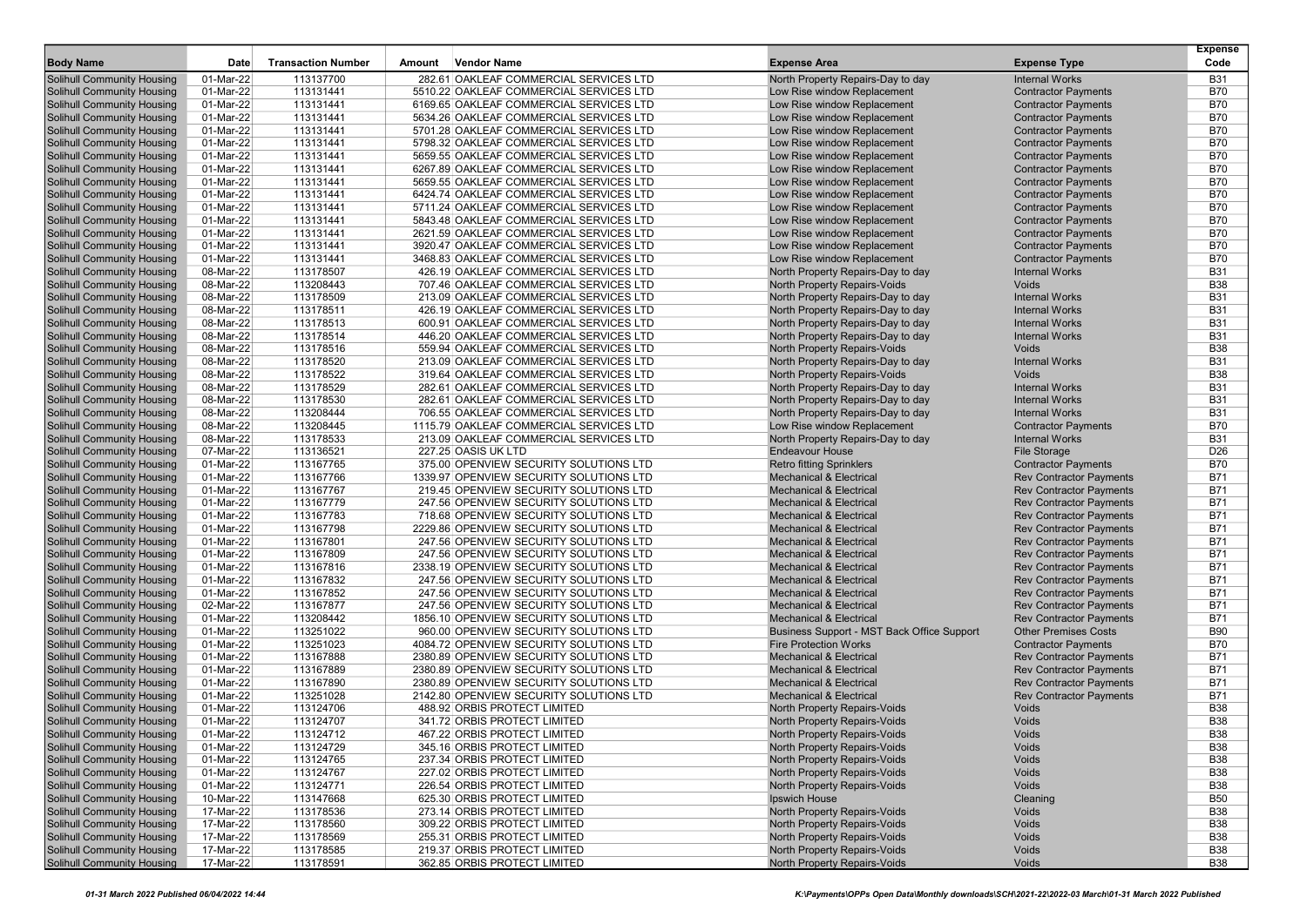| <b>Body Name</b>                                                       | Date                   | <b>Transaction Number</b> | Amount     | Vendor Name                                                  | <b>Expense Area</b>                                                 | <b>Expense Type</b>               | <b>Expense</b><br>Code   |
|------------------------------------------------------------------------|------------------------|---------------------------|------------|--------------------------------------------------------------|---------------------------------------------------------------------|-----------------------------------|--------------------------|
| <b>Solihull Community Housing</b>                                      | 17-Mar-22              | 113178594                 |            | 291.42 ORBIS PROTECT LIMITED                                 | <b>North Property Repairs-Voids</b>                                 | Voids                             | <b>B38</b>               |
| <b>Solihull Community Housing</b>                                      | 17-Mar-22              | 113178597                 |            | 488.92 ORBIS PROTECT LIMITED                                 | North Property Repairs-Voids                                        | Voids                             | <b>B38</b>               |
| <b>Solihull Community Housing</b>                                      | 17-Mar-22              | 113178605                 |            | 704.56 ORBIS PROTECT LIMITED                                 | North Property Repairs-Voids                                        | Voids                             | <b>B38</b>               |
| <b>Solihull Community Housing</b>                                      | 17-Mar-22              | 113178606                 |            | 255.31 ORBIS PROTECT LIMITED                                 | North Property Repairs-Voids                                        | Voids                             | <b>B38</b>               |
| <b>Solihull Community Housing</b>                                      | 17-Mar-22              | 113178618                 |            | 327.19 ORBIS PROTECT LIMITED                                 | <b>North Property Repairs-Voids</b>                                 | Voids                             | <b>B38</b>               |
| <b>Solihull Community Housing</b>                                      | 17-Mar-22              | 113178619                 |            | 435.01 ORBIS PROTECT LIMITED                                 | <b>North Property Repairs-Voids</b>                                 | Voids                             | <b>B38</b>               |
| <b>Solihull Community Housing</b>                                      | 17-Mar-22              | 113178622                 |            | 381.10 ORBIS PROTECT LIMITED                                 | North Property Repairs-Voids                                        | Voids                             | <b>B38</b>               |
| <b>Solihull Community Housing</b>                                      | 17-Mar-22              | 113178625                 |            | 321.02 ORBIS PROTECT LIMITED                                 | <b>North Property Repairs-Voids</b>                                 | Voids                             | <b>B38</b>               |
| <b>Solihull Community Housing</b>                                      | 21-Mar-22              | 113178631                 |            | 1320.00 ORBIS PROTECT LIMITED                                | <b>North Property Repairs-Voids</b>                                 | Voids                             | <b>B38</b>               |
| <b>Solihull Community Housing</b>                                      | 21-Mar-22              | 113178632                 |            | 1100.00 ORBIS PROTECT LIMITED                                | North Property Repairs-Day to day                                   | <b>External Structures</b>        | <b>B33</b>               |
| <b>Solihull Community Housing</b>                                      | 21-Mar-22              | 113178633                 |            | 385.00 ORBIS PROTECT LIMITED                                 | North Property Repairs-Voids<br><b>North Property Repairs-Voids</b> | Voids                             | <b>B38</b><br><b>B38</b> |
| <b>Solihull Community Housing</b><br><b>Solihull Community Housing</b> | 24-Mar-22              | 113209047                 |            | 226.84 ORBIS PROTECT LIMITED<br>704.56 ORBIS PROTECT LIMITED | North Property Repairs-Voids                                        | Voids<br>Voids                    | <b>B38</b>               |
| <b>Solihull Community Housing</b>                                      | 24-Mar-22<br>24-Mar-22 | 113209050<br>113209054    |            | 506.89 ORBIS PROTECT LIMITED                                 | North Property Repairs-Voids                                        | Voids                             | <b>B38</b>               |
| Solihull Community Housing                                             | 24-Mar-22              | 113209065                 |            | 273.28 ORBIS PROTECT LIMITED                                 | North Property Repairs-Voids                                        | Voids                             | <b>B38</b>               |
| <b>Solihull Community Housing</b>                                      | 24-Mar-22              | 113209076                 |            | 345.16 ORBIS PROTECT LIMITED                                 | North Property Repairs-Voids                                        | Voids                             | <b>B38</b>               |
| <b>Solihull Community Housing</b>                                      | 24-Mar-22              | 113209085                 |            | 291.25 ORBIS PROTECT LIMITED                                 | North Property Repairs-Voids                                        | Voids                             | <b>B38</b>               |
| <b>Solihull Community Housing</b>                                      | 24-Mar-22              | 113209087                 |            | 341.58 ORBIS PROTECT LIMITED                                 | <b>North Property Repairs-Voids</b>                                 | Voids                             | <b>B38</b>               |
| Solihull Community Housing                                             | 24-Mar-22              | 113209092                 |            | 452.98 ORBIS PROTECT LIMITED                                 | <b>North Property Repairs-Voids</b>                                 | Voids                             | <b>B38</b>               |
| <b>Solihull Community Housing</b>                                      | 09-Mar-22              | 113161508                 |            | 331.62 ORBIS PROTECT LIMITED                                 | North Property Repairs-Voids                                        | Voids                             | <b>B38</b>               |
| Solihull Community Housing                                             | 28-Mar-22              | 113251031                 |            | 271.43 ORBIS PROTECT LIMITED                                 | <b>North Property Repairs-Voids</b>                                 | Voids                             | <b>B38</b>               |
| <b>Solihull Community Housing</b>                                      | 01-Mar-22              | 113124802                 |            | 255.57 ORBIS PROTECT LIMITED                                 | North Property Repairs-Day to day                                   | <b>Environmental Improvements</b> | <b>B37</b>               |
| <b>Solihull Community Housing</b>                                      | 01-Mar-22              | 113124811                 |            | 386.74 ORBIS PROTECT LIMITED                                 | <b>North Property Repairs-Voids</b>                                 | Voids                             | <b>B38</b>               |
| Solihull Community Housing                                             | 01-Mar-22              | 113124815                 |            | 345.97 ORBIS PROTECT LIMITED                                 | North Property Repairs-Voids                                        | Voids                             | <b>B38</b>               |
| <b>Solihull Community Housing</b>                                      | 01-Mar-22              | 113124816                 |            | 300.26 ORBIS PROTECT LIMITED                                 | <b>North Property Repairs-Voids</b>                                 | Voids                             | <b>B38</b>               |
| <b>Solihull Community Housing</b>                                      | 01-Mar-22              | 113161515                 |            | 425.00 ORBIS PROTECT LIMITED                                 | <b>North Property Repairs-Voids</b>                                 | <b>Voids</b>                      | <b>B38</b>               |
| <b>Solihull Community Housing</b>                                      | 11-Mar-22              | 113161518                 |            | 425.00 ORBIS PROTECT LIMITED                                 | North Property Repairs-Day to day                                   | <b>Internal Works</b>             | <b>B31</b>               |
| <b>Solihull Community Housing</b>                                      | 01-Mar-22              | 113124829                 |            | 322.61 ORBIS PROTECT LIMITED                                 | <b>North Property Repairs-Voids</b>                                 | Voids                             | <b>B38</b>               |
| <b>Solihull Community Housing</b>                                      | 28-Mar-22              | 113251033                 |            | 291.63 ORBIS PROTECT LIMITED                                 | <b>North Property Repairs-Voids</b>                                 | Voids                             | <b>B38</b>               |
| <b>Solihull Community Housing</b>                                      | 28-Mar-22              | 113251034                 |            | 245.02 ORBIS PROTECT LIMITED                                 | <b>North Property Repairs-Voids</b>                                 | Voids                             | <b>B38</b>               |
| <b>Solihull Community Housing</b>                                      | 09-Mar-22              | 113161519                 |            | 304.04 ORBIS PROTECT LIMITED                                 | North Property Repairs-Voids                                        | Voids                             | <b>B38</b>               |
| <b>Solihull Community Housing</b>                                      | 28-Mar-22              | 113251045                 |            | 285.42 ORBIS PROTECT LIMITED                                 | North Property Repairs-Voids                                        | Voids                             | <b>B38</b>               |
| <b>Solihull Community Housing</b>                                      | 01-Mar-22              | 113124832                 |            | 397.36 ORBIS PROTECT LIMITED                                 | North Property Repairs-Voids                                        | Voids                             | <b>B38</b>               |
| <b>Solihull Community Housing</b>                                      | 09-Mar-22              | 113161520                 |            | 279.98 ORBIS PROTECT LIMITED                                 | North Property Repairs-Voids                                        | Voids                             | <b>B38</b>               |
| <b>Solihull Community Housing</b>                                      | 01-Mar-22              | 113124844                 |            | 330.21 ORBIS PROTECT LIMITED                                 | <b>North Property Repairs-Voids</b>                                 | Voids                             | <b>B38</b>               |
| <b>Solihull Community Housing</b>                                      | 01-Mar-22              | 113161521                 |            | 350.19 ORBIS PROTECT LIMITED                                 | North Property Repairs-Voids                                        | Voids                             | <b>B38</b>               |
| <b>Solihull Community Housing</b>                                      | 01-Mar-22              | 113124850                 |            | 361.89 ORBIS PROTECT LIMITED                                 | North Property Repairs-Voids                                        | Voids                             | <b>B38</b>               |
| <b>Solihull Community Housing</b>                                      | 11-Mar-22              | 113161522                 |            | 309.22 ORBIS PROTECT LIMITED                                 | <b>North Property Repairs-Voids</b>                                 | Voids                             | <b>B38</b>               |
| <b>Solihull Community Housing</b>                                      | 01-Mar-22              | 113124854                 |            | 363.13 ORBIS PROTECT LIMITED                                 | <b>North Property Repairs-Voids</b>                                 | Voids                             | <b>B38</b>               |
| <b>Solihull Community Housing</b>                                      | 09-Mar-22              | 113161534                 |            | 291.25 ORBIS PROTECT LIMITED                                 | <b>North Property Repairs-Voids</b>                                 | Voids<br>Voids                    | <b>B38</b><br><b>B38</b> |
| <b>Solihull Community Housing</b><br><b>Solihull Community Housing</b> | 09-Mar-22<br>09-Mar-22 | 113161535<br>113161536    |            | 373.42 ORBIS PROTECT LIMITED<br>884.26 ORBIS PROTECT LIMITED | North Property Repairs-Voids                                        | Voids                             | <b>B38</b>               |
| <b>Solihull Community Housing</b>                                      | 09-Mar-22              | 113161537                 |            | 251.34 ORBIS PROTECT LIMITED                                 | <b>North Property Repairs-Voids</b><br>North Property Repairs-Voids | Voids                             | <b>B38</b>               |
| <b>Solihull Community Housing</b>                                      | 04-Mar-22              | 113134550                 |            | 3700.00 ORBIS PROTECT LIMITED                                | <b>Call Centre</b>                                                  | Other Fees & Charges              | D <sub>59</sub>          |
| <b>Solihull Community Housing</b>                                      | 23-Mar-22              | 113206487                 |            | 10318.70 PACE PETROLEUM LTD                                  | Stores-Stores and delivery                                          | <b>Stocks</b>                     | R <sub>10</sub>          |
| <b>Solihull Community Housing</b>                                      | 22-Mar-22              | 113178669                 |            | 895.00 PARTRIDGE HOMES                                       | <b>Syrian Family Properties</b>                                     | Rents                             | <b>B22</b>               |
| <b>Solihull Community Housing</b>                                      | 04-Mar-22              | 113134862                 | 321.96 PPL |                                                              | <b>Endeavour House</b>                                              | <b>General Building Costs</b>     | <b>B30</b>               |
| <b>Solihull Community Housing</b>                                      | 04-Mar-22              | 113134862                 | 321.96 PPL |                                                              | Business Support - MST Back Office Support                          | <b>Other Premises Costs</b>       | <b>B90</b>               |
| <b>Solihull Community Housing</b>                                      | 14-Mar-22              | 113157596                 |            | 1990.00 QUANTA TRAINING LTD                                  | Training                                                            | Training                          | A80                      |
| <b>Solihull Community Housing</b>                                      | 01-Mar-22              | 113147669                 |            | 4583.62 R S MILLER ROOFING(WOLVERHAMPTON) LTD                | <b>Pitched Re-roofing</b>                                           | <b>Contractor Payments</b>        | <b>B70</b>               |
| <b>Solihull Community Housing</b>                                      | 01-Mar-22              | 113147669                 |            | 4583.62 R S MILLER ROOFING(WOLVERHAMPTON) LTD                | <b>Pitched Re-roofing</b>                                           | <b>Contractor Payments</b>        | <b>B70</b>               |
| <b>Solihull Community Housing</b>                                      | 29-Mar-22              | 113249125                 |            | 21331.54 R S MILLER ROOFING(WOLVERHAMPTON) LTD               | <b>Pitched Re-roofing</b>                                           | <b>Contractor Payments</b>        | <b>B70</b>               |
| <b>Solihull Community Housing</b>                                      | 23-Mar-22              | 113188318                 |            | 318.62 RAPIDE COMMUNICATION LIMITED                          | North Property Repairs-Day to day                                   | <b>Materials</b>                  | D13                      |
| <b>Solihull Community Housing</b>                                      | 23-Mar-22              | 113188318                 |            | 590.54 RAPIDE COMMUNICATION LIMITED                          | North Property Repairs-Day to day                                   | <b>Materials</b>                  | D <sub>13</sub>          |
| <b>Solihull Community Housing</b>                                      | 23-Mar-22              | 113188319                 |            | 955.22 RAPIDE COMMUNICATION LIMITED                          | North Property Repairs-Day to day                                   | <b>Materials</b>                  | D13                      |
| <b>Solihull Community Housing</b>                                      | 15-Mar-22              | 113164812                 |            | 2700.00 REDACTED PERSONAL INFORMATION                        | <b>Syrian Family Properties</b>                                     | Rents                             | <b>B22</b>               |
| <b>Solihull Community Housing</b>                                      | 10-Mar-22              | 113147936                 |            | 3739.84 REDACTED PERSONAL INFORMATION                        | <b>Private Sector Leasing</b>                                       | Rents                             | <b>B22</b>               |
| <b>Solihull Community Housing</b>                                      | 10-Mar-22              | 113146537                 |            | 2000.00 REDACTED PERSONAL INFORMATION                        | Movement Incentive Scheme                                           | <b>Other Building Costs</b>       | <b>B39</b>               |
| <b>Solihull Community Housing</b>                                      | 04-Mar-22              | 113135712                 |            | 1000.00 REDACTED PERSONAL INFORMATION                        | <b>Kingshurst Project</b>                                           | <b>Relocation Costs</b>           | <b>B82</b>               |
| <b>Solihull Community Housing</b>                                      | 22-Mar-22              | 113180651                 |            | 6283.04 REDACTED PERSONAL INFORMATION                        | Kingshurst Project                                                  | <b>Relocation Costs</b>           | <b>B82</b>               |
| Solihull Community Housing                                             | 14-Mar-22              | 113153470                 |            | 1000.00 REDACTED PERSONAL INFORMATION                        | Kingshurst Project                                                  | <b>Relocation Costs</b>           | B82                      |
| <b>Solihull Community Housing</b>                                      | 30-Mar-22              | 113249300                 |            | 1000.00 REDACTED PERSONAL INFORMATION                        | Kingshurst Project                                                  | <b>Relocation Costs</b>           | B82                      |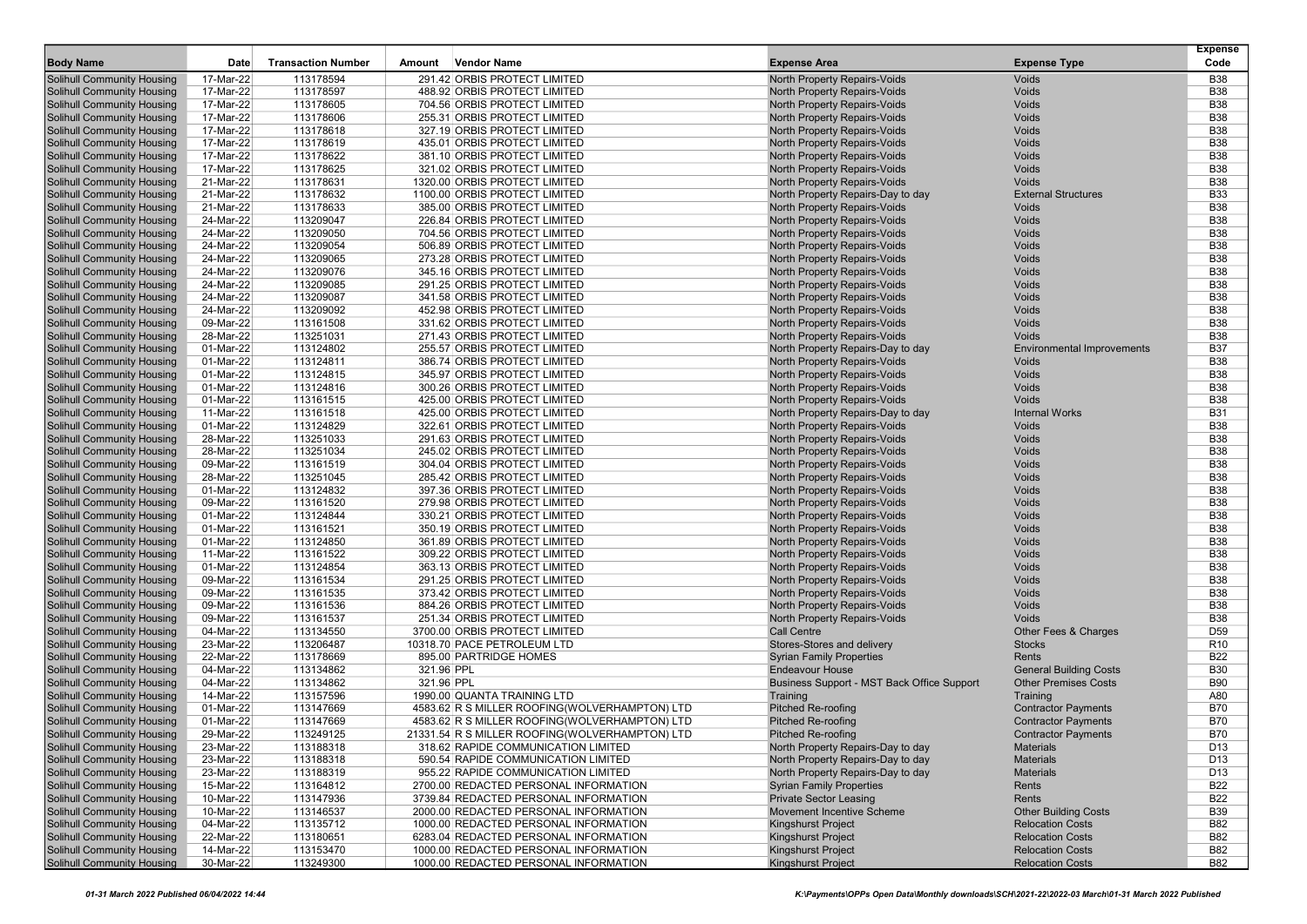|                                                                        |                        |                           |        |                                                             |                                                         |                                          | <b>Expense</b>                     |
|------------------------------------------------------------------------|------------------------|---------------------------|--------|-------------------------------------------------------------|---------------------------------------------------------|------------------------------------------|------------------------------------|
| <b>Body Name</b>                                                       | Date                   | <b>Transaction Number</b> | Amount | <b>Vendor Name</b>                                          | <b>Expense Area</b>                                     | <b>Expense Type</b>                      | Code                               |
| Solihull Community Housing                                             | 08-Mar-22              | 113140547                 |        | 3440.58 REDACTED PERSONAL INFORMATION                       | <b>Private Sector Leasing</b>                           | Rents                                    | <b>B22</b>                         |
| <b>Solihull Community Housing</b>                                      | 18-Mar-22              | 113170472                 |        | 1863.09 REDACTED PERSONAL INFORMATION                       | <b>Movement Incentive Scheme</b>                        | <b>Other Building Costs</b>              | <b>B39</b>                         |
| <b>Solihull Community Housing</b>                                      | 10-Mar-22              | 113147938                 |        | 4038.84 REDACTED PERSONAL INFORMATION                       | <b>Private Sector Leasing</b>                           | Rents                                    | <b>B22</b>                         |
| <b>Solihull Community Housing</b>                                      | 08-Mar-22              | 113140544                 |        | 4038.84 REDACTED PERSONAL INFORMATION                       | <b>Private Sector Leasing</b>                           | Rents                                    | <b>B22</b>                         |
| <b>Solihull Community Housing</b>                                      | 01-Mar-22              | 113127297                 |        | 6826.92 Reliance High Tech Ltd                              | Business Support - MST Back Office Support              | <b>Tools</b>                             | D <sub>16</sub>                    |
| <b>Solihull Community Housing</b>                                      | 02-Mar-22              | 113129247                 |        | 1210.00 RESOLVE ANTISOCIAL BEHAVIOUR                        | <b>Estate Mgmt Team</b>                                 | <b>Professional Fees</b>                 | D <sub>50</sub>                    |
| <b>Solihull Community Housing</b>                                      | 11-Mar-22              | 113152518                 |        | 5828.00 RESOURCE PRINT SOLUTIONS                            | Customer, Communication & Information Team              | Printing                                 | D80                                |
| <b>Solihull Community Housing</b>                                      | 11-Mar-22              | 113152520                 |        | 350.00 RESOURCE PRINT SOLUTIONS                             | <b>Customer, Communication &amp; Information Team</b>   | Printing                                 | D80                                |
| <b>Solihull Community Housing</b>                                      | 30-Mar-22              | 113249475                 |        | 971.00 RESOURCE PRINT SOLUTIONS                             | <b>Endeavour House</b>                                  | Postages                                 | D <sub>21</sub>                    |
| <b>Solihull Community Housing</b>                                      | 30-Mar-22              | 113249257                 |        | 210.00 RG+P                                                 | <b>Feasibility Works</b>                                | <b>Contractor Payments</b>               | <b>B70</b>                         |
| <b>Solihull Community Housing</b>                                      | 01-Mar-22              | 113127305                 |        | 4459.27 ROYAL MAIL                                          | <b>Endeavour House</b>                                  | Postages                                 | D <sub>21</sub><br>D <sub>21</sub> |
| <b>Solihull Community Housing</b><br><b>Solihull Community Housing</b> | 07-Mar-22              | 113136519<br>113166604    |        | 2805.26 ROYAL MAIL<br>1986.25 ROYAL MAIL                    | <b>Endeavour House</b><br><b>Endeavour House</b>        | Postages                                 | D <sub>21</sub>                    |
|                                                                        | 16-Mar-22<br>22-Mar-22 |                           |        |                                                             | <b>Endeavour House</b>                                  | Postages                                 |                                    |
| <b>Solihull Community Housing</b><br><b>Solihull Community Housing</b> | 29-Mar-22              | 113178668<br>113214473    |        | 2491.57 ROYAL MAIL<br>400.00 SBW LAW                        | <b>Head of Housing Policy</b>                           | Postages<br><b>Other Works</b>           | D <sub>21</sub><br><b>B32</b>      |
| <b>Solihull Community Housing</b>                                      | 29-Mar-22              | 113214474                 |        | 260.00 SBW LAW                                              | <b>Head of Housing Policy</b>                           | <b>Other Works</b>                       | <b>B32</b>                         |
| <b>Solihull Community Housing</b>                                      | 10-Mar-22              | 113147566                 |        | 897.99 SERVICE CARE SOLUTIONS                               | Housing Aid & Homelessness                              | <b>Agency Staff (Funded Posts)</b>       | A61                                |
| <b>Solihull Community Housing</b>                                      | 10-Mar-22              | 113147559                 |        | 897.99 SERVICE CARE SOLUTIONS                               | Housing Aid & Homelessness                              | <b>Agency Staff (Funded Posts)</b>       | A61                                |
| <b>Solihull Community Housing</b>                                      | 10-Mar-22              | 113147537                 |        | 897.99 SERVICE CARE SOLUTIONS                               | Housing Aid & Homelessness                              | <b>Agency Staff (Funded Posts)</b>       | A61                                |
| <b>Solihull Community Housing</b>                                      | 10-Mar-22              | 113147554                 |        | 728.10 SERVICE CARE SOLUTIONS                               | Housing Aid & Homelessness                              | <b>Agency Staff (Funded Posts)</b>       | A61                                |
| <b>Solihull Community Housing</b>                                      | 10-Mar-22              | 113147551                 |        | 897.99 SERVICE CARE SOLUTIONS                               | Housing Aid & Homelessness                              | <b>Agency Staff (Funded Posts)</b>       | A61                                |
| <b>Solihull Community Housing</b>                                      | 10-Mar-22              | 113147549                 |        | 897.99 SERVICE CARE SOLUTIONS                               | Housing Aid & Homelessness                              | <b>Agency Staff (Funded Posts)</b>       | A61                                |
| <b>Solihull Community Housing</b>                                      | 08-Mar-22              | 113139972                 |        | 897.99 SERVICE CARE SOLUTIONS                               | Housing Aid & Homelessness                              | <b>Agency Staff (Funded Posts)</b>       | A61                                |
| Solihull Community Housing                                             | 08-Mar-22              | 113139975                 |        | 897.99 SERVICE CARE SOLUTIONS                               | Housing Aid & Homelessness                              | Agency Staff (Funded Posts)              | A61                                |
| <b>Solihull Community Housing</b>                                      | 22-Mar-22              | 113182332                 |        | 897.99 SERVICE CARE SOLUTIONS                               | Housing Aid & Homelessness                              | <b>Agency Staff (Funded Posts)</b>       | A61                                |
| <b>Solihull Community Housing</b>                                      | 10-Mar-22              | 113147570                 |        | 570.35 SERVICE CARE SOLUTIONS                               | Housing Aid & Homelessness                              | <b>Agency Staff (Funded Posts)</b>       | A61                                |
| <b>Solihull Community Housing</b>                                      | 16-Mar-22              | 113166909                 |        | 685.63 SERVICE CARE SOLUTIONS                               | Housing Aid & Homelessness                              | <b>Agency Staff (Funded Posts)</b>       | A61                                |
| <b>Solihull Community Housing</b>                                      | 16-Mar-22              | 113166910                 |        | 897.99 SERVICE CARE SOLUTIONS                               | Housing Aid & Homelessness                              | <b>Agency Staff (Funded Posts)</b>       | A61                                |
| <b>Solihull Community Housing</b>                                      | 24-Mar-22              | 113190470                 |        | 897.99 SERVICE CARE SOLUTIONS                               | <b>Housing Aid &amp; Homelessness</b>                   | <b>Agency Staff (Funded Posts)</b>       | A61                                |
| <b>Solihull Community Housing</b>                                      | 31-Mar-22              | 113251699                 |        | 897.99 SERVICE CARE SOLUTIONS                               | <b>Housing Aid &amp; Homelessness</b>                   | <b>Agency Staff (Funded Posts)</b>       | A61                                |
| <b>Solihull Community Housing</b>                                      | 17-Mar-22              | 113168843                 |        | 466.34 SEVERN TRENT WATER LTD                               | <b>Private Sector Leasing</b>                           | Water                                    | <b>B12</b>                         |
| <b>Solihull Community Housing</b>                                      | 09-Mar-22              | 113145889                 |        | 507.74 SEVERN TRENT WATER LTD                               | <b>Private Sector Leasing</b>                           | Water                                    | <b>B12</b>                         |
| <b>Solihull Community Housing</b>                                      | 28-Mar-22              | 113200532                 |        | 294.15 SEVERN TRENT WATER LTD                               | <b>Private Sector Leasing</b>                           | Water                                    | <b>B12</b>                         |
| <b>Solihull Community Housing</b>                                      | 28-Mar-22              | 113200532                 |        | 178.72 SEVERN TRENT WATER LTD                               | <b>Private Sector Leasing</b>                           | Water                                    | <b>B12</b>                         |
| <b>Solihull Community Housing</b>                                      | 17-Mar-22              | 113168526                 |        | 438.00 SEVERN TRENT WATER LTD                               | <b>Private Sector Leasing</b>                           | Water                                    | <b>B12</b>                         |
| <b>Solihull Community Housing</b>                                      | 28-Mar-22              | 113200536                 |        | 365.52 SEVERN TRENT WATER LTD                               | <b>Private Sector Leasing</b>                           | Water                                    | <b>B12</b>                         |
| <b>Solihull Community Housing</b>                                      | 07-Mar-22              | 113136866                 |        | 38836.52 SEVERN TRENT WATER LTD                             | Homelessness                                            | Water                                    | <b>B12</b>                         |
| <b>Solihull Community Housing</b>                                      | 28-Mar-22              | 113200533                 |        | 435.83 SEVERN TRENT WATER LTD                               | <b>Private Sector Leasing</b>                           | Water                                    | <b>B12</b>                         |
| <b>Solihull Community Housing</b>                                      | 09-Mar-22              | 113145926                 |        | 836.78 SEVERN TRENT WATER LTD                               | <b>Private Sector Leasing</b>                           | Water                                    | <b>B12</b>                         |
| <b>Solihull Community Housing</b>                                      | 09-Mar-22              | 113145926                 |        | -418.39 SEVERN TRENT WATER LTD                              | <b>Private Sector Leasing</b>                           | Water                                    | <b>B12</b>                         |
| <b>Solihull Community Housing</b>                                      | 14-Mar-22              | 113157498                 |        | 383.12 SEVERN TRENT WATER LTD                               | <b>Private Sector Leasing</b>                           | Water                                    | <b>B12</b>                         |
| <b>Solihull Community Housing</b>                                      | 14-Mar-22              | 113157498                 |        | 224.85 SEVERN TRENT WATER LTD                               | <b>Private Sector Leasing</b>                           | Water                                    | <b>B12</b>                         |
| <b>Solihull Community Housing</b>                                      | 30-Mar-22              | 113248820                 |        | 6970.60 SEVERN TRENT WATER LTD                              | <b>Laundry Service</b>                                  | Water                                    | <b>B12</b>                         |
| <b>Solihull Community Housing</b>                                      | 23-Mar-22              | 113188333                 |        | 418.39 SEVERN TRENT WATER LTD                               | <b>Private Sector Leasing</b>                           | Water                                    | <b>B12</b>                         |
| <b>Solihull Community Housing</b>                                      | 09-Mar-22              | 113145955                 |        | 446.72 SEVERN TRENT WATER LTD                               | <b>Private Sector Leasing</b>                           | Water                                    | <b>B12</b>                         |
| <b>Solihull Community Housing</b>                                      | 14-Mar-22              | 113155465                 |        | 356.00 SOLIHULL COMMUNITY HOUSING                           | Homelessness                                            | Electricity<br><b>Other Works</b>        | <b>B11</b>                         |
| <b>Solihull Community Housing</b>                                      | 14-Mar-22              | 113155465                 |        | 37.90 SOLIHULL COMMUNITY HOUSING                            | <b>Private Sector Leasing</b>                           |                                          | <b>B32</b>                         |
| <b>Solihull Community Housing</b>                                      | 28-Mar-22              | 113202468                 |        | 10000.00 SOLIHULL MBC<br>3451.89 SOLIHULL MBC (COUNCIL TAX) | Home Improvement Agency<br>North Property Repairs-Voids | Head Office: Charges                     | H <sub>10</sub><br><b>B21</b>      |
| <b>Solihull Community Housing</b><br><b>Solihull Community Housing</b> | 18-Mar-22<br>18-Mar-22 | 113170867<br>113170868    |        | 3451.89 SOLIHULL MBC (COUNCIL TAX)                          | North Property Repairs-Voids                            | <b>Council Tax</b><br><b>Council Tax</b> | <b>B21</b>                         |
| <b>Solihull Community Housing</b>                                      | 18-Mar-22              | 113170869                 |        | 3451.89 SOLIHULL MBC (COUNCIL TAX)                          | North Property Repairs-Voids                            | <b>Council Tax</b>                       | <b>B21</b>                         |
| <b>Solihull Community Housing</b>                                      | 18-Mar-22              | 113170870                 |        | 4627.08 SOLIHULL MBC (COUNCIL TAX)                          | North Property Repairs-Voids                            | <b>Council Tax</b>                       | <b>B21</b>                         |
| <b>Solihull Community Housing</b>                                      | 18-Mar-22              | 113170866                 |        | 3199.69 SOLIHULL MBC (COUNCIL TAX)                          | North Property Repairs-Voids                            | <b>Council Tax</b>                       | <b>B21</b>                         |
| <b>Solihull Community Housing</b>                                      | 18-Mar-22              | 113170865                 |        | 2824.56 SOLIHULL MBC (COUNCIL TAX)                          | North Property Repairs-Voids                            | <b>Council Tax</b>                       | <b>B21</b>                         |
| <b>Solihull Community Housing</b>                                      | 18-Mar-22              | 113170864                 |        | 2670.09 SOLIHULL MBC (COUNCIL TAX)                          | North Property Repairs-Voids                            | <b>Council Tax</b>                       | <b>B21</b>                         |
| <b>Solihull Community Housing</b>                                      | 18-Mar-22              | 113170841                 |        | 1192.80 SOLIHULL MBC (COUNCIL TAX)                          | North Property Repairs-Voids                            | <b>Council Tax</b>                       | <b>B21</b>                         |
| <b>Solihull Community Housing</b>                                      | 18-Mar-22              | 113170842                 |        | 1288.66 SOLIHULL MBC (COUNCIL TAX)                          | North Property Repairs-Voids                            | <b>Council Tax</b>                       | <b>B21</b>                         |
| <b>Solihull Community Housing</b>                                      | 18-Mar-22              | 113170860                 |        | 2301.26 SOLIHULL MBC (COUNCIL TAX)                          | North Property Repairs-Voids                            | <b>Council Tax</b>                       | <b>B21</b>                         |
| <b>Solihull Community Housing</b>                                      | 18-Mar-22              | 113170854                 |        | 2267.76 SOLIHULL MBC (COUNCIL TAX)                          | North Property Repairs-Voids                            | <b>Council Tax</b>                       | <b>B21</b>                         |
| <b>Solihull Community Housing</b>                                      | 18-Mar-22              | 113170861                 |        | 2301.26 SOLIHULL MBC (COUNCIL TAX)                          | North Property Repairs-Voids                            | <b>Council Tax</b>                       | <b>B21</b>                         |
| <b>Solihull Community Housing</b>                                      | 18-Mar-22              | 113170862                 |        | 2301.26 SOLIHULL MBC (COUNCIL TAX)                          | North Property Repairs-Voids                            | <b>Council Tax</b>                       | <b>B21</b>                         |
| <b>Solihull Community Housing</b>                                      | 18-Mar-22              | 113170863                 |        | 2301.26 SOLIHULL MBC (COUNCIL TAX)                          | North Property Repairs-Voids                            | <b>Council Tax</b>                       | <b>B21</b>                         |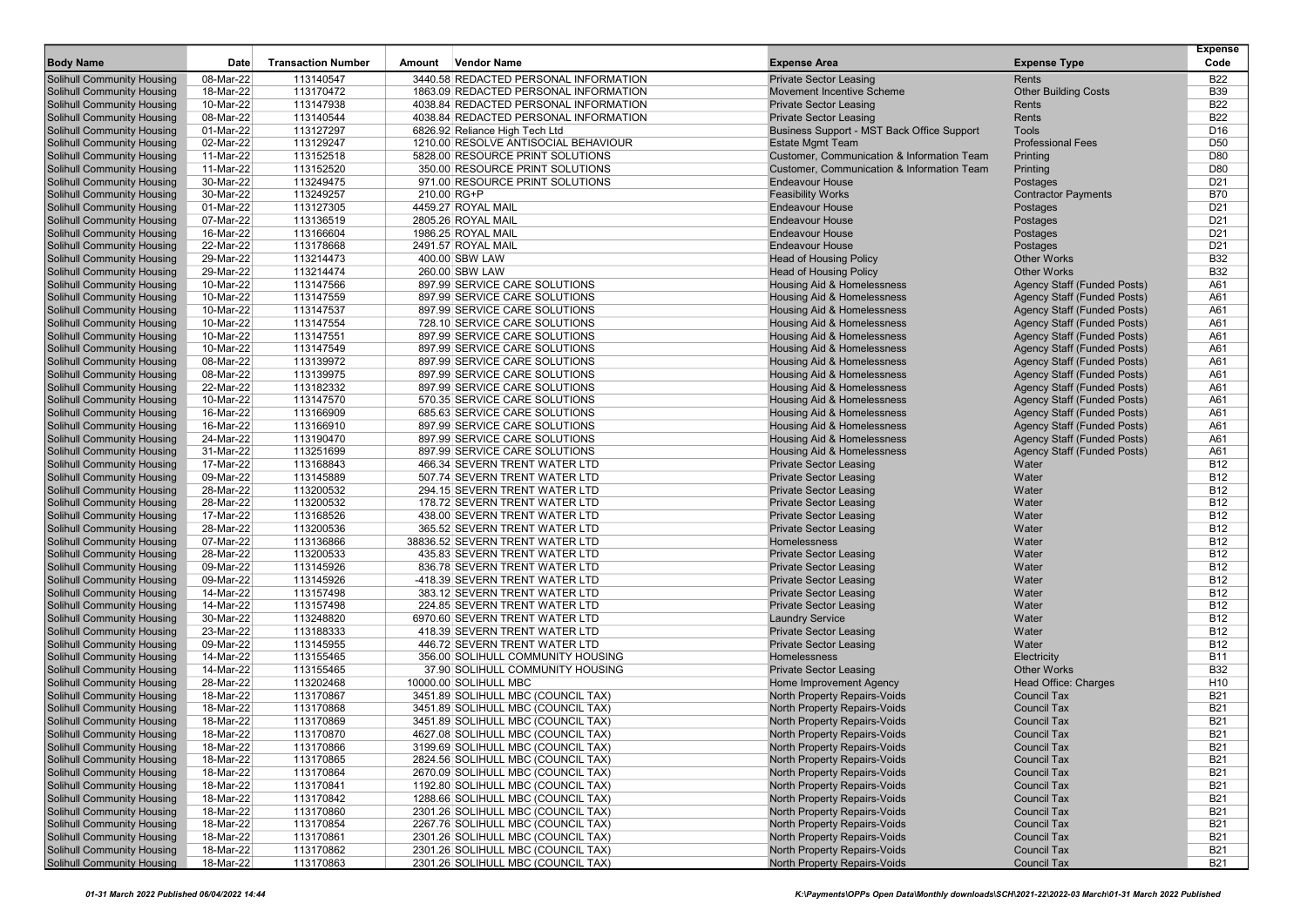| <b>Body Name</b>                                                       | Date                   | <b>Transaction Number</b> | Amount | <b>Vendor Name</b>                                                       | <b>Expense Area</b>                                                 | <b>Expense Type</b>                      | <b>Expense</b><br>Code   |
|------------------------------------------------------------------------|------------------------|---------------------------|--------|--------------------------------------------------------------------------|---------------------------------------------------------------------|------------------------------------------|--------------------------|
|                                                                        |                        |                           |        |                                                                          |                                                                     |                                          |                          |
| <b>Solihull Community Housing</b>                                      | 18-Mar-22              | 113170853                 |        | 2225.94 SOLIHULL MBC (COUNCIL TAX)                                       | North Property Repairs-Voids                                        | <b>Council Tax</b>                       | <b>B21</b>               |
| <b>Solihull Community Housing</b><br><b>Solihull Community Housing</b> | 18-Mar-22<br>18-Mar-22 | 113170847<br>113170855    |        | 1417.35 SOLIHULL MBC (COUNCIL TAX)<br>2267.76 SOLIHULL MBC (COUNCIL TAX) | North Property Repairs-Voids<br>North Property Repairs-Voids        | <b>Council Tax</b><br><b>Council Tax</b> | <b>B21</b><br><b>B21</b> |
| <b>Solihull Community Housing</b>                                      | 18-Mar-22              | 113170856                 |        | 2267.76 SOLIHULL MBC (COUNCIL TAX)                                       | North Property Repairs-Voids                                        | <b>Council Tax</b>                       | <b>B21</b>               |
| <b>Solihull Community Housing</b>                                      | 18-Mar-22              | 113170857                 |        | 2267.76 SOLIHULL MBC (COUNCIL TAX)                                       | North Property Repairs-Voids                                        | <b>Council Tax</b>                       | <b>B21</b>               |
| <b>Solihull Community Housing</b>                                      | 18-Mar-22              | 113170858                 |        | 2267.76 SOLIHULL MBC (COUNCIL TAX)                                       | North Property Repairs-Voids                                        | <b>Council Tax</b>                       | <b>B21</b>               |
| <b>Solihull Community Housing</b>                                      | 18-Mar-22              | 113170859                 |        | 2267.76 SOLIHULL MBC (COUNCIL TAX)                                       | North Property Repairs-Voids                                        | <b>Council Tax</b>                       | <b>B21</b>               |
| <b>Solihull Community Housing</b>                                      | 18-Mar-22              | 113170852                 |        | 2080.59 SOLIHULL MBC (COUNCIL TAX)                                       | North Property Repairs-Voids                                        | <b>Council Tax</b>                       | <b>B21</b>               |
| <b>Solihull Community Housing</b>                                      | 18-Mar-22              | 113170850                 |        | 2028.56 SOLIHULL MBC (COUNCIL TAX)                                       | North Property Repairs-Voids                                        | <b>Council Tax</b>                       | <b>B21</b>               |
| <b>Solihull Community Housing</b>                                      | 18-Mar-22              | 113170851                 |        | 2028.56 SOLIHULL MBC (COUNCIL TAX)                                       | North Property Repairs-Voids                                        | <b>Council Tax</b>                       | <b>B21</b>               |
| <b>Solihull Community Housing</b>                                      | 18-Mar-22              | 113170849                 |        | 1745.86 SOLIHULL MBC (COUNCIL TAX)                                       | North Property Repairs-Voids                                        | <b>Council Tax</b>                       | <b>B21</b>               |
| <b>Solihull Community Housing</b>                                      | 18-Mar-22              | 113170846                 |        | 1376.19 SOLIHULL MBC (COUNCIL TAX)                                       | North Property Repairs-Voids                                        | <b>Council Tax</b>                       | <b>B21</b>               |
| <b>Solihull Community Housing</b>                                      | 18-Mar-22              | 113170844                 |        | 1354.44 SOLIHULL MBC (COUNCIL TAX)                                       | <b>North Property Repairs-Voids</b>                                 | <b>Council Tax</b>                       | <b>B21</b>               |
| <b>Solihull Community Housing</b>                                      | 18-Mar-22              | 113170835                 |        | 1133.88 SOLIHULL MBC (COUNCIL TAX)                                       | North Property Repairs-Voids                                        | <b>Council Tax</b>                       | <b>B21</b>               |
| <b>Solihull Community Housing</b>                                      | 18-Mar-22              | 113170836                 |        | 1133.88 SOLIHULL MBC (COUNCIL TAX)                                       | North Property Repairs-Voids                                        | <b>Council Tax</b>                       | <b>B21</b>               |
| <b>Solihull Community Housing</b>                                      | 18-Mar-22              | 113170839                 |        | 1150.63 SOLIHULL MBC (COUNCIL TAX)                                       | North Property Repairs-Voids                                        | <b>Council Tax</b>                       | <b>B21</b>               |
| <b>Solihull Community Housing</b>                                      | 18-Mar-22              | 113170837                 |        | 1133.88 SOLIHULL MBC (COUNCIL TAX)                                       | North Property Repairs-Voids                                        | <b>Council Tax</b>                       | <b>B21</b>               |
| <b>Solihull Community Housing</b>                                      | 18-Mar-22              | 113170843                 |        | 1342.40 SOLIHULL MBC (COUNCIL TAX)                                       | North Property Repairs-Voids                                        | <b>Council Tax</b>                       | <b>B21</b>               |
| <b>Solihull Community Housing</b>                                      | 18-Mar-22              | 113170838                 |        | 1133.88 SOLIHULL MBC (COUNCIL TAX)                                       | North Property Repairs-Voids                                        | <b>Council Tax</b>                       | <b>B21</b>               |
| <b>Solihull Community Housing</b>                                      | 18-Mar-22              | 113170840                 |        | 1164.18 SOLIHULL MBC (COUNCIL TAX)                                       | North Property Repairs-Voids                                        | <b>Council Tax</b>                       | <b>B21</b>               |
| <b>Solihull Community Housing</b>                                      | 18-Mar-22              | 113170848                 |        | 1674.96 SOLIHULL MBC (COUNCIL TAX)                                       | North Property Repairs-Voids                                        | <b>Council Tax</b>                       | <b>B21</b>               |
| <b>Solihull Community Housing</b>                                      | 18-Mar-22              | 113170845                 |        | 1372.84 SOLIHULL MBC (COUNCIL TAX)                                       | <b>North Property Repairs-Voids</b>                                 | <b>Council Tax</b>                       | <b>B21</b>               |
| <b>Solihull Community Housing</b>                                      | 18-Mar-22              | 113171000                 |        | 521.90 SOLIHULL MBC (COUNCIL TAX)                                        | North Property Repairs-Voids                                        | <b>Council Tax</b>                       | <b>B21</b>               |
| Solihull Community Housing                                             | 18-Mar-22              | 113170834                 |        | 1027.69 SOLIHULL MBC (COUNCIL TAX)                                       | North Property Repairs-Voids                                        | <b>Council Tax</b>                       | <b>B21</b>               |
| <b>Solihull Community Housing</b>                                      | 18-Mar-22              | 113170833                 |        | 1016.33 SOLIHULL MBC (COUNCIL TAX)                                       | North Property Repairs-Voids                                        | <b>Council Tax</b>                       | <b>B21</b>               |
| <b>Solihull Community Housing</b>                                      | 18-Mar-22              | 113170830                 |        | 947.49 SOLIHULL MBC (COUNCIL TAX)                                        | <b>North Property Repairs-Voids</b>                                 | <b>Council Tax</b>                       | <b>B21</b>               |
| <b>Solihull Community Housing</b>                                      | 18-Mar-22              | 113170831                 |        | 964.64 SOLIHULL MBC (COUNCIL TAX)                                        | North Property Repairs-Voids                                        | <b>Council Tax</b>                       | <b>B21</b>               |
| <b>Solihull Community Housing</b>                                      | 18-Mar-22              | 113171039                 |        | 709.14 SOLIHULL MBC (COUNCIL TAX)                                        | <b>North Property Repairs-Voids</b>                                 | <b>Council Tax</b>                       | <b>B21</b>               |
| Solihull Community Housing<br><b>Solihull Community Housing</b>        | 18-Mar-22              | 113171002                 |        | 550.89 SOLIHULL MBC (COUNCIL TAX)                                        | North Property Repairs-Voids                                        | <b>Council Tax</b>                       | <b>B21</b>               |
| <b>Solihull Community Housing</b>                                      | 18-Mar-22<br>18-Mar-22 | 113170826<br>113170827    |        | 873.22 SOLIHULL MBC (COUNCIL TAX)<br>873.22 SOLIHULL MBC (COUNCIL TAX)   | North Property Repairs-Voids<br>North Property Repairs-Voids        | <b>Council Tax</b><br><b>Council Tax</b> | <b>B21</b><br><b>B21</b> |
| <b>Solihull Community Housing</b>                                      | 18-Mar-22              | 113170832                 |        | 978.55 SOLIHULL MBC (COUNCIL TAX)                                        | <b>North Property Repairs-Voids</b>                                 | <b>Council Tax</b>                       | <b>B21</b>               |
| <b>Solihull Community Housing</b>                                      | 18-Mar-22              | 113170823                 |        | 829.08 SOLIHULL MBC (COUNCIL TAX)                                        | North Property Repairs-Voids                                        | <b>Council Tax</b>                       | <b>B21</b>               |
| <b>Solihull Community Housing</b>                                      | 18-Mar-22              | 113170825                 |        | 844.85 SOLIHULL MBC (COUNCIL TAX)                                        | North Property Repairs-Voids                                        | <b>Council Tax</b>                       | <b>B21</b>               |
| <b>Solihull Community Housing</b>                                      | 18-Mar-22              | 113170824                 |        | 829.08 SOLIHULL MBC (COUNCIL TAX)                                        | North Property Repairs-Voids                                        | <b>Council Tax</b>                       | <b>B21</b>               |
| <b>Solihull Community Housing</b>                                      | 18-Mar-22              | 113170829                 |        | 941.52 SOLIHULL MBC (COUNCIL TAX)                                        | North Property Repairs-Voids                                        | <b>Council Tax</b>                       | <b>B21</b>               |
| <b>Solihull Community Housing</b>                                      | 18-Mar-22              | 113170822                 |        | 807.02 SOLIHULL MBC (COUNCIL TAX)                                        | North Property Repairs-Voids                                        | <b>Council Tax</b>                       | <b>B21</b>               |
| <b>Solihull Community Housing</b>                                      | 18-Mar-22              | 113170821                 |        | 795.27 SOLIHULL MBC (COUNCIL TAX)                                        | North Property Repairs-Voids                                        | <b>Council Tax</b>                       | <b>B21</b>               |
| <b>Solihull Community Housing</b>                                      | 18-Mar-22              | 113170820                 |        | 794.19 SOLIHULL MBC (COUNCIL TAX)                                        | North Property Repairs-Voids                                        | <b>Council Tax</b>                       | <b>B21</b>               |
| <b>Solihull Community Housing</b>                                      | 18-Mar-22              | 113171005                 |        | 375.14 SOLIHULL MBC (COUNCIL TAX)                                        | North Property Repairs-Voids                                        | <b>Council Tax</b>                       | <b>B21</b>               |
| <b>Solihull Community Housing</b>                                      | 18-Mar-22              | 113171014                 |        | 480.39 SOLIHULL MBC (COUNCIL TAX)                                        | North Property Repairs-Voids                                        | <b>Council Tax</b>                       | <b>B21</b>               |
| <b>Solihull Community Housing</b>                                      | 18-Mar-22              | 113171052                 |        | 782.84 SOLIHULL MBC (COUNCIL TAX)                                        | North Property Repairs-Voids                                        | <b>Council Tax</b>                       | <b>B21</b>               |
| <b>Solihull Community Housing</b>                                      | 18-Mar-22              | 113170816                 |        | 718.75 SOLIHULL MBC (COUNCIL TAX)                                        | North Property Repairs-Voids                                        | <b>Council Tax</b>                       | <b>B21</b>               |
| <b>Solihull Community Housing</b>                                      | 18-Mar-22              | 113170814                 |        | 674.62 SOLIHULL MBC (COUNCIL TAX)                                        | North Property Repairs-Voids                                        | <b>Council Tax</b>                       | <b>B21</b>               |
| Solihull Community Housing                                             | 18-Mar-22              | 113170817                 |        | 740.82 SOLIHULL MBC (COUNCIL TAX)                                        | North Property Repairs-Voids                                        | <b>Council Tax</b>                       | <b>B21</b>               |
| <b>Solihull Community Housing</b>                                      | 18-Mar-22              | 113170828                 |        | 874.46 SOLIHULL MBC (COUNCIL TAX)                                        | North Property Repairs-Voids                                        | <b>Council Tax</b>                       | <b>B21</b>               |
| Solihull Community Housing                                             | 18-Mar-22              | 113170813                 |        | 637.91 SOLIHULL MBC (COUNCIL TAX)                                        | North Property Repairs-Voids                                        | <b>Council Tax</b>                       | <b>B21</b>               |
| <b>Solihull Community Housing</b>                                      | 18-Mar-22              | 113170819                 |        | 750.22 SOLIHULL MBC (COUNCIL TAX)                                        | North Property Repairs-Voids                                        | <b>Council Tax</b>                       | <b>B21</b>               |
| <b>Solihull Community Housing</b>                                      | 18-Mar-22              | 113170811                 |        | 630.71 SOLIHULL MBC (COUNCIL TAX)                                        | <b>North Property Repairs-Voids</b>                                 | <b>Council Tax</b>                       | <b>B21</b>               |
| <b>Solihull Community Housing</b>                                      | 18-Mar-22              | 113171038                 |        | 304.44 SOLIHULL MBC (COUNCIL TAX)                                        | <b>North Property Repairs-Voids</b>                                 | <b>Council Tax</b>                       | <b>B21</b>               |
| <b>Solihull Community Housing</b>                                      | 18-Mar-22              | 113170815                 |        | 712.43 SOLIHULL MBC (COUNCIL TAX)                                        | <b>North Property Repairs-Voids</b>                                 | <b>Council Tax</b>                       | <b>B21</b>               |
| <b>Solihull Community Housing</b>                                      | 18-Mar-22              | 113171010                 |        | 320.26 SOLIHULL MBC (COUNCIL TAX)                                        | North Property Repairs-Voids                                        | <b>Council Tax</b>                       | <b>B21</b>               |
| <b>Solihull Community Housing</b>                                      | 18-Mar-22              | 113170818                 |        | 741.42 SOLIHULL MBC (COUNCIL TAX)                                        | <b>North Property Repairs-Voids</b>                                 | <b>Council Tax</b>                       | <b>B21</b>               |
| <b>Solihull Community Housing</b>                                      | 18-Mar-22              | 113170810                 |        | 623.38 SOLIHULL MBC (COUNCIL TAX)                                        | <b>North Property Repairs-Voids</b>                                 | <b>Council Tax</b>                       | <b>B21</b>               |
| <b>Solihull Community Housing</b>                                      | 18-Mar-22              | 113171022                 |        | 297.38 SOLIHULL MBC (COUNCIL TAX)                                        | North Property Repairs-Voids<br><b>North Property Repairs-Voids</b> | <b>Council Tax</b>                       | <b>B21</b>               |
| <b>Solihull Community Housing</b><br>Solihull Community Housing        | 18-Mar-22<br>18-Mar-22 | 113171051<br>113170812    |        | 472.79 SOLIHULL MBC (COUNCIL TAX)<br>632.58 SOLIHULL MBC (COUNCIL TAX)   | North Property Repairs-Voids                                        | <b>Council Tax</b><br><b>Council Tax</b> | <b>B21</b><br><b>B21</b> |
| Solihull Community Housing                                             | 18-Mar-22              | 113171023                 |        | 320.26 SOLIHULL MBC (COUNCIL TAX)                                        | <b>North Property Repairs-Voids</b>                                 | <b>Council Tax</b>                       | <b>B21</b>               |
| Solihull Community Housing                                             | 18-Mar-22              | 113170806                 |        | 529.80 SOLIHULL MBC (COUNCIL TAX)                                        | <b>North Property Repairs-Voids</b>                                 | <b>Council Tax</b>                       | <b>B21</b>               |
| <b>Solihull Community Housing</b>                                      | 18-Mar-22              | 113170799                 |        | 462.37 SOLIHULL MBC (COUNCIL TAX)                                        | North Property Repairs-Voids                                        | <b>Council Tax</b>                       | <b>B21</b>               |
| <b>Solihull Community Housing</b>                                      | 18-Mar-22              | 113171050                 |        | 251.63 SOLIHULL MBC (COUNCIL TAX)                                        | North Property Repairs-Voids                                        | <b>Council Tax</b>                       | <b>B21</b>               |
| Solihull Community Housing                                             | 18-Mar-22              | 113170797                 |        | 453.95 SOLIHULL MBC (COUNCIL TAX)                                        | North Property Repairs-Voids                                        | <b>Council Tax</b>                       | <b>B21</b>               |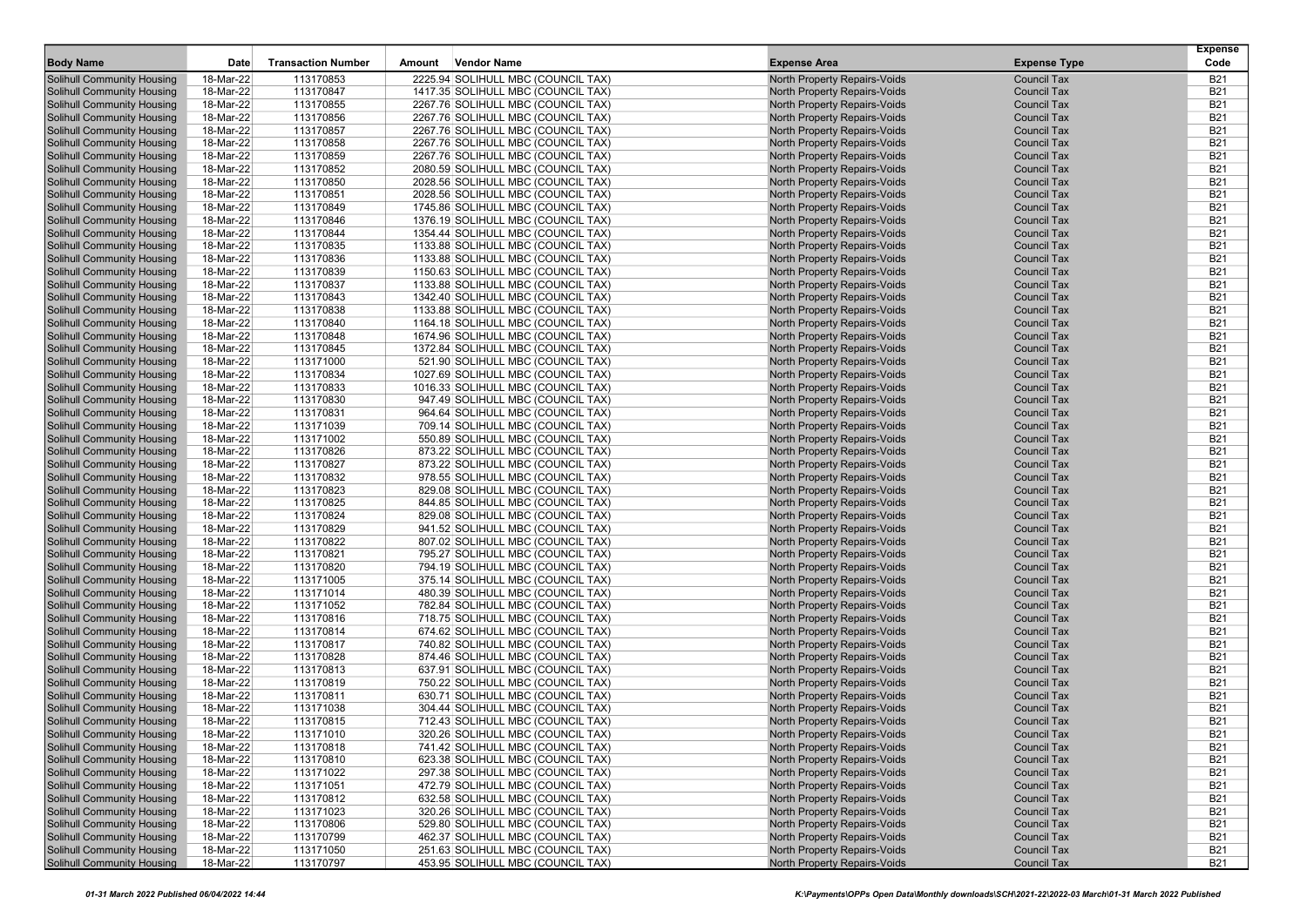| <b>Body Name</b>                                                       | Date                   | <b>Transaction Number</b> | Amount     | <b>Vendor Name</b>                                                     | <b>Expense Area</b>                                          | <b>Expense Type</b>                      | <b>Expense</b><br>Code   |
|------------------------------------------------------------------------|------------------------|---------------------------|------------|------------------------------------------------------------------------|--------------------------------------------------------------|------------------------------------------|--------------------------|
| Solihull Community Housing                                             | 18-Mar-22              | 113170798                 |            | 453.95 SOLIHULL MBC (COUNCIL TAX)                                      | North Property Repairs-Voids                                 | <b>Council Tax</b>                       | <b>B21</b>               |
| <b>Solihull Community Housing</b>                                      | 18-Mar-22              | 113170796                 |            | 447.34 SOLIHULL MBC (COUNCIL TAX)                                      | North Property Repairs-Voids                                 | <b>Council Tax</b>                       | <b>B21</b>               |
| <b>Solihull Community Housing</b>                                      | 18-Mar-22              | 113170792                 |            | 406.66 SOLIHULL MBC (COUNCIL TAX)                                      | North Property Repairs-Voids                                 | <b>Council Tax</b>                       | <b>B21</b>               |
| <b>Solihull Community Housing</b>                                      | 18-Mar-22              | 113170809                 |            | 561.76 SOLIHULL MBC (COUNCIL TAX)                                      | North Property Repairs-Voids                                 | <b>Council Tax</b>                       | <b>B21</b>               |
| <b>Solihull Community Housing</b>                                      | 18-Mar-22              | 113170801                 |            | 480.48 SOLIHULL MBC (COUNCIL TAX)                                      | <b>North Property Repairs-Voids</b>                          | <b>Council Tax</b>                       | <b>B21</b>               |
| <b>Solihull Community Housing</b>                                      | 18-Mar-22              | 113170793                 |            | 417.42 SOLIHULL MBC (COUNCIL TAX)                                      | North Property Repairs-Voids                                 | <b>Council Tax</b>                       | <b>B21</b>               |
| <b>Solihull Community Housing</b>                                      | 18-Mar-22              | 113170800                 |            | 471.16 SOLIHULL MBC (COUNCIL TAX)                                      | North Property Repairs-Voids                                 | <b>Council Tax</b>                       | <b>B21</b>               |
| <b>Solihull Community Housing</b>                                      | 18-Mar-22              | 113170790                 |            | 395.05 SOLIHULL MBC (COUNCIL TAX)                                      | North Property Repairs-Voids                                 | <b>Council Tax</b>                       | <b>B21</b>               |
| <b>Solihull Community Housing</b>                                      | 18-Mar-22              | 113170807                 |            | 538.46 SOLIHULL MBC (COUNCIL TAX)                                      | North Property Repairs-Voids                                 | <b>Council Tax</b>                       | <b>B21</b>               |
| <b>Solihull Community Housing</b>                                      | 18-Mar-22              | 113170789                 |            | 387.75 SOLIHULL MBC (COUNCIL TAX)                                      | North Property Repairs-Voids                                 | <b>Council Tax</b>                       | <b>B21</b>               |
| <b>Solihull Community Housing</b>                                      | 18-Mar-22              | 113170784                 |            | 321.55 SOLIHULL MBC (COUNCIL TAX)                                      | <b>North Property Repairs-Voids</b>                          | <b>Council Tax</b>                       | <b>B21</b>               |
| <b>Solihull Community Housing</b>                                      | 18-Mar-22              | 113170783                 |            | 318.94 SOLIHULL MBC (COUNCIL TAX)                                      | North Property Repairs-Voids                                 | <b>Council Tax</b>                       | <b>B21</b>               |
| <b>Solihull Community Housing</b>                                      | 18-Mar-22              | 113170794                 |            | 433.78 SOLIHULL MBC (COUNCIL TAX)                                      | North Property Repairs-Voids                                 | <b>Council Tax</b><br><b>Council Tax</b> | <b>B21</b>               |
| <b>Solihull Community Housing</b>                                      | 18-Mar-22              | 113170808                 |            | 547.27 SOLIHULL MBC (COUNCIL TAX)                                      | North Property Repairs-Voids                                 | <b>Council Tax</b>                       | <b>B21</b><br><b>B21</b> |
| <b>Solihull Community Housing</b><br><b>Solihull Community Housing</b> | 18-Mar-22<br>18-Mar-22 | 113170780<br>113170795    |            | 269.72 SOLIHULL MBC (COUNCIL TAX)<br>439.05 SOLIHULL MBC (COUNCIL TAX) | North Property Repairs-Voids<br>North Property Repairs-Voids | <b>Council Tax</b>                       | <b>B21</b>               |
| <b>Solihull Community Housing</b>                                      | 18-Mar-22              | 113170802                 |            | 493.94 SOLIHULL MBC (COUNCIL TAX)                                      | North Property Repairs-Voids                                 | <b>Council Tax</b>                       | <b>B21</b>               |
| <b>Solihull Community Housing</b>                                      | 18-Mar-22              | 113170803                 |            | 493.94 SOLIHULL MBC (COUNCIL TAX)                                      | North Property Repairs-Voids                                 | <b>Council Tax</b>                       | <b>B21</b>               |
| <b>Solihull Community Housing</b>                                      | 18-Mar-22              | 113170804                 |            | 493.94 SOLIHULL MBC (COUNCIL TAX)                                      | North Property Repairs-Voids                                 | <b>Council Tax</b>                       | <b>B21</b>               |
| <b>Solihull Community Housing</b>                                      | 18-Mar-22              | 113170805                 |            | 493.94 SOLIHULL MBC (COUNCIL TAX)                                      | North Property Repairs-Voids                                 | <b>Council Tax</b>                       | <b>B21</b>               |
| <b>Solihull Community Housing</b>                                      | 18-Mar-22              | 113170779                 |            | 264.70 SOLIHULL MBC (COUNCIL TAX)                                      | North Property Repairs-Voids                                 | <b>Council Tax</b>                       | <b>B21</b>               |
| <b>Solihull Community Housing</b>                                      | 18-Mar-22              | 113170791                 |            | 395.05 SOLIHULL MBC (COUNCIL TAX)                                      | North Property Repairs-Voids                                 | <b>Council Tax</b>                       | <b>B21</b>               |
| <b>Solihull Community Housing</b>                                      | 18-Mar-22              | 113170786                 |            | 338.61 SOLIHULL MBC (COUNCIL TAX)                                      | North Property Repairs-Voids                                 | <b>Council Tax</b>                       | <b>B21</b>               |
| <b>Solihull Community Housing</b>                                      | 18-Mar-22              | 113170785                 |            | 333.33 SOLIHULL MBC (COUNCIL TAX)                                      | North Property Repairs-Voids                                 | <b>Council Tax</b>                       | <b>B21</b>               |
| <b>Solihull Community Housing</b>                                      | 18-Mar-22              | 113170781                 |            | 273.37 SOLIHULL MBC (COUNCIL TAX)                                      | North Property Repairs-Voids                                 | <b>Council Tax</b>                       | <b>B21</b>               |
| <b>Solihull Community Housing</b>                                      | 18-Mar-22              | 113170782                 |            | 303.01 SOLIHULL MBC (COUNCIL TAX)                                      | North Property Repairs-Voids                                 | <b>Council Tax</b>                       | <b>B21</b>               |
| <b>Solihull Community Housing</b>                                      | 18-Mar-22              | 113170788                 |            | 362.20 SOLIHULL MBC (COUNCIL TAX)                                      | North Property Repairs-Voids                                 | <b>Council Tax</b>                       | <b>B21</b>               |
| <b>Solihull Community Housing</b>                                      | 18-Mar-22              | 113170775                 |            | 251.63 SOLIHULL MBC (COUNCIL TAX)                                      | North Property Repairs-Voids                                 | <b>Council Tax</b>                       | <b>B21</b>               |
| <b>Solihull Community Housing</b>                                      | 18-Mar-22              | 113170787                 |            | 360.36 SOLIHULL MBC (COUNCIL TAX)                                      | North Property Repairs-Voids                                 | <b>Council Tax</b>                       | <b>B21</b>               |
| <b>Solihull Community Housing</b>                                      | 18-Mar-22              | 113170776                 |            | 251.63 SOLIHULL MBC (COUNCIL TAX)                                      | <b>North Property Repairs-Voids</b>                          | <b>Council Tax</b>                       | <b>B21</b>               |
| <b>Solihull Community Housing</b>                                      | 18-Mar-22              | 113170777                 |            | 251.63 SOLIHULL MBC (COUNCIL TAX)                                      | North Property Repairs-Voids                                 | <b>Council Tax</b>                       | <b>B21</b>               |
| <b>Solihull Community Housing</b>                                      | 18-Mar-22              | 113170778                 |            | 260.95 SOLIHULL MBC (COUNCIL TAX)                                      | North Property Repairs-Voids                                 | <b>Council Tax</b>                       | <b>B21</b>               |
| <b>Solihull Community Housing</b>                                      | 07-Mar-22              | 113136481                 |            | 840.00 SOLIHULL METROPOLITAN BOROUGH COUNCIL                           | <b>Pitched Re-roofing</b>                                    | <b>Contractor Payments</b>               | <b>B70</b>               |
| <b>Solihull Community Housing</b>                                      | 28-Mar-22              | 113202496                 |            | 942.04 SOLIHULL METROPOLITAN BOROUGH COUNCIL                           | Kingshurst Project                                           | <b>Relocation Costs</b>                  | <b>B82</b>               |
| <b>Solihull Community Housing</b>                                      | 07-Mar-22              | 113136863                 | 321.36 SSE |                                                                        | <b>Private Sector Leasing</b>                                | Electricity                              | <b>B11</b>               |
| <b>Solihull Community Housing</b>                                      | 03-Mar-22              | 113145925                 |            | 2517.60 SUPRA UK LTD                                                   | Stores-Stores and delivery                                   | <b>Stocks</b>                            | R <sub>10</sub>          |
| <b>Solihull Community Housing</b>                                      | 10-Mar-22              | 113147544                 |            | 293.70 T C CARS                                                        | Housing Aid & Homelessness                                   | <b>Public Transport</b>                  | C <sub>20</sub>          |
| <b>Solihull Community Housing</b>                                      | 08-Mar-22              | 113139469                 |            | 10493.00 THE HOUSING NETWORK                                           | Housing Aid & Homelessness                                   | <b>B&amp;B Accommodation</b>             | <b>B23</b>               |
| <b>Solihull Community Housing</b><br><b>Solihull Community Housing</b> | 16-Mar-22<br>11-Mar-22 | 113166510<br>113150665    |            | 1368.00 Thomson Reuters (Professional) UK Ltd Sweet & Maxwell          | Procurement<br>Low Rise (inc. Safe & Sound)                  | Pay: APT & C                             | A10<br><b>B11</b>        |
| <b>Solihull Community Housing</b>                                      | 14-Mar-22              | 113158481                 |            | 49433.11 TOTAL GAS & POWER LTD<br>3653.56 TOTAL GAS & POWER LTD        | <b>Biomass System</b>                                        | Electricity<br>Electricity               | <b>B11</b>               |
| <b>Solihull Community Housing</b>                                      | 25-Mar-22              | 113195467                 |            | 2713.97 TOTAL GAS & POWER LTD                                          | <b>Biomass System</b>                                        | Gas                                      | <b>B10</b>               |
| <b>Solihull Community Housing</b>                                      | 15-Mar-22              | 113165475                 |            | 825.00 TOUCHWOOD LETTINGS                                              | <b>Syrian Family Properties</b>                              | Rents                                    | <b>B22</b>               |
| <b>Solihull Community Housing</b>                                      | 04-Mar-22              | 113134558                 |            | 1831.00 TPAS LTD                                                       | <b>Completion of Star Survey</b>                             | <b>Grants &amp; Subscriptions</b>        | D92                      |
| <b>Solihull Community Housing</b>                                      | 31-Mar-22              | 113251512                 |            | 4275.59 TRAVELODGE                                                     | Housing Aid & Homelessness                                   | <b>B&amp;B Accommodation</b>             | <b>B23</b>               |
| <b>Solihull Community Housing</b>                                      | 31-Mar-22              | 113251512                 |            | 17662.19 TRAVELODGE                                                    | <b>Housing Aid &amp; Homelessness</b>                        | <b>B&amp;B Accommodation</b>             | <b>B23</b>               |
| <b>Solihull Community Housing</b>                                      | 01-Mar-22              | 113178643                 |            | 10057.72 TYRER BUILDING CONTRACTORS                                    | <b>MST-Structural Works</b>                                  | <b>Contractor Payments</b>               | <b>B70</b>               |
| <b>Solihull Community Housing</b>                                      | 01-Mar-22              | 113178644                 |            | 959.34 TYRER BUILDING CONTRACTORS                                      | North Property Repairs-Voids                                 | Voids                                    | <b>B38</b>               |
| <b>Solihull Community Housing</b>                                      | 01-Mar-22              | 113178645                 |            | 4450.00 TYRER BUILDING CONTRACTORS                                     | <b>Public Sector - Major Adaptations</b>                     | <b>Contractor Payments</b>               | <b>B70</b>               |
| <b>Solihull Community Housing</b>                                      | 01-Mar-22              | 113167953                 |            | 1500.00 TYRER BUILDING CONTRACTORS                                     | Private Sector - Disabled Facilities Grants                  | <b>Contractor Payments</b>               | <b>B70</b>               |
| Solihull Community Housing                                             | 01-Mar-22              | 113178646                 |            | 16154.86 TYRER BUILDING CONTRACTORS                                    | Private Sector - Disabled Facilities Grants                  | <b>Rev Contractor Payments</b>           | <b>B71</b>               |
| <b>Solihull Community Housing</b>                                      | 01-Mar-22              | 113178647                 |            | 6237.92 TYRER BUILDING CONTRACTORS                                     | Public Sector - Major Adaptations                            | <b>Contractor Payments</b>               | <b>B70</b>               |
| <b>Solihull Community Housing</b>                                      | 01-Mar-22              | 113178648                 |            | 10695.92 TYRER BUILDING CONTRACTORS                                    | <b>Public Sector - Major Adaptations</b>                     | <b>Contractor Payments</b>               | <b>B70</b>               |
| <b>Solihull Community Housing</b>                                      | 01-Mar-22              | 113167954                 |            | 6457.12 TYRER BUILDING CONTRACTORS                                     | <b>Public Sector - Major Adaptations</b>                     | <b>Contractor Payments</b>               | <b>B70</b>               |
| <b>Solihull Community Housing</b>                                      | 01-Mar-22              | 113178649                 |            | 6654.77 TYRER BUILDING CONTRACTORS                                     | Public Sector - Major Adaptations                            | <b>Contractor Payments</b>               | <b>B70</b>               |
| <b>Solihull Community Housing</b>                                      | 01-Mar-22              | 113167955                 |            | 7228.00 TYRER BUILDING CONTRACTORS                                     | <b>Public Sector - Major Adaptations</b>                     | <b>Contractor Payments</b>               | <b>B70</b>               |
| <b>Solihull Community Housing</b>                                      | 01-Mar-22              | 113167956                 |            | 2609.71 TYRER BUILDING CONTRACTORS                                     | <b>Public Sector - Major Adaptations</b>                     | <b>Contractor Payments</b>               | <b>B70</b>               |
| <b>Solihull Community Housing</b>                                      | 01-Mar-22              | 113167957                 |            | 291.36 TYRER BUILDING CONTRACTORS                                      | <b>Public Sector - Major Adaptations</b>                     | <b>Contractor Payments</b>               | <b>B70</b>               |
| <b>Solihull Community Housing</b>                                      | 01-Mar-22              | 113167958                 |            | 6294.26 TYRER BUILDING CONTRACTORS                                     | Public Sector - Major Adaptations                            | <b>Contractor Payments</b>               | <b>B70</b>               |
| <b>Solihull Community Housing</b>                                      | 01-Mar-22              | 113167959                 |            | 416.04 TYRER BUILDING CONTRACTORS                                      | Direct-Adaptations-General                                   | <b>Internal Works</b>                    | <b>B31</b>               |
| <b>Solihull Community Housing</b>                                      | 01-Mar-22              | 113167960                 |            | 416.04 TYRER BUILDING CONTRACTORS                                      | <b>Direct-Adaptations-General</b>                            | <b>Internal Works</b>                    | <b>B31</b>               |
| <b>Solihull Community Housing</b>                                      | $01-Mar-22$            | 113167961                 |            | 6323.49 TYRER BUILDING CONTRACTORS                                     | <b>Public Sector - Major Adaptations</b>                     | <b>Contractor Payments</b>               | <b>B70</b>               |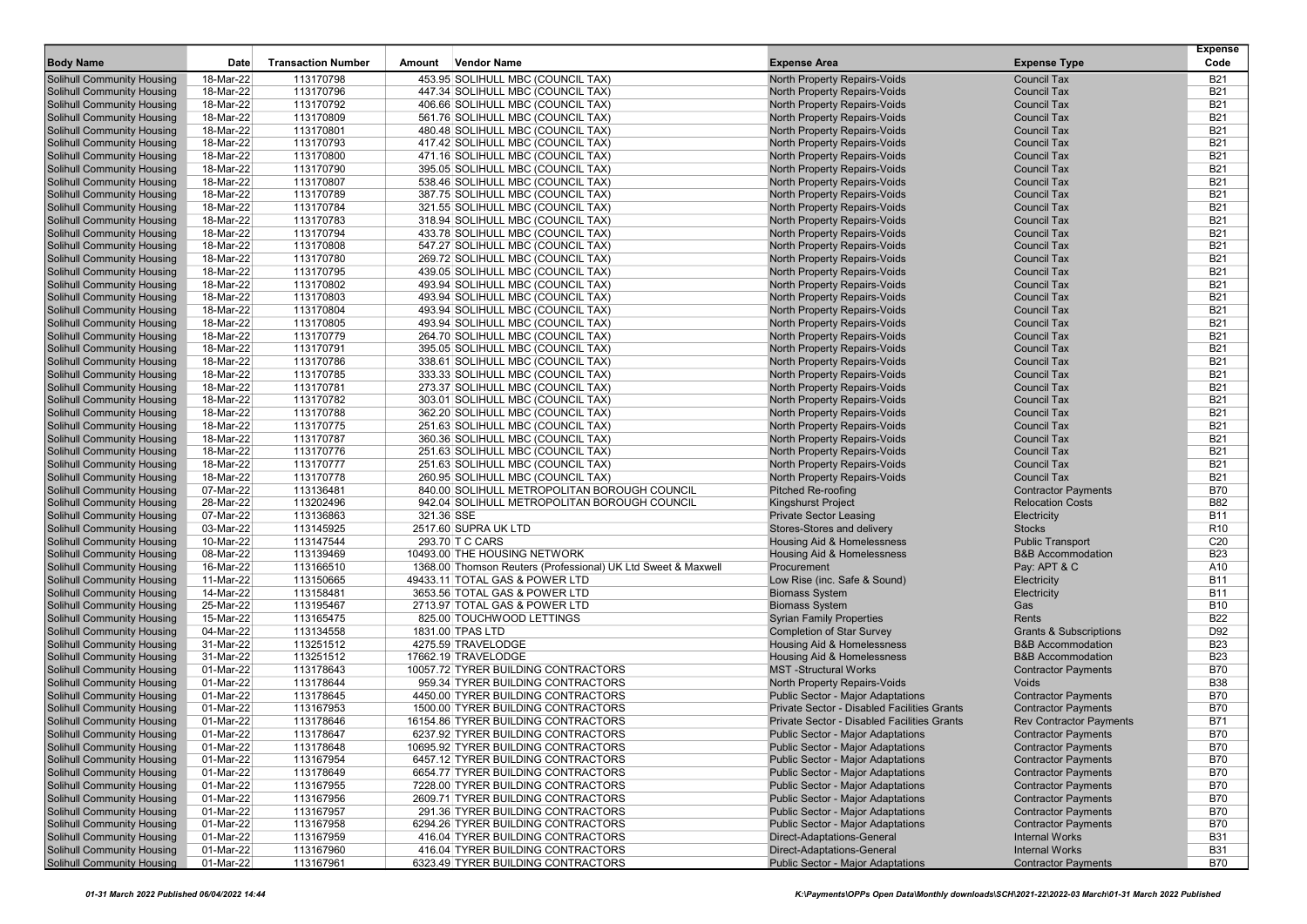|                                                                        |                        |                           |        |                                                                          |                                                                                         |                                                          | <b>Expense</b>           |
|------------------------------------------------------------------------|------------------------|---------------------------|--------|--------------------------------------------------------------------------|-----------------------------------------------------------------------------------------|----------------------------------------------------------|--------------------------|
| <b>Body Name</b>                                                       | Date                   | <b>Transaction Number</b> | Amount | <b>Vendor Name</b>                                                       | <b>Expense Area</b>                                                                     | <b>Expense Type</b>                                      | Code                     |
| <b>Solihull Community Housing</b>                                      | 01-Mar-22              | 113167962                 |        | 708.40 TYRER BUILDING CONTRACTORS                                        | Private Sector - Disabled Facilities Grants                                             | <b>Contractor Payments</b>                               | <b>B70</b>               |
| <b>Solihull Community Housing</b>                                      | 01-Mar-22              | 113167963                 |        | 5955.57 TYRER BUILDING CONTRACTORS                                       | <b>Public Sector - Major Adaptations</b>                                                | <b>Contractor Payments</b>                               | <b>B70</b>               |
| <b>Solihull Community Housing</b>                                      | 01-Mar-22              | 113178652                 |        | 10458.61 TYRER BUILDING CONTRACTORS                                      | <b>Public Sector - Major Adaptations</b>                                                | <b>Contractor Payments</b>                               | <b>B70</b>               |
| <b>Solihull Community Housing</b>                                      | 01-Mar-22              | 113178653                 |        | 10800.85 TYRER BUILDING CONTRACTORS                                      | <b>Public Sector - Major Adaptations</b>                                                | <b>Contractor Payments</b>                               | <b>B70</b>               |
| <b>Solihull Community Housing</b>                                      | 01-Mar-22              | 113167964                 |        | 6936.45 TYRER BUILDING CONTRACTORS                                       | <b>Public Sector - Major Adaptations</b>                                                | <b>Contractor Payments</b>                               | <b>B70</b>               |
| <b>Solihull Community Housing</b>                                      | 01-Mar-22              | 113167965                 |        | 291.36 TYRER BUILDING CONTRACTORS                                        | <b>Direct-Adaptations-General</b>                                                       | <b>Internal Works</b>                                    | <b>B31</b>               |
| <b>Solihull Community Housing</b>                                      | 01-Mar-22              | 113167966                 |        | 6164.43 TYRER BUILDING CONTRACTORS                                       | Private Sector - Disabled Facilities Grants                                             | <b>Rev Contractor Payments</b>                           | <b>B71</b>               |
| <b>Solihull Community Housing</b><br><b>Solihull Community Housing</b> | 01-Mar-22<br>01-Mar-22 | 113167967<br>113178654    |        | 4818.33 TYRER BUILDING CONTRACTORS                                       | <b>Public Sector - Major Adaptations</b><br>Private Sector - Disabled Facilities Grants | <b>Contractor Payments</b><br><b>Contractor Payments</b> | <b>B70</b><br><b>B70</b> |
| <b>Solihull Community Housing</b>                                      | 01-Mar-22              | 113178655                 |        | 1500.00 TYRER BUILDING CONTRACTORS<br>1035.50 TYRER BUILDING CONTRACTORS | Private Sector - Disabled Facilities Grants                                             | <b>Contractor Payments</b>                               | <b>B70</b>               |
| <b>Solihull Community Housing</b>                                      | 21-Mar-22              | 113178656                 |        | 289.37 TYRER BUILDING CONTRACTORS                                        | <b>Public Sector - Major Adaptations</b>                                                | <b>Contractor Payments</b>                               | <b>B70</b>               |
| <b>Solihull Community Housing</b>                                      | 07-Mar-22              | 113136852                 |        | 520.37 UTILITA ENERGY LTD                                                | Homelessness                                                                            | Electricity                                              | <b>B11</b>               |
| <b>Solihull Community Housing</b>                                      | 01-Mar-22              | 113125087                 |        | 334.22 UTILITA ENERGY LTD                                                | Homelessness                                                                            | Electricity                                              | <b>B11</b>               |
| <b>Solihull Community Housing</b>                                      | 01-Mar-22              | 113125084                 |        | 378.37 UTILITA ENERGY LTD                                                | Homelessness                                                                            | Electricity                                              | <b>B11</b>               |
| <b>Solihull Community Housing</b>                                      | 01-Mar-22              | 113124877                 |        | 722.79 UTILITA ENERGY LTD                                                | Homelessness                                                                            | Electricity                                              | <b>B11</b>               |
| <b>Solihull Community Housing</b>                                      | 01-Mar-22              | 113124878                 |        | 667.72 UTILITA ENERGY LTD                                                | Homelessness                                                                            | Electricity                                              | <b>B11</b>               |
| <b>Solihull Community Housing</b>                                      | 31-Mar-22              | 113251700                 |        | 365.14 UTILITA ENERGY LTD                                                | <b>Private Sector Leasing</b>                                                           | Electricity                                              | <b>B11</b>               |
| <b>Solihull Community Housing</b>                                      | 01-Mar-22              | 113127301                 |        | 294.05 UTILITA ENERGY LTD                                                | <b>Private Sector Leasing</b>                                                           | Electricity                                              | <b>B11</b>               |
| <b>Solihull Community Housing</b>                                      | 01-Mar-22              | 113127301                 |        | 198.72 UTILITA ENERGY LTD                                                | <b>Private Sector Leasing</b>                                                           | Electricity                                              | <b>B11</b>               |
| <b>Solihull Community Housing</b>                                      | 01-Mar-22              | 113124880                 |        | 399.16 UTILITA ENERGY LTD                                                | Homelessness                                                                            | Electricity                                              | <b>B11</b>               |
| <b>Solihull Community Housing</b>                                      | 01-Mar-22              | 113127328                 |        | 420.08 UTILITA ENERGY LTD                                                | Homelessness                                                                            | Electricity                                              | <b>B11</b>               |
| <b>Solihull Community Housing</b>                                      | 08-Mar-22              | 113140546                 |        | 436.22 UTILITA ENERGY LTD                                                | <b>Private Sector Leasing</b>                                                           | Electricity                                              | <b>B11</b>               |
| <b>Solihull Community Housing</b>                                      | 18-Mar-22              | 113170473                 |        | 281.00 UTILITA ENERGY LTD                                                | <b>Homelessness</b>                                                                     | Electricity                                              | <b>B11</b>               |
| <b>Solihull Community Housing</b>                                      | 08-Mar-22              | 113139787                 |        | 315.24 WATER PLUS                                                        | Saxon Court                                                                             | Water                                                    | <b>B12</b>               |
| <b>Solihull Community Housing</b>                                      | 01-Mar-22              | 113147140                 |        | 2158.78 WATES CONSTRUCTION LTD                                           | <b>Cyclical Maintenance</b>                                                             | <b>Contractor Payments</b>                               | <b>B70</b>               |
| <b>Solihull Community Housing</b>                                      | 01-Mar-22              | 113147141                 |        | 2619.91 WATES CONSTRUCTION LTD                                           | <b>Cyclical Maintenance</b>                                                             | <b>Contractor Payments</b>                               | <b>B70</b>               |
| <b>Solihull Community Housing</b>                                      | 03-Mar-22              | 113161464                 |        | 6754.88 WATES CONSTRUCTION LTD                                           | <b>Environmental &amp; Estate Works</b>                                                 | <b>Contractor Payments</b>                               | <b>B70</b>               |
| <b>Solihull Community Housing</b>                                      | 03-Mar-22              | 113161465                 |        | 8311.60 WATES CONSTRUCTION LTD                                           | <b>Environmental &amp; Estate Works</b>                                                 | <b>Contractor Payments</b>                               | <b>B70</b>               |
| <b>Solihull Community Housing</b>                                      | 03-Mar-22              | 113147142                 |        | 1000.21 WATES CONSTRUCTION LTD                                           | <b>Cyclical Maintenance</b>                                                             | <b>Contractor Payments</b>                               | <b>B70</b>               |
| <b>Solihull Community Housing</b>                                      | 03-Mar-22              | 113147146                 |        | 926.78 WATES CONSTRUCTION LTD                                            | <b>Cyclical Maintenance</b>                                                             | <b>Contractor Payments</b>                               | <b>B70</b>               |
| <b>Solihull Community Housing</b>                                      | 03-Mar-22              | 113147147                 |        | 3775.43 WATES CONSTRUCTION LTD                                           | <b>Cyclical Maintenance</b>                                                             | <b>Contractor Payments</b>                               | <b>B70</b>               |
| <b>Solihull Community Housing</b>                                      | 03-Mar-22              | 113147148                 |        | 223.64 WATES CONSTRUCTION LTD                                            | <b>Cyclical Maintenance</b>                                                             | <b>Contractor Payments</b>                               | <b>B70</b>               |
| <b>Solihull Community Housing</b>                                      | 03-Mar-22              | 113147149                 |        | 735.24 WATES CONSTRUCTION LTD                                            | <b>Cyclical Maintenance</b>                                                             | <b>Contractor Payments</b>                               | <b>B70</b>               |
| <b>Solihull Community Housing</b>                                      | 03-Mar-22              | 113147150                 |        | 685.65 WATES CONSTRUCTION LTD                                            | <b>Cyclical Maintenance</b>                                                             | <b>Contractor Payments</b>                               | <b>B70</b>               |
| <b>Solihull Community Housing</b>                                      | 03-Mar-22              | 113147153                 |        | 1785.11 WATES CONSTRUCTION LTD                                           | <b>Cyclical Maintenance</b>                                                             | <b>Contractor Payments</b>                               | <b>B70</b>               |
| <b>Solihull Community Housing</b>                                      | 03-Mar-22              | 113147155                 |        | 647.73 WATES CONSTRUCTION LTD                                            | <b>Cyclical Maintenance</b>                                                             | <b>Contractor Payments</b>                               | <b>B70</b>               |
| <b>Solihull Community Housing</b>                                      | 03-Mar-22              | 113147156                 |        | 709.26 WATES CONSTRUCTION LTD                                            | <b>Cyclical Maintenance</b>                                                             | <b>Contractor Payments</b>                               | <b>B70</b>               |
| <b>Solihull Community Housing</b>                                      | 03-Mar-22              | 113147157                 |        | 721.40 WATES CONSTRUCTION LTD                                            | <b>Cyclical Maintenance</b>                                                             | <b>Contractor Payments</b>                               | <b>B70</b><br><b>B70</b> |
| <b>Solihull Community Housing</b><br><b>Solihull Community Housing</b> | 03-Mar-22<br>03-Mar-22 | 113147158<br>113147159    |        | 1062.67 WATES CONSTRUCTION LTD<br>3174.04 WATES CONSTRUCTION LTD         | <b>Cyclical Maintenance</b><br><b>Cyclical Maintenance</b>                              | <b>Contractor Payments</b>                               | <b>B70</b>               |
| <b>Solihull Community Housing</b>                                      | 03-Mar-22              | 113147160                 |        | 2210.41 WATES CONSTRUCTION LTD                                           | <b>Cyclical Maintenance</b>                                                             | <b>Contractor Payments</b><br><b>Contractor Payments</b> | <b>B70</b>               |
| <b>Solihull Community Housing</b>                                      | 01-Mar-22              | 113250984                 |        | 1055.93 WATES CONSTRUCTION LTD                                           | <b>Cyclical Maintenance</b>                                                             | <b>Contractor Payments</b>                               | <b>B70</b>               |
| <b>Solihull Community Housing</b>                                      | 03-Mar-22              | 113147161                 |        | 4158.57 WATES CONSTRUCTION LTD                                           | <b>Cyclical Maintenance</b>                                                             | <b>Contractor Payments</b>                               | <b>B70</b>               |
| <b>Solihull Community Housing</b>                                      | 01-Mar-22              | 113250985                 |        | 2399.92 WATES CONSTRUCTION LTD                                           | <b>Cyclical Maintenance</b>                                                             | <b>Contractor Payments</b>                               | <b>B70</b>               |
| <b>Solihull Community Housing</b>                                      | 03-Mar-22              | 113147162                 |        | 4816.87 WATES CONSTRUCTION LTD                                           | <b>Cyclical Maintenance</b>                                                             | <b>Contractor Payments</b>                               | <b>B70</b>               |
| <b>Solihull Community Housing</b>                                      | 03-Mar-22              | 113147163                 |        | 3658.66 WATES CONSTRUCTION LTD                                           | <b>Cyclical Maintenance</b>                                                             | <b>Contractor Payments</b>                               | <b>B70</b>               |
| <b>Solihull Community Housing</b>                                      | 03-Mar-22              | 113147164                 |        | 3551.07 WATES CONSTRUCTION LTD                                           | <b>Cyclical Maintenance</b>                                                             | <b>Contractor Payments</b>                               | <b>B70</b>               |
| <b>Solihull Community Housing</b>                                      | 24-Mar-22              | 113250986                 |        | 1278.57 WATES CONSTRUCTION LTD                                           | <b>Cyclical Maintenance</b>                                                             | <b>Contractor Payments</b>                               | <b>B70</b>               |
| <b>Solihull Community Housing</b>                                      | 03-Mar-22              | 113147165                 |        | 1632.57 WATES CONSTRUCTION LTD                                           | <b>Cyclical Maintenance</b>                                                             | <b>Contractor Payments</b>                               | <b>B70</b>               |
| <b>Solihull Community Housing</b>                                      | 24-Mar-22              | 113250987                 |        | 3279.86 WATES CONSTRUCTION LTD                                           | <b>Cyclical Maintenance</b>                                                             | <b>Contractor Payments</b>                               | <b>B70</b>               |
| Solihull Community Housing                                             | 01-Mar-22              | 113137719                 |        | 24884.41 WATES CONSTRUCTION LTD                                          | Low Rise - Envelope Programme                                                           | <b>Contractor Payments</b>                               | <b>B70</b>               |
| <b>Solihull Community Housing</b>                                      | 01-Mar-22              | 113137621                 |        | 22472.71 WATES CONSTRUCTION LTD                                          | Low Rise - Envelope Programme                                                           | <b>Contractor Payments</b>                               | <b>B70</b>               |
| <b>Solihull Community Housing</b>                                      | 01-Mar-22              | 113137622                 |        | 4535.24 WATES CONSTRUCTION LTD                                           | Low Rise - Envelope Programme                                                           | <b>Contractor Payments</b>                               | <b>B70</b>               |
| <b>Solihull Community Housing</b>                                      | 01-Mar-22              | 113137623                 |        | 22355.29 WATES CONSTRUCTION LTD                                          | Low Rise - Envelope Programme                                                           | <b>Contractor Payments</b>                               | <b>B70</b>               |
| <b>Solihull Community Housing</b>                                      | 01-Mar-22              | 113137624                 |        | 22472.71 WATES CONSTRUCTION LTD                                          | Low Rise - Envelope Programme                                                           | <b>Contractor Payments</b>                               | <b>B70</b>               |
| <b>Solihull Community Housing</b>                                      | 01-Mar-22              | 113137625                 |        | 4535.24 WATES CONSTRUCTION LTD                                           | Low Rise - Envelope Programme                                                           | <b>Contractor Payments</b>                               | <b>B70</b>               |
| <b>Solihull Community Housing</b>                                      | 01-Mar-22              | 113137626                 |        | 5896.80 WATES CONSTRUCTION LTD                                           | Low Rise - Envelope Programme                                                           | <b>Contractor Payments</b>                               | <b>B70</b>               |
| <b>Solihull Community Housing</b>                                      | 01-Mar-22              | 113137627                 |        | 8792.32 WATES CONSTRUCTION LTD                                           | Low Rise - Envelope Programme                                                           | <b>Contractor Payments</b>                               | <b>B70</b>               |
| <b>Solihull Community Housing</b>                                      | 01-Mar-22              | 113137628                 |        | 4352.25 WATES CONSTRUCTION LTD                                           | Low Rise - Envelope Programme                                                           | <b>Contractor Payments</b>                               | <b>B70</b>               |
| <b>Solihull Community Housing</b>                                      | 01-Mar-22              | 113137629                 |        | 5639.41 WATES CONSTRUCTION LTD                                           | Low Rise - Envelope Programme                                                           | <b>Contractor Payments</b>                               | <b>B70</b>               |
| <b>Solihull Community Housing</b>                                      | 01-Mar-22              | 113137630                 |        | 3510.63 WATES CONSTRUCTION LTD                                           | Low Rise - Envelope Programme                                                           | <b>Contractor Payments</b>                               | <b>B70</b>               |
| <b>Solihull Community Housing</b>                                      | 01-Mar-22              | 113137631                 |        | 19867.40 WATES CONSTRUCTION LTD                                          | Low Rise - Envelope Programme                                                           | <b>Contractor Payments</b>                               | <b>B70</b>               |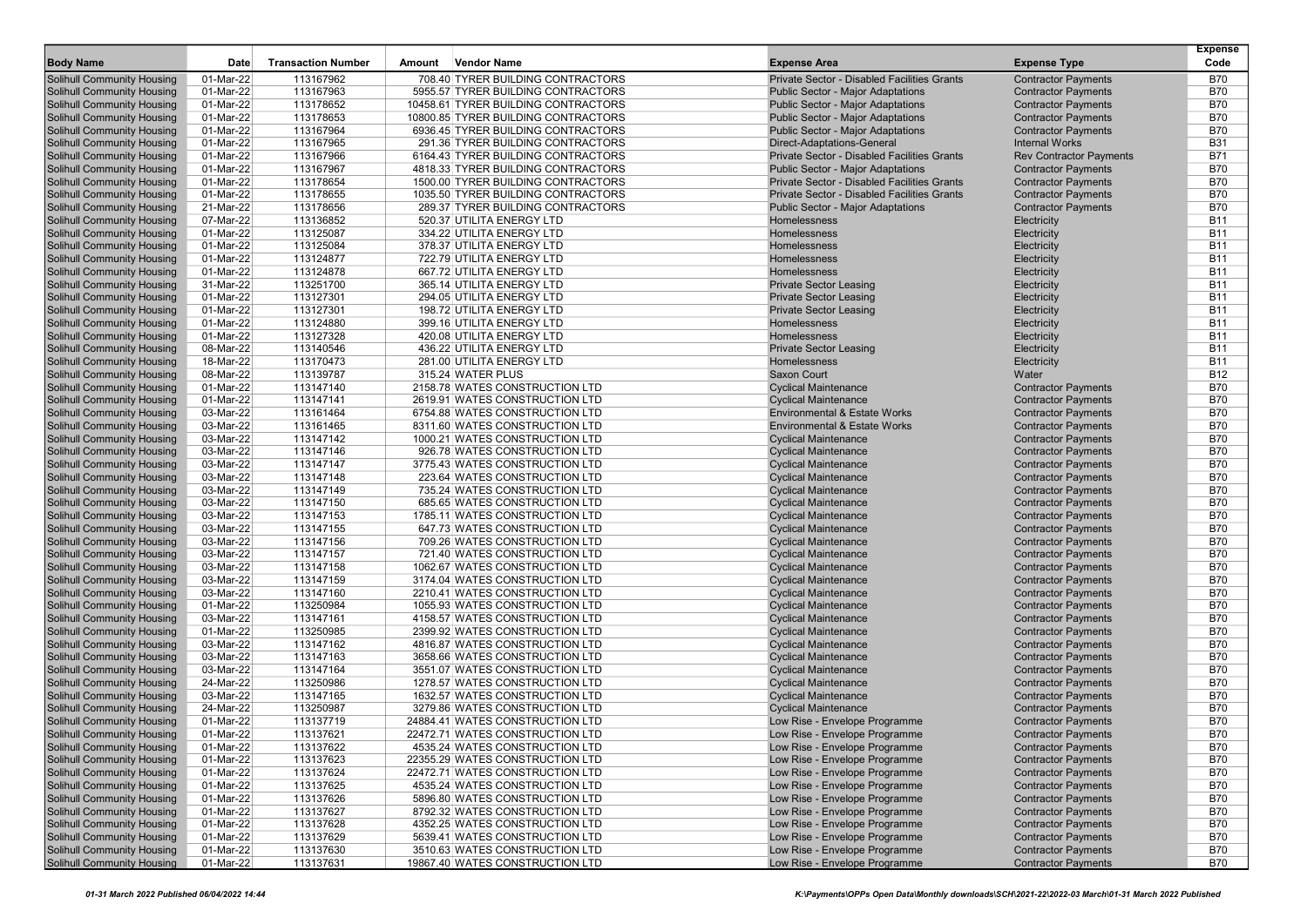|                                                                        |                        |                           |        |                                                                    |                                                                |                                                          | <b>Expense</b>           |
|------------------------------------------------------------------------|------------------------|---------------------------|--------|--------------------------------------------------------------------|----------------------------------------------------------------|----------------------------------------------------------|--------------------------|
| <b>Body Name</b>                                                       | Date                   | <b>Transaction Number</b> | Amount | <b>Vendor Name</b>                                                 | <b>Expense Area</b>                                            | <b>Expense Type</b>                                      | Code                     |
| <b>Solihull Community Housing</b>                                      | 01-Mar-22              | 113167757                 |        | 20034.68 WATES CONSTRUCTION LTD                                    | Low Rise - Envelope Programme                                  | <b>Contractor Payments</b>                               | <b>B70</b>               |
| <b>Solihull Community Housing</b>                                      | 01-Mar-22              | 113137632                 |        | 13856.40 WATES CONSTRUCTION LTD                                    | Low Rise - Envelope Programme                                  | <b>Contractor Payments</b>                               | <b>B70</b>               |
| <b>Solihull Community Housing</b><br><b>Solihull Community Housing</b> | 01-Mar-22<br>01-Mar-22 | 113137633<br>113137634    |        | 19206.19 WATES CONSTRUCTION LTD<br>18619.34 WATES CONSTRUCTION LTD | Low Rise - Envelope Programme<br>Low Rise - Envelope Programme | <b>Contractor Payments</b><br><b>Contractor Payments</b> | <b>B70</b><br><b>B70</b> |
| <b>Solihull Community Housing</b>                                      | 01-Mar-22              | 113137635                 |        | 14315.75 WATES CONSTRUCTION LTD                                    | Low Rise - Envelope Programme                                  | <b>Contractor Payments</b>                               | <b>B70</b>               |
| Solihull Community Housing                                             | 01-Mar-22              | 113137636                 |        | 23942.74 WATES CONSTRUCTION LTD                                    | Low Rise - Envelope Programme                                  | <b>Contractor Payments</b>                               | <b>B70</b>               |
| <b>Solihull Community Housing</b>                                      | 01-Mar-22              | 113137637                 |        | 4688.33 WATES CONSTRUCTION LTD                                     | Low Rise - Envelope Programme                                  | <b>Contractor Payments</b>                               | <b>B70</b>               |
| <b>Solihull Community Housing</b>                                      | 01-Mar-22              | 113137638                 |        | 18976.52 WATES CONSTRUCTION LTD                                    | Low Rise - Envelope Programme                                  | <b>Contractor Payments</b>                               | <b>B70</b>               |
| <b>Solihull Community Housing</b>                                      | 01-Mar-22              | 113137639                 |        | 17475.51 WATES CONSTRUCTION LTD                                    | Low Rise - Envelope Programme                                  | <b>Contractor Payments</b>                               | <b>B70</b>               |
| <b>Solihull Community Housing</b>                                      | 01-Mar-22              | 113167758                 |        | 24704.84 WATES CONSTRUCTION LTD                                    | Low Rise - Envelope Programme                                  | <b>Contractor Payments</b>                               | <b>B70</b>               |
| <b>Solihull Community Housing</b>                                      | 01-Mar-22              | 113137640                 |        | 7096.77 WATES CONSTRUCTION LTD                                     | Low Rise - Envelope Programme                                  | <b>Contractor Payments</b>                               | <b>B70</b>               |
| Solihull Community Housing                                             | 01-Mar-22              | 113137641                 |        | 13965.05 WATES CONSTRUCTION LTD                                    | Low Rise - Envelope Programme                                  | <b>Contractor Payments</b>                               | <b>B70</b>               |
| <b>Solihull Community Housing</b>                                      | 01-Mar-22              | 113137642                 |        | 11199.50 WATES CONSTRUCTION LTD                                    | Low Rise - Envelope Programme                                  | <b>Contractor Payments</b>                               | <b>B70</b>               |
| Solihull Community Housing                                             | 01-Mar-22              | 113137643                 |        | 19051.02 WATES CONSTRUCTION LTD                                    | Low Rise - Envelope Programme                                  | <b>Contractor Payments</b>                               | <b>B70</b>               |
| <b>Solihull Community Housing</b>                                      | 01-Mar-22              | 113137644                 |        | 20845.52 WATES CONSTRUCTION LTD                                    | Low Rise - Envelope Programme                                  | <b>Contractor Payments</b>                               | <b>B70</b>               |
| <b>Solihull Community Housing</b>                                      | 01-Mar-22              | 113137645                 |        | 16764.22 WATES CONSTRUCTION LTD                                    | Low Rise - Envelope Programme                                  | <b>Contractor Payments</b>                               | <b>B70</b>               |
| <b>Solihull Community Housing</b>                                      | 01-Mar-22              | 113137646                 |        | 16220.50 WATES CONSTRUCTION LTD                                    | Low Rise - Envelope Programme                                  | <b>Contractor Payments</b>                               | <b>B70</b>               |
| <b>Solihull Community Housing</b>                                      | 01-Mar-22              | 113137647                 |        | 21593.18 WATES CONSTRUCTION LTD                                    | Low Rise - Envelope Programme                                  | <b>Contractor Payments</b>                               | <b>B70</b>               |
| <b>Solihull Community Housing</b>                                      | 01-Mar-22              | 113167759                 |        | 22861.79 WATES CONSTRUCTION LTD                                    | Low Rise - Envelope Programme                                  | <b>Contractor Payments</b>                               | <b>B70</b>               |
| <b>Solihull Community Housing</b>                                      | 01-Mar-22              | 113167760                 |        | 20176.64 WATES CONSTRUCTION LTD                                    | Low Rise - Envelope Programme                                  | <b>Contractor Payments</b>                               | <b>B70</b>               |
| <b>Solihull Community Housing</b>                                      | 16-Mar-22              | 113178482                 |        | 19172.81 WATES CONSTRUCTION LTD                                    | Low Rise - Envelope Programme                                  | <b>Contractor Payments</b>                               | <b>B70</b>               |
| <b>Solihull Community Housing</b><br>Solihull Community Housing        | 16-Mar-22              | 113178483                 |        | 17989.36 WATES CONSTRUCTION LTD                                    | Low Rise - Envelope Programme<br>Low Rise - Envelope Programme | <b>Contractor Payments</b>                               | <b>B70</b>               |
|                                                                        | 16-Mar-22              | 113250988<br>113250989    |        | 20929.32 WATES CONSTRUCTION LTD                                    |                                                                | <b>Contractor Payments</b>                               | <b>B70</b><br><b>B70</b> |
| <b>Solihull Community Housing</b><br>Solihull Community Housing        | 16-Mar-22              | 113250990                 |        | 21093.20 WATES CONSTRUCTION LTD<br>22331.33 WATES CONSTRUCTION LTD | Low Rise - Envelope Programme                                  | <b>Contractor Payments</b>                               | <b>B70</b>               |
| <b>Solihull Community Housing</b>                                      | 16-Mar-22<br>16-Mar-22 | 113250991                 |        | 22395.79 WATES CONSTRUCTION LTD                                    | Low Rise - Envelope Programme<br>Low Rise - Envelope Programme | <b>Contractor Payments</b><br><b>Contractor Payments</b> | <b>B70</b>               |
| <b>Solihull Community Housing</b>                                      | 16-Mar-22              | 113178484                 |        | 17971.44 WATES CONSTRUCTION LTD                                    | Low Rise - Envelope Programme                                  | <b>Contractor Payments</b>                               | <b>B70</b>               |
| Solihull Community Housing                                             | 16-Mar-22              | 113178485                 |        | 18578.03 WATES CONSTRUCTION LTD                                    | Low Rise - Envelope Programme                                  | <b>Contractor Payments</b>                               | <b>B70</b>               |
| Solihull Community Housing                                             | 16-Mar-22              | 113178486                 |        | 18577.59 WATES CONSTRUCTION LTD                                    | Low Rise - Envelope Programme                                  | <b>Contractor Payments</b>                               | <b>B70</b>               |
| <b>Solihull Community Housing</b>                                      | 16-Mar-22              | 113178487                 |        | 19708.73 WATES CONSTRUCTION LTD                                    | Low Rise - Envelope Programme                                  | <b>Contractor Payments</b>                               | <b>B70</b>               |
| <b>Solihull Community Housing</b>                                      | 16-Mar-22              | 113178488                 |        | 18134.98 WATES CONSTRUCTION LTD                                    | Low Rise - Envelope Programme                                  | <b>Contractor Payments</b>                               | <b>B70</b>               |
| <b>Solihull Community Housing</b>                                      | 16-Mar-22              | 113178489                 |        | 18812.80 WATES CONSTRUCTION LTD                                    | Low Rise - Envelope Programme                                  | <b>Contractor Payments</b>                               | <b>B70</b>               |
| Solihull Community Housing                                             | 16-Mar-22              | 113178490                 |        | 18014.73 WATES CONSTRUCTION LTD                                    | Low Rise - Envelope Programme                                  | <b>Contractor Payments</b>                               | <b>B70</b>               |
| <b>Solihull Community Housing</b>                                      | 16-Mar-22              | 113178491                 |        | 16150.43 WATES CONSTRUCTION LTD                                    | Low Rise - Envelope Programme                                  | <b>Contractor Payments</b>                               | <b>B70</b>               |
| <b>Solihull Community Housing</b>                                      | 01-Mar-22              | 113137648                 |        | 3676.12 WATES CONSTRUCTION LTD                                     | Low Rise Overcladding                                          | <b>Contractor Payments</b>                               | <b>B70</b>               |
| <b>Solihull Community Housing</b>                                      | 01-Mar-22              | 113137649                 |        | 3676.12 WATES CONSTRUCTION LTD                                     | Low Rise Overcladding                                          | <b>Contractor Payments</b>                               | <b>B70</b>               |
| <b>Solihull Community Housing</b>                                      | 01-Mar-22              | 113137650                 |        | 3676.12 WATES CONSTRUCTION LTD                                     | Low Rise Overcladding                                          | <b>Contractor Payments</b>                               | <b>B70</b>               |
| <b>Solihull Community Housing</b>                                      | 01-Mar-22              | 113137651                 |        | 3676.12 WATES CONSTRUCTION LTD                                     | Low Rise Overcladding                                          | <b>Contractor Payments</b>                               | <b>B70</b>               |
| <b>Solihull Community Housing</b>                                      | 01-Mar-22              | 113137652                 |        | 3676.12 WATES CONSTRUCTION LTD                                     | Low Rise Overcladding                                          | <b>Contractor Payments</b>                               | <b>B70</b>               |
| <b>Solihull Community Housing</b>                                      | 01-Mar-22              | 113137653                 |        | 3676.12 WATES CONSTRUCTION LTD                                     | Low Rise Overcladding                                          | <b>Contractor Payments</b>                               | <b>B70</b>               |
| <b>Solihull Community Housing</b>                                      | 01-Mar-22              | 113137654                 |        | 3676.12 WATES CONSTRUCTION LTD                                     | Low Rise Overcladding                                          | <b>Contractor Payments</b>                               | <b>B70</b>               |
| <b>Solihull Community Housing</b>                                      | 01-Mar-22              | 113137655                 |        | 3676.12 WATES CONSTRUCTION LTD                                     | Low Rise Overcladding                                          | <b>Contractor Payments</b>                               | <b>B70</b>               |
| <b>Solihull Community Housing</b>                                      | 01-Mar-22              | 113137656                 |        | 3676.12 WATES CONSTRUCTION LTD                                     | Low Rise Overcladding                                          | <b>Contractor Payments</b>                               | <b>B70</b>               |
| <b>Solihull Community Housing</b><br>Solihull Community Housing        | 01-Mar-22              | 113137657                 |        | 3676.12 WATES CONSTRUCTION LTD<br>3676.12 WATES CONSTRUCTION LTD   | Low Rise Overcladding                                          | <b>Contractor Payments</b>                               | <b>B70</b><br><b>B70</b> |
| <b>Solihull Community Housing</b>                                      | 01-Mar-22<br>01-Mar-22 | 113137658<br>113137659    |        | 3676.12 WATES CONSTRUCTION LTD                                     | Low Rise Overcladding<br>Low Rise Overcladding                 | <b>Contractor Payments</b><br><b>Contractor Payments</b> | <b>B70</b>               |
| <b>Solihull Community Housing</b>                                      | 01-Mar-22              | 113137660                 |        | 3676.12 WATES CONSTRUCTION LTD                                     | Low Rise Overcladding                                          | <b>Contractor Payments</b>                               | <b>B70</b>               |
| <b>Solihull Community Housing</b>                                      | 01-Mar-22              | 113137661                 |        | 3676.12 WATES CONSTRUCTION LTD                                     | Low Rise Overcladding                                          | <b>Contractor Payments</b>                               | <b>B70</b>               |
| <b>Solihull Community Housing</b>                                      | 01-Mar-22              | 113137662                 |        | 3676.12 WATES CONSTRUCTION LTD                                     | Low Rise Overcladding                                          | <b>Contractor Payments</b>                               | <b>B70</b>               |
| <b>Solihull Community Housing</b>                                      | 01-Mar-22              | 113137663                 |        | 231.14 WATES CONSTRUCTION LTD                                      | Low Rise Overcladding                                          | <b>Contractor Payments</b>                               | <b>B70</b>               |
| <b>Solihull Community Housing</b>                                      | 01-Mar-22              | 113137664                 |        | 3676.12 WATES CONSTRUCTION LTD                                     | Low Rise Overcladding                                          | <b>Contractor Payments</b>                               | <b>B70</b>               |
| <b>Solihull Community Housing</b>                                      | 01-Mar-22              | 113137665                 |        | 3677.12 WATES CONSTRUCTION LTD                                     | Low Rise Overcladding                                          | <b>Contractor Payments</b>                               | <b>B70</b>               |
| <b>Solihull Community Housing</b>                                      | 01-Mar-22              | 113137666                 |        | 3676.12 WATES CONSTRUCTION LTD                                     | Low Rise Overcladding                                          | <b>Contractor Payments</b>                               | <b>B70</b>               |
| <b>Solihull Community Housing</b>                                      | 01-Mar-22              | 113147166                 |        | 1123.48 WATES CONSTRUCTION LTD                                     | Low Rise Overcladding                                          | <b>Contractor Payments</b>                               | <b>B70</b>               |
| <b>Solihull Community Housing</b>                                      | 01-Mar-22              | 113137667                 |        | 3676.12 WATES CONSTRUCTION LTD                                     | Low Rise Overcladding                                          | <b>Contractor Payments</b>                               | <b>B70</b>               |
| <b>Solihull Community Housing</b>                                      | 01-Mar-22              | 113137668                 |        | 3676.12 WATES CONSTRUCTION LTD                                     | Low Rise Overcladding                                          | <b>Contractor Payments</b>                               | <b>B70</b>               |
| <b>Solihull Community Housing</b>                                      | 01-Mar-22              | 113137669                 |        | 3676.12 WATES CONSTRUCTION LTD                                     | Low Rise Overcladding                                          | <b>Contractor Payments</b>                               | <b>B70</b>               |
| <b>Solihull Community Housing</b>                                      | 01-Mar-22              | 113137670                 |        | 3631.12 WATES CONSTRUCTION LTD                                     | Low Rise Overcladding                                          | <b>Contractor Payments</b>                               | <b>B70</b>               |
| <b>Solihull Community Housing</b>                                      | 01-Mar-22              | 113137671                 |        | 3676.12 WATES CONSTRUCTION LTD                                     | Low Rise Overcladding                                          | <b>Contractor Payments</b>                               | <b>B70</b>               |
| <b>Solihull Community Housing</b>                                      | 01-Mar-22              | 113137672                 |        | 3676.12 WATES CONSTRUCTION LTD                                     | Low Rise Overcladding                                          | <b>Contractor Payments</b>                               | <b>B70</b>               |
| <b>Solihull Community Housing</b>                                      | 01-Mar-22              | 113137673                 |        | 3676.32 WATES CONSTRUCTION LTD                                     | Low Rise Overcladding                                          | <b>Contractor Payments</b>                               | <b>B70</b>               |
| <b>Solihull Community Housing</b>                                      | 01-Mar-22              | 113147167                 |        | 1290.25 WATES CONSTRUCTION LTD                                     | Low Rise Overcladding                                          | <b>Contractor Payments</b>                               | <b>B70</b>               |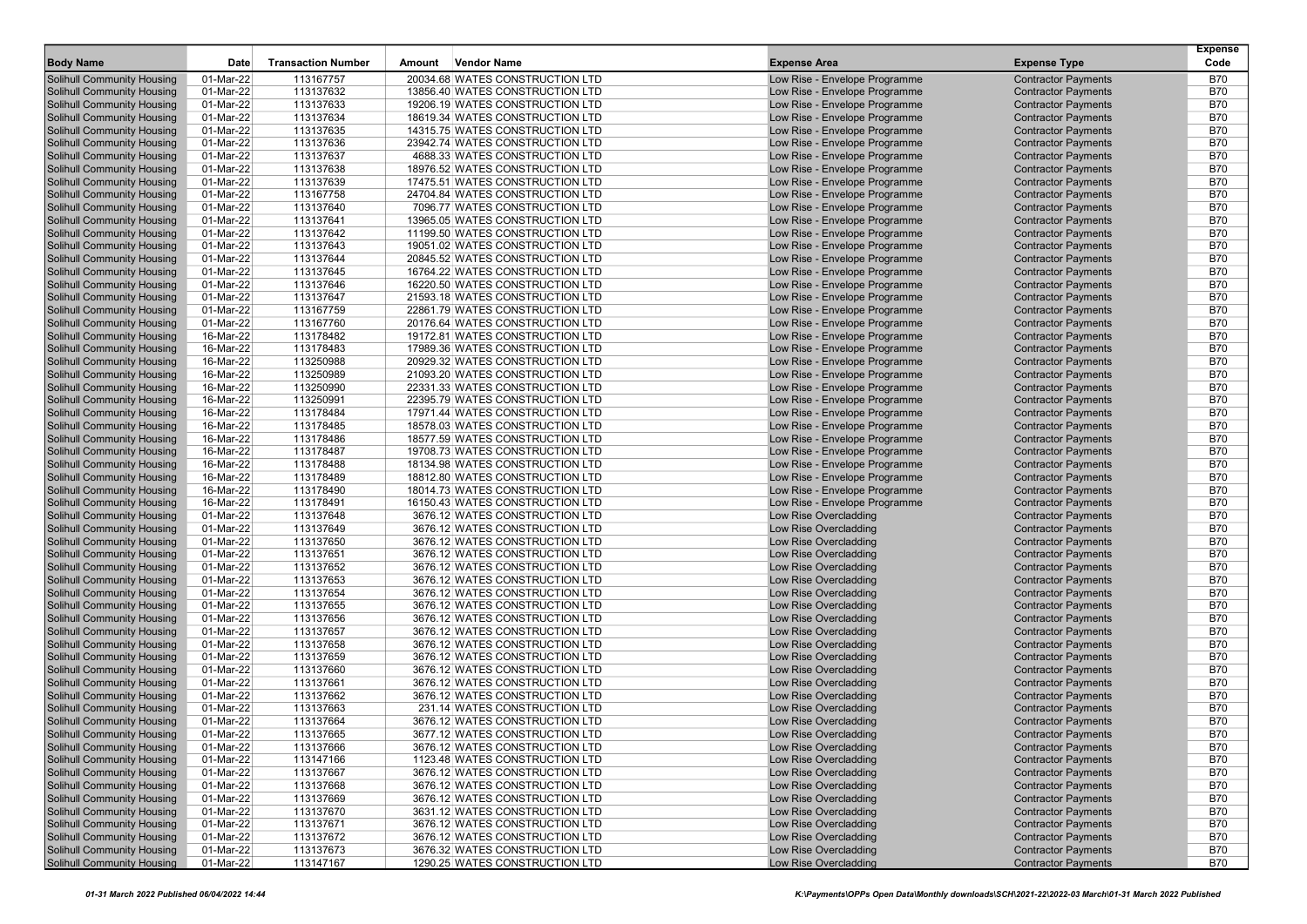|                                                                        |                        |                           |        |                                                                |                                                                              |                                                                  | <b>Expense</b>           |
|------------------------------------------------------------------------|------------------------|---------------------------|--------|----------------------------------------------------------------|------------------------------------------------------------------------------|------------------------------------------------------------------|--------------------------|
| <b>Body Name</b>                                                       | Date                   | <b>Transaction Number</b> | Amount | <b>Vendor Name</b>                                             | <b>Expense Area</b>                                                          | <b>Expense Type</b>                                              | Code                     |
| Solihull Community Housing                                             | 01-Mar-22              | 113147168                 |        | 1548.50 WATES CONSTRUCTION LTD                                 | Low Rise Overcladding                                                        | <b>Contractor Payments</b>                                       | <b>B70</b>               |
| <b>Solihull Community Housing</b>                                      | 01-Mar-22              | 113147169                 |        | 1548.50 WATES CONSTRUCTION LTD                                 | Low Rise Overcladding                                                        | <b>Contractor Payments</b>                                       | <b>B70</b>               |
| <b>Solihull Community Housing</b>                                      | 01-Mar-22              | 113147170                 |        | 1548.50 WATES CONSTRUCTION LTD                                 | Low Rise Overcladding                                                        | <b>Contractor Payments</b>                                       | <b>B70</b>               |
| <b>Solihull Community Housing</b>                                      | 11-Mar-22              | 113178492                 |        | 647.50 WATES CONSTRUCTION LTD                                  | Low Rise Overcladding                                                        | <b>Contractor Payments</b>                                       | <b>B70</b>               |
| <b>Solihull Community Housing</b>                                      | 11-Mar-22              | 113178493                 |        | 472.50 WATES CONSTRUCTION LTD                                  | Low Rise Overcladding                                                        | <b>Contractor Payments</b>                                       | <b>B70</b>               |
| <b>Solihull Community Housing</b>                                      | 11-Mar-22              | 113178494                 |        | 472.50 WATES CONSTRUCTION LTD                                  | Low Rise Overcladding                                                        | <b>Contractor Payments</b>                                       | <b>B70</b>               |
| <b>Solihull Community Housing</b>                                      | 11-Mar-22              | 113178495                 |        | 472.50 WATES CONSTRUCTION LTD                                  | Low Rise Overcladding                                                        | <b>Contractor Payments</b>                                       | <b>B70</b>               |
| <b>Solihull Community Housing</b>                                      | 11-Mar-22              | 113178496                 |        | 472.50 WATES CONSTRUCTION LTD                                  | Low Rise Overcladding                                                        | <b>Contractor Payments</b>                                       | <b>B70</b>               |
| <b>Solihull Community Housing</b>                                      | 11-Mar-22              | 113178497                 |        | 472.50 WATES CONSTRUCTION LTD                                  | Low Rise Overcladding                                                        | <b>Contractor Payments</b>                                       | <b>B70</b>               |
| <b>Solihull Community Housing</b>                                      | 11-Mar-22              | 113178498                 |        | 472.50 WATES CONSTRUCTION LTD                                  | Low Rise Overcladding                                                        | <b>Contractor Payments</b>                                       | <b>B70</b>               |
| <b>Solihull Community Housing</b>                                      | $11-Mar-22$            | 113178500                 |        | 1815.60 WATES CONSTRUCTION LTD                                 | Low Rise Overcladding                                                        | <b>Contractor Payments</b>                                       | <b>B70</b><br><b>B70</b> |
| <b>Solihull Community Housing</b>                                      | 11-Mar-22              | 113178501                 |        | 472.50 WATES CONSTRUCTION LTD                                  | Low Rise Overcladding<br>Low Rise Overcladding                               | <b>Contractor Payments</b>                                       | <b>B70</b>               |
| <b>Solihull Community Housing</b>                                      | 11-Mar-22              | 113178502                 |        | 472.50 WATES CONSTRUCTION LTD                                  |                                                                              | <b>Contractor Payments</b>                                       |                          |
| <b>Solihull Community Housing</b>                                      | 11-Mar-22              | 113250992                 |        | 570.02 WATES CONSTRUCTION LTD                                  | Gas Warm Air/B'boiler/Storage Heater                                         | <b>Rev Contractor Payments</b>                                   | <b>B71</b><br><b>B71</b> |
| <b>Solihull Community Housing</b><br><b>Solihull Community Housing</b> | 11-Mar-22              | 113250993<br>113250994    |        | 570.02 WATES CONSTRUCTION LTD                                  | Gas Warm Air/B'boiler/Storage Heater<br>Gas Warm Air/B'boiler/Storage Heater | <b>Rev Contractor Payments</b><br><b>Rev Contractor Payments</b> | <b>B71</b>               |
| <b>Solihull Community Housing</b>                                      | 11-Mar-22<br>11-Mar-22 | 113250995                 |        | 591.95 WATES CONSTRUCTION LTD<br>570.02 WATES CONSTRUCTION LTD | Gas Warm Air/B'boiler/Storage Heater                                         | <b>Rev Contractor Payments</b>                                   | <b>B71</b>               |
| <b>Solihull Community Housing</b>                                      | 11-Mar-22              | 113250996                 |        | 570.02 WATES CONSTRUCTION LTD                                  | Gas Warm Air/B'boiler/Storage Heater                                         | <b>Rev Contractor Payments</b>                                   | <b>B71</b>               |
| <b>Solihull Community Housing</b>                                      | 11-Mar-22              | 113250997                 |        | 570.02 WATES CONSTRUCTION LTD                                  | Gas Warm Air/B'boiler/Storage Heater                                         | <b>Rev Contractor Payments</b>                                   | <b>B71</b>               |
| <b>Solihull Community Housing</b>                                      | 11-Mar-22              | 113250998                 |        | 570.02 WATES CONSTRUCTION LTD                                  | Gas Warm Air/B'boiler/Storage Heater                                         | <b>Rev Contractor Payments</b>                                   | <b>B71</b>               |
| <b>Solihull Community Housing</b>                                      | 11-Mar-22              | 113250999                 |        | 570.02 WATES CONSTRUCTION LTD                                  | Gas Warm Air/B'boiler/Storage Heater                                         | <b>Rev Contractor Payments</b>                                   | <b>B71</b>               |
| <b>Solihull Community Housing</b>                                      | 11-Mar-22              | 113251000                 |        | 570.02 WATES CONSTRUCTION LTD                                  | Gas Warm Air/B'boiler/Storage Heater                                         | <b>Rev Contractor Payments</b>                                   | <b>B71</b>               |
| <b>Solihull Community Housing</b>                                      | 11-Mar-22              | 113251001                 |        | 805.71 WATES CONSTRUCTION LTD                                  | Gas Warm Air/B'boiler/Storage Heater                                         | <b>Rev Contractor Payments</b>                                   | <b>B71</b>               |
| <b>Solihull Community Housing</b>                                      | 11-Mar-22              | 113251002                 |        | 570.02 WATES CONSTRUCTION LTD                                  | Gas Warm Air/B'boiler/Storage Heater                                         | <b>Rev Contractor Payments</b>                                   | <b>B71</b>               |
| <b>Solihull Community Housing</b>                                      | 11-Mar-22              | 113251003                 |        | 570.02 WATES CONSTRUCTION LTD                                  | Gas Warm Air/B'boiler/Storage Heater                                         | <b>Rev Contractor Payments</b>                                   | <b>B71</b>               |
| <b>Solihull Community Housing</b>                                      | 11-Mar-22              | 113251004                 |        | 909.85 WATES CONSTRUCTION LTD                                  | Gas Warm Air/B'boiler/Storage Heater                                         | <b>Rev Contractor Payments</b>                                   | <b>B71</b>               |
| <b>Solihull Community Housing</b>                                      | 11-Mar-22              | 113251005                 |        | 570.02 WATES CONSTRUCTION LTD                                  | Gas Warm Air/B'boiler/Storage Heater                                         | <b>Rev Contractor Payments</b>                                   | <b>B71</b>               |
| <b>Solihull Community Housing</b>                                      | 11-Mar-22              | 113251006                 |        | 778.30 WATES CONSTRUCTION LTD                                  | Gas Warm Air/B'boiler/Storage Heater                                         | <b>Rev Contractor Payments</b>                                   | <b>B71</b>               |
| <b>Solihull Community Housing</b>                                      | 11-Mar-22              | 113251007                 |        | 570.02 WATES CONSTRUCTION LTD                                  | Gas Warm Air/B'boiler/Storage Heater                                         | <b>Rev Contractor Payments</b>                                   | <b>B71</b>               |
| <b>Solihull Community Housing</b>                                      | 11-Mar-22              | 113251008                 |        | 570.02 WATES CONSTRUCTION LTD                                  | Gas Warm Air/B'boiler/Storage Heater                                         | <b>Rev Contractor Payments</b>                                   | <b>B71</b>               |
| <b>Solihull Community Housing</b>                                      | 11-Mar-22              | 113251009                 |        | 805.71 WATES CONSTRUCTION LTD                                  | Gas Warm Air/B'boiler/Storage Heater                                         | <b>Rev Contractor Payments</b>                                   | <b>B71</b>               |
| <b>Solihull Community Housing</b>                                      | 11-Mar-22              | 113251010                 |        | 570.02 WATES CONSTRUCTION LTD                                  | Gas Warm Air/B'boiler/Storage Heater                                         | <b>Rev Contractor Payments</b>                                   | <b>B71</b>               |
| <b>Solihull Community Housing</b>                                      | 11-Mar-22              | 113251011                 |        | 778.30 WATES CONSTRUCTION LTD                                  | Gas Warm Air/B'boiler/Storage Heater                                         | <b>Rev Contractor Payments</b>                                   | <b>B71</b>               |
| <b>Solihull Community Housing</b>                                      | 29-Mar-22              | 113251012                 |        | 591.95 WATES CONSTRUCTION LTD                                  | <b>Electrical Improvement Works</b>                                          | <b>Contractor Payments</b>                                       | <b>B70</b>               |
| <b>Solihull Community Housing</b>                                      | 29-Mar-22              | 113251013                 |        | 570.02 WATES CONSTRUCTION LTD                                  | Gas Warm Air/B'boiler/Storage Heater                                         | <b>Rev Contractor Payments</b>                                   | <b>B71</b>               |
| <b>Solihull Community Housing</b>                                      | 29-Mar-22              | 113251014                 |        | 591.95 WATES CONSTRUCTION LTD                                  | Gas Warm Air/B'boiler/Storage Heater                                         | <b>Rev Contractor Payments</b>                                   | <b>B71</b>               |
| <b>Solihull Community Housing</b>                                      | 07-Mar-22              | 113136813                 |        | 310.00 WEBBS                                                   | Training                                                                     | Training                                                         | A80                      |
| <b>Solihull Community Housing</b>                                      | 25-Mar-22              | 113197063                 |        | 3762.00 WEBBS                                                  | Training                                                                     | Training                                                         | A80                      |
| <b>Solihull Community Housing</b>                                      | 01-Mar-22              | 113168138                 |        | 265.00 WESSEX LIFT CO LTD                                      | Home Improvement Agency                                                      | Adaptations                                                      | <b>B83</b>               |
| <b>Solihull Community Housing</b>                                      | 04-Mar-22              | 113134556                 |        | 63495.39 WETTONS CLEANING SERVICES LTD                         | Low Rise (inc. Safe & Sound)                                                 | Cleaning                                                         | <b>B50</b>               |
| <b>Solihull Community Housing</b>                                      | 02-Mar-22              | 113129202                 |        | 2727.25 WETTONS CLEANING SERVICES LTD                          | <b>Saxon Court</b>                                                           | Cleaning                                                         | <b>B50</b>               |
| <b>Solihull Community Housing</b>                                      | 08-Mar-22              | 113139491                 |        | 411.97 WETTONS CLEANING SERVICES LTD                           | <b>Private Sector Leasing</b>                                                | Cleaning                                                         | <b>B50</b>               |
| <b>Solihull Community Housing</b>                                      | 08-Mar-22              | 113139490                 |        | 235.04 WETTONS CLEANING SERVICES LTD                           | <b>Private Sector Leasing</b>                                                | Cleaning                                                         | <b>B50</b>               |
| <b>Solihull Community Housing</b>                                      | 07-Mar-22              | 113136820                 |        | 487.02 WETTONS CLEANING SERVICES LTD                           | Low Rise (inc. Safe & Sound)                                                 | Cleaning                                                         | <b>B50</b>               |
| <b>Solihull Community Housing</b>                                      | 10-Mar-22              | 113146538                 |        | 3000.00 White Bear Digital Ltd                                 | <b>Central Administration</b>                                                | <b>ICT Software</b>                                              | D31                      |
| <b>Solihull Community Housing</b>                                      | 01-Mar-22              | 113132743                 |        | 745.30 WIRELESS LOGIC                                          | <b>Mechanical &amp; Electrical</b>                                           | <b>Rev Contractor Payments</b>                                   | <b>B71</b>               |
| <b>Solihull Community Housing</b>                                      | 01-Mar-22              | 113132722                 |        | 340.15 WOODHULL ROOFING LTD                                    | North Property Repairs-Day to day                                            | <b>External Structures</b>                                       | <b>B33</b>               |
| <b>Solihull Community Housing</b>                                      | 08-Mar-22              | 113209366                 |        | 1040.40 WOODHULL ROOFING LTD                                   | North Property Repairs-Day to day                                            | <b>External Structures</b>                                       | <b>B33</b>               |
| <b>Solihull Community Housing</b>                                      | 01-Mar-22              | 113196723                 |        | 2331.54 WOODHULL ROOFING LTD                                   | North Property Repairs-Day to day                                            | <b>External Structures</b>                                       | <b>B33</b>               |
| <b>Solihull Community Housing</b>                                      | 01-Mar-22              | 113209367                 |        | 1604.26 WOODHULL ROOFING LTD                                   | North Property Repairs-Day to day                                            | <b>External Structures</b>                                       | <b>B33</b>               |
| <b>Solihull Community Housing</b>                                      | 01-Mar-22              | 113209368                 |        | 1215.15 WOODHULL ROOFING LTD                                   | North Property Repairs-Day to day                                            | <b>External Structures</b>                                       | <b>B33</b>               |
| Solihull Community Housing                                             | 01-Mar-22              | 113209369                 |        | 3353.87 WOODHULL ROOFING LTD                                   | North Property Repairs-Day to day                                            | <b>External Structures</b>                                       | <b>B33</b>               |
| Solihull Community Housing                                             | 01-Mar-22              | 113132725                 |        | 1239.83 WOODHULL ROOFING LTD                                   | North Property Repairs-Day to day                                            | <b>External Structures</b>                                       | <b>B33</b>               |
| <b>Solihull Community Housing</b>                                      | 01-Mar-22              | 113147481                 |        | 737.14 WOODHULL ROOFING LTD                                    | North Property Repairs-Day to day                                            | <b>External Structures</b>                                       | <b>B33</b>               |
| <b>Solihull Community Housing</b>                                      | 01-Mar-22              | 113147482                 |        | 768.03 WOODHULL ROOFING LTD                                    | North Property Repairs-Day to day                                            | <b>External Structures</b>                                       | <b>B33</b>               |
| <b>Solihull Community Housing</b>                                      | 01-Mar-22<br>01-Mar-22 | 113132726                 |        | 310.06 WOODHULL ROOFING LTD                                    | North Property Repairs-Day to day                                            | <b>External Structures</b>                                       | <b>B33</b>               |
| Solihull Community Housing<br><b>Solihull Community Housing</b>        |                        | 113147483                 |        | 1353.31 WOODHULL ROOFING LTD<br>562.40 WOODHULL ROOFING LTD    | North Property Repairs-Day to day                                            | <b>External Structures</b>                                       | <b>B33</b><br><b>B33</b> |
| Solihull Community Housing                                             | 01-Mar-22<br>01-Mar-22 | 113209370<br>113209371    |        | 4164.67 WOODHULL ROOFING LTD                                   | North Property Repairs-Day to day<br>North Property Repairs-Day to day       | <b>External Structures</b><br><b>External Structures</b>         |                          |
| <b>Solihull Community Housing</b>                                      |                        | 113209372                 |        | 820.90 WOODHULL ROOFING LTD                                    | North Property Repairs-Day to day                                            | <b>External Structures</b>                                       | <b>B33</b><br><b>B33</b> |
| <b>Solihull Community Housing</b>                                      | 01-Mar-22<br>01-Mar-22 | 113124889                 |        | 4037.10 WOODHULL ROOFING LTD                                   | North Property Repairs-Day to day                                            | <b>External Structures</b>                                       | <b>B33</b>               |
| Solihull Community Housing                                             | 01-Mar-22              | 113124890                 |        | 922.30 WOODHULL ROOFING LTD                                    | North Property Repairs-Day to day                                            | <b>External Structures</b>                                       | <b>B33</b>               |
|                                                                        |                        |                           |        |                                                                |                                                                              |                                                                  |                          |